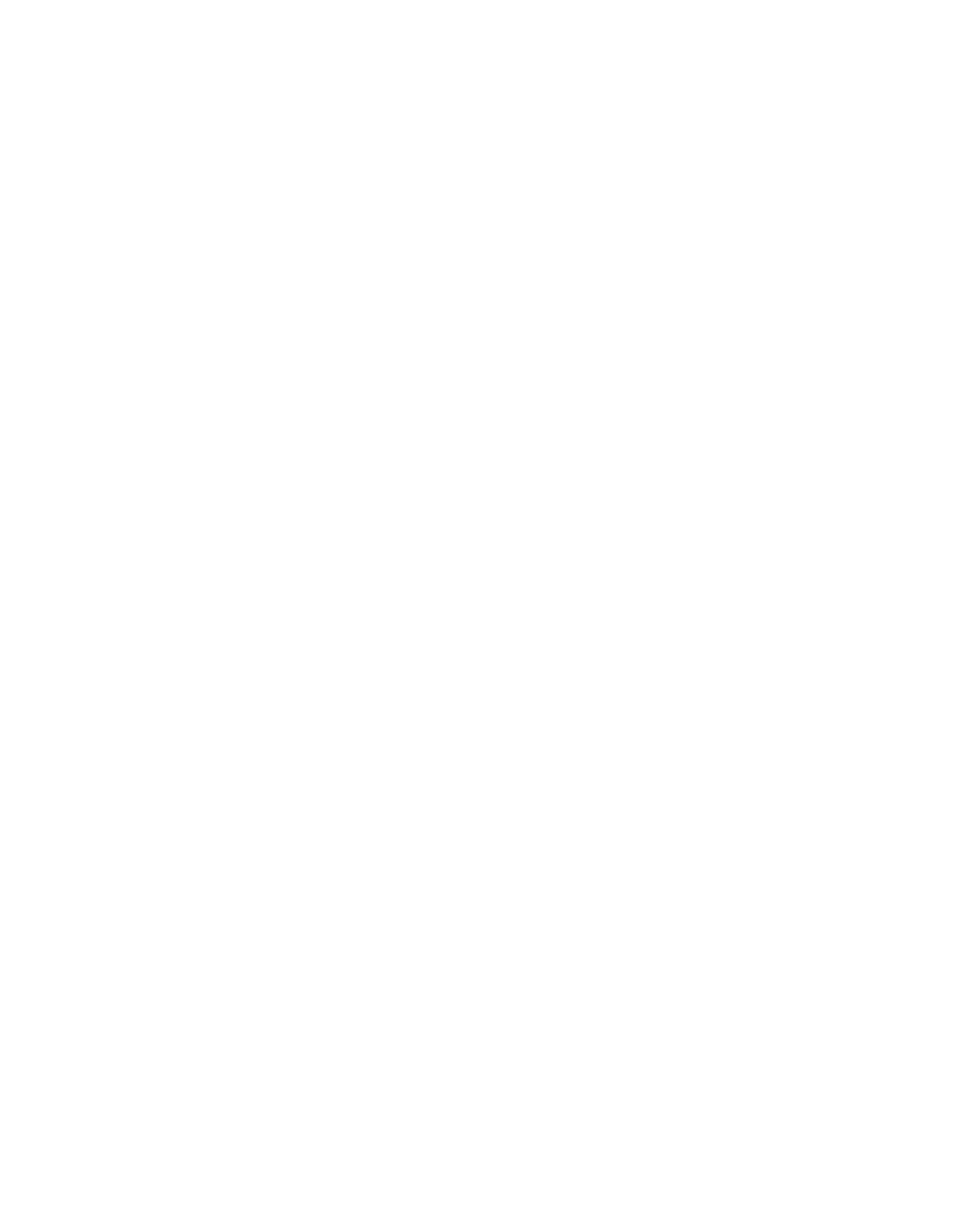

## **WASATCH FRONT REGIONAL TRANSPORTATION PLAN 2007 - 2030**

# **FINANCIAL PLAN**

**Technical Report 47 May 2007**

**Prepared By The Wasatch Front Regional Council 295 North Jimmy Doolittle Road Salt Lake City, Utah 84116** 



Wasatch Front Regional Council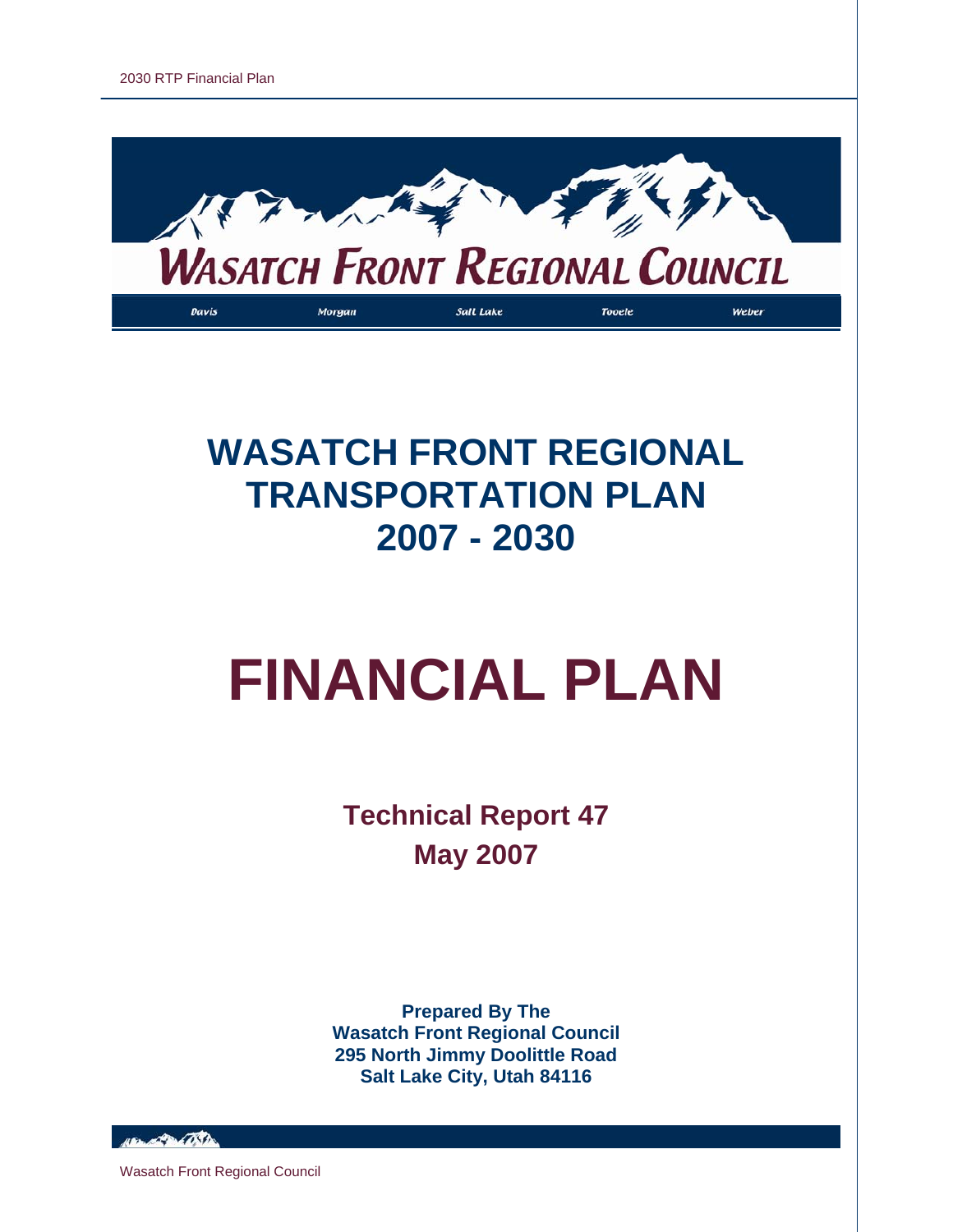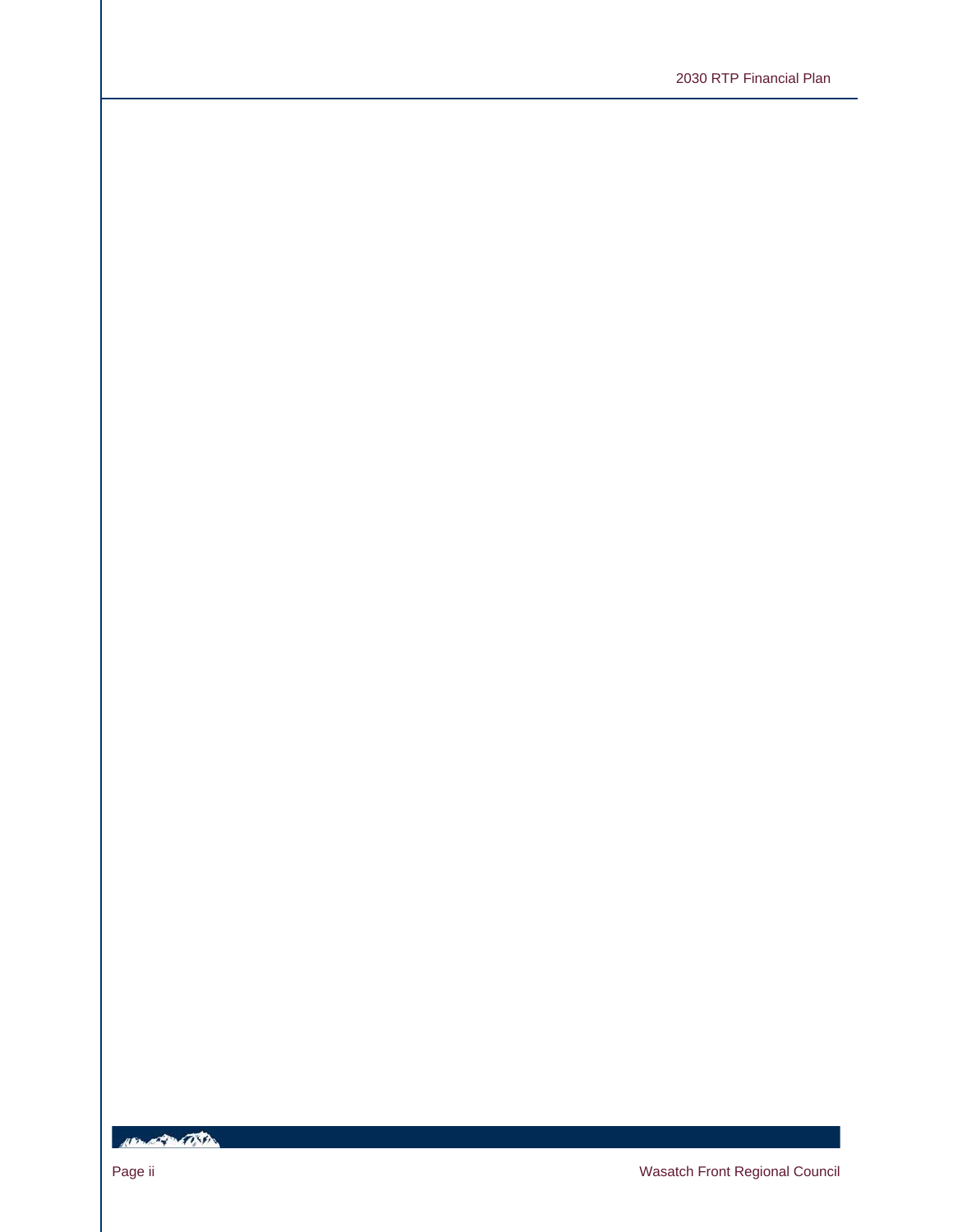## **TABLE OF CONTENTS**

| <b>CHAPTER 1</b>  |                                 |                                                                 |  |  |  |
|-------------------|---------------------------------|-----------------------------------------------------------------|--|--|--|
| <b>CHAPTER 2</b>  | 2.1<br>2.2<br>2.3<br>2.4        |                                                                 |  |  |  |
| <b>CHAPTER 3</b>  | 3.1<br>3.2<br>3.3<br>3.4<br>3.5 |                                                                 |  |  |  |
| <b>CHAPTER 4</b>  | 4.1<br>4.2<br>4.3               | Statewide Highway Operating and Preservation Cost Estimates  37 |  |  |  |
| <b>CHAPTER 5</b>  | 5.1<br>5.2<br>5.3               |                                                                 |  |  |  |
|                   |                                 |                                                                 |  |  |  |
|                   |                                 |                                                                 |  |  |  |
|                   |                                 |                                                                 |  |  |  |
|                   |                                 |                                                                 |  |  |  |
|                   |                                 |                                                                 |  |  |  |
| <b>APPENDIX F</b> |                                 | UTA BUS FLEET EXPANSION AND REPLACEMENT SCHEDULE 67             |  |  |  |
|                   |                                 |                                                                 |  |  |  |

Hand Call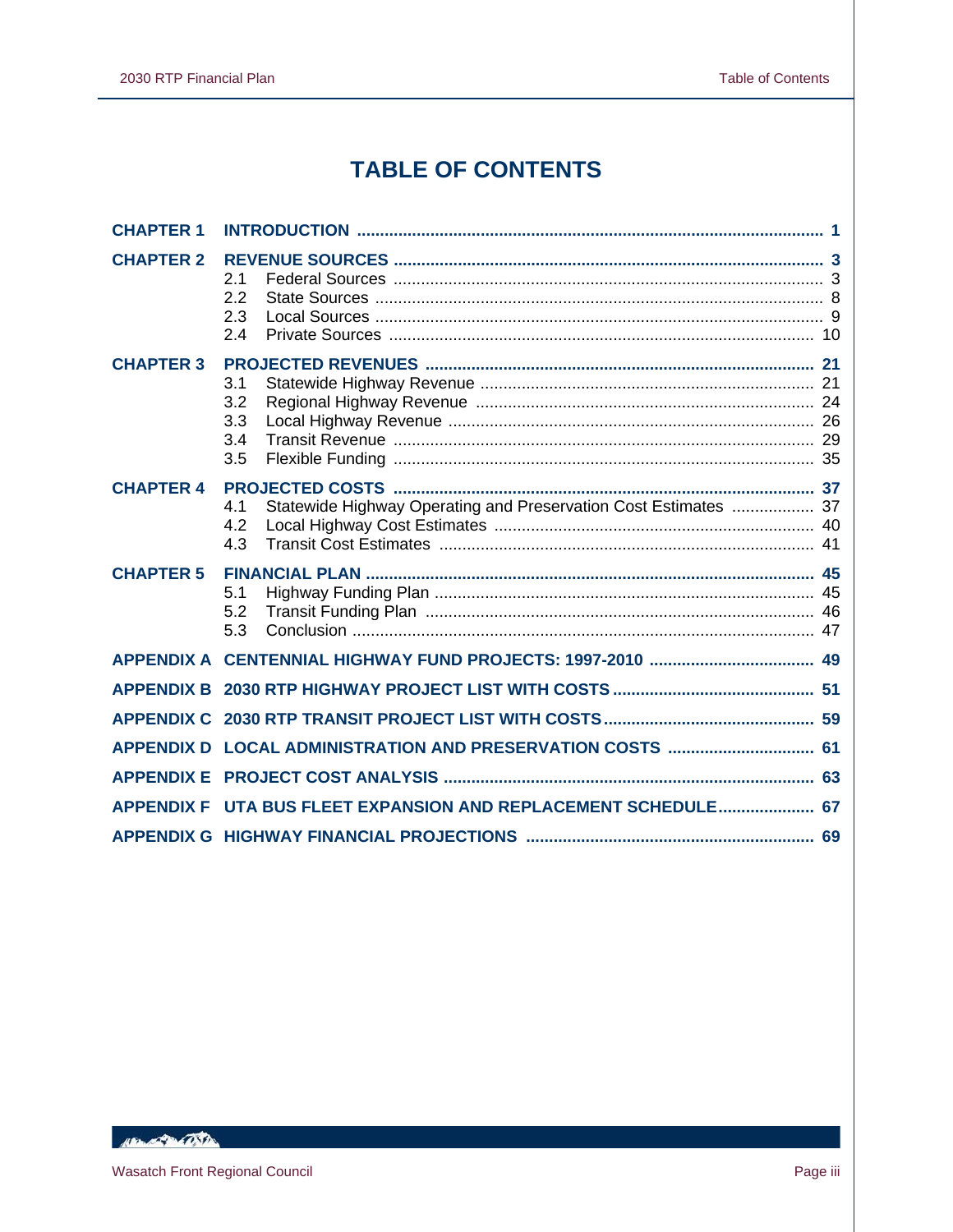## **LIST OF TABLES AND FIGURES**

#### **TABLES**

L

| Table 2-1 |                                                                                |  |
|-----------|--------------------------------------------------------------------------------|--|
| Table 2-2 |                                                                                |  |
| Table 3-1 |                                                                                |  |
| Table 3-2 |                                                                                |  |
| Table 3-3 |                                                                                |  |
| Table 3-4 |                                                                                |  |
| Table 3-5 |                                                                                |  |
| Table 3-6 | Summary of Projected Regional and Local Highway Revenue: 2007 - 2030  29       |  |
| Table 3-7 |                                                                                |  |
| Table 4-1 | Projected Statewide Highway Operating and Preservation Costs: 2007 - 2030  39  |  |
| Table 4-2 |                                                                                |  |
| Table 4-3 |                                                                                |  |
| Table 5-1 | Statewide, Local and Regional Highway Revenue Allocations: 2007 - 2030  46     |  |
| Table 5-2 | Transit Revenue Allocation (Including Allocated Debt Service): 2007 - 2030  47 |  |
|           |                                                                                |  |

#### **FIGURES**

| Figure 3-1 |  |
|------------|--|
| Figure 3-2 |  |
| Figure 3-3 |  |
| Figure 3-4 |  |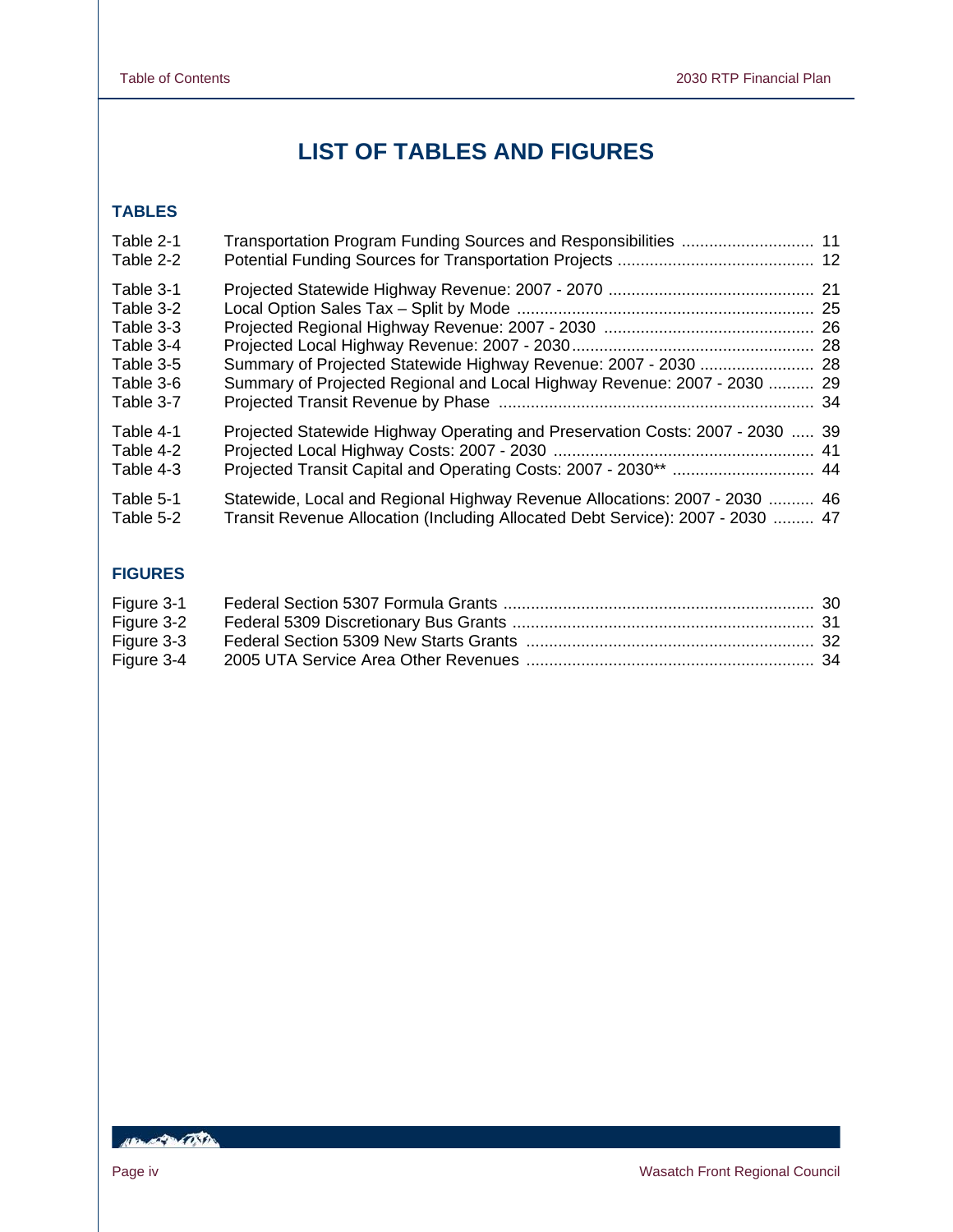## **INTRODUCTION**

This Technical Report 47 entitled "Wasatch Front Regional Transportation Plan: 2007-2030, Financial Plan" (2030 RTP Financial Plan) documents the projected revenue sources and expenditures needed to support the Wasatch Front Regional Transportation Plan: 2007 - 2030, Report 46. In this report, potential revenue sources have been identified and summarized. Estimates of future revenues from various federal, state and local sources have been made. The costs to meet the projected needs for all elements within the Salt Lake and Ogden - Layton Urbanized Areas over the next twenty-four years have also been estimated. Finally, the projected revenues are compared with projected costs and a financial plan developed.

The Intermodal Surface Transportation Efficiency Act of 1991 (ISTEA) was the first federal transportation act to require that long range transportation plans developed by Metropolitan Planning Organizations (MPO) include a financial plan to fund recommended highway and transit facility improvements. ISTEA also required that long range plans be fiscally constrained, meaning only those new facilities and recommended improvements which could be funded using existing and reasonably available projected revenue streams could be included in MPO long range transportation plans. The Transportation Equity Act for the 21<sup>st</sup> Century (TEA-21), and the Safe, Accountable, Flexible, Efficient Transportation Equity Act: A Legacy for Users (SAFETEA-LU), the most current federal transportation legislation, also requires that a financial plan be part of the overall long range transportation plan for a region. The purpose of this requirement is to ensure that the recommended improvements included in the long range transportation plan can be implemented and that air quality benefits assumed for the implementation of the plan are realistic.

Federal guidelines on preparing financial plans state: "The financial plan should compare the annual revenue from existing and proposed funding sources that are dedicated to transportation uses, and the annual costs of constructing, maintaining and operating the transportation system over the period of the Long Range Plan. The annual revenue by existing revenue source (at the local, State, and Federal level) dedicated to transportation improvements should be calculated and any shortfalls identified. Proposed new revenues should cover all forecasted capital, operating, and maintenance costs. All cost and revenue projections should be based on the best available data and trends. This requirement does not preclude MPO's and states from also developing unconstrained 'needs' plans."

For the Wasatch Front Urban Area, this requirement means that many of the projects recommended in previous Long Range Transportation Plans can no longer be included in a financially constrained 2030 RTP. Long range transportation plans prepared before 1991 were based on need and identified facilities to serve projected transportation demand of the Area in the future. These pre-1991 long range transportation plans did not always identify the means to pay for their recommended facility improvements. At the most, these previous efforts estimated how much additional revenue would be needed and listed some potential sources to meet these needs. However, the long range transportation plans did not include a commitment to actually pursue these funds, and in many cases, the additional funds required could not reasonably be expected.

Finally, SAFETEA-LU allows for illustrative highway and transit projects to be included as part of a regional long range transportation plan. These illustrative projects are those which cannot be included in a fiscally constrained long range plan, but which would be included if a viable future funding sources could be identified. The 2030 RTP includes a number of unfunded (illustrative) projects that are not covered by current funding sources identified in this financial plan. However, if prospective regional funding sources can be identified for the financing of these projects in the future, they will then be included as part of future regional transportation plans.

150 Bally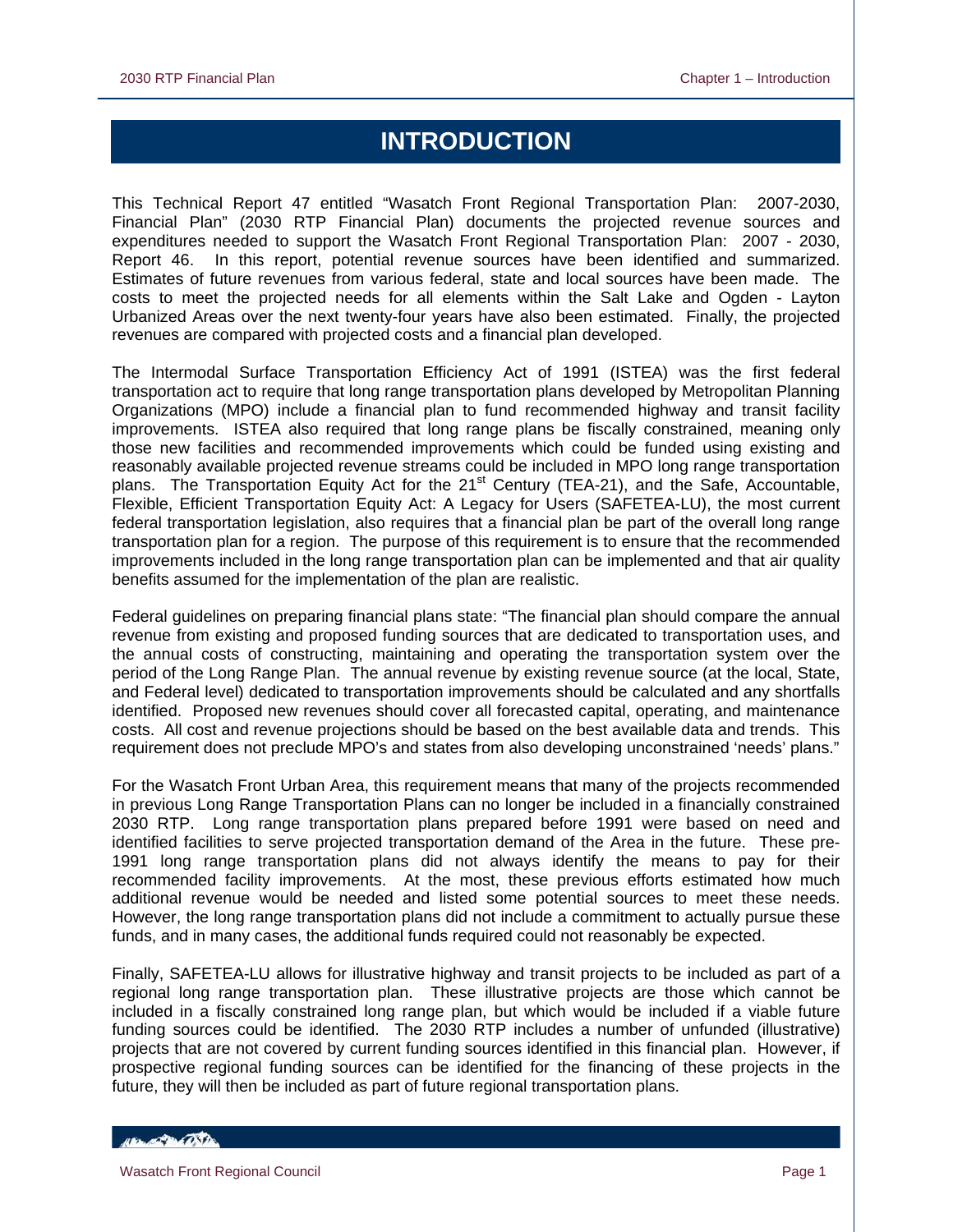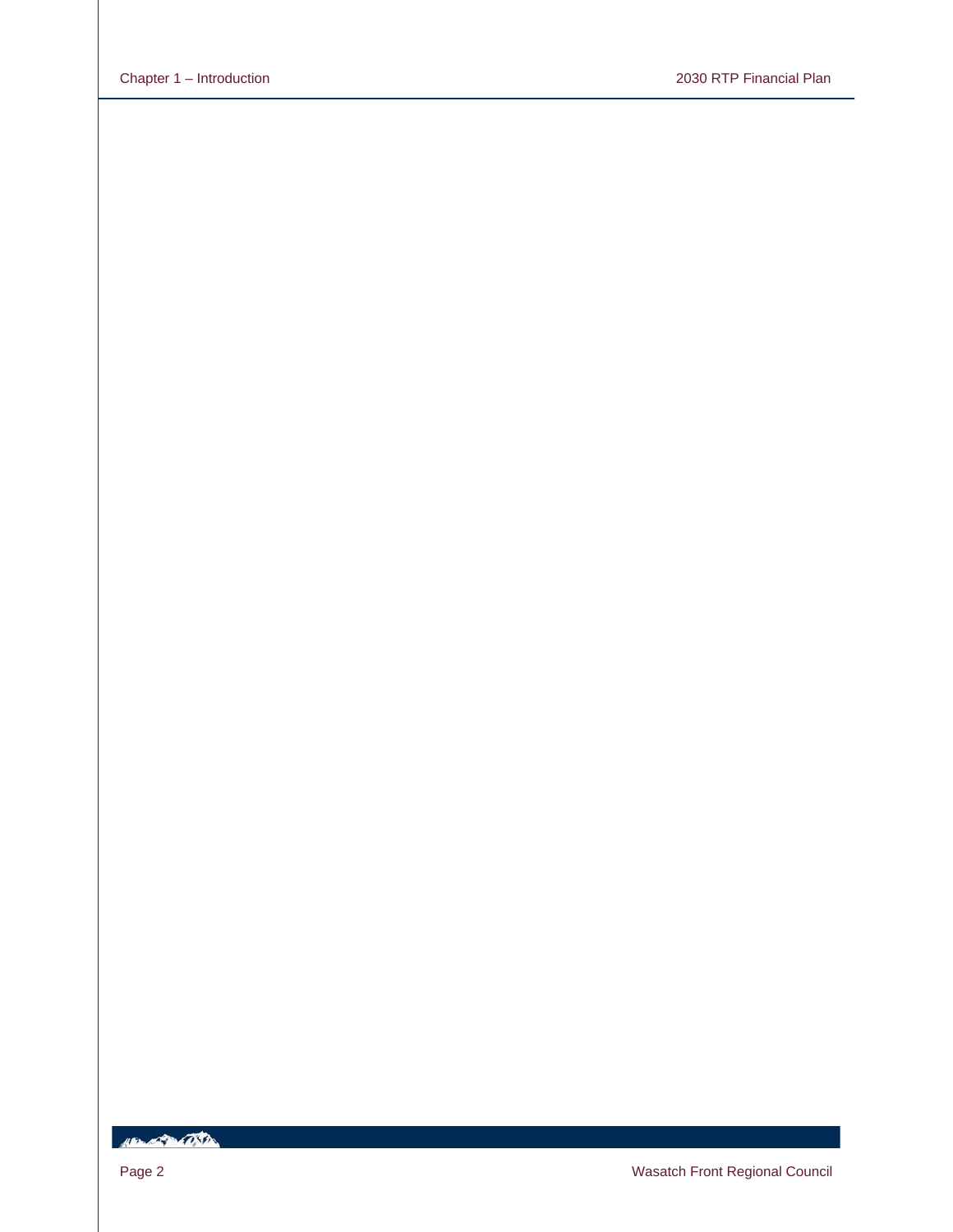## **REVENUE SOURCES**

Funding sources for transportation improvement projects are needed if the recommended projects of the Transportation Plan are to be built. In the Wasatch Front Region, federal, state, and local governments as well as private developers provide funds to pay for improvements. The following section briefly outlines the available funds and what they may be used for. The table contained in this section provides a summary of the specific federal, state, and local programs available to fund transportation projects.

## **FEDERAL SOURCES**

ISTEA of 1991 and TEA-21 (Transportation Equity Act for the  $21<sup>st</sup>$  Century) combined or renamed many of the former federal-aid programs, such as Federal-Aid Urban and Federal-Aid Secondary. ISTEA greatly increased the flexibility of federal highway and transit programs. ISTEA also created some new programs, such as the Congestion Mitigation/Air Quality program and Transportation Enhancements. The current federal highway and transit authorization bill SAFETEA-LU (Safe, Accountable, Flexible, and Efficient Transportation Equity Act: A Legacy for Users) continues the programs created by ISTEA and TEA-21, but with adjusted funding levels and additional programs.

The Federal Highway Administration and the Federal Transit Administration provide the major source of funds from the federal government for transportation improvements. However, some funds are also available from several other federal agencies. All are discussed below.

#### **Federal Highway Administration**

The FHWA administers the highway programs of the federal government. Included are programs for improvements to the Federal-Aid Interstate System, for improvements to other highways in rural and urban areas, and for safety related improvements.

**Interstate Maintenance (IM)** – The Interstate Maintenance program provides federal funds to rehabilitate, restore, and resurface the Interstate highway system. The program will not fund reconstruction projects that add new travel lanes to the freeways unless the new lanes are High Occupancy Vehicle (HOV) lanes or Auxiliary lanes (a freeway lane dedicated to traffic entering and/or exiting the freeway, reducing interference with through traffic). However, reconstruction of bridges and interchanges along existing Interstate routes, including the acquisition of right-ofway, may be funded under this program. These funds can only be used on Interstate highways. The federal share of these projects in Utah is approximately 94 percent.

**National Highway System (NHS)** – The National Highway System (NHS) funds can be used for any type of improvement (new lanes, reconstruction, resurfacing, etc.) on roadways designated as part of the National Highway System. These include all the Interstate routes as well as other freeways and specially designated "principal arterials". These eligibility guidelines for NHS funds are more flexible than the Interstate Maintenance programs. Funds can be used for transit projects, ridesharing projects, or any other type of project in the travel corridor served by a NHS road so long as it improves travel in the corridor. The federal share for this program is approximately 93 percent.

**Surface Transportation Program (STP)** – The Surface Transportation Program provides funds for projects on all federal-aid eligible streets and highway, not just on the Interstate System or the National Highway System. The funds are intended to benefit any road that is functionally

*COLLEGE COSTA*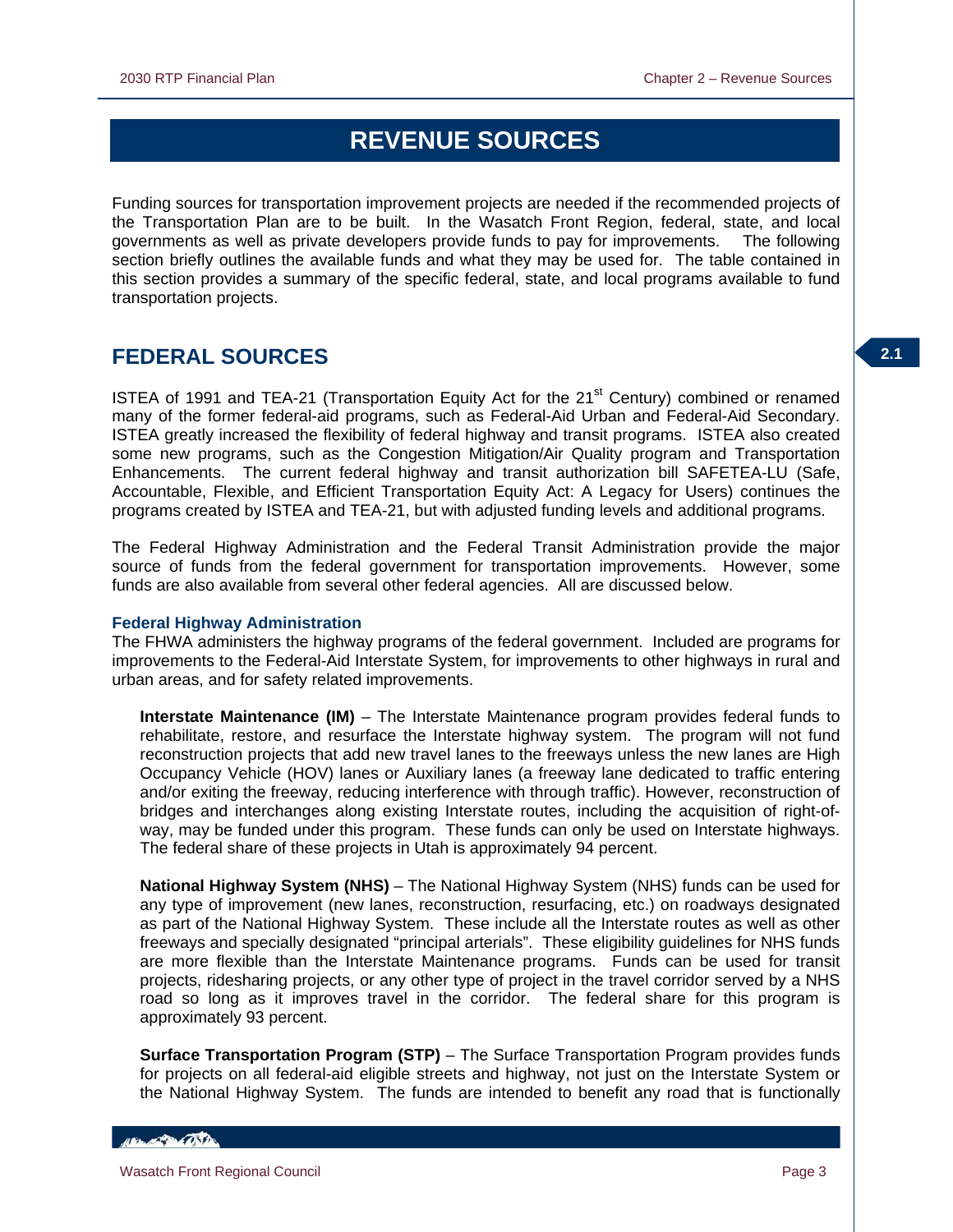classified as a collector or higher for urban streets or as a major collector or higher for rural areas. The type of projects may range from rehabilitation to new construction. These funds may also be used on bridge projects on any public road, transit capital projects, and intracity and intercity bus terminals and facilities. The federal share for STP projects is 93 percent. STP funds are divided into several sub-programs that are allocated as follows: 62.5 % to areas around the state based on population, 27.5 % for use in any part of the state, and 10 % for transportation enhancements.

**STP – Urban (STP)** – These funds may be spent on projects within cities and counties that are in an urbanized area with a population of 200,000 or more. It is part of the STP program. In Utah, local jurisdictions can apply for these funds through the Metropolitan Planning Organization (MPO) responsible for the urbanized are.

**STP – Small-Urban (STP)** – These funds may be spent on projects within cities that have a population between 5,000 and 50,000 and are outside of urbanized areas. It is part of the STP program. In Utah, local jurisdictions can apply for these funds through the Joint Highway Committee (JHC).

**STP – Non-Urban (STP)** – These funds may be spent on projects within cities that are outside of urbanized and small-urban areas as part of the STP program. Local jurisdictions in these areas can apply for these funds through the JHC.

**STP – Flexible (Any Area) (STP)** – These funds under the discretion of the Utah Transportation Commission provide flexible funding that may be used by the State and localities for projects on any Federal-aid highway, including the NHS, bridge projects on any functionally classified public road, transit capital projects, and intra-city and intercity bus terminals and facilities. A portion of funds reserved for rural areas may be spent on rural minor collectors.

**STP – Enhancement Program (TE)** – A State's TE funding is derived from a set-aside amount from its annual Surface Transportation Program apportionment. In 2005, the amount set-aside for TE was 10 percent of the State's STP apportionment (after application of the set-aside for the State Planning and Research program). After 2005, the TE set-aside became 10% or the amount set aside for TE in the State in 2005, whichever was greater. There is no single criterion or definition of what constitutes an "enhancement" project. Generally, however, all enhancement activities must relate to surface transportation categories of eligible activities as listed in the legislation:

- **Facilities for pedestrians and bicycles**
- Safety and educational activities for pedestrians and bicyclists
- Scenic easements and scenic or historic sites
- Landscaping and other scenic beautification
- Historic preservation
- Rehabilitation & operation of historic transportation facilities
- Preservation of abandoned railway corridors
- Control and removal of outdoor advertising
- Archeological planning and research
- Environmental mitigation to address water pollution due to highway runoff
- Projects to reduce wildlife mortality while maintaining habitat connectivity.
- Establishment of transportation museums

**IEL APRIL OSTA**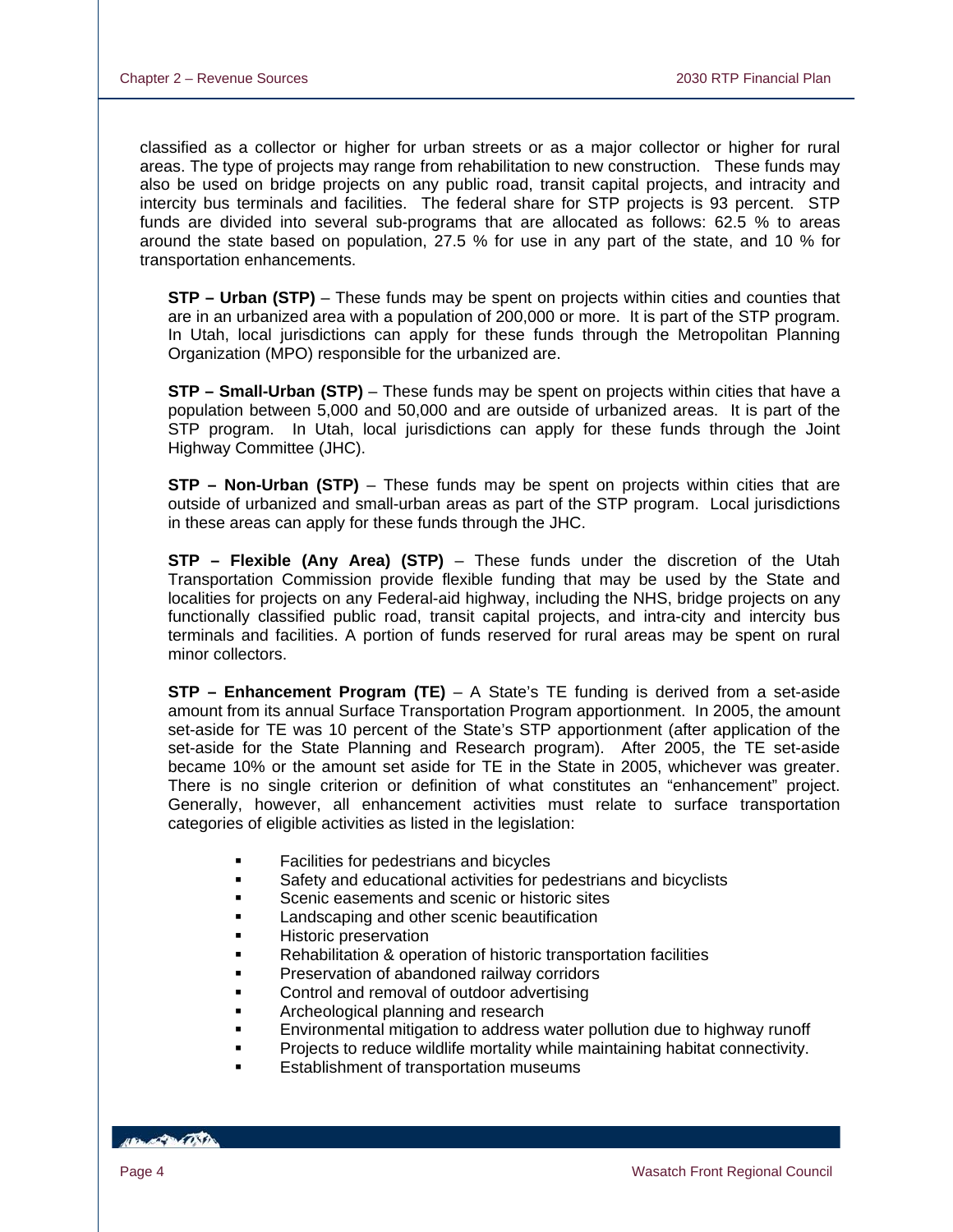**Highway Safety Improvement Program (HSIP)** – Beginning in FY2006, safety improvement projects are funded through the new Highway Safety Improvement Program, which was established under SAFETEA-LU "to achieve a significant reduction in traffic fatalities and serious injuries on all public roads." These funds may be used to carry out any highway safety improvement project on any public road or publicly owned bicycle or pedestrian pathway or trail. High priority projects under this program are railway-highway crossings, improvements on high risk rural roads, and infrastructure needs related to highway safety improvement projects. The state prioritizes and selects projects for funding. Environmentally neutral and non-Regionally Significant safety projects may be included

**Safe Routes to Schools (SR2S)** – This new program from SAFETEA-LU will enable and encourage children, including those with disabilities, to walk and bicycle to school; to make walking and bicycling to school safe and more appealing; and to facilitate the planning, development and implementation of projects that will improve safety, and reduce traffic, fuel consumption and air pollution in the vicinity of schools.

**Congestion Mitigation/ Air Quality (CMAQ)** – Congestion Mitigation/ Air Quality is a program created specifically to address congestion and air quality problems. Funds must be used for projects that reduce congestion and/or vehicular emissions. The funds are intended to help achieve the goal of the 1990 federal Clean Air Act Amendments. Examples of eligible activities include: signal coordination, park and ride lots, ridesharing, bus service expansion, alternative transportation modes, which include bicycle and pedestrian facilities, transit improvements, travel demand management strategies, traffic flow improvements, and public fleet conversions to cleaner fuels.

**Bridge Replacement Program** - This program provides funds for the replacement of substandard bridges, both on and off federal-aid systems. Bridges must have a span of 20 feet in order to be eligible to receive these funds. The UDOT has evaluated all eligible bridges in the state and given them a rating. All bridges with a rating of less than 50 are eligible to receive funding on a first-come, first-served basis. The UDOT re-inventories the bridges at least every two years. The State Transportation Commission has established a policy that 85 percent of these funds will be used for bridges on or off the state system with the remaining 15 percent being used strictly for bridges under local jurisdiction. The federal share for these projects is 80 percent.

**High Priority Projects (HPP)** – The Safe, Accountable, Flexible, Efficient Transportation Equity Act: A Legacy for Users (SAFETEA-LU) included high priority projects specified by Congress. Unlike other funding programs authorized by SAFETEA, Congress included a specific list of individual projects to be included in the program. Funds can only be used for the projects on the list. Unlike any other funding category, HPP funds for any given project are appropriated in annual installments over the six years of the bill. The federal share for these projects is 80 percent.

**Transportation Improvement Projects (TI)** – The Safe, Accountable, Flexible, Efficient Transportation Equity Act: A Legacy for Users (SAFETEA-LU) also included a second set of transportation improvement projects specified by Congress. Unlike other funding programs authorized by SAFETEA, Congress included a specific list of individual projects to be included in the program. Funds can only be used for the projects on the list. Unlike any other funding category, TI funds for any given project are appropriated in annual installments over the six years of the bill. The federal share for these projects is 93 percent.

*ABON AND BOOMS*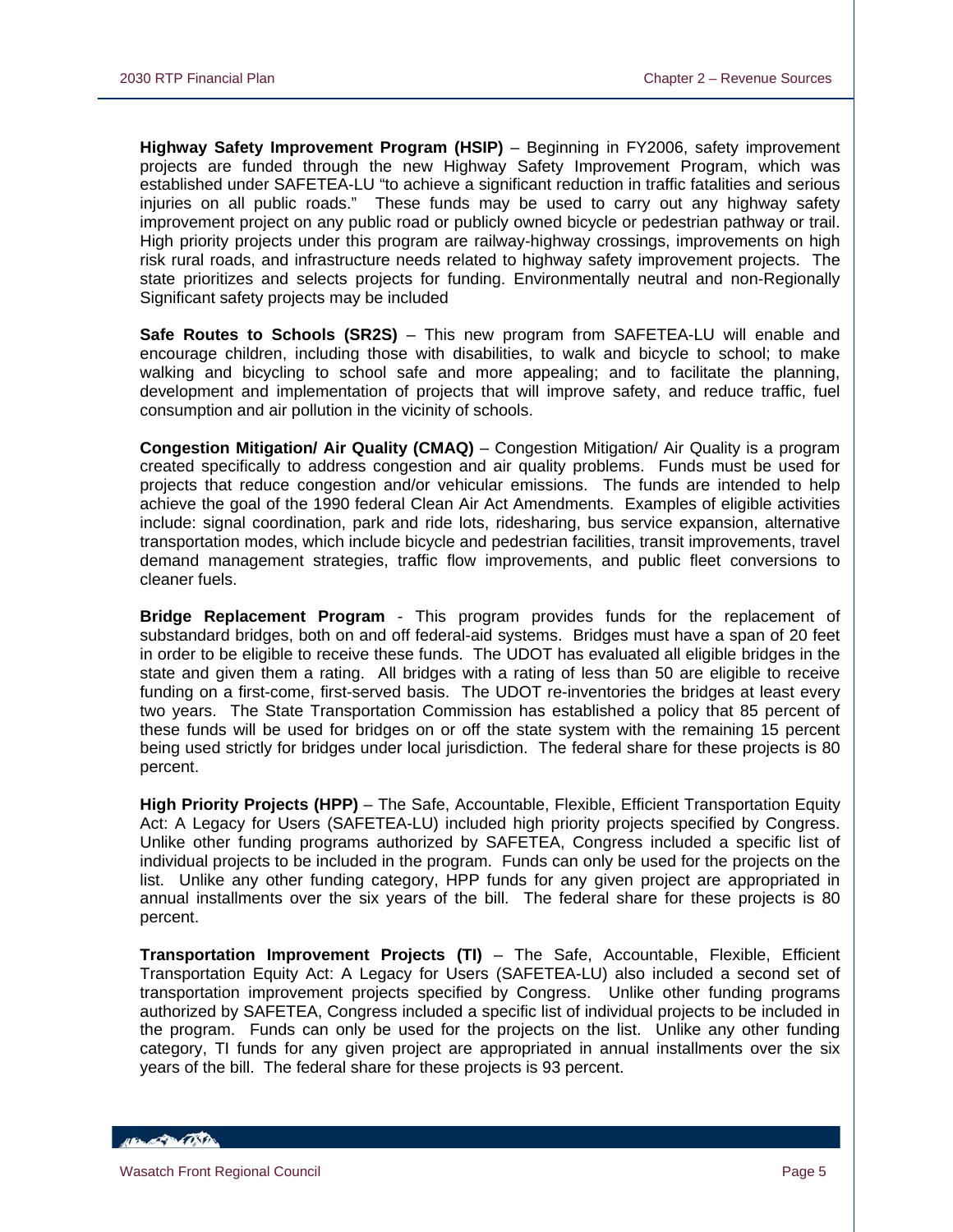**Recreational Trails Program** - This program was created in TEA-21 replacing the National Recreational Trails Funding Program of ISTEA of 1991. Funds may be used to maintain and restore trails, develop trailside and trailhead facilities, acquire easements or land for trails, and to construct new trails. The federal share for these projects is 80 percent.

**Equity Bonus (Minimum Guarantee Program)** - The Equity Bonus provides funding to States based on equity considerations. These include a minimum rate of return on contributions to the Highway Account of the Highway Trust Fund, and a minimum increase relative to the average dollar amount of apportionments under TEA-21. Selected States are guaranteed a share of apportionments and High Priority Projects not less than the State's average annual share under TEA-21. This program replaces TEA-21's Minimum Guarantee program. The federal share for these projects is 93 percent.

#### **Federal Transit Administration**

Federal funds for transit capital, planning and preventive maintenance are made available through the Federal Transit Administration. A brief description of the transit assistance program follows.

**Section 5307 Urbanized Area Formula Program** (formerly FTA Section 9 Program) - Established in 1982, by the Surface Transportation Assistance Act, the Urbanized Area Formula Program provided a block grant to local transit agencies to fund capital projects, provide operating assistance, and support planning activities. With the passage of TEA 21, use of the funds for operating assistance was not authorized for urbanized area over 200,000 people. However, the funds were authorized to be used for preventive maintenance activities.

The formula program funds are distributed annually to the Salt Lake & the Ogden/ Layton Urbanized Areas using a formula based on population, population density, and transit revenue miles of service. The Federal share for projects under the Urbanized Area Formula Program is typically 80 percent of the net project cost.

**Section 5309 Capital Program** (formerly FTA Section 3 Program) - This program provides federal discretionary funding, outlined by Congress, for capital improvement projects under the bus, fixed guideway modernization, and new starts categories. Established in 1982, by the Surface Transportation Assistance Act, the Capital Program has been funded by a gasoline tax dedicated to transit. The Federal share for projects assisted under the Capital Program for "Bus" is typically 80 percent while the federal share for "New Starts" is typically 50 percent of the net project cost. Specifically the three eligible project categories within the Capital Program are bus and bus-related facilities, modernization of fixed guideway systems, and new fixed guideway systems and extensions ("New Starts").

**Bus and Bus-related Facilities** - The major purchases under this category are buses and other rolling stock, ancillary equipment, and the construction of bus facilities (i.e., maintenance facilities, garages, storage areas, waiting facilities and terminals, transit malls and centers, transfer facilities, and intermodal facilities). This category also includes bus rehabilitation and leasing, park-and-ride facilities, parking lots associated with transit facilities and bus passenger shelters.

**Modernization of Fixed Guideway Systems** - Projects typically funded under fixed guideway modernization are infrastructure improvements to existing rail and other fixed guideway systems. These improvements can include track and right of way rehabilitation, modernization of stations and maintenance facilities, rolling stock purchase and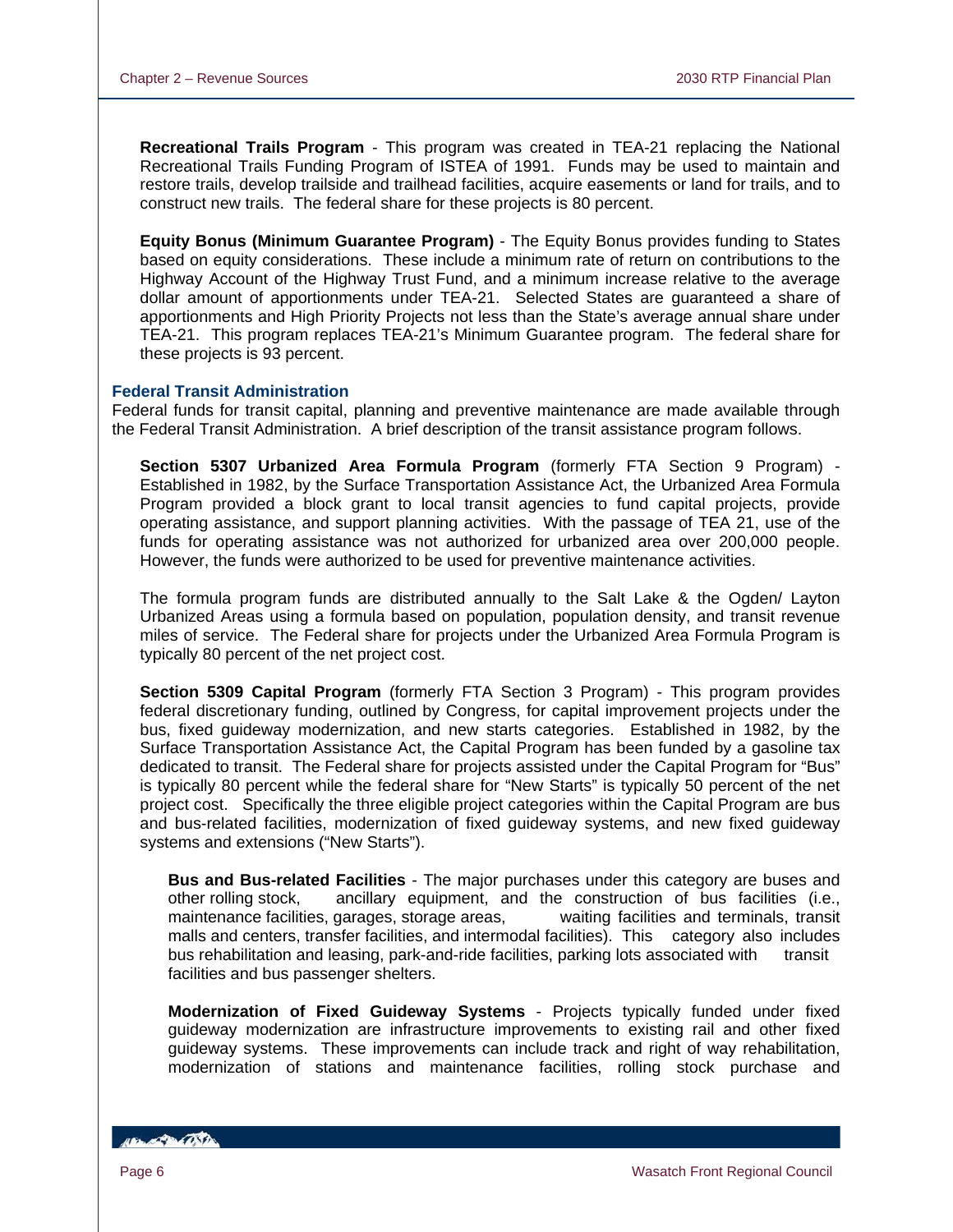rehabilitation, and signal and power modernization. Modernization of ferry terminals and the transit portion of ferry boats are also eligible costs.

**New Fixed Guideway Systems or Extensions (New Starts)** - Capital projects under this category include preliminary engineering, acquisition of real property (including relocation costs), final design and construction, and initial acquisition of rolling stock for new fixed guideway systems or extensions, including light rail, heavy rail, and commuter rail systems.

**Section 5310 Elderly and Persons with Disabilities Program** (formerly FTA Section 16 Program) - This program provides funding to private non-profit agencies for capital improvements for the provision of transportation services to senior citizens and persons with disabilities. ISTEA also made public agencies eligible to receive these funds. The Utah Department of Transportation has established a committee to review the projects submitted to use these funds. The Federal share for projects under the Elderly and Persons with Disabilities Program is 80 percent of the net project cost.

**Section 5311 Formula Grants for Other than Urbanized Areas** - SAFETEA-LU significantly increases funding for the rural program of the transit formula program. A new formula tier based on land area is established to address the needs of low-density states (20 percent of section 5311 funds are distributed through this tier). Indian tribes are added as eligible recipients, and a portion of funding is set aside each year for Indian tribes - \$8 million in FY 2006 and rising to \$15 million by FY 2009. Rural transit systems receiving formula funds will be required to report data to the National Transit Database. The sliding scale federal match under the federal highway program for states with a high percentage of federal lands is applicable under the section 5311 program.

**Section 5340 Growing States and High Density States Program** – The program distributes funds to the urbanized area formula and rural formula program under new factors. Half of the funds are made available under a formula based on population forecasts for 15 years beyond the most recent Census; amounts apportioned for each state are then distributed between urbanized areas and rural areas based on the ratio of urban/rural population within each state. The High Density States Program distributes the other half of the funds to states with population densities in excess of 370 persons per square mile. These funds are apportioned only to urbanized areas within those states.

**Section 5316 Job Access and Reverse Commute** – The JARC program, was created to increase access to transportation services for welfare recipients, eligible low income individuals, and other qualified individuals in urban core areas or non-urbanized so that they can take advantage of employment opportunities in suburban areas or in other locations. JARC recognizes that employment opportunities may require persons with limited transportation options to be at a jobsite during non-traditional work hours and can be used to provide the means of traveling to and from these places of employment. JARC is a formula program rather than the previous competitive discretionary grants program. The formula is based on ratios involving the number of eligible low income and welfare recipients with 60 percent of funds going to urban areas with more than 200,000 population, 20 percent for urban areas with fewer than 200,000 population, and 20 percent to rural areas. SAFETEA-LU contains report language directing the FTA to continue its practice of providing maximum flexibility to job access projects designed to meet the needs of individuals who are not effectively served by public transportation. Coordination is required between private, non-profit, and public transportation providers and other federal programs in the JARC program, the New Freedom Program, and the Elderly and Disabled program.

150 Belleville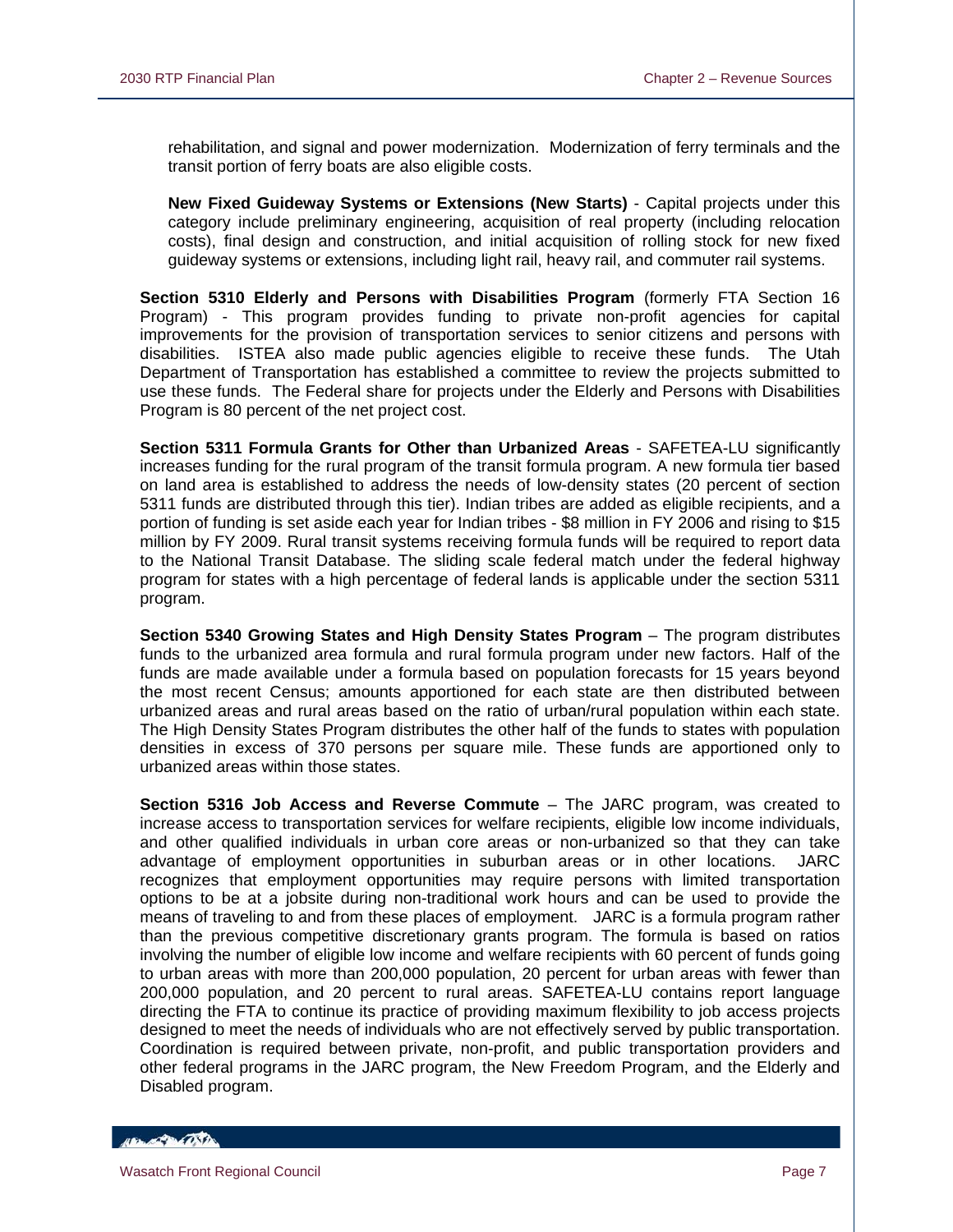**Section 5317 New Freedom Program** – A new program called the New Freedom Program will provide formula funding for new transportation services and public transportation alternatives beyond those required by ADA to assist persons with disabilities. The New Freedom Program will be apportioned using a formula based on the disabled population in a state, with 60 percent of the funds apportioned to urbanized areas with populations larger than 200,000, 20 percent to states for use in urbanized areas of fewer than 200,000, and 20 percent to states for use in rural areas. Funds will be made available to transit systems and the states. The program contains language mandating coordination of transportation services with other federal human service programs.

#### **OTHER FEDERAL PROGRAMS**

Other federal agencies provide funds which can be used for transportation improvements under certain conditions. Two of these are discussed below.

**Community Development Block Grants** - These funds can be used for a wide variety of activities directed toward neighborhood revitalization, economic development, and improved community facilities and services, including the construction or improvement of streets and highways. However, it must be clearly demonstrated that all projects principally benefit low and moderate income persons, aid in the prevention or elimination of slums and blight, or meet other urgent community health and safety needs. The Department of Housing and Urban Development is the sponsor of this program. Municipalities with a population of over 50,000 and counties with a population of over 200,000 are entitlement areas and are allocated CDBG funds on an annual basis. Municipalities with a population under 50,000 must compete for stateadministered "small cities" Community Development Block Grant funds. These funds can be used to pay for the entire cost of the project or to provide the local matching funds for other federal funding sources.

**Economic Development Grants** - This is another possible source of federal funding for transportation improvement projects, if the construction or rehabilitation activities have a significant and long-lasting favorable impact on an economically distressed area. These funds are available from the Economic Development Administration. EDA funds should be considered if a project is to be constructed in an area of high unemployment or will assist in the creation of long term employment opportunities. In order to be eligible to make application for EDA funds, entities must be within an Economic Development District and the proposed project must be a part of the District's Overall Economic Development Program.

## **STATE SOURCES**

**2.2** 

The Utah Department of Transportation receives state highway user revenues as well as state general funds for highway construction and maintenance projects. The highway user revenues sources include motor fuel taxes, special fuel taxes, vehicle registration fees, drivers license fees, and other fees. General funds include sales taxes and other taxes. In addition, the state has the authority to issue bonds for specific highway projects. This funding mechanism will be used for several projects in this RTP.

With the approval of an increase in the state gasoline tax and other fees in 1997, the State Legislature created a Centennial Highway Fund (CHF) to fund major highway needs throughout the state. In 2005, Legislature created a new highway investment fund called the Transportation Investment Fund (TIF). This fund receives a set percentage of sales tax which grows with inflation and the economy. This bill was amended to make certain that the Centennial Highway Program

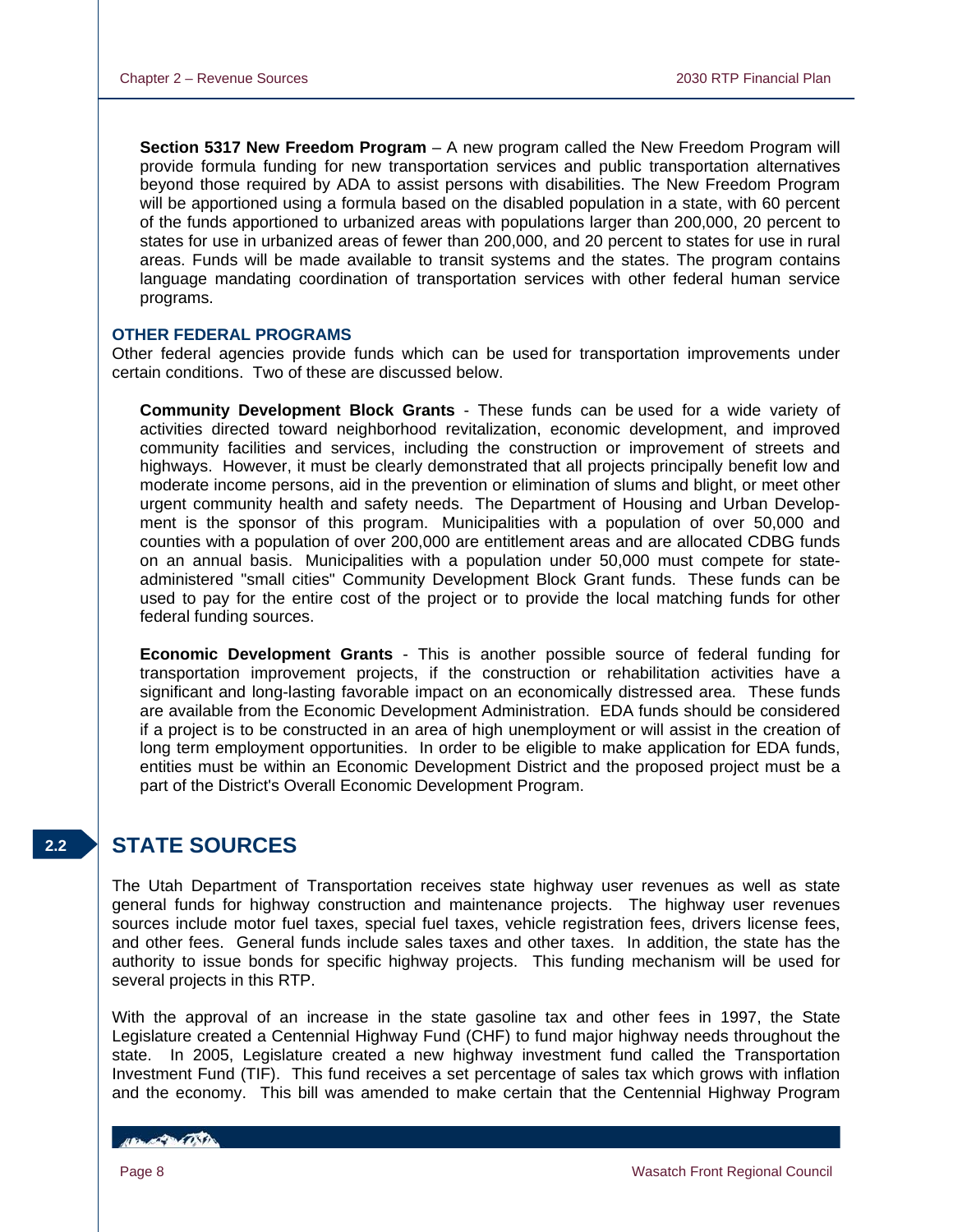(CHF) would be completed on schedule and the new TIF does not take away any needed funds from the CHF. The Legislature also has created a revolving Corridor Preservation Fund using a tax on rental cars. The Fund can be used by state and local agencies to acquire right-of-way for future transportation corridors. The amount of funds used must be paid back to the Corridor Preservation Fund by other sources when the project goes to construction.

A portion of the state highway user funds are made available to local governments for highway construction. Seventy-five percent of these funds are kept by the UDOT for their construction and maintenance program. The remaining 25 percent are made available to the cities and counties in the state through the Class B and C Program.

Class B and C funds are allocated to each city and county by a formula based on population and road mileage. These funds can be used for either maintenance or construction of highways, although at least 30 percent of the funds must be used for construction projects or for maintenance projects that cost over \$40,000.

A Safe Sidewalks Program has also been established by the legislature to fund the construction of sidewalks on roads on the state system. The money is distributed through a formula based partially on miles of state road in each UDOT Region. Each city and county located in the region submits projects to the UDOT Region office, which then prioritizes them. A statewide committee then makes the final project selection.

## **LOCAL SOURCES**

Local government agencies have a variety of funding sources available to them for transportation improvements. The primary source is from the general fund of the cities and counties. These general funds can be used for construction of new roads or the upgrading or maintenance of existing ones. Transportation projects, however, must compete with the other needs of the city or county for the use of these funds.

Local governments have several other options for improving their transportation systems. Most of these options involve some kind of bonding arrangement, either through the creation of a redevelopment district, a more traditional special improvement district organized for a specific project benefiting an identifiable group of properties, or through general obligation bonding arrangements for projects felt to be beneficial to the entire entity issuing the bonds.

During the 2005 Legislative Session, the Utah State Legislature established the Local Corridor Preservation Fund. This legislation enables counties to increase vehicle registration fees by \$10 per vehicle, with the funds to be used for transportation corridor preservation. These funds can be used by local governments to acquire properties that are in transportation corridors identified by the WFRC's Regional Transportation Plan. The legislation requires both the County Councils of Governments (comprised of mayors and elected officials) and the County Commission or Council (the governing body of the County) to prioritize property acquisition projects. The Utah Department of Transportation has responsibility for seeing that the major requirements of the legislation are met, such as compliance with federal property acquisition procedures, and a locally adopted access management plan, or ordinance.

Finally, the legislature has authorized cities and counties to impose sales taxes for transportation projects if approved by the voters. Local funding for transit improvements and service is provided through a one-half percent sales tax in Salt Lake, Davis, and Weber Counties. In Salt Lake County

**ABLACTER COSTA**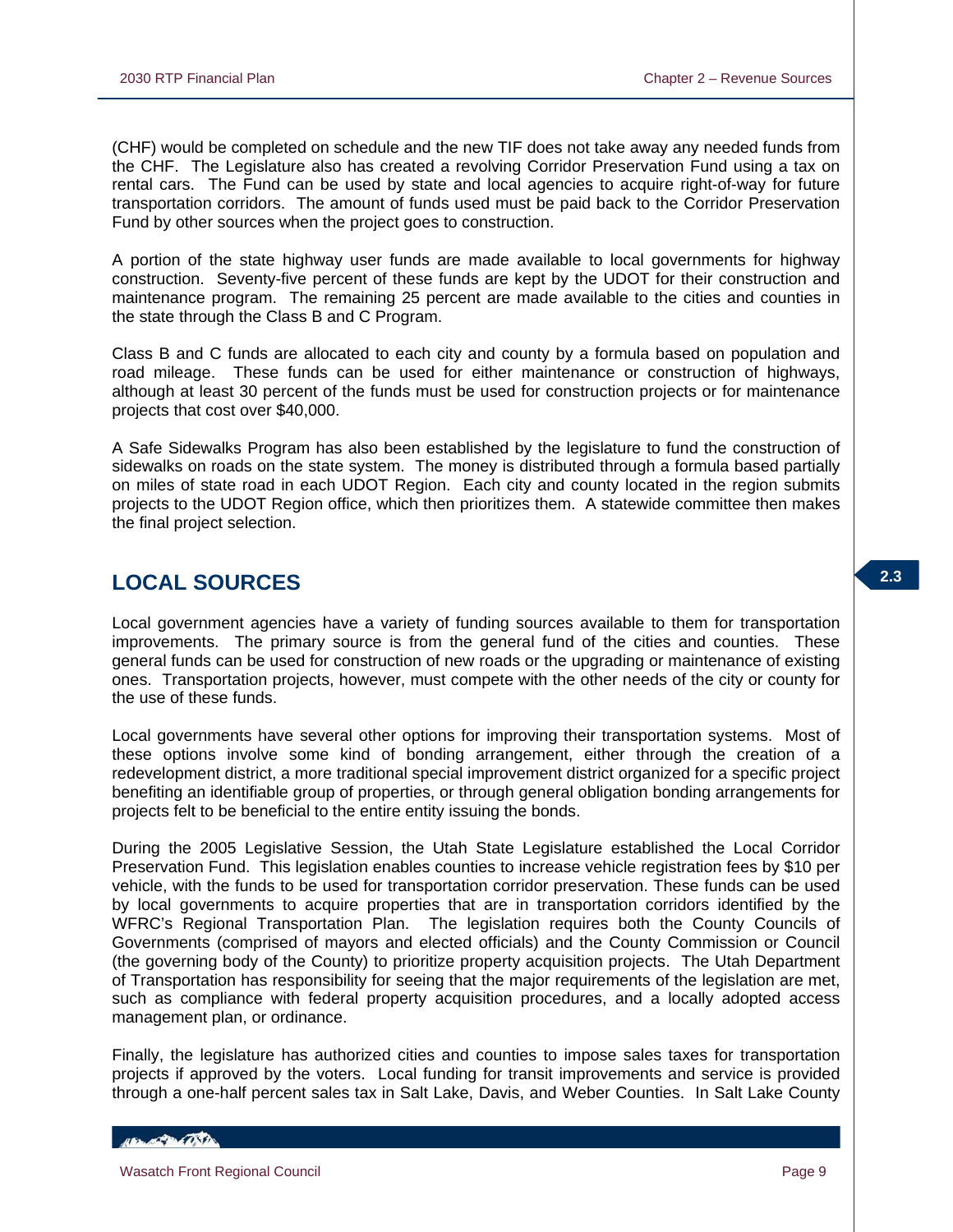only 7/16 percent of the tax goes for transit projects, while the remaining 1/16 percent is designated for improvements to state highways in the county. Tooele, Grantsville and other parts of Tooele have a quarter of a percent sales tax for transit improvements.

The Legislature, in 2006, authorized counties to implement a 0.25% sales tax increase with the funds to be used for transportation corridor preservation, construction, and implementation, for highway and transit projects. Salt Lake County approved this tax in November 2006. Davis and Weber Counties are both preparing to place the initiative on the November ballot in 2007. As directed by the language in the bill, legislation requires County Council of Governments (comprised of mayors and elected county officials) to establish a prioritization process with legislative approval for identifying projects to receive these funds. Criteria include congestion mitigation, cost effectiveness, community/economic, environmental, and safety criteria. The County Council of Governments selects projects based on a priority setting process the COG establishes.

## **PRIVATE SOURCES**

Private interests often provide sources of funding for transportation improvements. Developers construct the local streets within subdivisions and often dedicate right-of-way for and participate in the construction of collector and arterial streets adjacent to their developments. Developers should also be considered as a possible source of funds for projects needed because of the impacts of the development, such as the need for traffic signals or arterial street widening.

Private sources also need to be considered for transit improvements which will provide benefits to them. For example, businesses or developers may be willing to support either capital expenses or operating costs for transit services which provide them with special benefits, such as a reduced need for parking or increased accessibility to their development.

The preceding tables outline the basic sources of funds available for implementation of the Regional Transportation Plan. No attempt has been made to describe in detail the many specific programs which make up the above. The staffs of the WFRC and UDOT are available to respond to any questions concerning the funding of transportation improvements.

**ABS ACTIONS**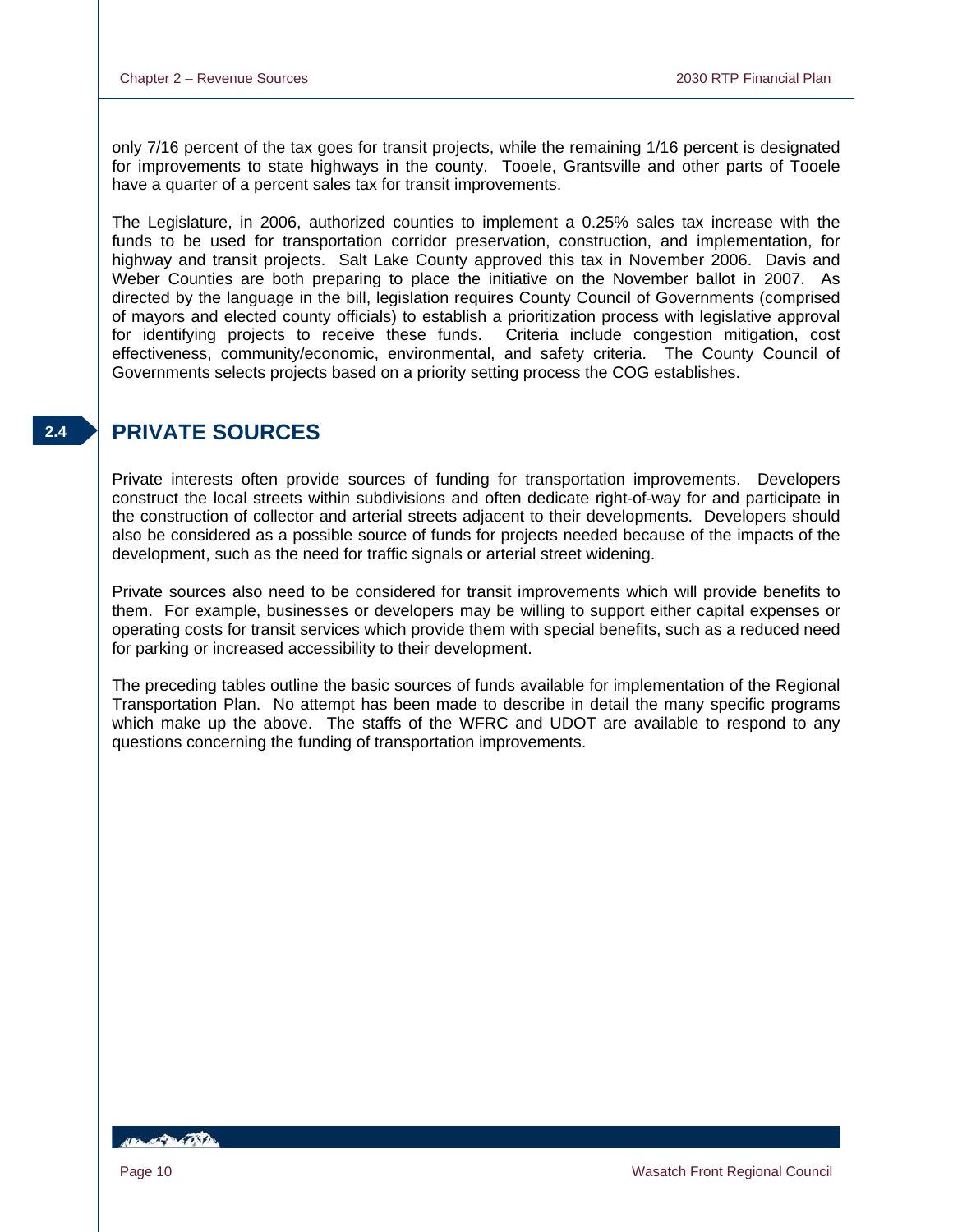#### **TABLE 2-1**

L

#### **TRANSPORTATION PROGRAM FUNDING SOURCES AND RESPONSIBILITIES**

| <b>FUND CATEGORY</b>                                                                                                                                                                                                                                                                                                                                                                                                                                                                                                                                                                                                                                                                                                                                                                                                                                                | <b>REVENUE SOURCE</b>                                                                                                 | <b>PROGRAM RESPONSIBILITY</b>                                                                                                                 |
|---------------------------------------------------------------------------------------------------------------------------------------------------------------------------------------------------------------------------------------------------------------------------------------------------------------------------------------------------------------------------------------------------------------------------------------------------------------------------------------------------------------------------------------------------------------------------------------------------------------------------------------------------------------------------------------------------------------------------------------------------------------------------------------------------------------------------------------------------------------------|-----------------------------------------------------------------------------------------------------------------------|-----------------------------------------------------------------------------------------------------------------------------------------------|
| <b>FEDERAL HIGHWAY ADMINISTRATION</b><br><b>Surface Transportation Program (STP)</b><br>Salt Lake & Ogden - Layton Areas<br><b>Congestion Mitigation / Air Quality (CMAQ)</b><br>Salt Lake & Ogden - Layton Areas<br>Interstate Maintenance (IM)<br>National Highway System (NHS)<br><b>Surface Transportation Program</b><br><b>Urbanized Area</b><br>Small Urban<br>Non-Urban<br>Flexible (Any-Area)<br><b>Transportation Enhancements</b><br>Highway Safety Improvement Program (HSIP)<br><b>Hazard Elimination</b><br><b>Railroad Crossings</b><br>Safe Routes to School (SR2S)<br><b>Bridge Replacement</b><br>Off System - Local<br>Off System - Optional<br><b>Federal Lands Programs</b><br><b>High Priority Projects (HPP)</b><br><b>Transportation Improvement Projects (TI)</b><br><b>Recreational Trails</b><br><b>Equity Bonus (Minimum Guarantee)</b> | <b>NATIONAL</b><br><b>HIGHWAY</b><br><b>TRUST</b><br><b>FUND</b>                                                      | <b>WASATCH</b><br><b>FRONT</b><br><b>REGIONAL</b><br><b>COUNCIL</b><br><b>UTAH</b><br><b>DEPARTMENT</b><br><b>OF</b><br><b>TRANSPORTATION</b> |
| FEDERAL TRANSIT ADMINISTRATION<br>(5307) Block Grant Funds<br>(5309) Discretionary Funds<br>(5310) Services for elderly and disabled<br>(5311) Grants for Outside Urban Area<br>(5340) High Density States Program<br>(5316) Job Access and Reverse Commute<br>(5317) New Freedom Program                                                                                                                                                                                                                                                                                                                                                                                                                                                                                                                                                                           | <b>TRANSIT ACCOUNT</b><br><b>OF</b><br><b>NATIONAL HIGHWAY</b><br><b>TRUST FUND &amp;</b><br><b>U.S. GENERAL FUND</b> | <b>UTAH</b><br><b>TRANSIT</b><br><b>AUTHORITY</b><br><b>UDOT (5310)</b>                                                                       |
| <b>STATE</b><br><b>State Construction</b><br><b>State General Funds</b><br><b>State Traffic</b><br><b>Centennial Highway Funds</b><br><b>Corridor Preservation Funds</b>                                                                                                                                                                                                                                                                                                                                                                                                                                                                                                                                                                                                                                                                                            | <b>STATE HIGHWAY</b><br><b>USER RECEIPTS</b><br>& STATE<br><b>GENERAL FUND</b>                                        | <b>UTAH</b><br><b>DEPARTMENT</b><br><b>OF</b><br><b>TRANSPORTATION</b>                                                                        |
| <b>LOCAL</b><br>County<br>(B Funds)<br>City<br>(C Funds)<br><b>General Funds</b><br><b>Transit Sales Tax</b><br><b>Corridor Preservation Fund</b><br><b>Transportation Sales Tax</b>                                                                                                                                                                                                                                                                                                                                                                                                                                                                                                                                                                                                                                                                                | <b>SALES &amp; PROPERTY</b><br><b>TAX, OTHER</b><br><b>GENERAL FUND,</b><br><b>B &amp; C ROAD FUND</b>                | <b>CITY / COUNTY</b><br><b>UTAH TRANSIT</b><br><b>AUTHORITY</b><br><b>COUNTY COUNCIL OF</b><br><b>GOVERNMENTS</b><br>(COG'S)                  |
| <b>PRIVATE</b><br>Donations / User Fee                                                                                                                                                                                                                                                                                                                                                                                                                                                                                                                                                                                                                                                                                                                                                                                                                              | <b>PRIVATE</b>                                                                                                        | <b>PRIVATE</b>                                                                                                                                |
|                                                                                                                                                                                                                                                                                                                                                                                                                                                                                                                                                                                                                                                                                                                                                                                                                                                                     |                                                                                                                       |                                                                                                                                               |

**\*** The Joint Highway Committee makes recommendations to UDOT on the Small Urban, Non- Urban, and Local Bridge Replacement Programs.

**\*\*** Federal highway and transit funds must be included in the Regional Transportation Plan.

HELLENDER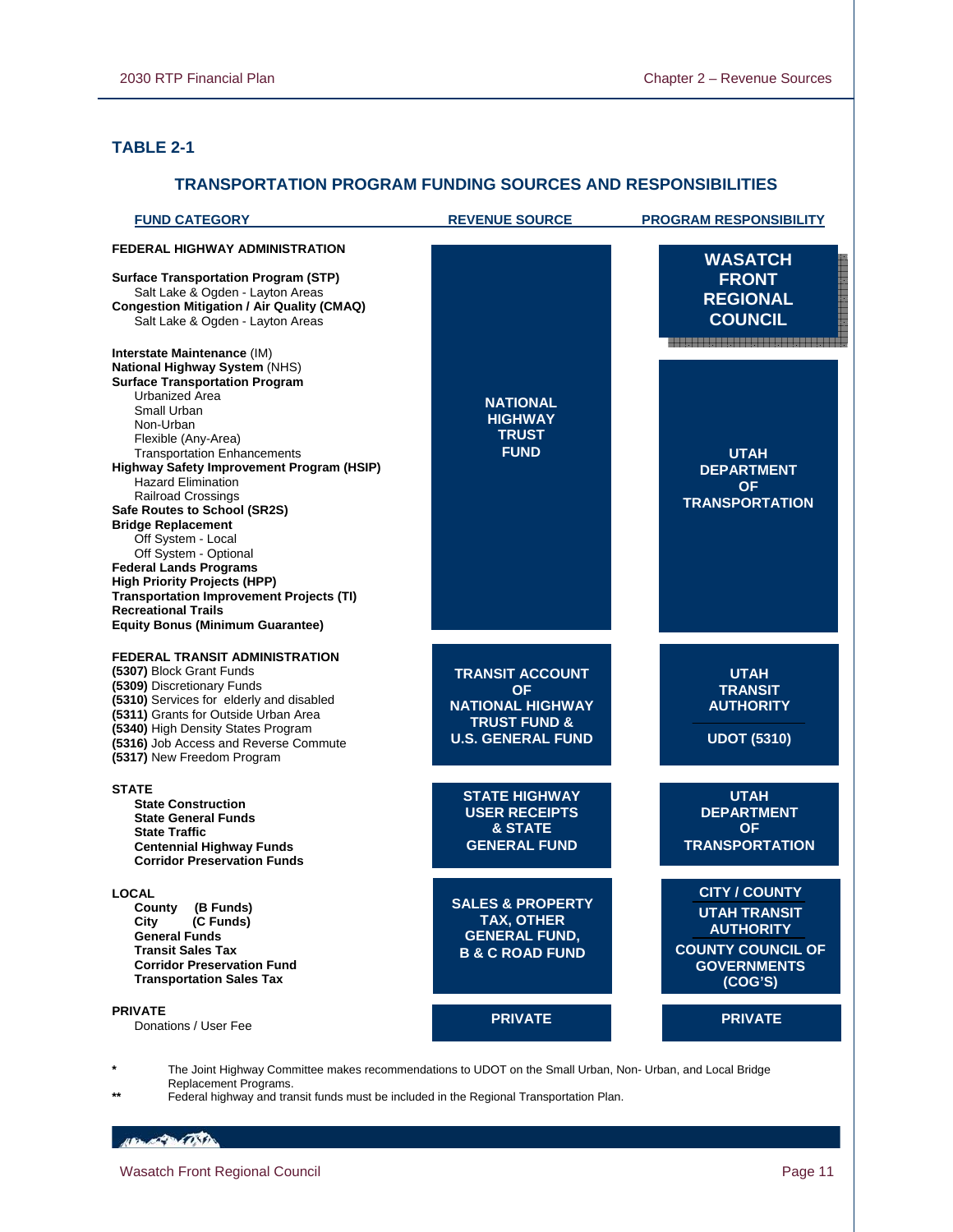#### **TABLE 2-2**

L

#### **POTENTIAL FUNDING SOURCES FOR TRANSPORTATION PROJECTS**

| <b>TRANSPORTATION</b><br><b>PROGRAM</b>                     | <b>FUNDING</b><br><b>AGENCY</b> | <b>DESCRIPTION</b>                                                                                                                                                                                                                                                               | <b>REQUIREMENT FOR USE</b>                                                                                                                                                                                                                                                                                                                                                                                                                                                                                                                                                      |
|-------------------------------------------------------------|---------------------------------|----------------------------------------------------------------------------------------------------------------------------------------------------------------------------------------------------------------------------------------------------------------------------------|---------------------------------------------------------------------------------------------------------------------------------------------------------------------------------------------------------------------------------------------------------------------------------------------------------------------------------------------------------------------------------------------------------------------------------------------------------------------------------------------------------------------------------------------------------------------------------|
| Surface<br>Transportation<br>Program - Urban<br>(STP)       | <b>FHWA</b><br>(WFRC)           | For transportation facility<br>improvements ranging<br>from rehabilitation of<br>existing facilities to new<br>construction. May also be<br>used for transit capital<br>improvements and<br>ridesharing promotion.                                                               | May be used on any road not<br>1.<br>functionally classified as local or rural<br>minor collector in the Metropolitan<br>Area.<br>2.<br>Must be consistent with Long Range<br>and Short Range Elements of<br>Transportation Plan, except for minor<br>projects.<br>3.<br>Initiation of projects by local officials<br>through MPO.<br>Environmental impact evaluation.<br>4.                                                                                                                                                                                                    |
| Congestion<br>Mitigation/Air Quality<br>(CMAQ)              | <b>FHWA</b><br>(WFRC)           | For transportation-related<br>projects that significantly<br>reduce emissions in non-<br>attainment areas.                                                                                                                                                                       | 1.<br>Projects must contribute to the<br>attainment of air quality standards<br>(reducing emissions) in the region.<br>Projects that increase capacity for<br>2.<br>single occupancy vehicles are not<br>allowed.<br>3.<br>Projects in the State Implementation<br>Plan for clean air attainment should<br>receive priority.                                                                                                                                                                                                                                                    |
| Interstate -<br>Maintenance<br>Program (IM)                 | <b>FHWA</b>                     | For the resurfacing,<br>restoration, and<br>rehabilitation of the<br>Federal-Aid Interstate<br>System.                                                                                                                                                                           | Limited to Federal-Aid Interstate<br>1.<br>System.<br>2.<br>Environmental impact evaluation.<br>3.<br>May not be used to add capacity or<br>construct new interchanges.                                                                                                                                                                                                                                                                                                                                                                                                         |
| National Highway<br>System (NHS)                            | <b>FHWA</b>                     | To provide an<br>interconnected system of<br>principal arterial routes<br>which serve major<br>population centers,<br>airports, public<br>transportation facilities,<br>and other intermodal<br>transportation facilities.<br>May also be used for<br>transit oriented projects. | 1.<br>May be used on construction of, and<br>operational improvements for, a<br>Federal-aid highway not on the NHS<br>and construction of a transit project<br>eligible for assistance under the FTA<br>if, (a) such project is in the same<br>corridor and in proximity to, a fully<br>access controlled NHS highway (b)<br>improvements will improve the level of<br>service on the fully access controlled<br>highway and improve regional travel,<br>(c) improvements are more cost-<br>effective than work on the NHS<br>highway would be to provide the same<br>benefits. |
| Surface<br>Transportation<br>Program - Small<br>Urban (STP) | <b>FHWA</b>                     | For transportation facility<br>improvements ranging<br>from rehabilitation of<br>existing facilities to new<br>construction. May also be<br>used for transit capital<br>improvements and<br>ridesharing promotion.                                                               | Funds may be spent on projects within<br>1.<br>cities that have a population between<br>5,000 and 50,000 and are outside of<br>an urbanized area.<br>2.<br>Local jurisdictions can apply for these<br>funds through the Joint Highway<br>Committee (JHC)                                                                                                                                                                                                                                                                                                                        |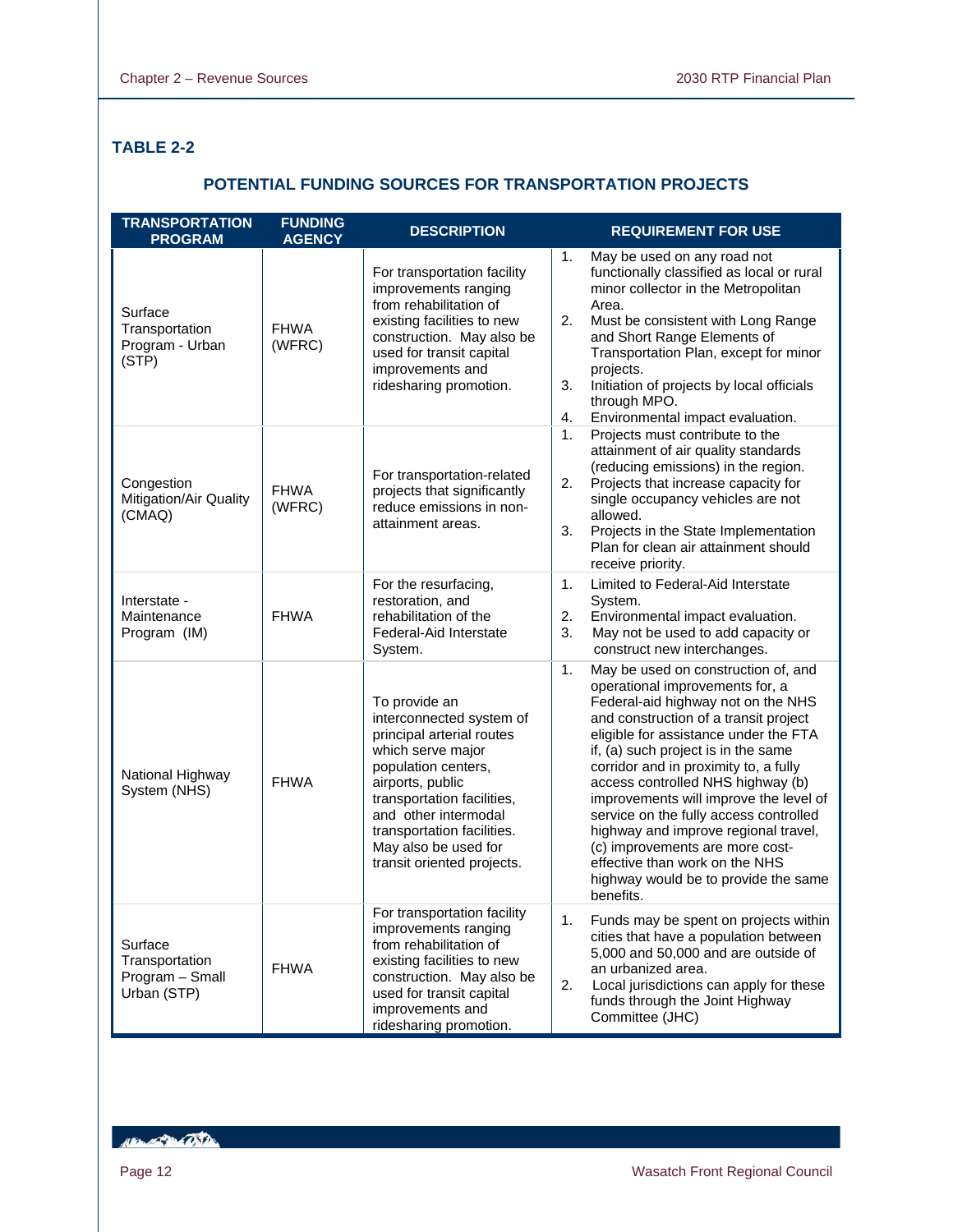| <b>TRANSPORTATION</b><br><b>PROGRAM</b>                                  | <b>FUNDING</b><br><b>AGENCY</b> | <b>DESCRIPTION</b>                                                                                                                                                                                                                                                                            | <b>REQUIREMENT FOR USE</b>                                                                                                                                                                                                                                                                                                                                                   |
|--------------------------------------------------------------------------|---------------------------------|-----------------------------------------------------------------------------------------------------------------------------------------------------------------------------------------------------------------------------------------------------------------------------------------------|------------------------------------------------------------------------------------------------------------------------------------------------------------------------------------------------------------------------------------------------------------------------------------------------------------------------------------------------------------------------------|
| Surface<br>Transportation<br>Program - Non<br>Urban (STP)                | <b>FHWA</b>                     | Same as above.                                                                                                                                                                                                                                                                                | Funds may be spent on projects within<br>1.<br>cities that have a population less than<br>5,000.<br>2.<br>Local jurisdictions can apply for these<br>funds through the Joint Highway<br>Committee (JHC).                                                                                                                                                                     |
| Surface<br>Transportation<br>Program - Flexible<br>(STP)                 | <b>FHWA</b>                     | Provide flexible funding<br>that may be used by the<br>State and localities for<br>projects on any Federal-aid<br>eligible highway, transit<br>capital project, and intra-<br>city and intercity bus<br>facilities.                                                                           | May be used on any road not<br>1.<br>functionally classified as local or rural<br>minor collector in the Metropolitan<br>Area.<br>2.<br>Must be consistent with Long Range<br>and Short Range Elements of<br>Transportation Plan, except for minor<br>projects.<br>Initiation of projects by local officials<br>3.<br>through MPO.<br>Environmental impact evaluation.<br>4. |
| Surface<br>Transportation<br>Program -<br>Transportation<br>Enhancements | <b>FHWA</b>                     | A mandatory ten percent of<br>all STP funds to be used<br>for non-traditional uses,<br>including pedestrian and<br>bicycle facilities and<br>landscaping.                                                                                                                                     | Enhancement projects will be selected<br>1.<br>by the State Transportation<br>Commission and by a UDOT<br>appointed committee. The committee<br>will include UDOT staff and persons<br>from around the state interested in<br>non-traditional transportation projects.                                                                                                       |
| <b>Highway Safety</b><br>Improvement<br>Program                          | <b>FHWA</b>                     | For safety improvements to<br>roads, rail-highway<br>crossings including<br>crossing devices, and<br>hazard elimination<br>activities, respectively.                                                                                                                                          | 1.<br>Funds set aside for safety may be<br>used on any public road for any of the<br>activities of (rail-highway crossings<br>and hazard elimination activities).<br>Funds may be used to carry out any<br>2.<br>highway safety improvement project<br>on any public road or publicly owned<br>bicycle or pedestrian pathway or trail.                                       |
| Safe Routes to<br>Schools                                                | <b>FHWA</b>                     | Intended to make walking<br>and bicycling to school<br>safe and more appealing.                                                                                                                                                                                                               | Program will enable and encourage<br>1.<br>children, including those with<br>disabilities, to walk and bicycle to<br>school.<br>2.<br>Funds to also facilitate the planning,<br>development and implementation of<br>projects that will improve safety, and<br>reduce traffic, fuel consumption and<br>air pollution in the vicinity of schools.                             |
| <b>Bridge Replacement</b><br>Program                                     | <b>FHWA</b>                     | For replacement of<br>substandard bridges.                                                                                                                                                                                                                                                    | Can be used for bridges on all streets,<br>1.<br>both on and off Federal-Aid Systems.<br>2.<br>Bridges must have a 20-foot span and<br>a rating of less than 50 using bridge<br>evaluation procedures.                                                                                                                                                                       |
| <b>Federal Lands</b><br>Programs                                         | <b>FHWA</b>                     | The Federal Lands<br>Highways program<br>provides for transportation<br>planning, research,<br>engineering, and<br>construction of highways,<br>roads, and parkways and<br>transit facilities that proved<br>access to or within public<br>lands, national parks, and<br>Indian reservations. | 1.<br>Can be used to provide transportation<br>engineering services for planning,<br>design, construction, and<br>rehabilitation of the highways and<br>bridges providing access to federally<br>owned lands.<br>2.<br>May also provide training, technology,<br>and engineering services, pertaining<br>to public lands, national parks, and<br>Indian reservations.        |

REAL PROPERTY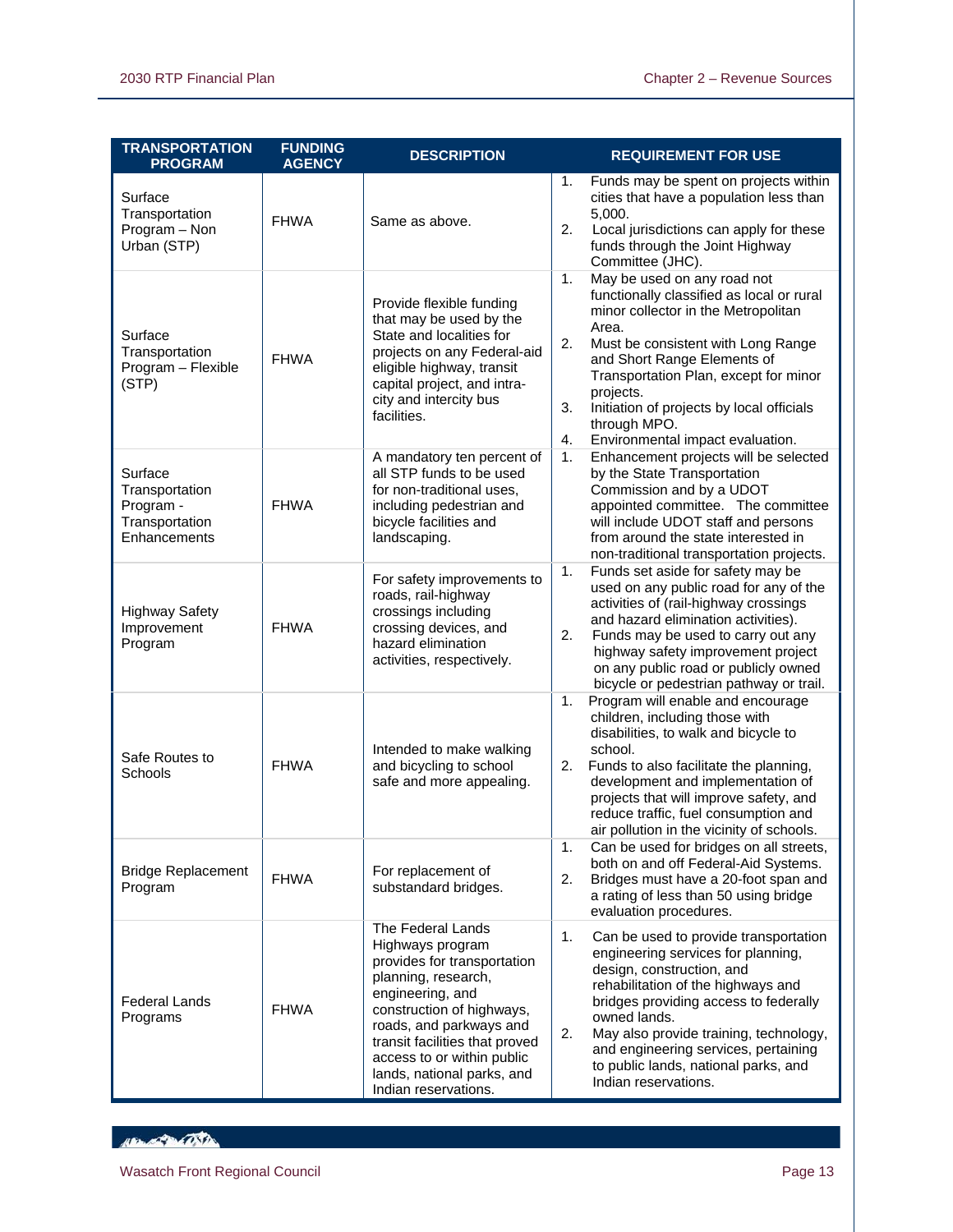| <b>TRANSPORTATION</b><br><b>PROGRAM</b>        | <b>FUNDING</b><br><b>AGENCY</b>                                     | <b>DESCRIPTION</b>                                                                                                                                                                                                                                                          | <b>REQUIREMENT FOR USE</b>                                                                                                                                                                                                                                                                                                                                                                                                                                                                                                                  |
|------------------------------------------------|---------------------------------------------------------------------|-----------------------------------------------------------------------------------------------------------------------------------------------------------------------------------------------------------------------------------------------------------------------------|---------------------------------------------------------------------------------------------------------------------------------------------------------------------------------------------------------------------------------------------------------------------------------------------------------------------------------------------------------------------------------------------------------------------------------------------------------------------------------------------------------------------------------------------|
| <b>High Priority Projects</b><br>(HPP)         | <b>FHWA</b>                                                         | Specific projects identified<br>by Congress. Nationally,<br>there are 5,091 with 29 in<br>Utah to receive HPP funds.<br>The projects have been<br>identified and will be<br>funded over the five years<br>of SAFETEA-LU.                                                    | Funds can only be used for the<br>1.<br>particular project assigned<br>2.<br>Funds are allocated to the States by<br>project in accordance with the<br>following schedule of 20% in each of<br>the five fiscal years.<br>3.<br>Eligible activities for funds include<br>(i.e., studies, preliminary engineering,<br>construction, etc.)<br>**Projects identified for HPP funds will<br>remain eligible for the funds unless funds<br>are re-authorized by Congress.                                                                         |
| <b>Recreational Trails</b><br>Program          | <b>FHWA</b>                                                         | To maintain and restore<br>trails, develop trailside and<br>trailhead facilities, acquire<br>easements or land for<br>trails, and to construct new<br>trails.                                                                                                               | May be used to provide and maintain<br>1.<br>recreational trails for motorized and<br>non-motorized recreational tail uses.<br>2.<br>May be used to improve or construct<br>trailside and trailhead facilities,<br>including provisions to facilitate<br>access for people with disabilities.                                                                                                                                                                                                                                               |
| Transportation<br>Improvement<br>Projects (TI) | <b>FHWA</b>                                                         | These funds were used as<br>the HPP funds above for<br>specific projects identified<br>by Congress. Nationally,<br>there are 466 with 9 in<br>Utah to receive TI funds.<br>The projects have been<br>identified and will be<br>funded over the five years<br>of SAFETEA-LU. | Funds can only be used for the<br>1.<br>particular project assigned<br>2.<br>Funds are allocated to the States by<br>project in accordance with the<br>following schedule, 10% in the First<br>FY, 20% in the Second FY, 25% in<br>each of the Third & Forth FYs, and<br>20% in the Fifth FY.<br>Eligible activities for funds include<br>3.<br>(i.e., studies, preliminary engineering,<br>construction, etc.)<br>**Projects identified for TI funds will remain<br>eligible for the funds unless funds are re-<br>authorized by Congress. |
| <b>Equity Bonus</b><br>(Minimum<br>Guarantee)  | <b>FHWA</b>                                                         | For projects eligible for all<br>other federal highway<br>programs.                                                                                                                                                                                                         | Ensures that each State receives a<br>1.<br>specific share of funding based on its<br>federal gas tax receipts                                                                                                                                                                                                                                                                                                                                                                                                                              |
| <b>General Obligation</b><br><b>Bonds</b>      | Counties,<br>Cities,<br>Towns, &<br>Improvement<br><b>Districts</b> | For capital improvements<br>to implement or improve<br>transportation facilities or<br>other public facilities.                                                                                                                                                             | Voter approval is required.<br>1.<br>2.<br>The taxing power of the jurisdiction is<br>pledged to pay interest upon and retire<br>the debt.<br>3.<br>Limits on the amount of bonded<br>indebtedness a jurisdiction may incur<br>is established by state constitution or<br>statute. Counties are limited to two<br>percent of the reasonable fair cash<br>value of the taxable property within the<br>county and cities are limited to four<br>percent.                                                                                      |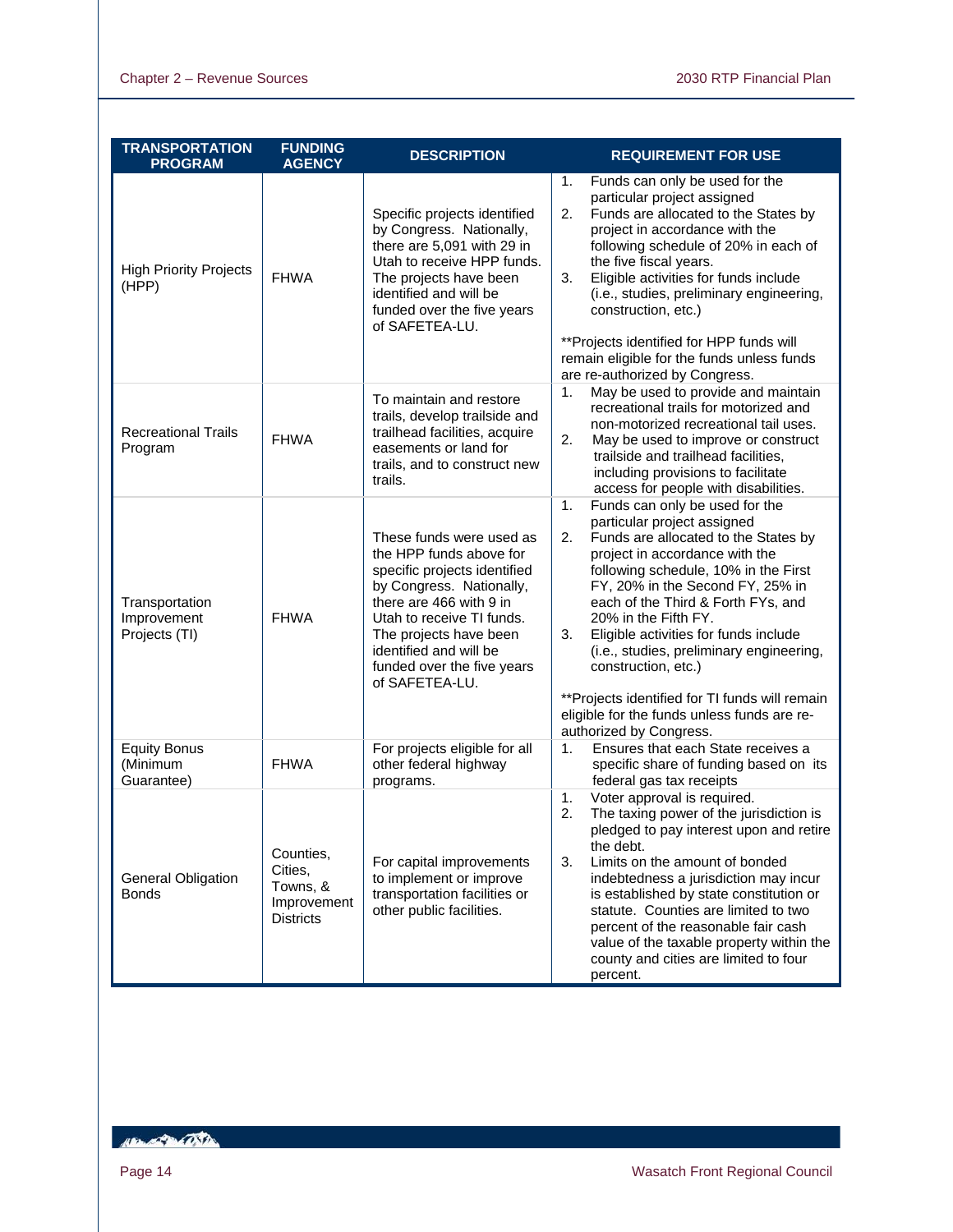| <b>TRANSPORTATION</b><br><b>PROGRAM</b>              | <b>FUNDING</b><br><b>AGENCY</b> | <b>DESCRIPTION</b>                                                                                                                                                                                                                                                                                                                                                     | <b>REQUIREMENT FOR USE</b>                                                                                                                                                                                                                                                                                                                                                                                                                                                                                                             |
|------------------------------------------------------|---------------------------------|------------------------------------------------------------------------------------------------------------------------------------------------------------------------------------------------------------------------------------------------------------------------------------------------------------------------------------------------------------------------|----------------------------------------------------------------------------------------------------------------------------------------------------------------------------------------------------------------------------------------------------------------------------------------------------------------------------------------------------------------------------------------------------------------------------------------------------------------------------------------------------------------------------------------|
| Section 5307<br>(Formerly Section 9)                 | <b>FTA</b>                      | Formula grants for public<br>transit capital<br>improvements, preventive<br>maintenance, or planning<br>assistance.                                                                                                                                                                                                                                                    | Urbanized area allocation based on<br>1.<br>population, population density, and<br>transit revenue miles.<br>2.<br>May be used for preventive<br>maintenance, capital improvements or<br>planning assistance.<br>Must be part of an approved Transit<br>3.<br>Development Program.<br>Environmental impact evaluation.<br>4.                                                                                                                                                                                                           |
| Section 5309<br>(Formerly Section 3)                 | <b>FTA</b>                      | Discretionary grant funds<br>for bus or rail capital<br>improvements to<br>implement or improve<br>public transit system.                                                                                                                                                                                                                                              | Must be part of an approved Transit<br>1.<br>Development Program.<br>Must be consistent with long range<br>2.<br>and short range transportation plan,<br>goals, and objectives.<br>Environmental impact evaluation.<br>3.<br>Restricted to capital improvements<br>4.<br>(purchase of equipment, construction<br>of maintenance facilities, etc.)                                                                                                                                                                                      |
| Section 5310<br>(Formerly Section<br>16(b)2 Program) | <b>FTA</b>                      | Grants for capital<br>expenditures by private<br>non-profit and public<br>agencies providing service<br>to elderly persons and<br>persons with disabilities.                                                                                                                                                                                                           | Must be used for capital expenditures,<br>1.<br>including purchase of vans or buses.<br>2.<br>Must be recommended by UDOT<br>review committee.<br>3.<br>Recipients must coordinate service<br>with other service providers in area.                                                                                                                                                                                                                                                                                                    |
| Section 5311                                         | <b>FTA</b>                      | To improve, initiate, or<br>continue public<br>transportation service in<br>non-urbanized areas by<br>providing financial<br>assistance for operating<br>and administrative<br>expenses and for the<br>acquisition, construction,<br>and improvement of<br>facilities and equipment.<br>Also to provide technical<br>assistance for rural<br>transportation providers. | Eligible recipient may include State<br>1.<br>agencies, local public bodies and<br>agencies thereof, nonprofit<br>organizations, Indian tribes, and<br>operators of public transportation<br>services, including intercity bus<br>service, in rural and small urban<br>areas.<br>Private for-profit operators of transit or<br>2.<br>paratransit services may participate in<br>the program only through contracts<br>with eligible recipients.<br>3.<br>Urbanized areas, as defined by the<br>Bureau of the Census, are not eligible. |
| Section 5316                                         | <b>FTA</b>                      | The purpose of this<br>program is to provide<br>funding for local programs<br>that offer employment<br>related transportation and<br>support services focusing<br>on low income individuals,<br>including those who may<br>live in the city core and<br>work in suburban locations.                                                                                    | All candidate projects must be derived<br>1.<br>from the TDP.<br>2.<br>Components of this program:<br>The TDP will generate projects<br>and needs.<br>At the TMA level there must be a<br>locally administered competitive<br>project selection process which<br>includes the MPO.<br>At the non-TMA level, the state<br>determines what projects are<br>funded involving two competitive<br>processes:<br>a. Under 50,000 population areas.<br>b. 50,000 to 200,000 population<br>areas.                                              |

North College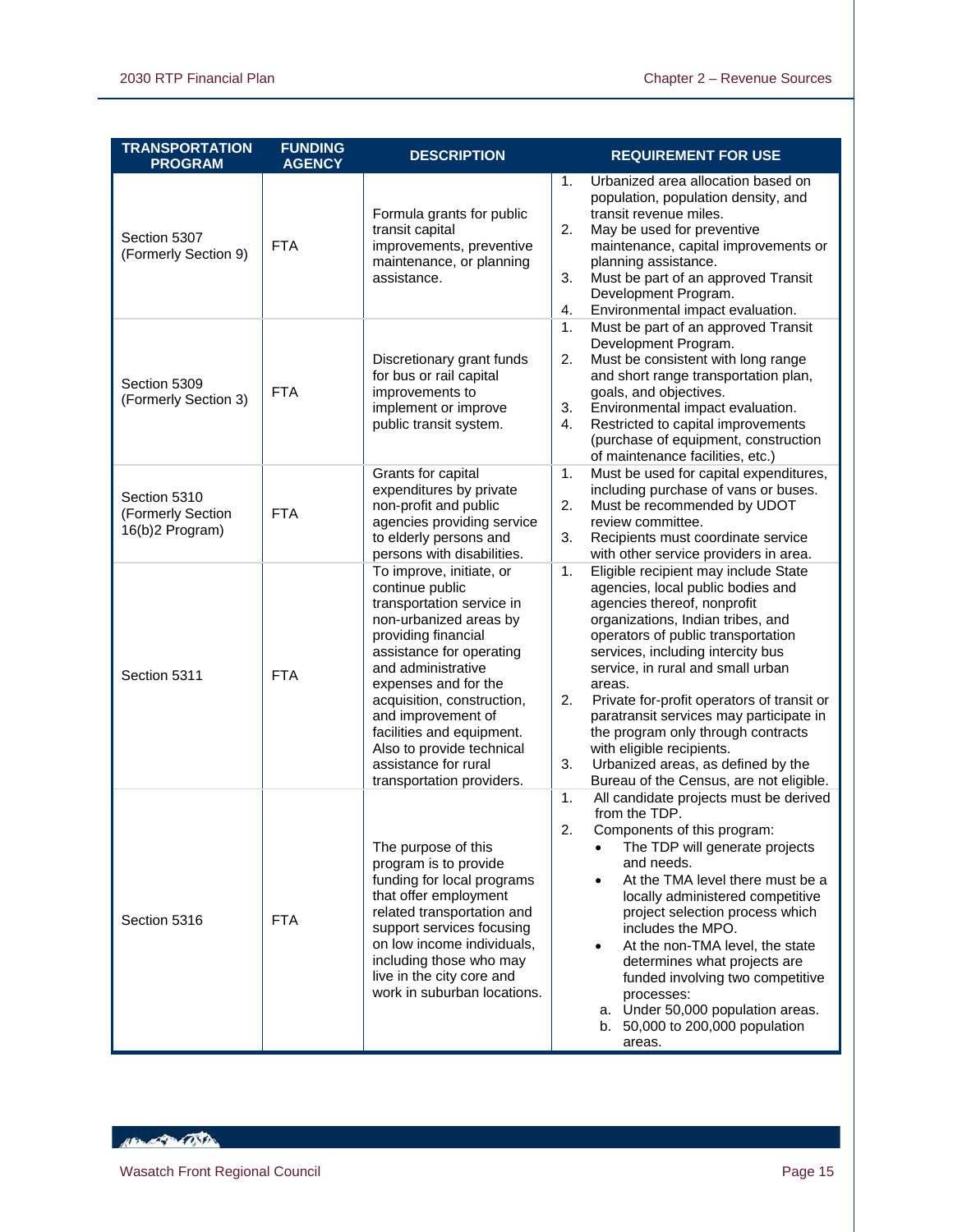| <b>TRANSPORTATION</b><br><b>PROGRAM</b>                                            | <b>FUNDING</b><br><b>AGENCY</b> | <b>DESCRIPTION</b>                                                                                                                                                                                                                                                                                                                                                                                                                                                                                             | <b>REQUIREMENT FOR USE</b>                                                                                                                                                                                                                                                                                                                                                                                                                                                                                                    |
|------------------------------------------------------------------------------------|---------------------------------|----------------------------------------------------------------------------------------------------------------------------------------------------------------------------------------------------------------------------------------------------------------------------------------------------------------------------------------------------------------------------------------------------------------------------------------------------------------------------------------------------------------|-------------------------------------------------------------------------------------------------------------------------------------------------------------------------------------------------------------------------------------------------------------------------------------------------------------------------------------------------------------------------------------------------------------------------------------------------------------------------------------------------------------------------------|
| Section 5317                                                                       | <b>FTA</b>                      | This is a new program<br>initiated under SAFETEA-<br>LU. The two-fold purpose<br>of this program is to<br>encourage: 1) new<br>services and facility<br>improvements to address<br>the transportation needs of<br>persons with disabilities<br>and 2) services or facility<br>improvements that go<br>beyond those required by<br>the Americans with<br>Disabilities Act. This grant<br>program establishes a<br>competitive process which<br>can fund capital and<br>operating costs of selected<br>projects. | All candidate projects must be derived<br>1.<br>from the TDP.<br>Components of this program:<br>2.<br>The TDP will generate projects<br>and needs<br>At the TMA level there must be a<br>٠<br>locally administered competitive<br>project selection process which<br>includes the MPO.<br>At the non-TMA level, the state<br>٠<br>determines what projects are<br>funded involving two competitive<br>processes:<br>Under 50,000 population areas.<br>а.<br>50,000 to 200,000 population<br>b.<br>areas.                      |
| Section 5340                                                                       | <b>FTA</b>                      | The SAFETEA-LU<br><b>Conference Report</b><br>instructs FTA to merge the<br>urbanized area amounts<br>for the 5307 and 5340<br>formulas into a single<br>apportionment.                                                                                                                                                                                                                                                                                                                                        | 1.<br>The distribution or sub-allocation of<br>Sections 5307 and 5340 funds within<br>an urbanized area is a local<br>responsibility. In those urbanized<br>areas with more than one grantee or<br>designated recipient, FTA expects<br>local officials, operating through the<br>Metropolitan Planning Organization<br>(MPO) and the designated recipient,<br>to determine the sub-allocation<br>together. The sub-allocation should<br>be determined fairly and rationally<br>through a process agreeable to<br>recipients. |
| Safe Sidewalks<br>Program                                                          | <b>State</b>                    | For sidewalk construction<br>on roads on the state<br>system.                                                                                                                                                                                                                                                                                                                                                                                                                                                  | 1.<br>Must only be used on state roads.<br>2.<br>Funds allocated by formula to each<br>county, prioritized by the UDOT<br>District, and selected by a statewide<br>committee.                                                                                                                                                                                                                                                                                                                                                 |
| State Motor Vehicle,<br>Motor Fuel, Other<br><b>Highway User Taxes</b><br>and Fees | State                           | For construction,<br>improvement, or<br>maintenance of state<br>highway system.                                                                                                                                                                                                                                                                                                                                                                                                                                | 1.<br>May be used throughout the State.<br>2.<br>Projects are selected at the discretion<br>of the State.<br>Must be approved by the Utah State<br>3.<br>Transportation Commission.                                                                                                                                                                                                                                                                                                                                           |
| Economic<br><b>Development Grants</b>                                              | <b>EDA</b>                      | For public facilities such as<br>access roads to industrial<br>parks, or to other<br>economically significant<br>locations.                                                                                                                                                                                                                                                                                                                                                                                    | Must fulfill a pressing need of the area<br>1.<br>and tend to improve opportunity for<br>successfully establishing or expanding<br>industrial or commercial plants or<br>facilities.<br>2.<br>Must assist in creation of long term<br>employment opportunities.<br>Must benefit long term unemployed,<br>3.<br>members of low income families or<br>further the objectives of Economic<br>Opportunity Act of 1964.                                                                                                            |

Hand Martin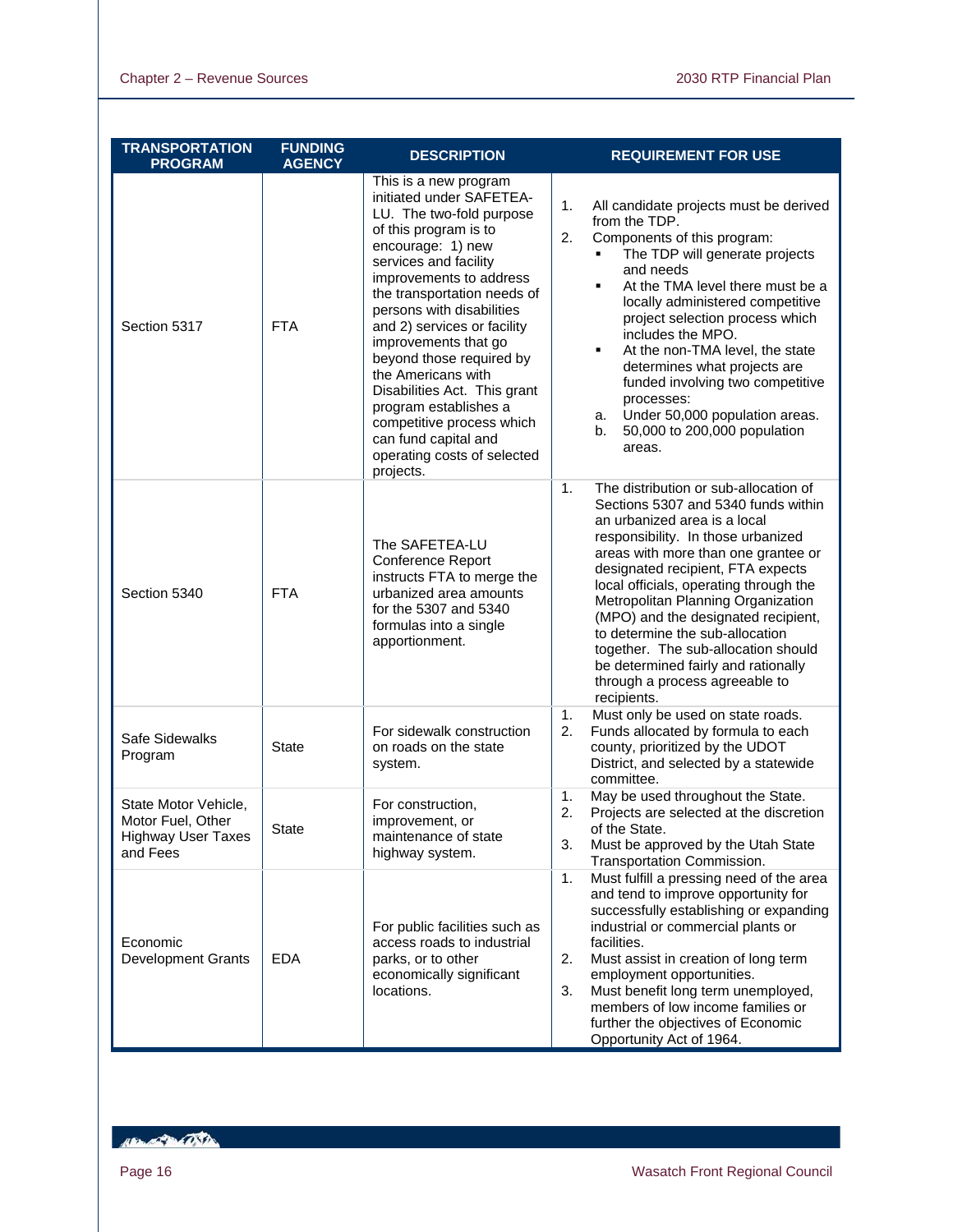| <b>TRANSPORTATION</b><br><b>PROGRAM</b>                                                            | <b>FUNDING</b><br><b>AGENCY</b> | <b>DESCRIPTION</b>                                                                                                                                                                                                                                                                          | <b>REQUIREMENT FOR USE</b>                                                                                                                                                                                                                                                                                                                                                                                                                                                                                                                                                                                                                                                |
|----------------------------------------------------------------------------------------------------|---------------------------------|---------------------------------------------------------------------------------------------------------------------------------------------------------------------------------------------------------------------------------------------------------------------------------------------|---------------------------------------------------------------------------------------------------------------------------------------------------------------------------------------------------------------------------------------------------------------------------------------------------------------------------------------------------------------------------------------------------------------------------------------------------------------------------------------------------------------------------------------------------------------------------------------------------------------------------------------------------------------------------|
| Community<br>Development Block<br><b>Grant (Entitlement</b><br>and Discretionary<br>Grants) (CDBG) | <b>HUD</b>                      | For acquisition,<br>construction of certain<br>public works facilities and<br>improvements, parking<br>facilities, pedestrian malls<br>and walkways, curb, gutter,<br>sidewalks, signs, lighting,<br>and other transportation<br>appurtenance.                                              | Entitlement grants allocated to cities<br>1.<br>with populations in excess of 50,000,<br>or counties with population in excess<br>of 200,000 or central cities in SMSA's<br>with populations of under 50,000.<br>Discretionary grants (small cities)<br>2.<br>allocated to all counties or units of<br>general local government, except<br>metropolitan cities and urban counties.<br>Projects must be shown to principally<br>3.<br>benefit persons of low and moderate<br>income, meet an urgent public health<br>or safety need, and eliminate slum or<br>blight.<br>4.<br>Highway expenditures have to be in<br>support of broader community<br>development programs. |
| <b>State General Fund</b>                                                                          | <b>State</b>                    | For construction,<br>improvement, or<br>maintenance of state<br>highway system. Also<br>used to pay for bonding.                                                                                                                                                                            | May be used throughout the State.<br>1.<br>2.<br>Projects are selected at the discretion<br>of the State.<br>Must be approved by the Utah State<br>3.<br>Transportation Commission.<br>State Legislature must appropriate<br>4.<br>each year.                                                                                                                                                                                                                                                                                                                                                                                                                             |
| Centennial Highway<br><b>Funds</b>                                                                 | <b>State</b>                    | The Centennial Highway<br>Fund is an 11-year<br>allocation of state and<br>federal money that funds<br>major highway projects not<br>funded by the<br>Transportation Fund and<br>specifically for use in<br>transportation expansion<br>projects.                                           | Forty-three specific projects were<br>1.<br>identified to receive portions of this<br>funding, the most prominent being the<br>I-15 reconstruction in Salt Lake<br>County.<br>2.<br>The funds for the Centennial Highway<br>Program were originally allocated for<br>projects starting in 1997 and ending in<br>2007.<br>3.<br>Prioritized by the Transportation<br>Commission, only to pay the costs of<br>construction, major reconstruction, or<br>major renovation to state and federal<br>highways.                                                                                                                                                                  |
| Transportation<br><b>Investment Funds</b>                                                          | <b>State</b>                    | The Transportation<br>Investment Fund is funded<br>through the appropriations<br>of the general fund for<br>funding major capacity<br>increasing projects.<br>UDOT and the<br>Transportation<br>Commission develop the<br>prioritization process to<br>identify and select the<br>projects. | 1.<br>May be used throughout the State.<br>Must be identified and come from the<br>2.<br>prioritization selection process.<br>Must be in the first phase of the<br>3.<br>current Regional Transportation Plan<br>$(RTP)$ .                                                                                                                                                                                                                                                                                                                                                                                                                                                |

North College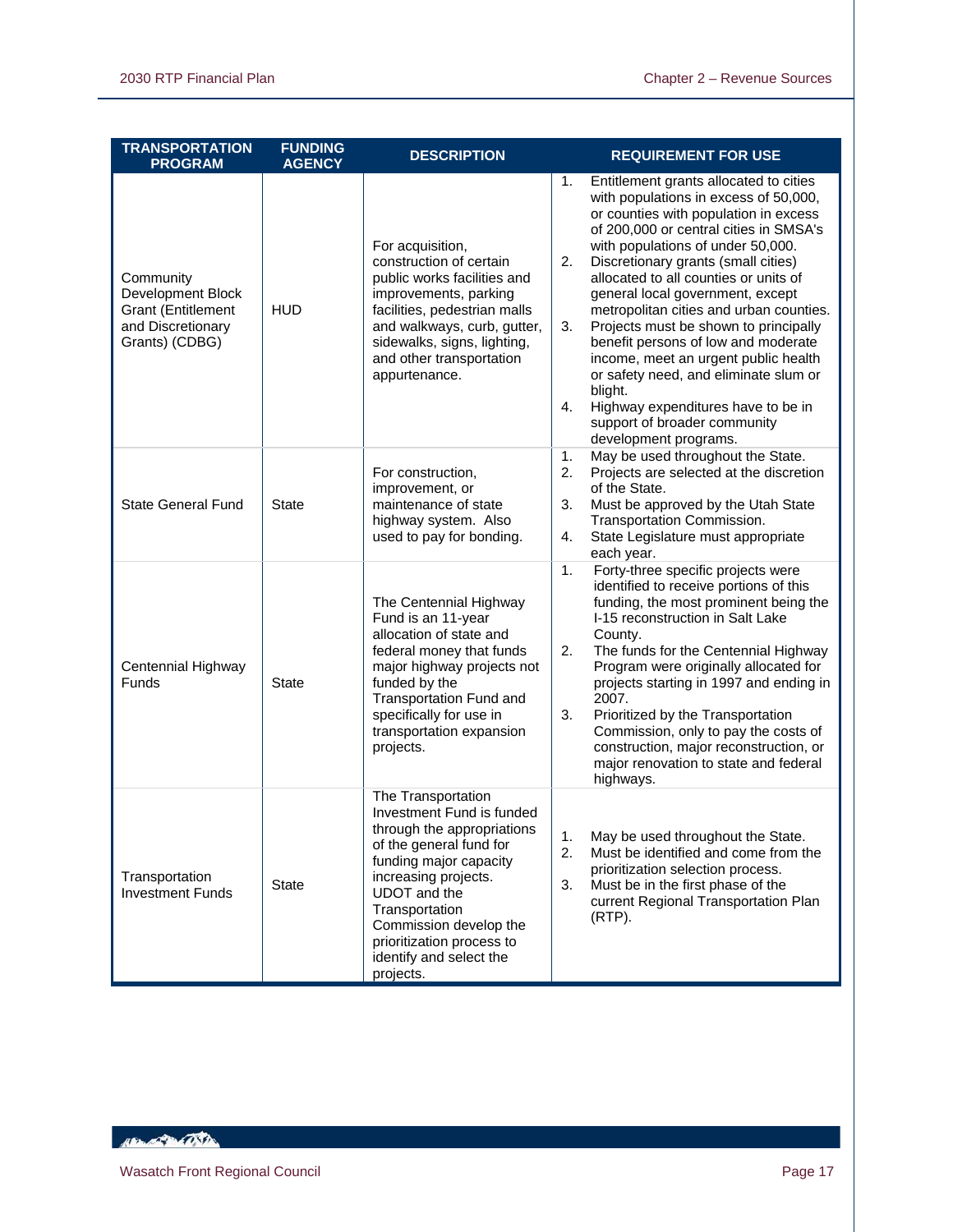| <b>TRANSPORTATION</b><br><b>PROGRAM</b>                     | <b>FUNDING</b><br><b>AGENCY</b>  | <b>DESCRIPTION</b>                                                                                                                                                                 | <b>REQUIREMENT FOR USE</b>                                                                                                                                                                                                                                                                                                                                                                                                                                                                                                                                                                                                                |
|-------------------------------------------------------------|----------------------------------|------------------------------------------------------------------------------------------------------------------------------------------------------------------------------------|-------------------------------------------------------------------------------------------------------------------------------------------------------------------------------------------------------------------------------------------------------------------------------------------------------------------------------------------------------------------------------------------------------------------------------------------------------------------------------------------------------------------------------------------------------------------------------------------------------------------------------------------|
| Corridor<br>Preservation<br>(Revolving Loan<br>Fund)        | State                            | Revenues generated<br>through Car Rental Tax.<br>For acquisition of right-of-<br>way to preserve corridors<br>for future transportation<br>projects.                               | May be used throughout the State.<br>1.<br>2.<br>May be used for state and local<br>highway, transit, or other<br>transportation projects.<br>3.<br>Projects are selected by the Utah<br>State Transportation Commission.<br>Sponsors repay the cost to acquire<br>4.<br>with other project funds when project<br>is constructed.                                                                                                                                                                                                                                                                                                         |
| Class B&C Program                                           | <b>State</b>                     | For road improvement<br>projects including<br>construction, improvement<br>or maintenance of city or<br>county streets and<br>highways.                                            | Allocation by formula to cities and<br>1.<br>counties throughout the State.<br>2.<br>Projects are selected at the discretion<br>of the city or county.<br>3.<br>Monies used primarily for street<br>maintenance.<br>Thirty percent of the funds must be<br>4.<br>used for construction projects or<br>maintenance projects over \$40,000.                                                                                                                                                                                                                                                                                                 |
| Special Improvement<br><b>Districts</b>                     | Cities and<br>Counties           | For permanently improving<br>the roadways, curb, gutter,<br>and sidewalks on any city<br>or county road.                                                                           | Must be within a special improvement<br>1.<br>district as set up by the County<br>Commission or City Council.<br>2.<br>The cost of road improvements in any<br>special road district except the<br>intersection of roads within such<br>districts shall be assessed upon the<br>lots and lands abutting upon the<br>roads.                                                                                                                                                                                                                                                                                                                |
| <b>Transit Sales Tax</b>                                    | <b>UTA</b>                       | For support of public transit<br>service in Salt Lake, Davis,<br>Weber, and Tooele<br>Counties.                                                                                    | 1.<br>Can be used to pay for operating and<br>capital costs of transit service.<br>2.<br>One half percent sales tax has been<br>approved by voters in Salt Lake,<br>Davis, and Weber Counties.<br>3.<br>State law authorization is limited to<br>one half percent.                                                                                                                                                                                                                                                                                                                                                                        |
| Corridor<br><b>Preservation Funds</b><br>(Registration Fee) | Towns,<br>Cities and<br>Counties | This legislation enables<br>counties to increase<br>vehicle registration fees by<br>\$10 per vehicle, with the<br>funds to be used for<br>transportation corridor<br>preservation. | These funds can be used by local<br>1.<br>governments to acquire properties that<br>are in transportation corridors<br>identified by the WFRC's Regional<br>Transportation Plan.<br>2.<br>The legislation requires Council of<br>Governments (comprised of mayors<br>and elected county officials) to<br>prioritize property acquisition projects.<br>The Utah Department of<br>3.<br>Transportation has responsibility for<br>seeing that the major requirements of<br>the legislation are met, such as<br>compliance with federal property<br>acquisition procedures, and a locally<br>adopted access management plan, or<br>ordinance. |

Hand Martin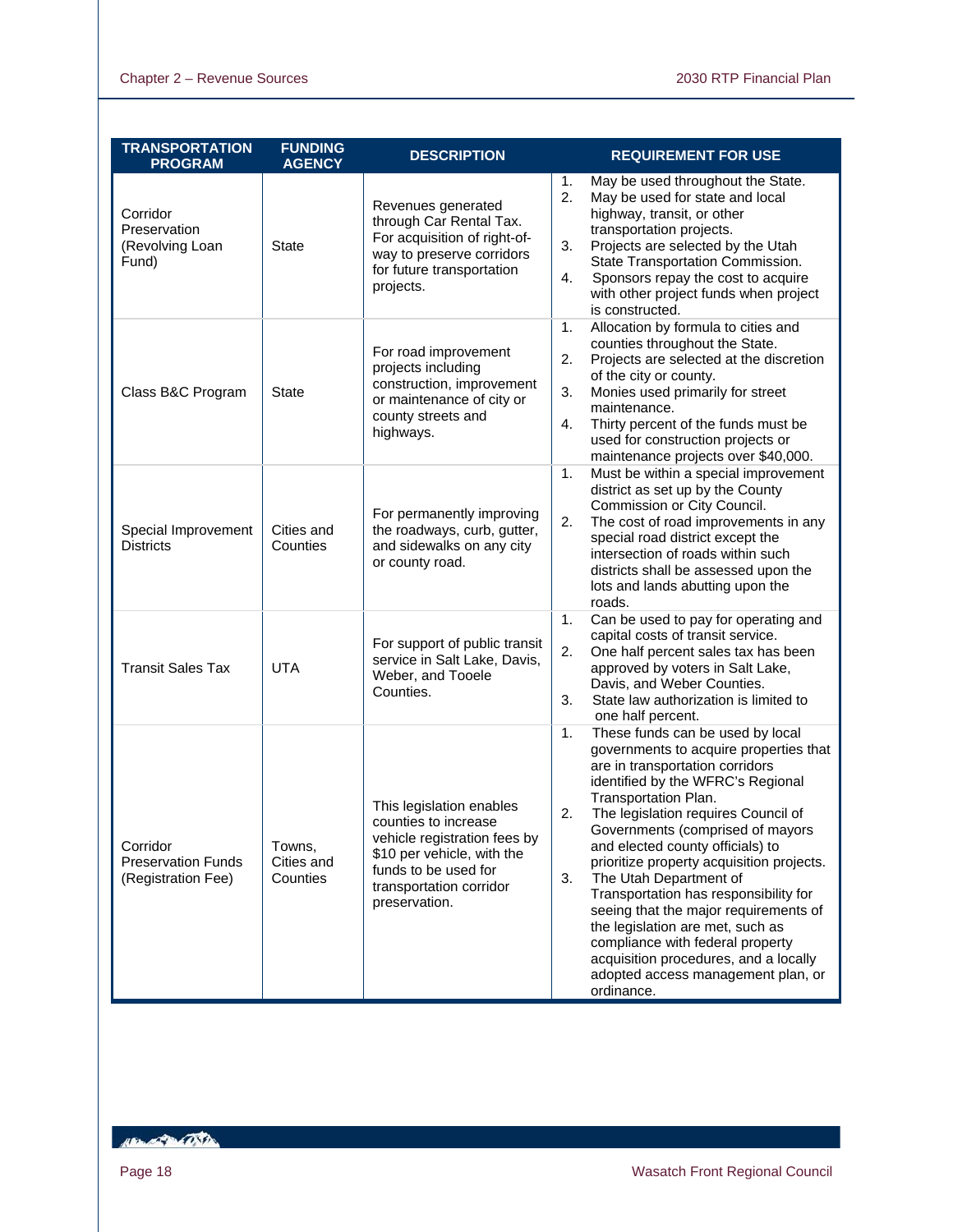| <b>TRANSPORTATION</b><br><b>PROGRAM</b> | <b>FUNDING</b><br><b>AGENCY</b>                                     | <b>DESCRIPTION</b>                                                                                                                                                                                                                                                                                                                                                                                               | <b>REQUIREMENT FOR USE</b>                                                                                                                                                                                                                                                                             |
|-----------------------------------------|---------------------------------------------------------------------|------------------------------------------------------------------------------------------------------------------------------------------------------------------------------------------------------------------------------------------------------------------------------------------------------------------------------------------------------------------------------------------------------------------|--------------------------------------------------------------------------------------------------------------------------------------------------------------------------------------------------------------------------------------------------------------------------------------------------------|
| Tax Increment                           | Towns,<br>Cities and<br>Counties                                    | For public facility<br>improvements within or<br>adjacent to redevelopment<br>project areas.                                                                                                                                                                                                                                                                                                                     | 1.<br>Removal of slum and blight with<br>redevelopment project area.<br>Must be for public improvements that<br>2.<br>support the redevelopment effort.<br>3.<br>Establishment of redevelopment<br>agency.<br>Identification of a redevelopment<br>4.<br>project area and a specific<br>redevelopment. |
| Revenue Bonds                           | Counties,<br>Cities,<br>Towns, &<br>Improvement<br><b>Districts</b> | For capital improvement<br>projects which generally<br>produce revenues.                                                                                                                                                                                                                                                                                                                                         | 1.<br>Revenue bonds may be issued where<br>the revenue generated from the<br>improvement or other specifically<br>pledged revenues are used to finance<br>the bonds.                                                                                                                                   |
| Demonstration                           | <b>FHWA</b>                                                         | For studies, preliminary<br>engineering, construction,<br>etc. for projects designated<br>by Congress.                                                                                                                                                                                                                                                                                                           | 1.<br>Information relative to eligible<br>activities is specified in the project<br>description in the section of the law<br>authorizing it.                                                                                                                                                           |
| <b>General Fund</b>                     | Towns,<br>Cities and<br>Counties                                    | For transportation facility<br>improvements ranging<br>from maintenance to new<br>construction.                                                                                                                                                                                                                                                                                                                  | 1.<br>Major portion of fund is accumulated<br>through property taxes.<br>2.<br>Projects are selected at the discretion<br>of the city or county.<br>Funds are generally allocated in<br>3.<br>conjunction with the capital<br>improvements program needs of the<br>municipality.                       |
| Donations / User<br>Fee                 | Private                                                             | Private sources also need<br>to be considered for transit<br>improvements which will<br>provide benefits to them.<br>For example, businesses<br>or developers may be<br>willing to support either<br>capital expenses or<br>operating costs for transit<br>services which provide<br>them with special benefits,<br>such as a reduced need for<br>parking or increased<br>accessibility to their<br>development. | Municipal planning commission must<br>1.<br>review new subdivision plats and<br>conditional plan.                                                                                                                                                                                                      |
| <b>Transportation Sales</b><br>Tax      | County and<br>Council of<br>Government<br>(COG)                     | For support of Corridor<br>Preservation, Public<br>transit, and Highway<br>improvements in Salt Lake<br>County.                                                                                                                                                                                                                                                                                                  | 1.<br>Project must be a Regionally<br>Significant.<br>Project must be Prioritized with the<br>2.<br>Approved Ranking Criteria.<br>Projects are selected by the County<br>3.<br>and the Salt Lake Council of<br>Governments (COG).                                                                      |
| Developer<br>Dedications                | Private                                                             | For transportation<br>improvements including<br>dedication of right-of-way<br>and new roads.                                                                                                                                                                                                                                                                                                                     | Municipal planning commission must<br>1.<br>review new subdivision plats and<br>conditional plan.                                                                                                                                                                                                      |

North College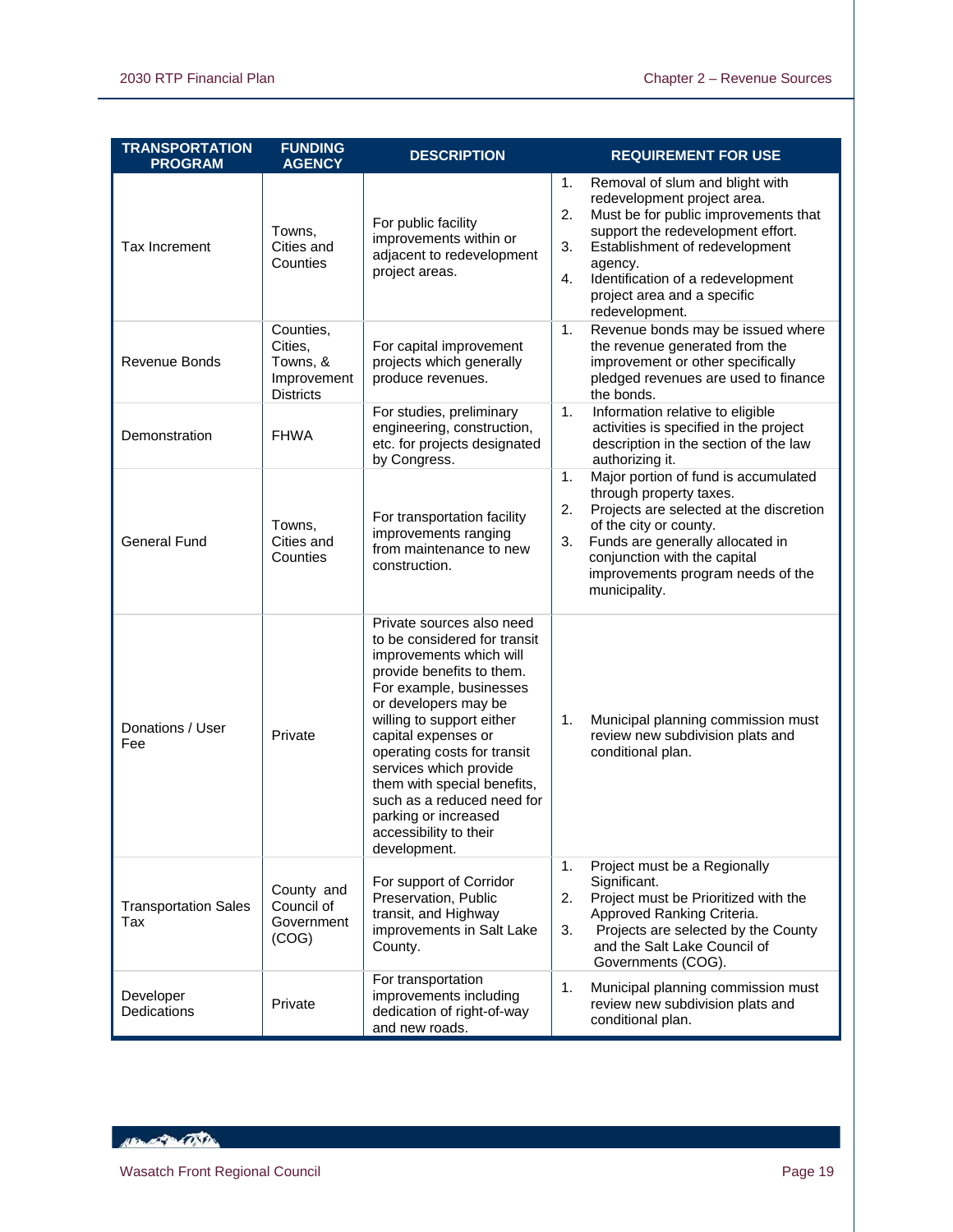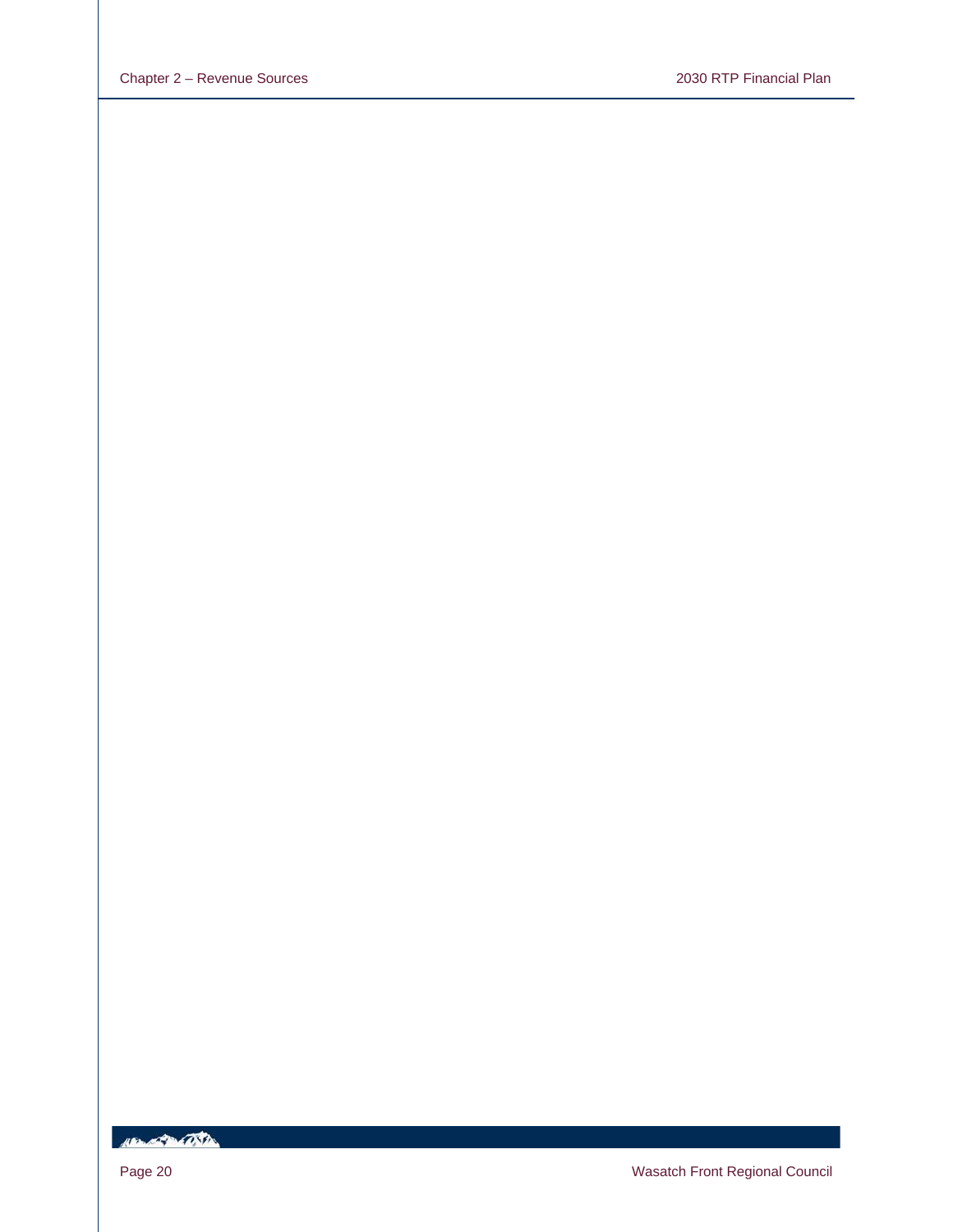#### **3. PROJECTED REVENUES PROJECTED REVENUES**

The Wasatch Front Regional Council, the Utah Department of Transportation, the Utah Transit Authority, the Mountainland Association of Governments (MAG), the Dixie Metropolitan Planning Organization (Dixie-MPO), and the Cache Metropolitan Planning Organization (Cache-MPO) formed a financial committee to developed estimates of available revenues from existing and future sources that will be available for transportation improvements through the year 2030. Included in these revenue estimates are federal, state and local sources for highway and transit improvements. Assumptions were made concerning revenue growth and new or increased sources of funds. The projections and assumptions used are discussed in the balance of this section.

### **STATEWIDE HIGHWAY REVENUE**

A combination of federal, state, and other government revenues will be available for highway improvements in the Wasatch Front Urban Area for the next several years. Working with the WFRC and the joint Finance Committee, the UDOT Planning Division developed estimates of the projected revenues that will be available to the UDOT between 2007 and 2030. These revenues come from federal revenue, state revenue, the TIF, and the CHF, as discussed below. Details of these projections are included in the Financial Plan for the 2030 RTP. Table 3-1, entitled "Projected Statewide Highway Revenue 2007 - 2030", summarizes all available federal, state, and other government revenue amounts through 2030.

#### **TABLE 3-1**

#### **PROJECTED STATEWIDE HIGHWAY REVENUE 2007 - 2030**

| <b>SOURCE</b>                                                                   | <b>AMOUNT</b>   |
|---------------------------------------------------------------------------------|-----------------|
| <b>Federal Revenue</b>                                                          |                 |
| <b>Highway Trust Funds</b>                                                      | 6,196,000,000   |
| <b>State Revenue</b>                                                            |                 |
| <b>Highway User Funds</b>                                                       | 16,678,000,000  |
| Transfers Appropriated to Other State Agencies<br>and Through Local B&C Program | (5,332,000,000) |
| <b>Transportation Investment Fund</b>                                           | 6,848,000,000   |
| Centennial Fund - Bonds & Other Revenue                                         | 7,498,000,000   |
| <b>Total Statewide Revenue Available</b>                                        | 31,888,000,000  |

#### **Federal Revenue**

The Intermodal Surface Transportation Efficiency Act (ISTEA), adopted in 1991, established several spending programs for federal funds for highway improvements, which are administered by UDOT and the State Transportation Commission. TEA-21, the federal transportation bill enacted in 1998, and SAFETEA-LU continued these programs with higher funding levels. These programs include Interstate Maintenance, National Highway System, Any Area Surface Transportation Program, STP

**Brand Del OSTA**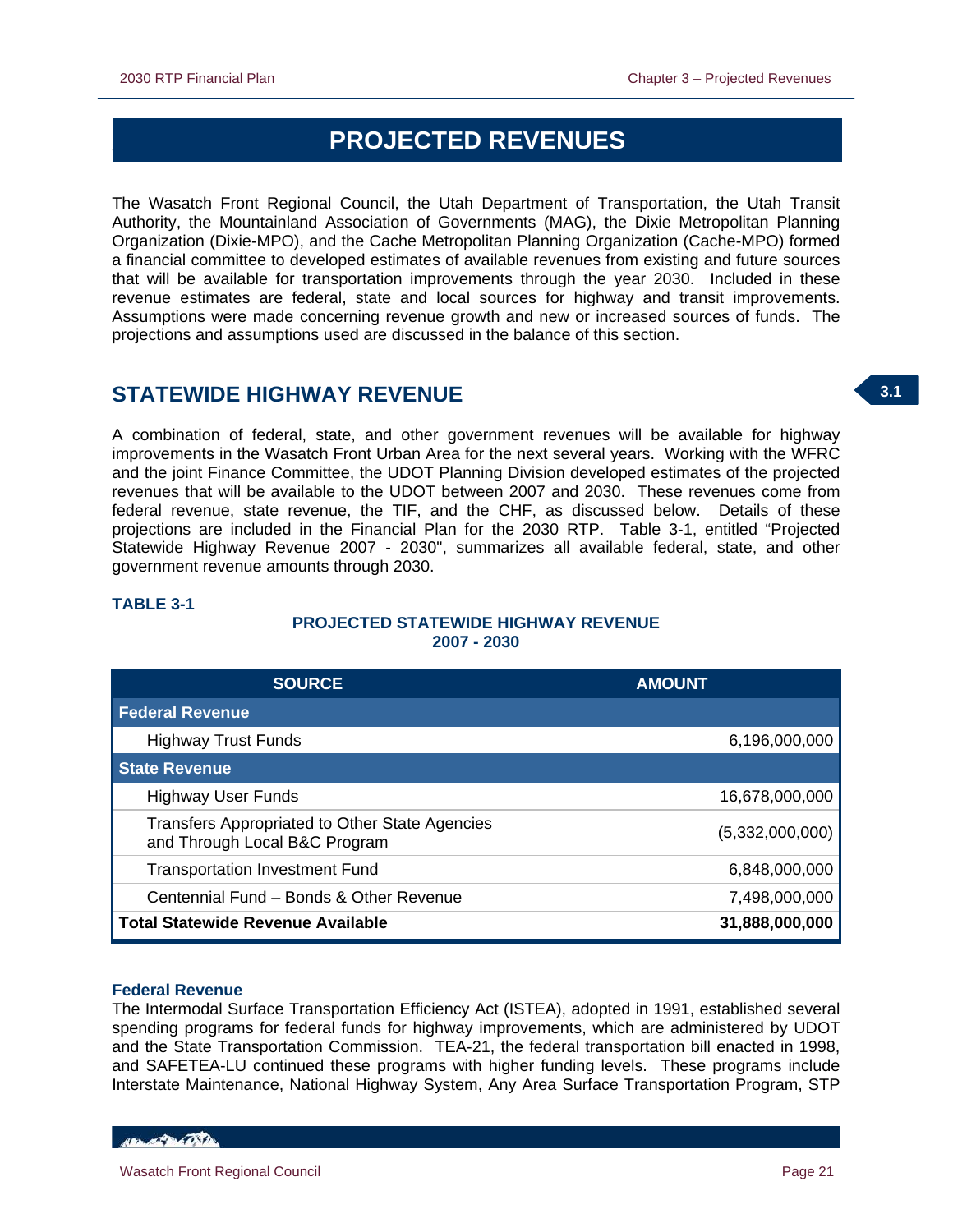Safety and Enhancement Programs, and Bridge Replacement Programs. A modest growth of two percent per year for each program was assumed for the period between 2007 and 2030. Approximately \$6,196,000,000 of total revenue was projected for statewide federal funds between 2007 and 2030.

#### **State Revenue**

L

State of Utah revenues for transportation are primarily generated through highway user fees and funds the Legislature has programmed to support UDOT projects. These programs include the Centennial Highway Fund (CHF), the Transportation Investment Fund (TIF), the Highway Construction Program (HCP), and other one-time appropriations. More detailed descriptions of each of these revenue sources are discussed below.

#### **Highway User Taxes and Fees**

The Highway User Taxes and Fees are revenue sources specified by the Legislature to go directly to highway projects. These taxes and fees include motor fuel and special fuel taxes, vehicle control fees, motor vehicle registration, proportional registration, temporary permits, special transportation permits, highway use tax, and safety inspections and miscellaneous fees.

**Motor Fuel Tax** – The current State Motor fuel tax rate in Utah is 24.5 cents per gallon. The RTP revenue projections assume future increases in the state gas tax rate. The state gasoline and special fuel tax has increased a total of five times from seven cents per gallon in 1978, to twenty-four and a half cents per gallon in 1997. The latest increase was a five cent per gallon increase approved in 1997. State motor fuel tax revenues, based on gallons sold, were assumed to increase at a two and a half percent rate per year, and special fuel tax revenues, based on gallons sold, were assumed to increase at a five percent rate per year, based on historical trends. In addition, a five cent per gallon increase in the fuel tax was assumed in 2016 and 2026. This will result in a total per gallon tax increase of \$0.10 by 2030.

**Vehicle Control Fees** - Vehicles owners are charged a title and duplicate title fee, a license plate fees, and other miscellaneous fees at dealerships when the vehicles are purchased. The fee is applicable to passenger cars, light trucks (including sport utility vehicles) and vans. This fee is assumed to grow at three percent per year.

**Motor Vehicle Registration and Drivers License and Other Fees** - Motor vehicle registration revenue, both non-committed and that earmarked for the Centennial Highway Fund (CHF), and drivers license and other taxes and fees are assumed to grow at three percent per year.

**Proportional Registration** - An owner or operator of a Utah based fleet of commercial vehicles operating in two or more jurisdictions may apply for an apportioned registration. This registration allows commercial vehicles to comply with registration requirements of more than one jurisdiction and to pay registration fees based on the percentage of operation in those jurisdictions. The prorated percentage for each requested jurisdiction is determined as a fraction, the numerator of which is an amount equal to fleet mileage traveled in that jurisdiction and the denominator is total miles operated by the fleet in all jurisdictions. The total bill is determined by adding the amounts for each requested jurisdiction. The proportional registration fees are assumed to grow at three percent per year.

**Temporary Permits** - The fee is \$2.50 for motor vehicles or trailers. The permit allows use of the highways for a time not to exceed 96 hours. The permit is used to move an unregistered vehicle out of the state of Utah and they are assumed to grow at three percent per year.

**BELLE BACKED**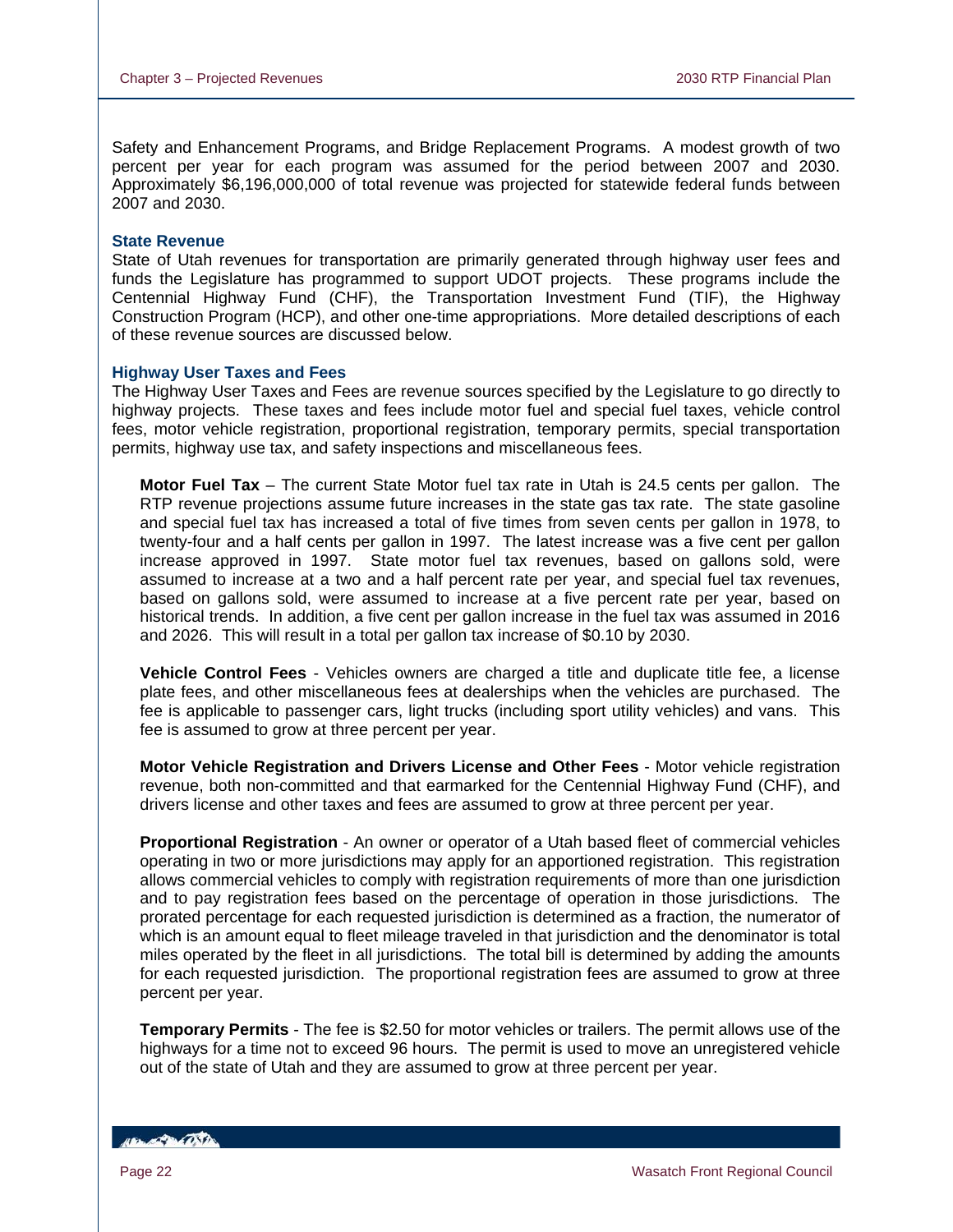**Special Transportation Permits** - Permit fees collected by the Ports of Entry for overweight and oversize loads on single or combination tractor/trailer units and they are assumed to grow at three percent per year.

**Highway Use Tax** - Collected by the State Tax Commission for all out of state trucks and trailers through the registration process in lieu of county property tax normally collected with Utah State Vehicle Registration. These are assumed to grow at three percent per year.

**Safety Inspections & Miscellaneous Fees** - Safety inspection fees collected in conjunction with regular vehicle registrations fees. Other miscellaneous violation fines and fees collected by the Ports of Entry for overweight/oversize trucks and trailers traveling without permits. These are assumed to grow at three percent per year.

#### **Centennial Highway Fund (CHF)**

The Centennial Highway Fund was started in 1997 and currently has over \$2.6 billion of programmed projects. The CHF program is financed through new revenues from gas tax, sales taxes, general fund, and bonding. These funding sources are described below in more detail.

**Centennial Fund - Bonds & Other Revenue** - The Centennial Highway Fund (CHF) was established in 1997 by the Utah State Legislature and greatly increased the amount of state revenues assigned to the Utah Department of Transportation.

**Dedicated Sales Tax** - The Utah State Legislature has approved a 1/64 percent sales tax which goes to the CHF account. Revenues from the sales tax are projected to increase by four percent per year after 2007.

**Dedicated Gas Tax** - The last fuel tax was increased in 1997, at \$.05 per gallon, and goes directly into the CHF account.

**Dedicated Registration Fees** - In 1997, the Legislature increased the vehicle registration fee by \$10. This \$10 registration goes directly into the CHF account.

**State General Fund** - In establishing a Centennial Highway Fund in 1996, the Utah State Legislature greatly increased the amount of state general fund revenue going to UDOT. The CHF program initially assumed general fund revenues up to \$145,000,000 per year, but it had been reduced by the Legislature to approximately \$60,000,000 per year due to budget constraints. With the addition of half of the auto-related sales tax in 2005, approximately \$150,000,000 per year with a growth rate of about five and half percent per year, the Centennial Highway Fund funding is now close to initial projections. When the funds are no longer needed to pay off the CHF program, they will be placed in the TIF program. (Appendix A is a listing of all transportation projects funded with the Centennial Highway Fund.)

#### **Transportation Investment Fund (TIF)**

The TIF was enacted in 2005 with appropriations made from the Utah State Legislature. The TIF provides funds for major new capacity projects. A priority setting process adopted by UDOT and the Transportation Commission allows projects to be programmed with these funds. The Legislature has programmed \$55,000,000 per year to the fund, which is assumed to increase at the same rate as sales tax and is considered to be a potion of the auto-related sales tax. Currently projects have been programmed out to 2010. The 2030 RTP also assumes the remaining half of the auto-related sales tax to be designated for highways in 2011 will go towards the TIF.

150 Bally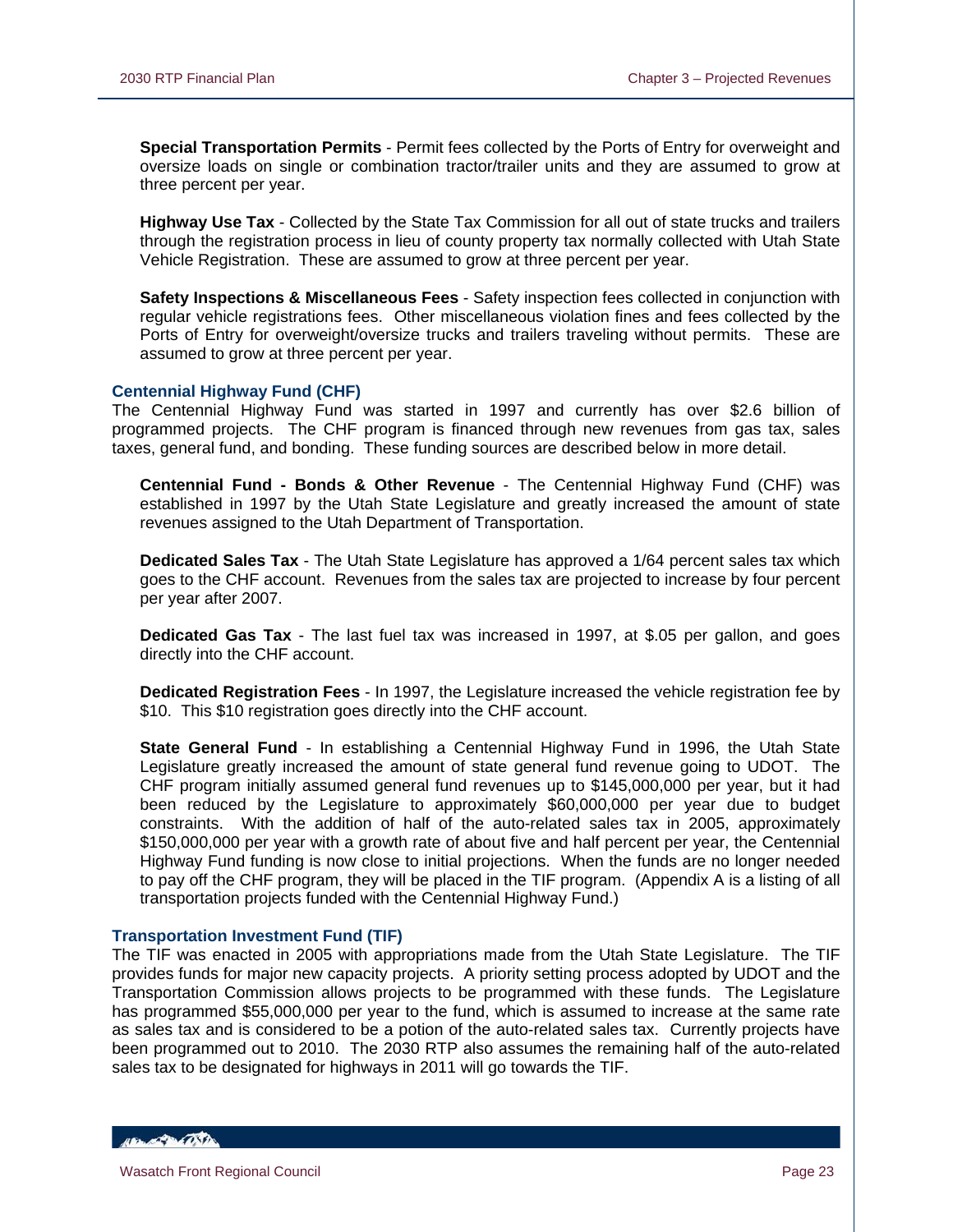**3.2** 

#### **Highway Construction Program (HCP)**

The HCP was enacted in 2006 with appropriations made from the Utah State Legislature. The HCP provides funds for major reconstruction and rehabilitation projects throughout the state. Projects are selected by UDOT and the Transportation Commission. The Legislature has programmed \$35,000,000 per year to the program, which is assumed to increase at the same rate as sales tax and is considered to be a potion of the auto-related sales tax. Currently projects have been programmed out to 2010.

#### **One-time Appropriations**

The Legislature has in recent years appropriated one-time funding for highway projects, including choke point improvements, bridge replacement and rehabilitation, and corridor preservation.

In 2007, one-time appropriations totaled \$80,000,000. Although the Legislature is likely to appropriate additional funds in future years, the 2030 RTP does not assume any more special appropriations.

#### **Transfers Appropriated To Other State Agencies**

Not all of the Highway User Tax revenues are available to Utah Department of Transportation. In the past, approximately three percent of these funds have been diverted to other agencies, such as Highway Patrol, Driver's License Division, and the Utah State Tax Commission. Of the remaining amount, 25 percent is transferred to cities and counties in the form of Class B and C funds. UDOT estimated that future amount of diversions to other agencies will continue at the same rate as in previous years. The total amount of transfers and diversions from 2007 through 2030 is approximately \$5,332,000,000.

## **REGIONAL HIGHWAY REVENUE**

Several regional sources of funds are available for highway and transit projects in the Wasatch Front Region. The projected revenue from these sources is discussed below.

#### **Surface Transportation Program and Congestion Mitigation / Air Quality Program**

The Wasatch Front Regional Council (WFRC), in cooperation with the Utah State Department of Transportation (UDOT) and the Utah State Transportation Commission, is responsible for programming a portion of the National Highway Trust Fund in the Salt Lake and Ogden - Layton Urbanized Areas. In consultation with UDOT and the Utah Transit Authority (UTA), the WFRC develops the Surface Transportation Program (STP) and the Congestion Mitigation / Air Quality Program (CMAQ) for both the Salt Lake and Ogden - Layton Urbanized Areas. Future revenues from these funds were projected to grow at two percent per year based on 2006 actual funds programmed. These National Highway Trust Funds can be used for projects on the state highway system, as well as on local streets. STP and CMAQ funded projects have local sponsors that are required to commit a portion of the projects total cost. Approximately 60 percent of STP and 50 percent of CMAQ funds in the Salt Lake and Ogden – Layton Urbanized Areas are programmed for state roads. A total revenue amount of \$508,000,000 is projected for WFRC programmed STP and CMAQ funds for state roads between 2007 and 2030.

#### **Local Option Vehicle Registration Fee**

In 2006 the Salt Lake County Council increased the vehicle registration fee by \$10. This funding is to be used for corridor preservation and projects are chosen by the Salt Lake County COG. Vehicle registrations were projected to grow at one percent per year based on recent trends.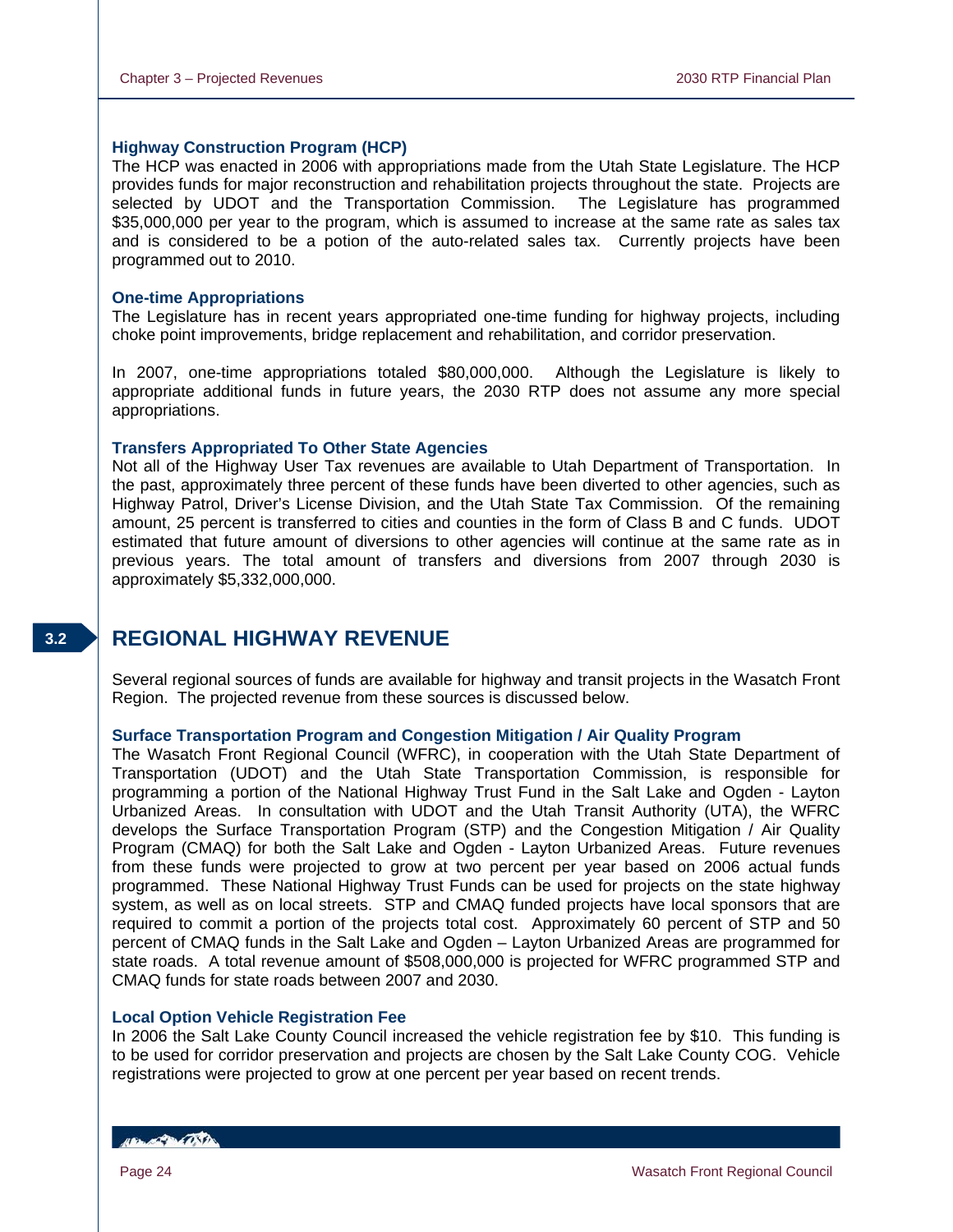In 2007 both the Davis County Commission and Weber County Commission increased the vehicle registration fee by \$10. This funding is to be used for corridor preservation and projects are chosen by the Davis County COG. Vehicle registrations were projected to grow at one percent per year based on recent trends.

#### **Local Option Sales Tax**

The Legislature has authorized cities and counties to impose local option sales taxes for transportation improvement with a vote of the public. A half percent sales tax has been collected in Salt Lake, Davis, and Weber Counties since 2001, mostly for transit. In Salt Lake County, 1/16 percent of this  $\frac{1}{2}$  percent goes towards state highways. The WFRC is estimating that the  $\frac{1}{4}$  of  $\frac{1}{4}$ percent sales tax will generate approximately \$460,000,000 between 2007 and 2030 while growing at 5.5 percent per year.

The Legislature has also authorized an additional 1/4 percent sales tax, of which 1/16 percent must go towards corridor preservation. The remaining 3/16 percent can go toward either highway or transit projects at discretion of the county COG. Salt Lake County voters approved this tax in November 2006, and the Salt Lake County COG allocated .1825 percent for transit, .005 percent for highways, and .0625 for corridor preservation. The WFRC is estimating that the .25 of % Percent Sales Tax for Salt Lake County (Proposition 3) will generate approximately \$558,000,000 in Salt Lake County between 2007 and 2030 while growing at 5.5 percent per year. The RTP assumes that Davis and Weber County voters will vote to approve this tax in November 2007. Based on discussion with the COGs, the RTP assumes that 60 percent of this tax will go towards highway projects and corridor preservation in Davis County and Weber County, and the rest will be for transit projects.

The RTP also assumes that the Legislature will give local governments the option to impose an additional half percent sales tax for transportation (bringing the total to 1.25 percent) in the next 23 years. Table 3-2 shows the dates and assumed allocation of the increases, while table 3-3 summarizes the local option sales taxes amounts, STP, CMAQ, and vehicle registration fees for 2007 through the year 2030.

#### **TABLE 3-2**

| <b>QUARTERS</b>         | <b>YEAR</b> | <b>TRANSIT</b>           | <b>HIGHWAY</b> | <b>TOTAL</b> |
|-------------------------|-------------|--------------------------|----------------|--------------|
| <b>Salt Lake County</b> |             |                          |                |              |
| 1st, 2nd, 3rd           | Current     | $0.62 + 0.0625 = 0.6825$ | 0.1175         | 0.80         |
| 4th                     | 2016        | 0.1300                   | 0.12           | 0.25         |
| 5th                     | 2026        | 0.1400                   | 0.06           | 0.20         |
| Total                   |             | 0.9525                   | 0.2975         | 1.25         |
| <b>Davis County</b>     |             |                          |                |              |
| 1st, 2nd                | Current     | $.50 + .05 = 0.55$       | 0.00           | 0.55         |
| 3rd                     | 2008        | 0.10                     | 0.15           | 0.25         |
| 4th                     | 2016        | 0.15                     | 0.10           | 0.25         |
| 5th                     | 2026        | 0.15                     | 0.05           | 0.20         |
| Total                   |             | 0.95                     | 0.30           | 1.25         |

#### **LOCAL OPTION SALES TAX – SPLIT BY MODE**

**ABLACE DE DE DE**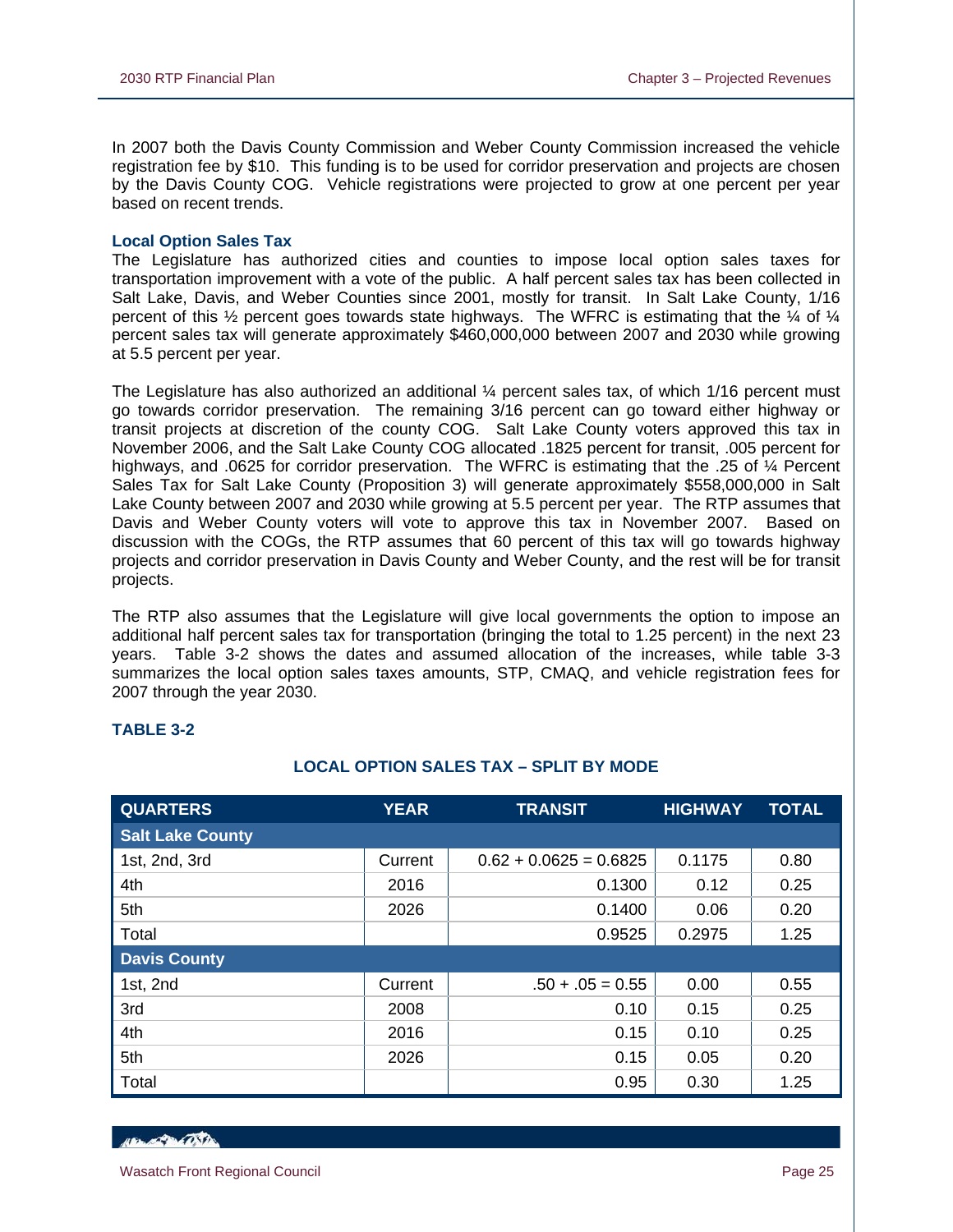| <b>QUARTERS</b>     | <b>YEAR</b> | <b>TRANSIT</b>     | <b>HIGHWAY</b> | <b>TOTAL</b> |
|---------------------|-------------|--------------------|----------------|--------------|
| <b>Weber County</b> |             |                    |                |              |
| 1st, 2nd            | Current     | $.50 + .05 = 0.55$ | 0.00           | 0.55         |
| 3rd                 | 2008        | 0.10               | 0.15           | 0.25         |
| 4th                 | 2016        | 0.00               | 0.25           | 0.25         |
| 5th                 | 2026        | 0.12               | 0.08           | 0.20         |
| Total               |             | 0.77               | 0.48           | 1.25         |

#### **TABLE 3-3**

L

#### **PROJECTED REGIONAL HIGHWAY REVENUE 2007 - 2030**

|                                                                                                                                                                                              | <b>PROJECTED REGIONAL HIGHWAY REVENUES</b> |               |               |                             |
|----------------------------------------------------------------------------------------------------------------------------------------------------------------------------------------------|--------------------------------------------|---------------|---------------|-----------------------------|
| <b>REVENUE SOURCE</b>                                                                                                                                                                        | 2007 - 2015                                | $2016 - 2025$ | 2026 - 2030   | <b>TOTAL</b><br>2007 - 2030 |
| <b>Surface Transportation Program</b><br>(60% state projects)                                                                                                                                | 104,000,000                                | 139,000,000   | 80,000,000    | 323,000,000                 |
| Congestion Mitigation / Air<br>Quality Program (50% state<br>projects)                                                                                                                       | 59,000,000                                 | 80,000,000    | 46,000,000    | 185,000,000                 |
| Salt Lake County 1/16 percent<br>less .0125 percent sales tax                                                                                                                                | 98,000,000                                 | 181,000,000   | 134,000,000   | 414,000,000                 |
| Salt Lake County Proposition 3<br>Sales Tax (.0675%)                                                                                                                                         | 132,000,000                                | 245,000,000   | 181,000,000   | 558,000,000                 |
| Salt Lake Counties 4 <sup>th</sup> and 5 <sup>th</sup><br>and Davis and Weber Counties<br>3 <sup>rd</sup> , 4 <sup>th</sup> , and 5 <sup>th</sup> Quarter Local<br><b>Option Sales Taxes</b> | 91,000,000                                 | 833,000,000   | 837,000,000   | 1,761,000,000               |
| Vehicle Registration Fee for Salt<br>Lake, Davis, and Weber<br><b>Counties (Corridor Preservation)</b>                                                                                       | 100,000,000                                | 122,000,000   | 66,000,000    | 288,000,000                 |
| <b>Total Regional Highway</b><br><b>Revenue</b>                                                                                                                                              | 584,000,000                                | 1,600,000,000 | 1,345,000,000 | 3,529,000,000               |

#### **3.3**

## **LOCAL HIGHWAY REVENUE**

City and county governments have four main sources of revenues for needed local transportation projects. These sources are federal funds from the Salt Lake and Ogden - Layton Surface Transportation Programs and the Congestion Mitigation / Air Quality Programs, Class B and C Funds from state highway user revenues, local general funds and some limited innovative financing. Each of these revenue sources is discussed below, including the projection assumptions used to increase these amounts through the year 2030.

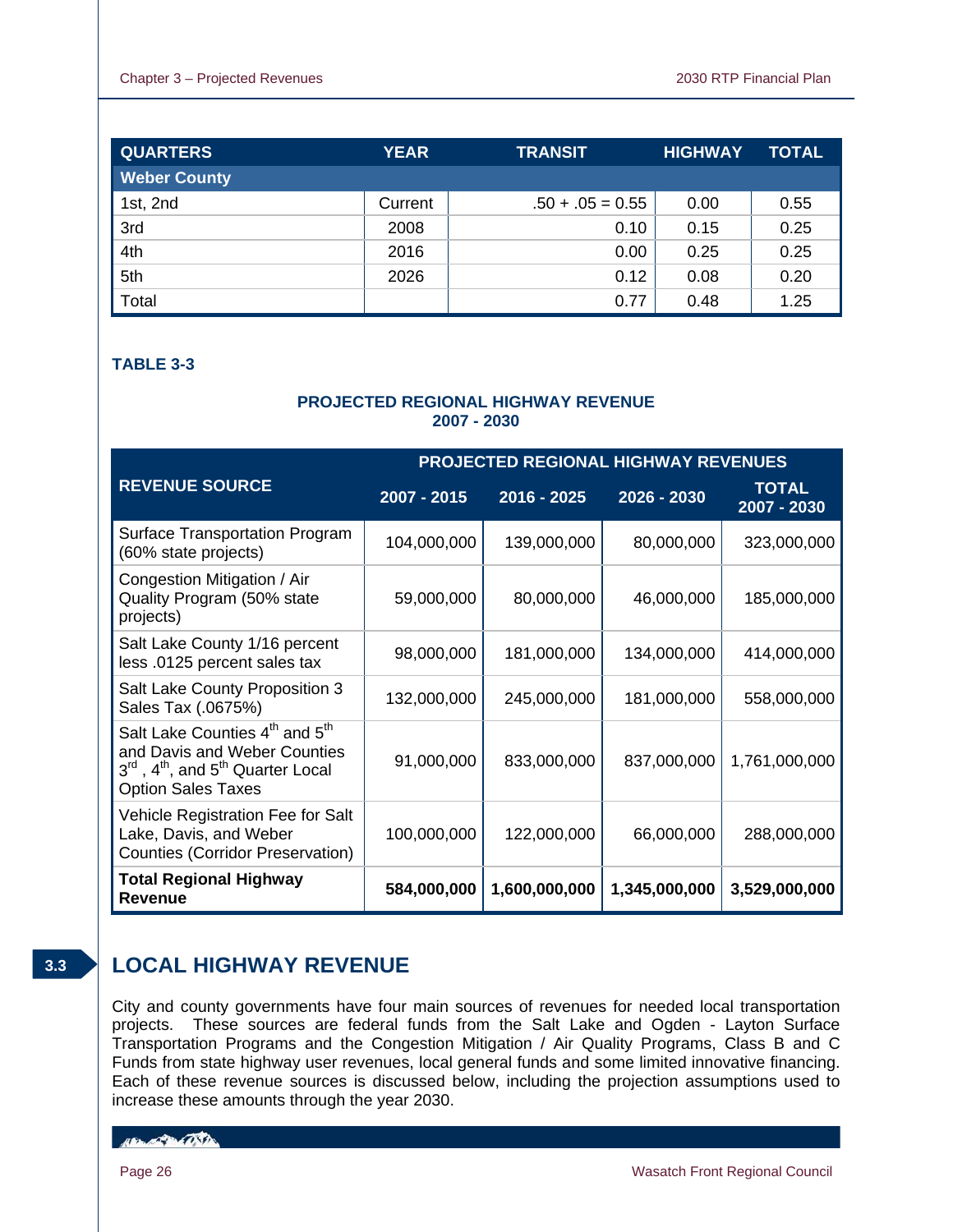#### **Class B and C Program Funds**

The Class B and C roadway funds are allocated from the highway user fees revenues. Currently 75 percent of the highway user fees are directed to UDOT and 25 percent are diverted to the Class B and C funds. The Class B and C funds are then split on a ratio of population and road miles for counties and cities in the state. Based on the current allocation formula, the Wasatch Front Urban Area currently receives approximately 41 percent of the Class B and C funds. Although the allocation formula may change in the future, the current percentage was maintained for the projection of future funding for this category.

#### **1/16 cent sales tax - B&C, park access, corridor preservation**

The Utah State Legislature has approved a 1/16 percent sales tax increase per year that would go toward the Class B and C funding, park access, and transportation corridor preservation. The Legislature capped this revenue for state highway use from the sales tax at \$18,743,000 per year.

#### **Surface Transportation Program**

The Wasatch Front Regional Council, in cooperation with the Utah State Department of Transportation and the Utah State Transportation Commission, is responsible for programming a portion of the National Highway Trust Fund in the Salt Lake and Ogden - Layton Urbanized Areas. In consultation with UDOT and the Utah Transit Authority, the WFRC develops the Surface Transportation Program for both the Salt Lake and Ogden - Layton Urbanized Areas. For projecting future revenues funds were projected to grow at two percent per year based on 2006 actual funds programmed. These National Highway Trust Funds can be used for projects on the state highway system, as well as on local streets. STP funded projects have local sponsors that are required to commit a portion of the projects total cost. Approximately 40 percent of STP funds in the Salt Lake and Ogden – Layton Urbanized Areas are programmed for local roads.

#### **Congestion Mitigation / Air Quality Program**

The Wasatch Front Regional Council, in cooperation with the Utah State Department of Transportation and the Utah State Transportation Commission, is responsible for programming a portion of the National Highway Trust Fund in the Salt Lake and Ogden - Layton Urbanized Areas. In consultation with UDOT and the Utah Transit Authority, the WFRC develops the Congestion Mitigation / Air Quality Program for both the Salt Lake and Ogden - Layton Urbanized Areas. For projecting future revenues funds were projected to grow at two percent per year based on 2006 actual funds programmed. These National Highway Trust Funds can be used for projects on the state highway system, as well as on local streets. CMAQ funded projects have local sponsors that are required to commit a portion of the projects total cost. Approximately 10 percent of CMAQ funds in the Salt Lake and Ogden – Layton Urbanized Areas are programmed for local roads.

#### **Local General Funds**

Cities and counties along the Wasatch Front program a significant amount of local general funds for highway maintenance and improvement. Current and past general fund spending on highways by counties and cities was examined to project future revenues. Based on the information provided in a survey of Wasatch Front communities, local governments are projected to spend about \$93,000,000 on highway improvements in 2007. These local expenditures are projected to grow by three percent a year through 2030.

#### **Innovative Funding Sources**

Local governments will need to consider several innovative highway funding programs in the future. Many already levy transportation impact fees on new developments. In addition, developers are a source of funding for major projects which benefit their development. These and other innovative sources will provide funding over the next twenty-four years for local highway projects. A total of

150 Bally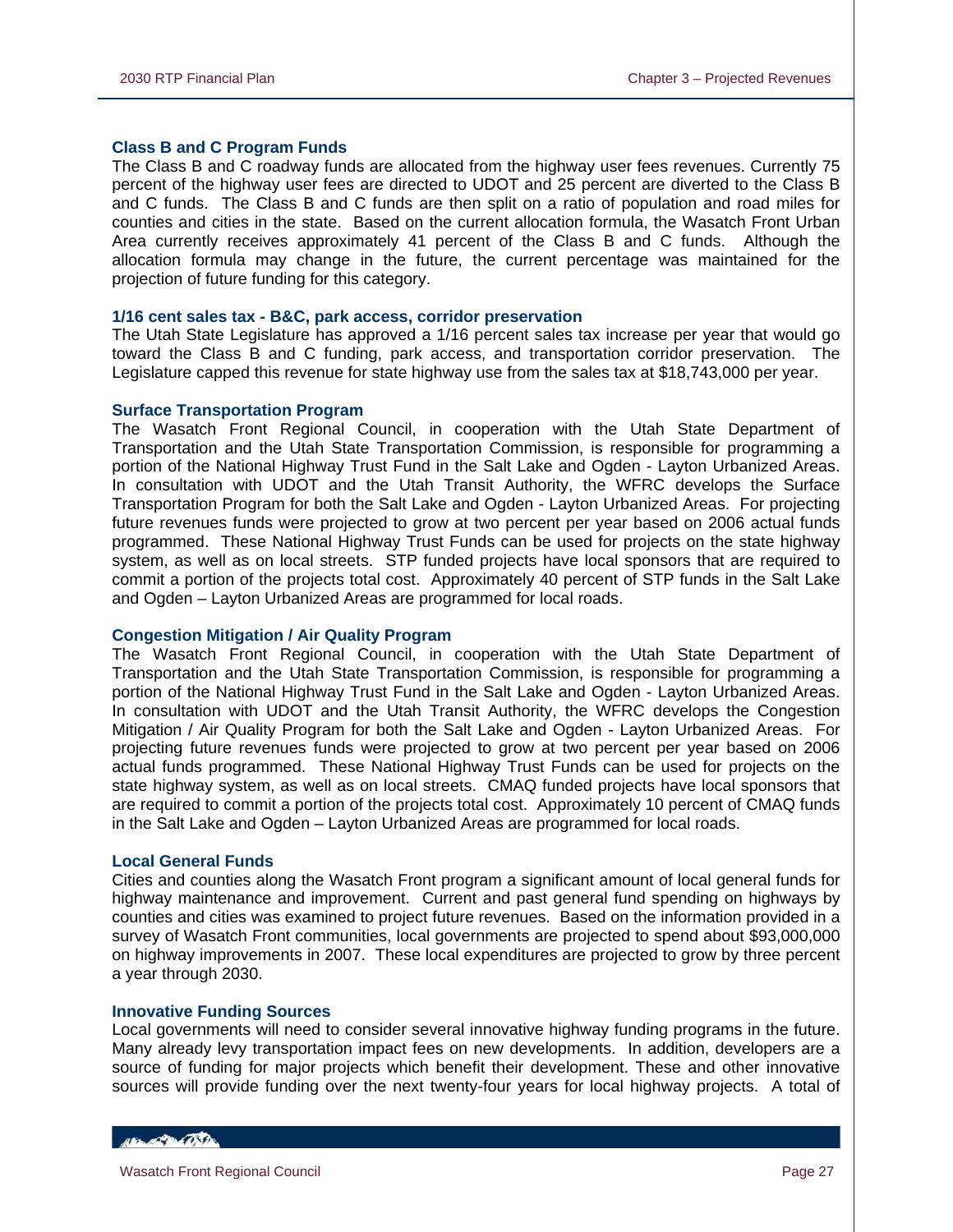approximately \$480,000,000 is assumed. Table 3-4, entitled "Projected Local Highway Revenue 2007 - 2030", summarizes projected available local city and county funding for highway improvements between 2007 and 2030.

#### **TABLE 3-4**

L

| ENUJECTED EUGAE HIGHWAT NEVENUE<br>2007 - 2030                         |                                         |               |               |                             |
|------------------------------------------------------------------------|-----------------------------------------|---------------|---------------|-----------------------------|
|                                                                        | <b>PROJECTED LOCAL HIGHWAY REVENUES</b> |               |               |                             |
| <b>REVENUE SOURCE</b>                                                  | $2007 - 2015$                           | $2016 - 2025$ | 2026 - 2030   | <b>TOTAL</b><br>2007 - 2030 |
| Class B and C Program Funds                                            | 437,000,000                             | 782,000,000   | 577,000,000   | 1,797,000,000               |
| 1/16 cent sales tax - B&C, park<br>access, corridor preservation       | 159,000,000                             | 176,000,000   | 88,000,000    | 423,000,000                 |
| <b>Surface Transportation Program</b><br>(40% local projects)          | 69,000,000                              | 93,000,000    | 54,000,000    | 215,000,000                 |
| Congestion Mitigation / Air<br>Quality Program (10% local<br>projects) | 12,000,000                              | 16,000,000    | 9,000,000     | 37,000,000                  |
| <b>Local General Funds</b>                                             | 941,000,000                             | 1,386,000,000 | 862,000,000   | 3,189000,000                |
| <b>Innovative Funding Sources</b>                                      | 180,000,000                             | 200,000,000   | 100,000,000   | 480,000,000                 |
| <b>Total Local Highway Revenue</b>                                     | 1,797,000,000                           | 2,653,000,000 | 1,691,000,000 | 6,141,000,000               |

## **PROJECTED LOCAL HIGHWAY REVENUE**

Table 3-5 provides a summary of statewide revenue and Table 3-6 provides summary of the regional and local highway revenues.

#### **TABLE 3-5**

#### **SUMMARY OF PROJECTED STATEWIDE HIGHWAY REVENUE 2007 - 2030**

| <b>SOURCE</b>                                  | <b>AMOUNT</b>   |
|------------------------------------------------|-----------------|
| <b>Federal Revenue</b>                         |                 |
| <b>Highway Trust Funds</b>                     | 6,196,000,000   |
| <b>State Revenue</b>                           |                 |
| <b>Highway User Funds</b>                      | 16,678,000,000  |
| Transfers Appropriated to Other State Agencies | (5,332,000,000) |
| <b>Transportation Investment Fund</b>          | 6,848,000,000   |
| Centennial Fund - Bonds & Other Revenue        | 7,498,000,000   |
| <b>Total Statewide Revenue Available</b>       | 31,888,000,000  |

Hamps College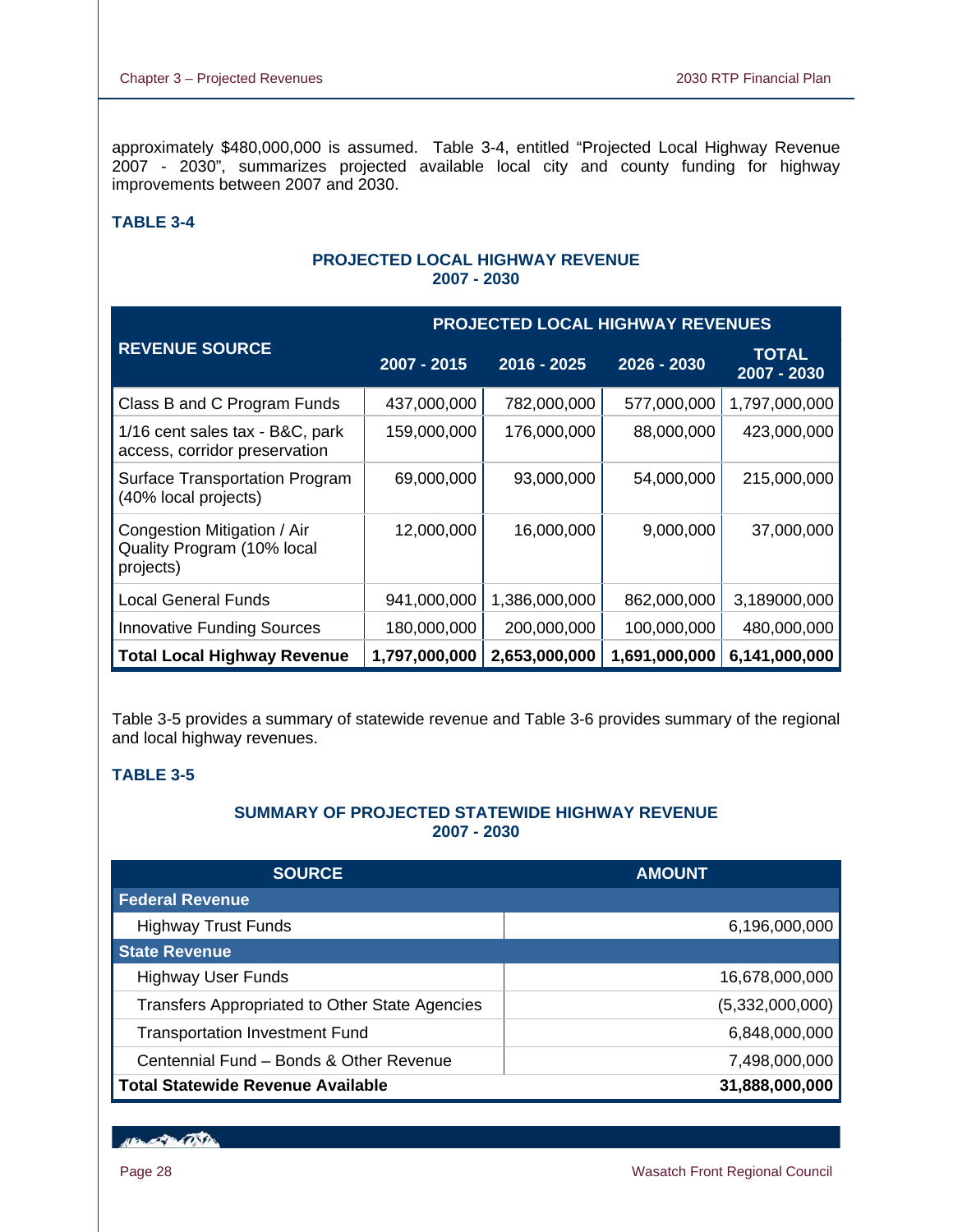#### **TABLE 3-6**

L

#### **SUMMARY OF PROJECTED REGIONAL AND LOCAL HIGHWAY REVENUE 2007 - 2030**

| <b>SOURCE</b>                        | <b>AMOUNT</b> |
|--------------------------------------|---------------|
| <b>Regional Revenue</b>              |               |
| <b>Total WFRC Programmed Revenue</b> | 3,529,000,000 |
| <b>Local Revenue</b>                 |               |
| Total Local Highway Revenue          | 6,141,000,000 |

#### **Summary**

The projected revenue sources and expenditures needed to support the 2030 RTP include federal, state, and local funding sources. These varied sources combine to provide policy officials a total revenue amount to allocate to selected highway improvement projects. The 2030 RTP is financially constrained, containing only those highway improvement projects that can be constructed using available and projected revenue between 2007 and 2030. Refer to Chapter 5 "Financial Plan," for the Wasatch Front Region's portion of all the available state funding for new capacity projects over the next 23 years.

### **TRANSIT REVENUE**

Revenues for transit service and improvements are available from several sources, including federal funds, existing local option transit sales taxes, a portion of future local option transportation sales taxes, fares, and other sources. These revenues allow UTA to administer, operate, and maintain the existing transit system and rideshare program as well build, initiate, and operate new transit and rideshare services. Many of the assumptions are derived from UTA's 5-year Transit Development Program and budget.

#### **Federal Transit Funds**

Federal funds for transit capital and planning assistance are made available through the Federal Transit Administration. These funding programs are financed through the federal gasoline tax currently going to the Mass Transit Account of the Highway Trust Fund as well as from general fund reserves. These are discussed below.

#### **Section 5307 Formula Grants**

This program provides a block grant to local transit agencies for capital improvements. These funds can also be used to support preventive maintenance and planning activities. Funding is distributed annually to the Ogden-Layton Urbanized Area and to the Salt Lake Urbanized Area (UZA) by a formula based on population, population density, and bus and rail transit revenue miles of service in each of the Urbanized Areas relative to that of the other Urbanized Areas in the nation. Figure 3-1 illustrates the recent growth in the formula funds that the WFRC has received over the last 10 years. Of note, the formula creates a minimum rail portion of the formula grant for Urbanized areas with Commuter Rail. Because of this, the Ogden-Layton Urbanized area is anticipated to receive a \$7,000,000 jump in formula grants in about 2010.

**Brand Del OSTA**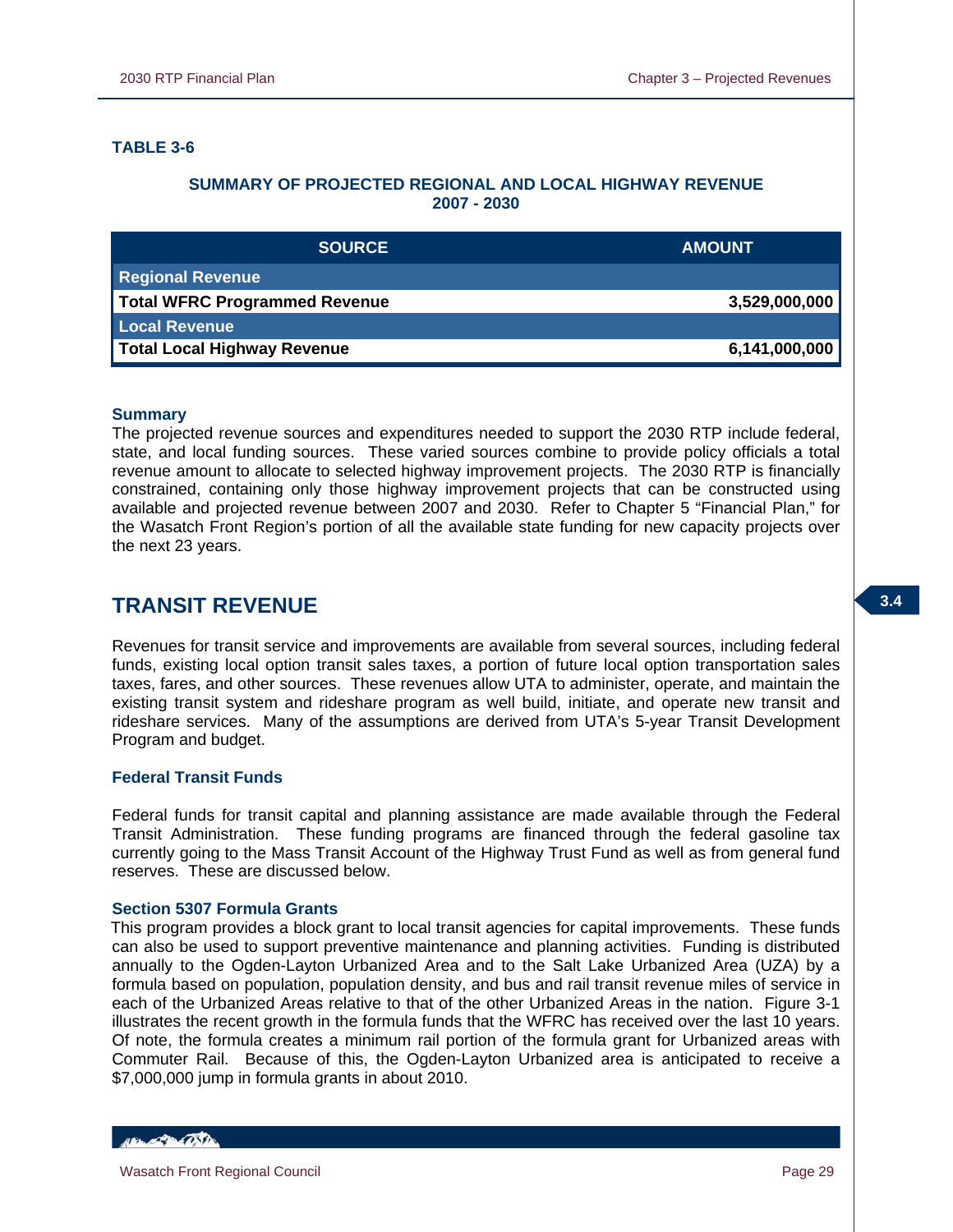#### **FIGURE 3-1**

L

\$0 \$5,000,000 \$10,000,000 \$15,000,000 \$20,000,000 \$25,000,000 1990 1991 1992 1993 1994 1995 1996 1997 1998 1999 2000 2001 2002 2003 2004 2005 2006 **Fiscal Year**

#### **FEDERAL SECTION 5307 FORMULA GRANTS**

Year 2006 Section 5307 grants were \$19,000,000 and \$5,000,000 for the Salt Lake and the Ogden-Layton Urbanized Areas respectively. The WFRC assumed that the base formula grants annual amount would grow by 3 percent, with additional appropriations due to increases in revenue service miles, but that the commuter rail portion would remain flat at \$7,000,000 per year. A total of \$1,200,000,000 is projected to be available for Section 5307 between 2007 and 2030 for the Wasatch Front Urban Area.

#### **Section 5309 Discretionary Bus Grants**

This program provides discretionary funding for capital improvement projects such as the purchase of buses, the construction of park-and-ride lots, and the construction of operating and maintenance facilities. These funds are allocated by FTA to specific projects on the basis of merit. The federal share of these projects is up to 80 percent but actual share typically is much lower. Because of their discretionary nature, Section 5309 funding for area transit projects varies from year to year. Projects in the WFRC area received \$7,000,000 in 2006 but \$4,000,000 or less between 2005 and 2002. Generally speaking the trend for this funding since 1990 has been to increase by yearly average of about 9 percent.

For this 2030 Regional Transportation Plan analysis, the WFRC assumed that UTA would receive a total of \$313 million for this discretionary grant category for the Wasatch Front Urban Area. This is the equivalent of a 4.7 percent annual growth rate with an annual base of \$5,700,000. Figure 3-2, Federal 5309 Discretionary Bus Grants, shows WFRC apportionments from 1997 through 2006.

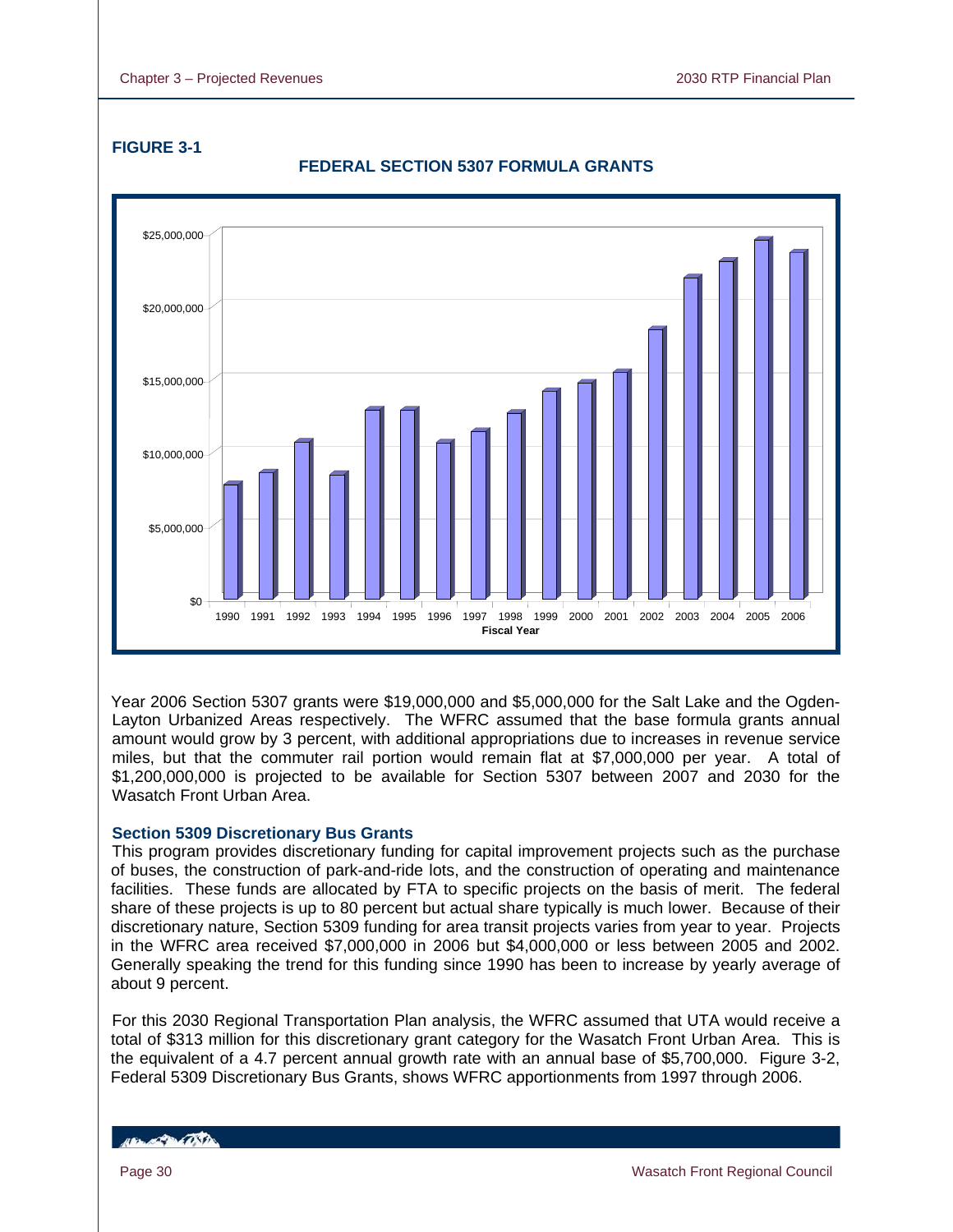

#### **FIGURE 3-2**

L

**FEDERAL 5309 DISCRETIONARY BUS GRANTS** 

### **Section 5309 New Starts Grants**

FTA also has separate Section 5309 programs for New Starts, Small Starts, and Very Small Starts. New Starts are for new projects requesting federal funds over \$75,000,000. The federal share for New Starts projects generally range from 50 to 80 percent. Small Starts are for federally funded projects with total costs of less than \$250,000,000 and with federal participation of less than \$75,000,000. The federal share for these projects generally ranges from 30 to 80 percent. Very Small Starts is for projects that have total costs of less than \$50,000,000 and that have capital costs of \$3,000,000 or less per mile exclusive of vehicle costs.

The New Starts grants received by UTA in the past have largely risen and fallen in line with UTA's outlay for federally approved projects. Figure 3.3 illustrates the total New Starts allocations to the WFRC area between 1996 and 2006. Most FTA payments are allocated after expenditures have been made. Between 1995 and 2006, while UTA was building much of the existing rail system, the region received about \$43,000,000 each year (2006 dollars).

The Regional Transportation Plan assumes that UTA will be awarded \$97,000,000 each year (\$874,000,000 total) to pay for the first phase projects based upon FTA's response to UTA's aggressive first phase program and \$70,000,000 each year (\$973,000,000 total) to pay for the second and third phase projects. UTA and FTA have recently signed a Memorandum of Understanding that will provide for approximately \$570,000,000 for the first phase projects. This is in addition of the \$476,000,000 for the Weber Commuter Rail Line. If adjusted for year of expenditure dollars, the first phase is about twice the 1995 to 2006 rate of receipt and the second

HELL OF THE CONTROL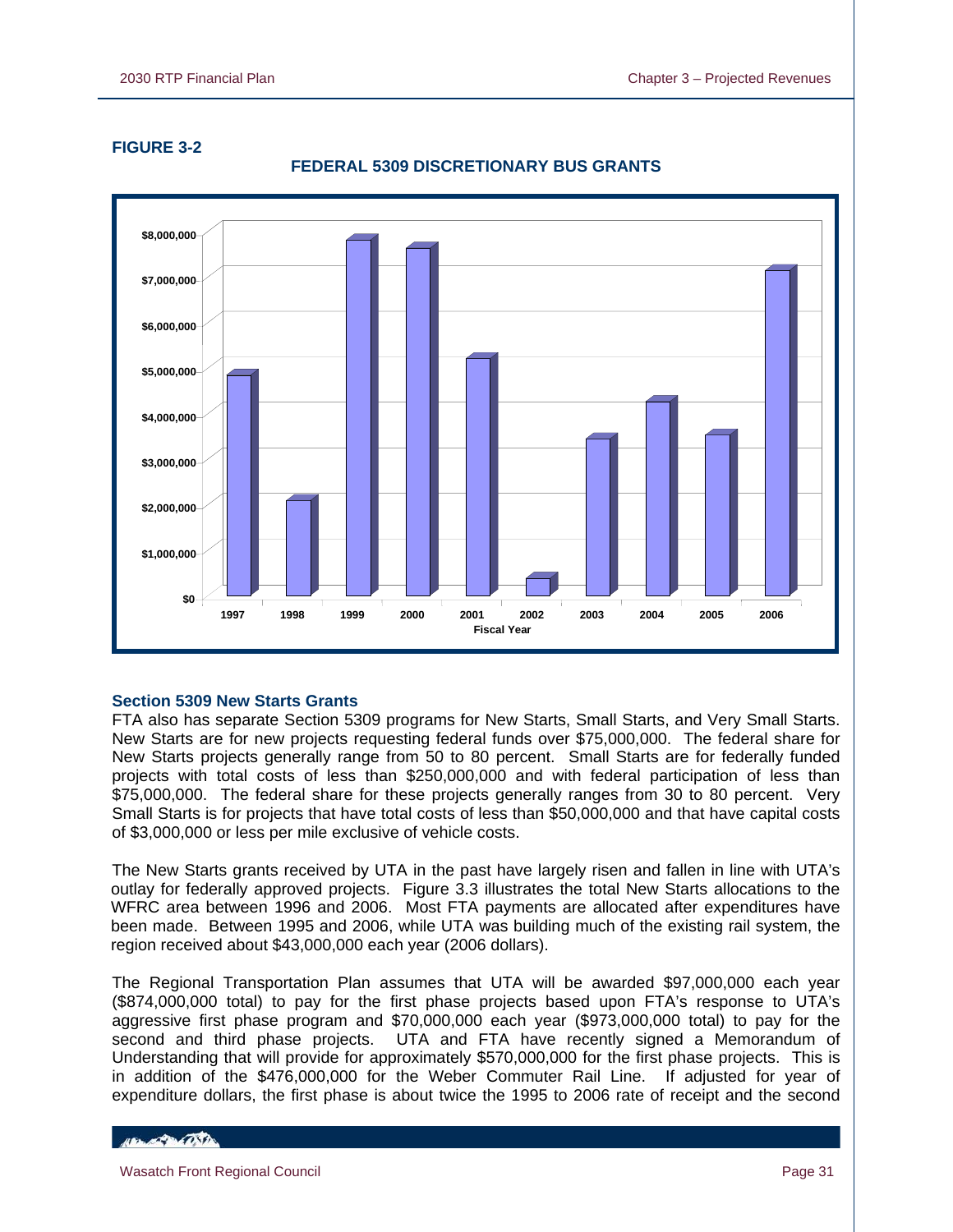and third phases is about equal to the 1995 to 2006 rate of receipt. In-total, it is anticipated that 40 percent of the total capital costs of the RTP's enhanced bus, BRT II, and rail programs would be paid for via these grants.

## **FIGURE 3-3**

L

# **FEDERAL SECTION 5309 NEW STARTS GRANTS**



### **Other Federal Grants**

FTA also has a separate Section 5309 Program for fixed-guideway modernization. Each fixedguideway project becomes eligible for these funds after seven years in service. A 'fixed guideway' refers to any transit service (bus, boat, rail or aerial) that uses exclusive or controlled right-of-way or rails, entirely or in part. A total of \$263,000,000 was assumed for this program. Additionally, federal grants allocated by WFRC for Congestion Management/Air Quality and the Surface Transportation Programs were assumed to be \$14,000,000 over the course of the 2030 RTP. Still other Federal grants from various sources such as the Department of Homeland Security were assumed to be \$6,000,000 over the course of the 2030 RTP planning period.

#### **Local Sales Tax Revenue**

Since 2001, Weber, Davis, and Salt Lake Counties have been collecting one-half percent sales tax for transit in Weber and Davis Counties and 7/16 sales tax for transit in Salt Lake County. The remaining 1/16 of the one-half percent sales tax in Salt Lake County has been dedicated to highway projects. These revenue streams have allowed the construction, and are allowing the maintenance and operation, of those paratransit, bus, and rail systems that are existing and currently under construction in the region.

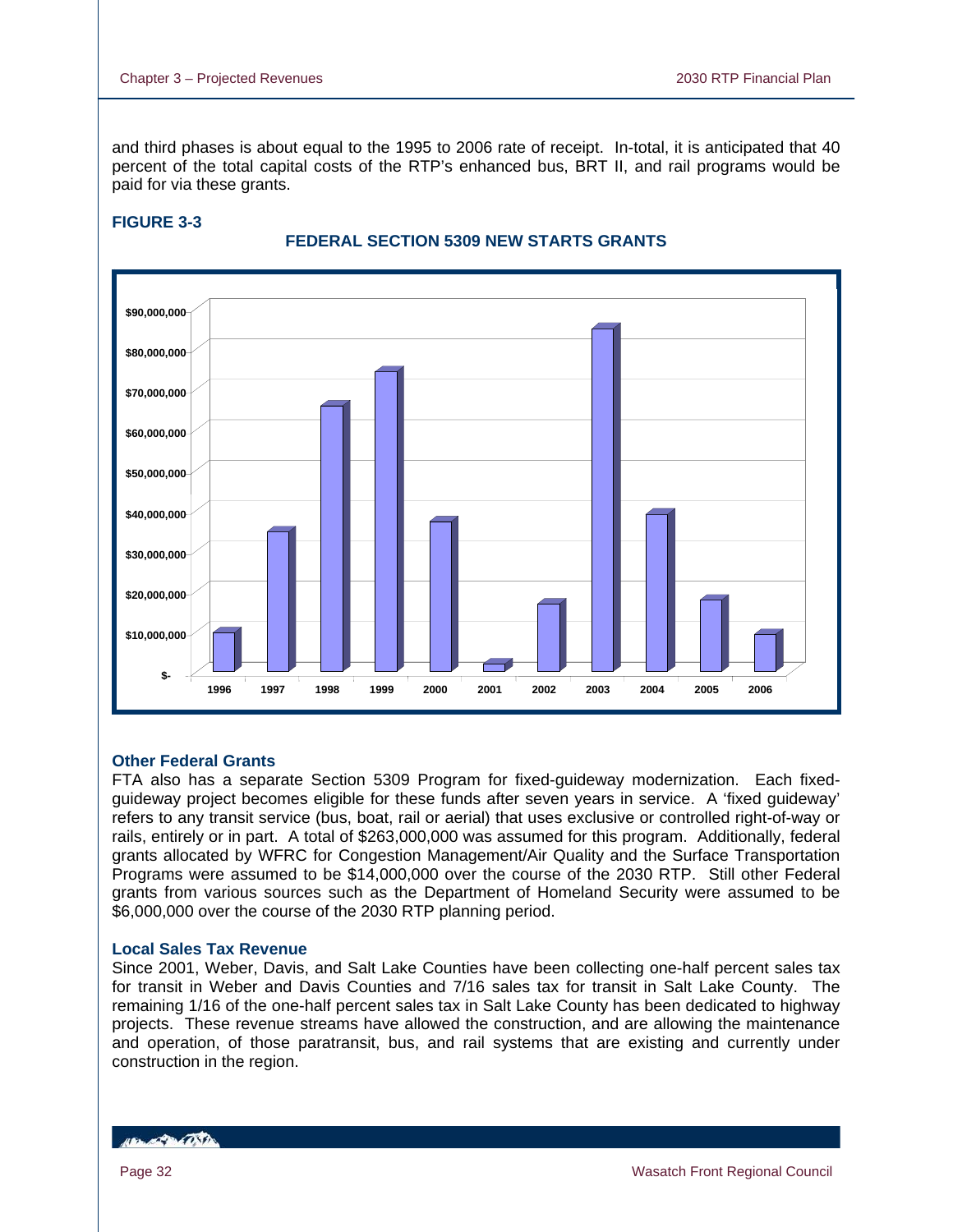Because of the dramatic successes of first the Sandy Line and then the University Line, public, business, and policy maker pressure has increased for the region to take more serious strides in building a robust transit system in the region. In 2002, the Regional Council formed a blue ribbon committee consisting of public and private sector members, including local and state officials, Chambers of Commerce, the Utah Manufacturers Association and other business interests, Envision Utah, and Utahns for Better Transportation. This committee recommended an expanded transit system for the region and that additional funding for transit be pursued.

In 2006, the Legislature authorized an additional  $(3<sup>rd</sup>)$  ¼ cent county option sales tax of which 1/16 percent must go towards corridor preservation for roadways. The remaining 3/16 percent can go toward either highway or transit projects at the discretion of the county Councils of Governments. In November 2006, Salt Lake County voters approved this additional ¼ percent sales tax and the Salt Lake COG allocated this additional revenue to four TRAX lines and the extension of the FrontRunner to Utah County (0.1825 percent), to highway projects (0.005 percent), and highway corridor preservation (1/16 or 0.0625 percent).

The RTP assumes that Davis and Weber County voters will vote to approve a third  $\frac{1}{4}$  cent county option sales tax. Based on discussions with the COGs, WFRC staff has assumed that about 40 percent of this tax voted for in November 2007 will go towards transit and the rest will go towards highway projects and corridor preservation. The RTP also assumes that the Legislature will give the WFRC counties the option to impose an additional half percent sales tax for transportation (bring the total to 1.25 percent) in the next 23 years. Table 3-2 shows the dates and assumed allocation of the increases.

In 2005, UTA received \$77,400,000 in sales taxes from Salt Lake County's 0.44 cent sales tax on all purchases; and \$15,900,000 and \$14,200,000 respectively from Davis' and Weber Counties' 0.5 cent sales taxes. Between 1978 and 2005, taxable sales grew at an average rate of about 6.3 percent per year across the RTP area. On an individual county level, the average growth rate during this time frame was 6.2 percent in Salt Lake County, 8.0 percent in Davis County, and 6.5 percent in Weber County. The RTP assumes a 5.5 percent growth rate.

#### **User Fare Revenue**

The UTA receives additional revenue from the daily operation of its bus and light rail system through user fares. In 2006, UTA received a fare box return of 22.7 percent of its direct operating costs in its Salt Lake Business Unit which covers bus and paratransit service Salt Lake and Tooele counties; 16.8 percent in its Ogden Business Unit which covers Brigham City, Weber County, and Davis County; and, 43.1 percent in the Rail Service Unit.

The UTA's Strategic Plan states that it is the goal of the UTA to obtain 20 percent of its bus operating costs from patron fares. The WFRC assumed that UTA would receive fare revenue to cover approximately 20 percent of its bus operating costs and 5 percent of its paratransit operating costs. Light rail and commuter rail systems generally cover a greater share of their operating costs than regular bus operations. The WFRC assumes that fares would generate revenues equivalent to approximately 40 percent of Sandy TRAX, 30 percent of additional TRAX lines and regional commuter rail, and 25 percent of BRT and enhanced bus operating costs. User fare revenues through 2030 are projected to be approximately \$1,900,000,000.

#### **Other Revenue**

The Utah Transit Authority receives revenues from other sources, mainly bank account interest, joint development, and other miscellaneous sources. In 2005, UTA derived a total of \$5,800,000 in other revenue. Figure 3-4 shows the total other revenues by general type between 1996 and 2005.

#### 150 Bally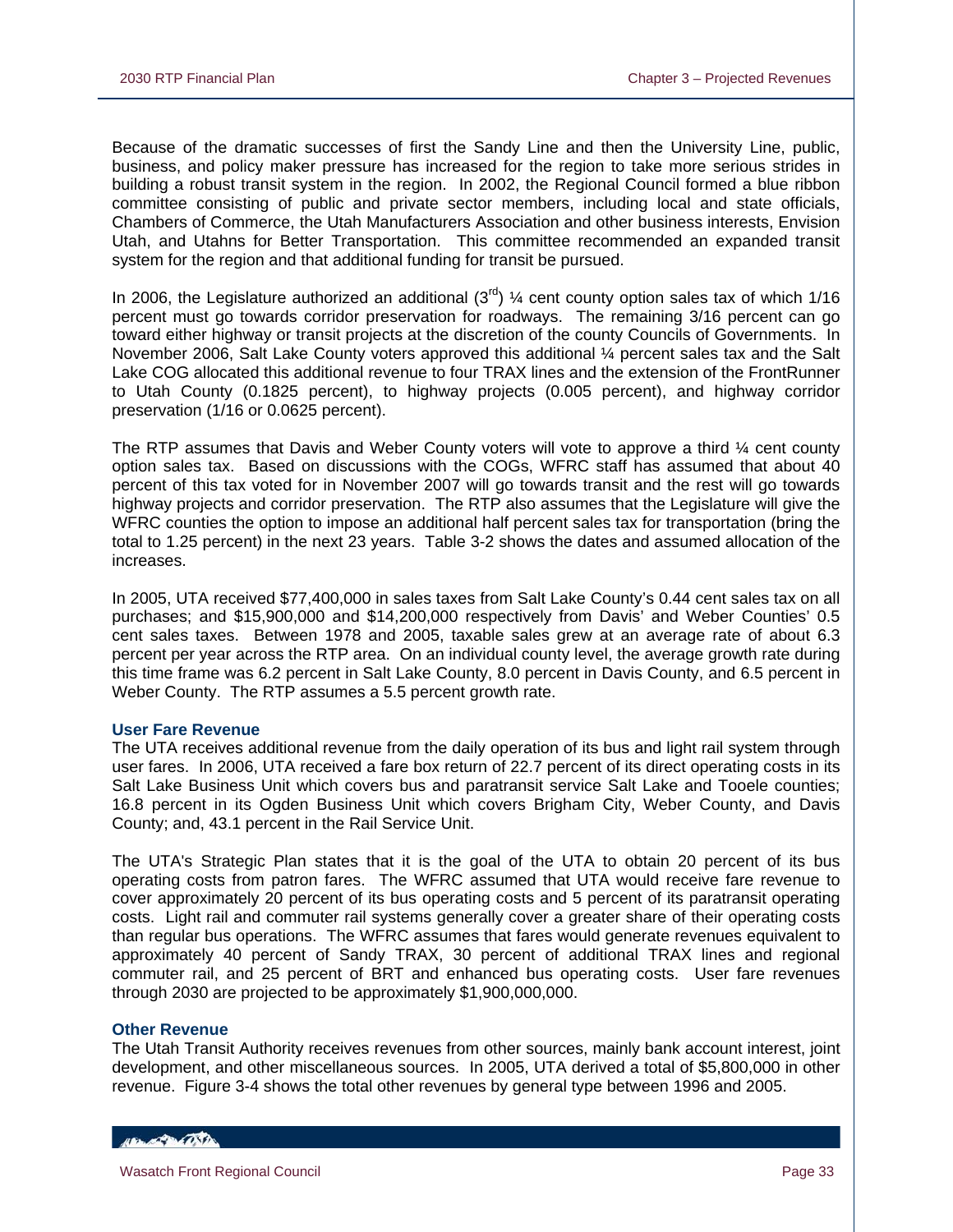

# **FIGURE 3-4**

L

**2005 UTA SERVICE AREA OTHER REVENUES**

Approximately 85 percent of the interest, advertising, and miscellaneous other revenue is estimated to be derived from the WFRC area and about 94 percent of the joint development tied to projects in the plan are derived in the WFRC area. The 2030 RTP Financial Plan assumes that UTA will continue to receive these revenues and will receive 4 percent interest on its account balances. Total other revenues are anticipated to result in total receipts of \$612,000,000 between 2007 and 2030 in the WFRC area. Just over \$33,000,000 of this is anticipated to come from public/private joint development projects.

# **Bonding**

UTA sells bonds in order to fund its transit construction program. Currently UTA has \$686,000,000 in outstanding bonds of which \$230,000,000 are anticipated to be retired between 2030 and 2037. In order to build the rail transit lines in the RTP in a timely manner, it is projected by UTA that they will need to bond for another \$2,954,000,000 for WFRC area projects. In all, approximately \$1,192,000,000 in bonds attributable to the WFRC area are anticipated to be outstanding in 2030 and will not be retired until 2058. Table 3-7 entitled "Projected Transit Revenues by Phase," summarizes the various federal, local sales tax, fares, and other revenues that will fund the 2030 RTP recommended transit improvement for the next 23 years.

# **TABLE 3-7**

| <b>LEXPENDITURES</b>             | 2007-2015   | 2016-2025   | 2026-2030  | <b>TOTAL</b> |
|----------------------------------|-------------|-------------|------------|--------------|
| <b>IFederal Formula</b>          | 322,000,000 | 541,000,000 |            |              |
| <b>Federal Discretionary Bus</b> | 82,000,000  | 137,000,000 | 94,000,000 | 313,000,000  |

**ARACTER COSTA**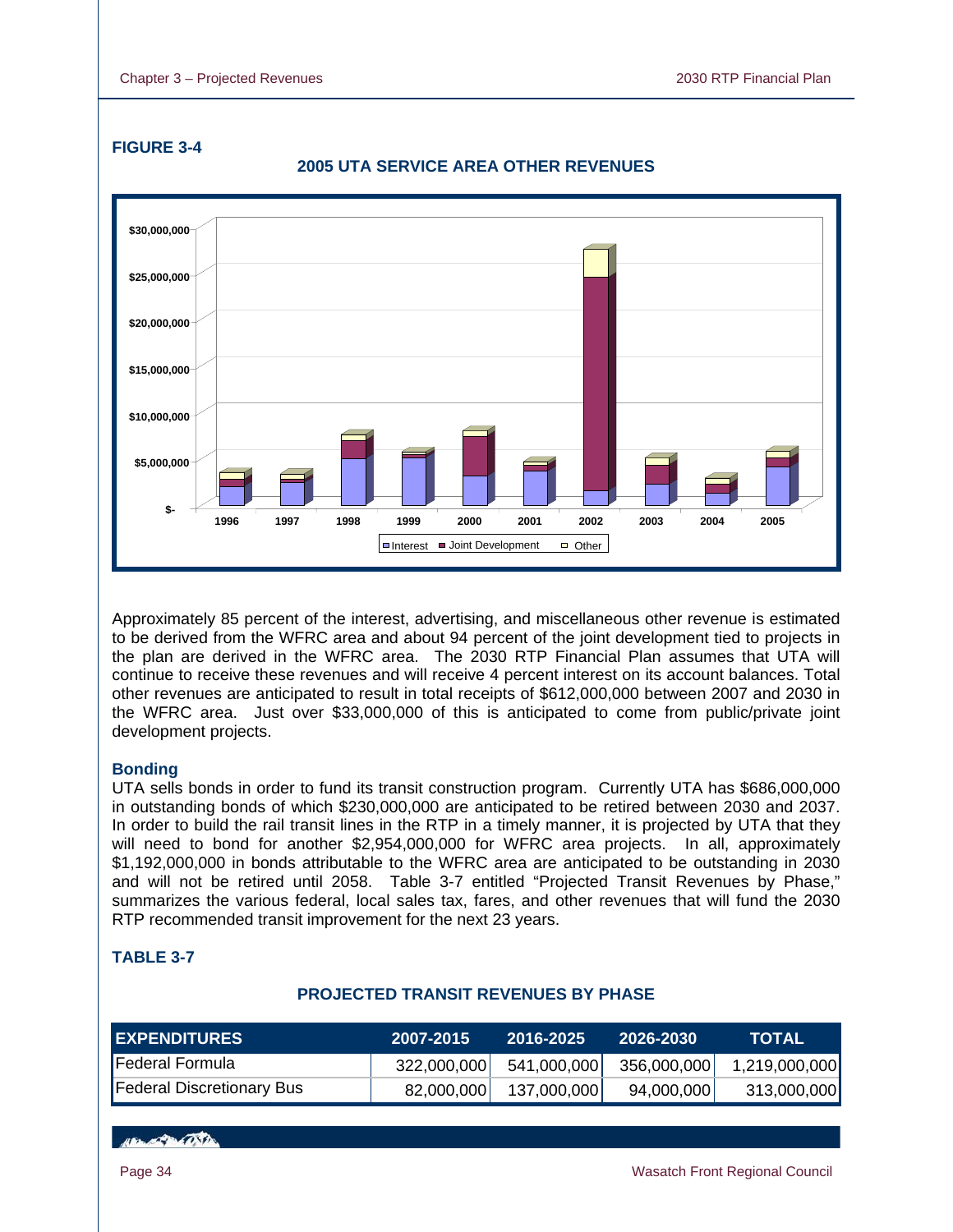| <b>EXPENDITURES</b>                                 | 2007-2015     | 2016-2025                                   | 2026-2030   | <b>TOTAL</b>   |
|-----------------------------------------------------|---------------|---------------------------------------------|-------------|----------------|
| Federal New, Small, and Very<br><b>Small Starts</b> | 874,000,000   | 567,000,000                                 | 406,000,000 | 1,847,000,000  |
| <b>Other Federal</b>                                | 77,000,000    | 152,000,000                                 | 113,000,000 | 342,000,000    |
| Local Sales Taxes                                   |               | 1,902,000,000 4,093,000,000 3,474,000,000   |             | 9,468,000,000  |
| <b>User Fares</b>                                   | 354,000,000   | 830,000,000                                 | 679,000,000 | 1,863,000,000  |
| Other Revenue (Excluding Bonds)                     | 183,000,000   | 288,000,000                                 | 140,000,000 | 612,000,000    |
| Other Revenue (Bonds Sales)                         | 2,502,000,000 |                                             | 452,000,000 | 2,954,000,000  |
| <b>Total Transit Revenues</b>                       |               | $6,295,000,000 6,609,000,000 5,714,000,000$ |             | 18,618,000,000 |

# **FLEXIBLE FUNDING**

While the funds discussed above have been identified with either highways or transit, there is flexibility in the use of most of these funds. Most of the federal funds can be used for either highways or transit under certain conditions. Interstate Maintenance, National Highway System, Surface Transportation Program, and Congestion Mitigation / Air Quality funds can all be used for transit capital projects. FTA Section 5307 funds can be used for highway improvements if UTA has met all Americans with Disabilities Act requirements.

State highway user revenues, including Class B and C funds, must be used for highway improvements. However, eligible uses would include construction of bus turnouts along arterial streets and construction of joint use park-and-ride lots that can also serve transit riders. State and local general fund revenues that are currently dedicated to highway improvements could possibly be used to support transit's capital or operating expenses, with approval of local governing bodies. The local sales tax for transit is restricted to transit uses. This Financial Plan does not anticipate a significant transfer of funds between highways and transit, since the projected funds for each will not meet all the future needs. However, CMAQ funds have been used in the past to purchase light rail vehicles, buses, and vans for UTA and are programmed to be used to construct several park-andride lots. The planning process will continue to consider the need for similar transfers in the future.

 **3.5**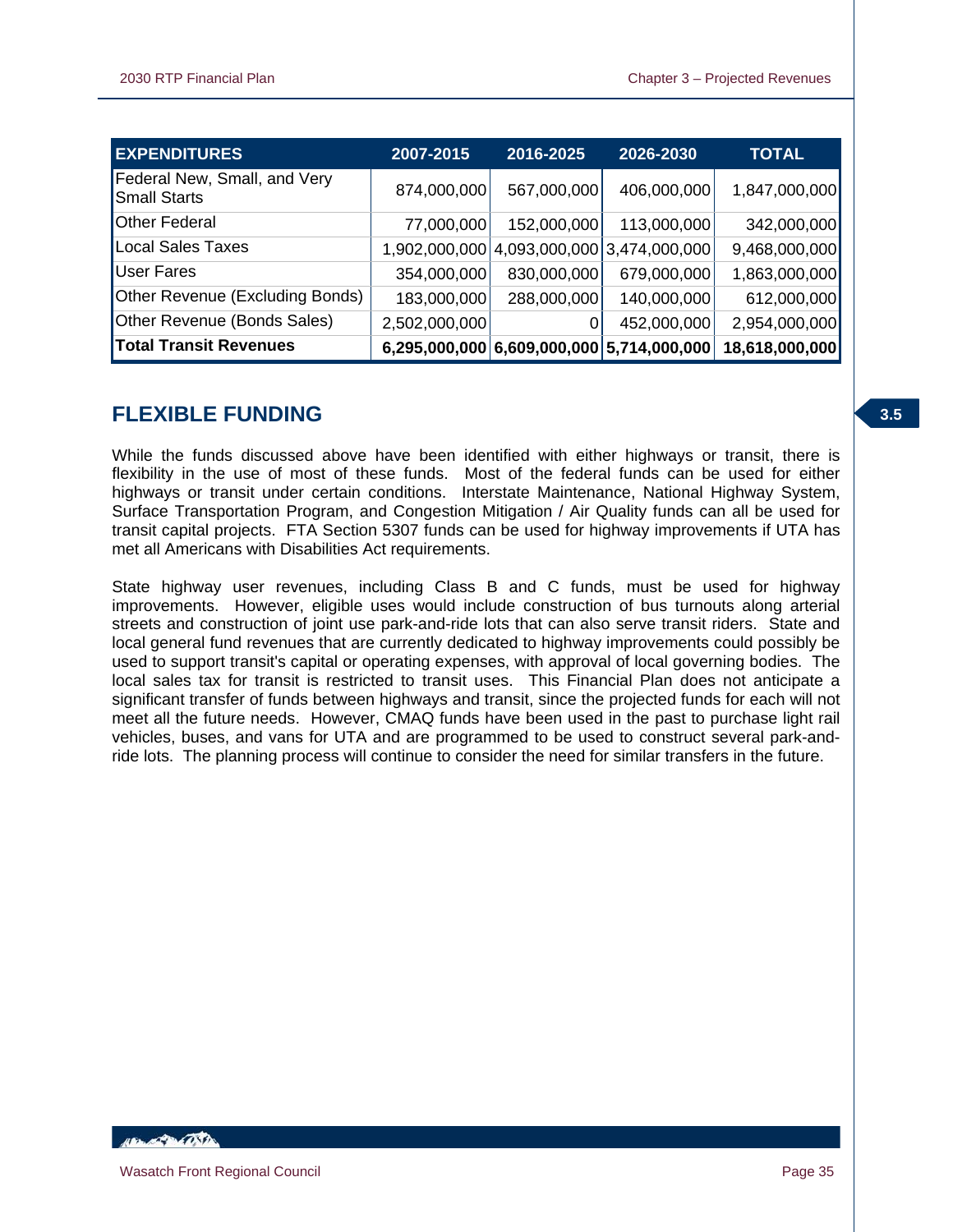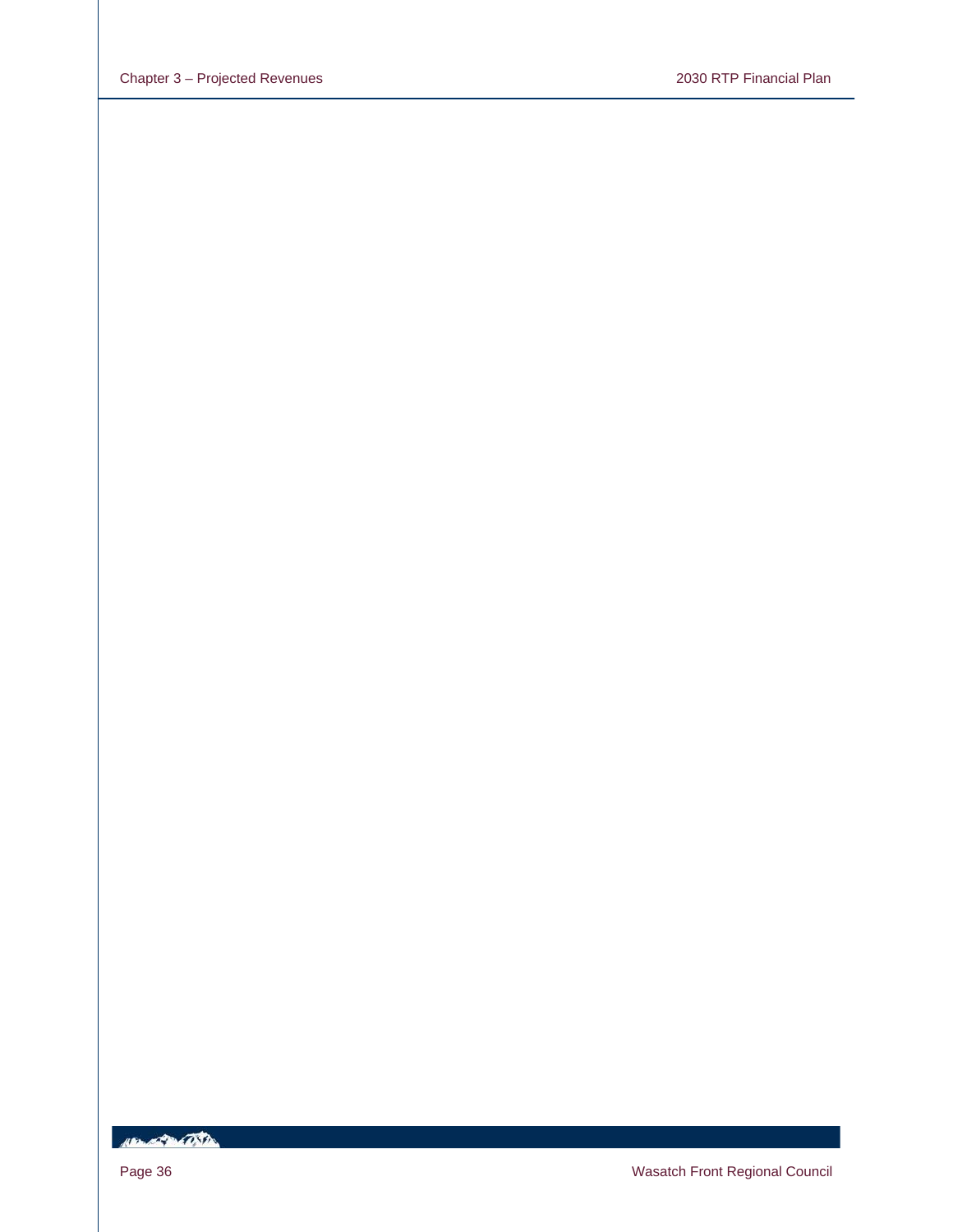# **PROJECTED COSTS**

The costs for making the needed improvements for both highways and transit as identified by the 2030 RTP were analyzed by the WFRC, UDOT, and the other MPO's in Utah. These costs include those required to meet the needs identified in the Plan as well as cost estimates for general administration and the operation and maintenance of the existing transportation system. Projected costs for highway improvements have been adjusted at an annual four percent inflation rate. Transit cost estimates include operation and maintenance as well as capital costs. Projected costs for transit improvements have been adjusted at an annual four percent inflation rate. Appendix B and Appendix C show details on the estimated costs for the 2030 RTP recommended highway and transit projects.

UDOT estimated the overall highway costs based on a formula for each type of improvement. These estimated costs included: operating costs, contractual maintenance, signal spot improvements, lighting, and barrier, bridge preventive maintenance, bridge rehabilitation / replacement, highway rehabilitation / replacement, hazard elimination, safety and enhancements, region / department contingencies, non-historic safety, non-historic bridge preservation, non-historic pavement preservation, and preservation of state system funded through capacity projects. Financial projections for each of these categories can be found in Appendix G.

# **STATEWIDE HIGHWAY OPERATING AND PRESERVATION COST ESTIMATES**

The Utah Department of Transportation estimated their current funding levels to operate, maintain, preserve, and administer the state highway system. In addition, through their Asset Management Program, UDOT estimated the additional revenues, beyond the current levels, needed to maintain their system. These non-historic funding levels were estimated for safety, bridge preservation, and pavement preservation. UDOT assumes that future construction projects will provide some maintenance and preservation aspects to the system. Based on UDOT's estimates, approximately 20 percent of new capacity construction costs can be credited to maintaining and preserving the roadway system. These various estimates are discussed below.

#### **UDOT Operations**

The Utah Department of Transportation operation costs include UDOT staff, planning and preliminary engineering, maintenance, snow plowing the highways, and other cost centers. UDOT estimated their administrative costs based on their past budgets. In 2006, UDOT's budget for operations was approximately \$164,000,000 statewide. The operations costs were expected to grow at two percent per year. A total of \$5,089,000,000 has been estimated for UDOT operations expenses through the year 2030.

#### **Contractual Maintenance**

"Contractual maintenance" costs are the costs associated with short season maintenance projects that are contracted out, such as slurry seals, chip seals, and striping. UDOT estimated their contractual maintenance costs based on past budgets. In 2005, UDOT's budget for contractual maintenance was \$45,000,000 statewide. These costs are projected to grow at five percent per year, including four percent for construction inflation and one percent for growth in the roadway system. A total of \$2,208,000,000 has been estimated for UDOT's contractual maintenance costs through the year 2030.

150 Bally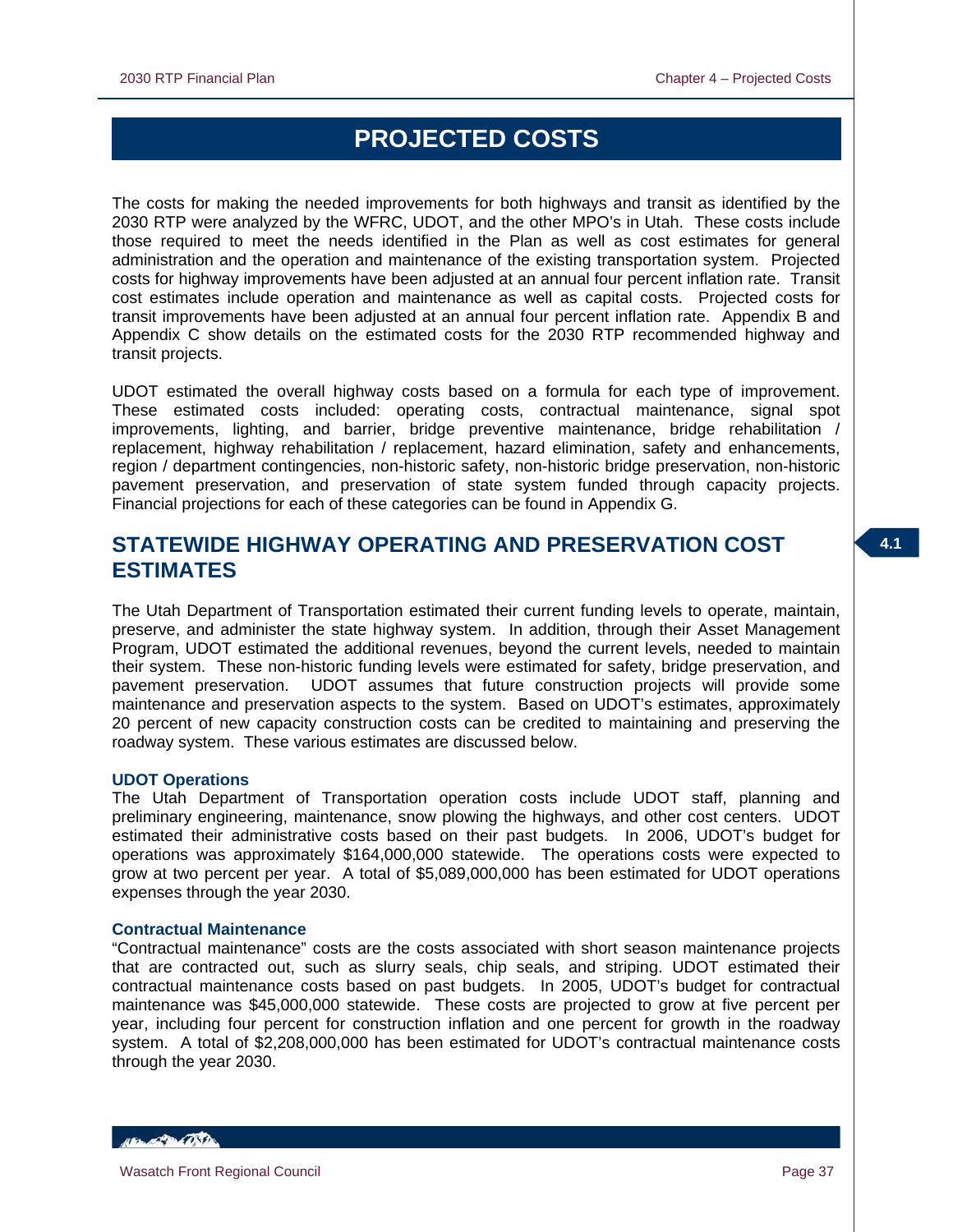#### **Signals, Spot Improvements, Lighting, And Barriers**

Signals, spot improvements, lighting, and barriers activities include signing, marking, and signal installation and maintenance. UDOT's signal, spot improvement, lighting and barriers costs for 2006 were \$12,500,000 statewide. These costs are projected to grow at five percent per year, including four percent for construction inflation and one percent for growth in the roadway system. Based on these assumptions, UDOT will have approximately \$584,000,000 in expenses for signals, spot improvements, lighting and barriers between 2007 and 2030.

#### **Bridge Preventative Maintenance**

UDOT estimated its statewide costs for bridge preventative maintenance activities in 2005 totaled \$10,000,000. These costs are projected to grow at five percent per year, including four percent for construction inflation and one percent for growth in the roadway system. Based on the UDOT assumptions, about \$491,000,000 will be set aside for bridge preservation for the years 2007 through 2030.

#### **Bridge Rehabilitation / Replacement**

UDOT estimated its bridge rehabilitation and replacement costs for 2007 through 2030 based on the 2005 budget of \$10,500,000, statewide. These costs are projected to grow at five percent per year, including four percent for construction inflation and one percent for growth in the roadway system. Based UDOT's assumptions, \$515,000,000 will be used for bridge rehabilitation and replacement for the years 2007 through 2030.

#### **Highway Rehabilitation / Replacement**

UDOT estimated highway rehabilitation and replacement costs for 2007 through the year 2030, based on the 2005 budget, of \$50,000,000 statewide. These costs are projected to grow at five percent per year, including four percent for construction inflation and one percent for growth in the roadway system. Based on the Utah Department of Transportation assumptions, \$2,453,000,000 will be used for highway rehabilitation and replacement for the years 2007 through 2030.

#### **Hazard Elimination, Safety, Enhancements**

"Hazard elimination, safety, and enhancements" include hazard elimination, intersection upgrades, railroad crossing improvements, other similar projects, and the development of pedestrian facilities, bicycle facilities, and landscaping projects. The UDOT estimated their statewide costs for these activities at \$12,000,000 in 2005. Approximately 10 percent of STP funds are spent on enhancement projects. These costs are projected to grow at five percent per year, including four percent for construction inflation and one percent for growth in the roadway system. Based on the Utah Department of Transportation assumptions, the UDOT will spend \$589,000,000 for hazard elimination, safety and enhancement expenses between 2007 and 2030.

#### **Region/Department Contingencies**

UDOT Region and department contingencies are used for overruns on projects, spot improvements and other immediate but unanticipated needs. The UDOT estimated their statewide costs for these activities at \$3,500,000 in 2005. These costs are projected to grow at five percent per year, including four percent for construction inflation and one percent for growth in the roadway system. Based on the Utah Department of Transportation assumptions, the UDOT will have \$172,000,000 for region and department contingency expenses between 2007 and 2030.

#### **Non-Historic Safety**

UDOT estimated the amount of funds currently allocated to safety, as noted above. Through the Asset Management Program, UDOT has estimated a shortfall in needed safety funding. UDOT estimates that there was a shortfall of safety funding in 2006 of approximately \$7,400,000. These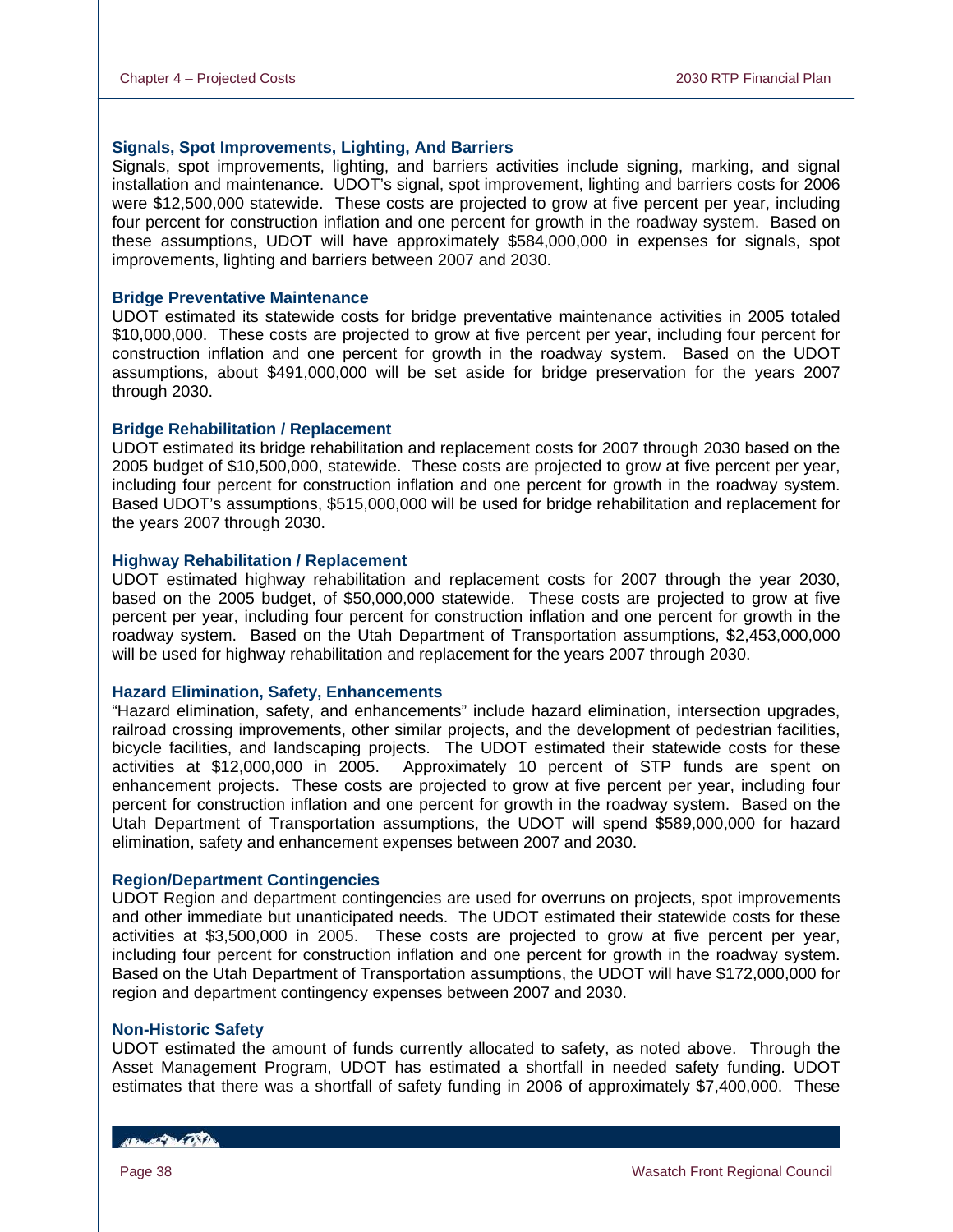costs are projected to grow at five percent per year, including four percent for construction inflation and one percent for growth in the roadway system. UDOT estimates that between 2007 and 2030 an additional \$346,000,000 in safety funding will be needed statewide.

#### **Non-Historic Bridge Preservation**

UDOT estimated the amount of funds currently allocated to bridge preservation as noted above. Through the Asset Management Program, UDOT has estimated a shortfall in bridge preservation funds. UDOT estimates that there was a shortfall of bridge preservation funding in 2006 of \$33,475,000. The costs are projected to grow at five percent per year, including four percent for construction inflation and one percent for growth in the roadway system. UDOT estimates that between 2007 and 2030 the additional bridge preservation funding needed will total \$1,564,000,000.

#### **Non-Historic Pavement Preservation**

UDOT estimated the amount of funds currently allocated through the asset management program to pavement preservation listed above. UDOT estimates that there was a shortfall of pavement preservation in 2006 funding of \$64,075,000. These costs are projected to grow at five percent per year, including four percent for construction inflation and one percent for growth in the roadway system. UDOT estimates that between 2007 and 2030 the additional pavement preservation funding needed will total \$2,994,000,000.

#### **Preservation of State System Funded Through Capacity Projects**

UDOT also believes that future construction projects to add travel lanes to existing highways have preservation benefits. The UDOT estimates that approximately 20 percent of the future construction costs for capacity projects will address system preservation by reconstructing the existing pavement. UDOT estimates that between 2007 and 2030 about \$3,977,000,000 of preservation benefit will come from future capacity increasing projects.Table 4-1 on the following page summarizes the projected state highway costs for 2007 through 2030 for each of the eleven expenditure categories and the credit categories described above.

#### **TABLE 4-1**

## **PROJECTED STATEWIDE HIGHWAY OPERATING AND PRESERVATION COSTS 2007 - 2030**

| <b>EXPENDITURES</b>                           | <b>AMOUNT</b> |
|-----------------------------------------------|---------------|
| <b>UDOT Operations</b>                        | 5,089,000,000 |
| <b>Contractual Maintenance</b>                | 2,208,000,000 |
| Signals, Spot Improvements, Lighting, Barrier | 584,000,000   |
| <b>Bridge Preventive Maintenance</b>          | 491,000,000   |
| <b>Bridge Rehabilitation / Replacement</b>    | 515,000,000   |
| Highway Rehabilitation / Replacement          | 2,453,000,000 |
| Hazard Elimination, Safety, Enhancements      | 589,000,000   |
| <b>Region / Department Contingencies</b>      | 172,000,000   |
| Non-Historic Safety                           | 346,000,000   |
| Non-Historic Bridge Preservation              | 1,564,000,000 |

**Brand De Contractor**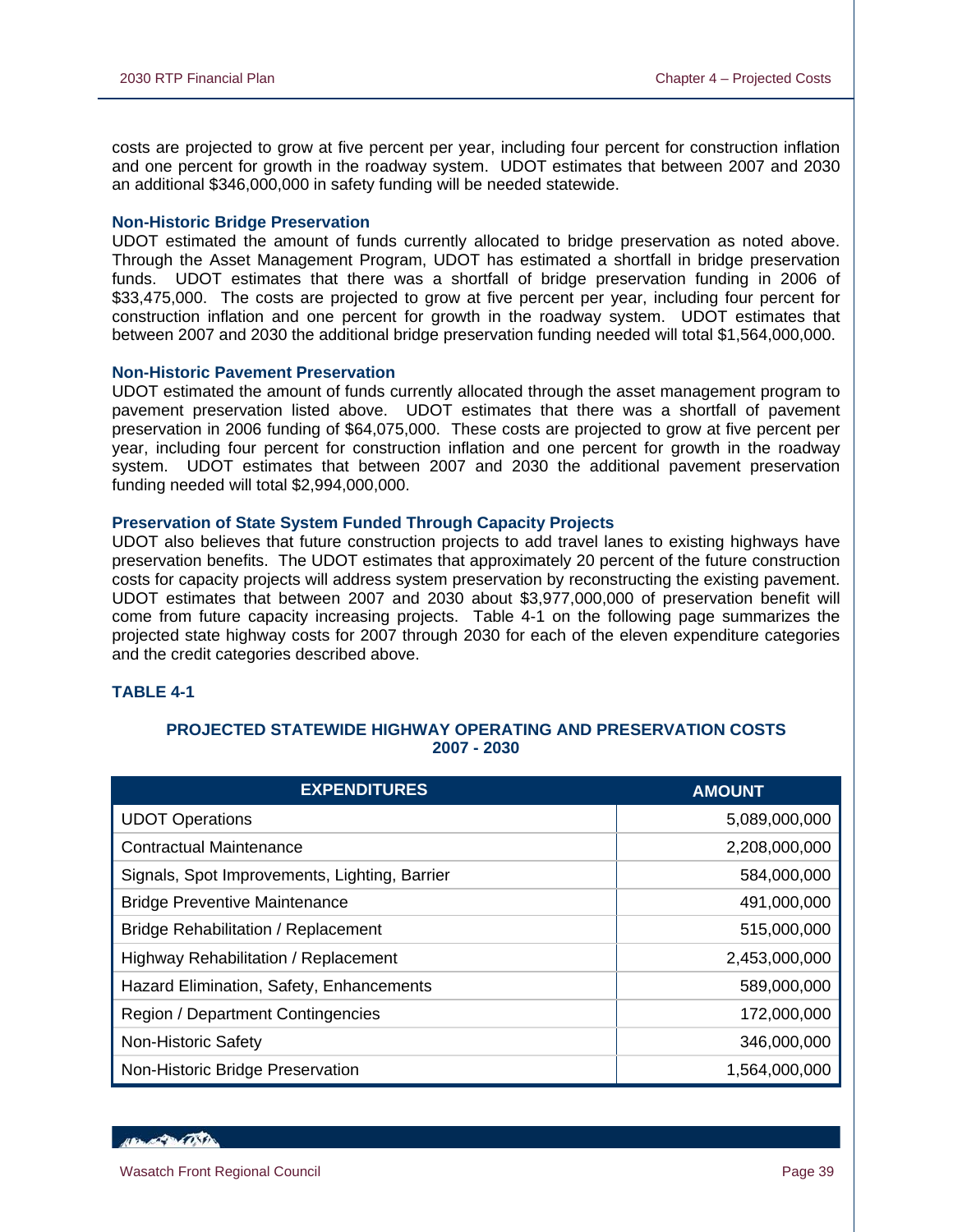**4.2** 

| <b>EXPENDITURES</b>                                             | <b>AMOUNT</b>   |
|-----------------------------------------------------------------|-----------------|
| Non-Historic Pavement Preservation                              | 2,994,000,000   |
| <b>Total Statewide Highway Operating and Preservation Costs</b> | 17,005,000,000  |
| Preservation of State System Funded Through Capacity Projects   | (3,977,000,000) |
| <b>Total Statewide Highway Operating and Preservation Costs</b> | 13,028,000,000  |

# **LOCAL HIGHWAY COST ESTIMATES**

Six cost categories for local highway needs were estimated, including administration, maintenance, pavement preservation, traffic operations and safety, and enhancements. The total costs estimated for the various types of costs are discussed below. These assumptions are based on a survey of local agencies concerning their expenses. Growth and inflation assumptions were applied to these cost totals from 2007 through 2030.

#### **Administration**

Administration costs are expenditures associated with administering transportation agencies and transportation sections of larger public works departments. These costs include such expenditures as local staff, planning, preliminary engineering, and so on. Cities and counties along the Wasatch Front are estimated to spend 15 percent of their revenues for transportation projects on administration. A total of approximately \$921,000,000 has been estimated for local administration costs through the year 2030.

#### **Maintenance**

Maintenance activities include snow removal, sweeping, weed control, crack sealing and pothole patching. Estimates of local spending for maintenance were calculated from city and county financial reports. Local maintenance costs were estimated to be approximately \$1,500 per lane-mile in 2001. These costs were estimated to have increased by four percent a year, while the number of lane-miles is estimated to have increased by one percent annually. Cities and counties along the Wasatch Front were responsible for approximately 8,875 lane-miles in 2001. A total of approximately \$931,000,000 has been estimated for local maintenance costs from 2007 to 2030.

#### **Pavement Preservation**

Pavement preservation actions are treatments for streets and highways, and are more extensive than maintenance. These treatments range from a chip seal up to a full reconstruction. Local pavement preservation costs were calculated based on experience from city and county financial reports. In 2001 local agency costs for pavement preservation were estimated, on average, at about \$4,100 per lane-mile per year for collector, arterial and local streets. These costs were estimated to have increased by four percent a year. The Wasatch Front Urban Area had 8,875 lane-miles of collector, arterial and local streets in 2001. The number of lane-miles was assumed to grow at one percent a year. A total of \$2,516,000,000 has been estimated for local pavement preservation costs for the years 2007 through 2030.

#### **Traffic Operations And Safety**

Traffic operations activity includes signing, marking, and signal installation and maintenance. Safety improvements include hazard elimination, intersection upgrades, railroad crossing improvements, and other similar projects. Local agency costs for traffic operations and safety in 2001 were estimated, on average, to be about \$2,100 per lane-mile per year for collector, arterial and local streets. These costs were estimated to increase by four percent a year, while the number of lane-

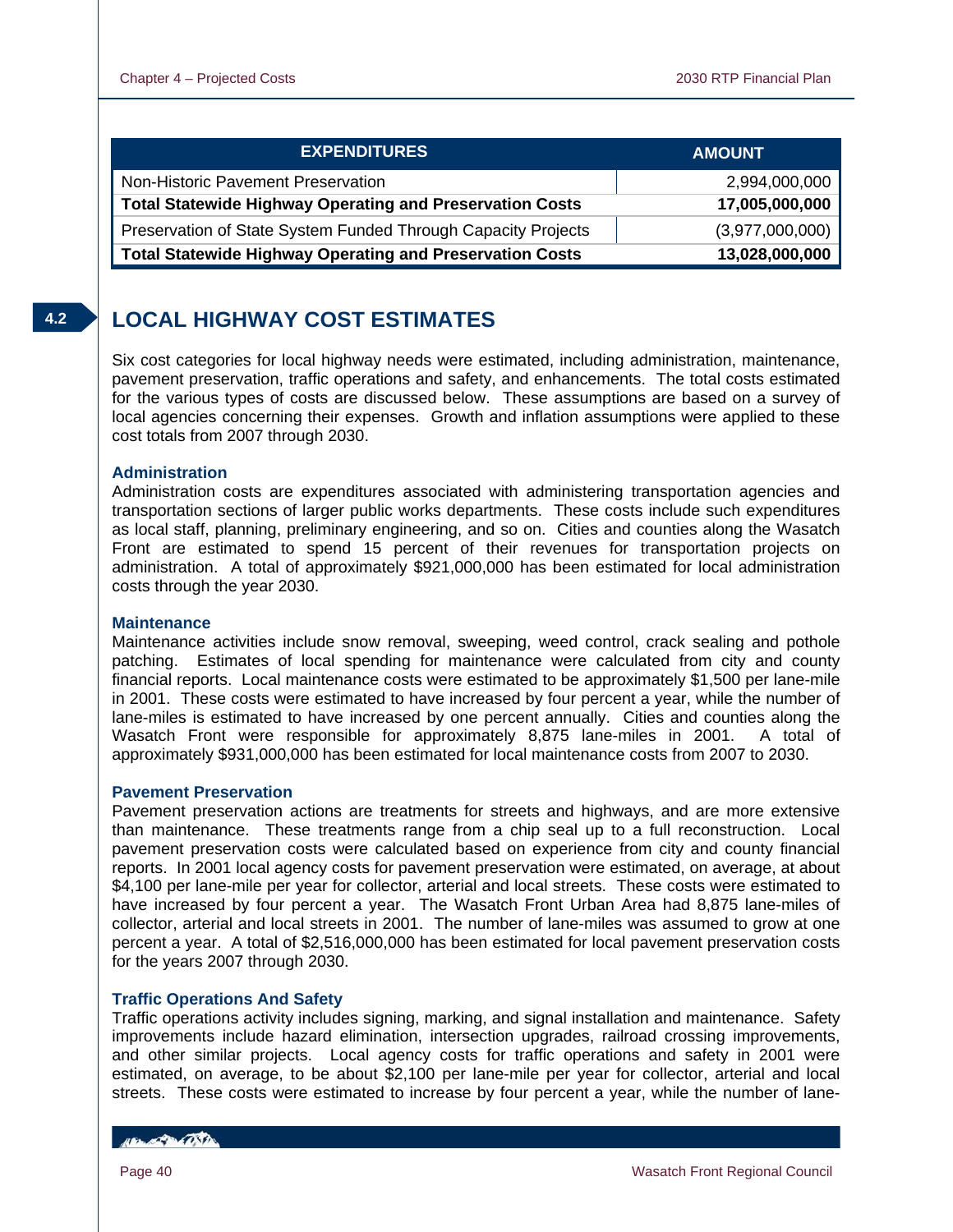miles was estimated to increase by one percent annually. Cities and counties along the Wasatch Front were responsible for approximately 8,875 lane-miles in 2001. A total of \$1,263,000,000 has been estimated for local traffic operations and safety costs between 2007 and 2030.

#### **Enhancements**

L

Enhancements include development of pedestrian facilities, bicycle facilities, and landscaping projects. Local enhancement costs were estimated in 2001 to be approximately \$400 per lane-mile. These costs were estimated to have increased by four percent a year, while the number of lanemiles is estimated to increase by one percent annually. In 2001, cities and counties along the Wasatch Front were responsible for approximately 8,875 lane-miles. It is estimated that a total of \$251,000,000 will be spent for local enhancement costs through the year 2030. Table 4-2 summarizes the projected local highway costs for 2007 through 2030 for each of the six expenditure categories discussed above.

> **PROJECTED LOCAL HIGHWAY COSTS 2007 - 2030**

#### **TABLE 4-2**

# **EXPENDITURES** AMOUNT Administration 1921,000,000 **Administration** 1921,000,000 **PM** 1921,000,000 **PM** 1921,000,000 **PM** 1921,000,000 **PM** Maintenance 931,000,000 **Maintenance** 931,000,000 **Maintenance** 931,000,000 **Maintenance** 931,000,000 **Maintenance** Pavement Preservation **Provides and COVID-1000** and COVID-100000 and COVID-100000 and COVID-100000 and COVID-100 Traffic Operations and Safety 1,263,000,000 and 1,263,000,000 and 1,263,000,000 Enhancements 251,000,000 **Total Local Highway Costs 5,883,000,000**

# **TRANSIT COST ESTIMATES**

The costs of operating the existing transit system and for constructing and operating the needed transit improvements as identified by the 2030 RTP were analyzed. The WFRC worked with UTA to estimate the costs for the Wasatch Front Urban Area. Many of the assumptions are derived from UTA's 5-year Transit Development Program and budget.

Estimated existing system operating costs include maintenance and replacement of vehicles, direct vehicle operating costs, and the indirect operating costs such as planning and administration. The construction and operation of the transit improvements include the purchase of vehicles and the construction of facilities for commuter rail, light rail, streetcar, bus rapid transit II, and enhanced bus lines. Other significant capital investments are the maintenance of fixed-guideways; the construction of transit hubs, transfer centers, and park and rides; and the expansion of maintenance and intelligent transportation system facilities. The method by which these costs were estimated are discussed below.

#### **Operating and Maintenance Costs**

Operating and maintenance costs are the total non-capital costs associated with transit services. Regular service and paratransit service bus costs were based upon revenue miles traveled because the specific nature of the routing was unknown.

**Brand De Contractor**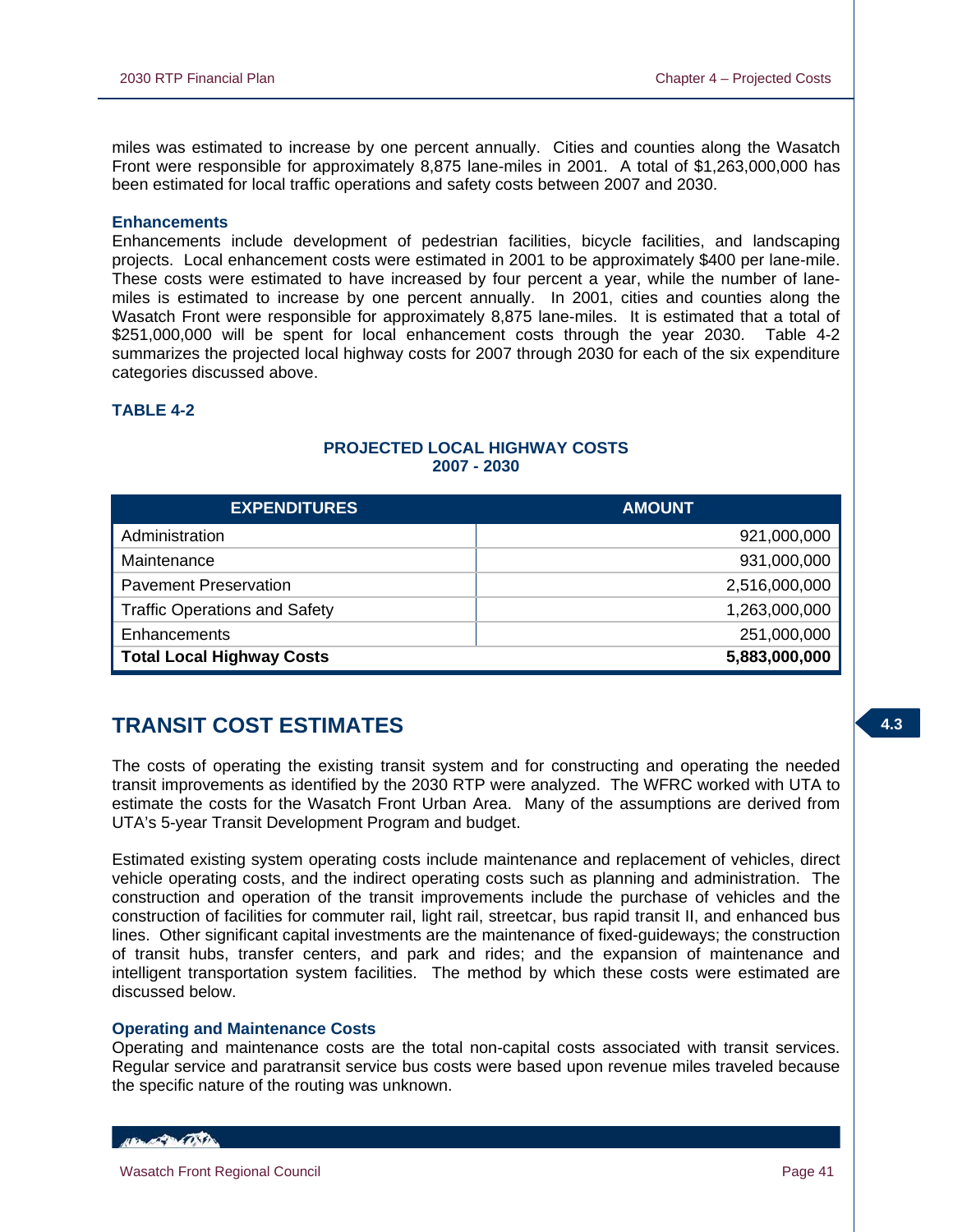**Regular Service Bus System** - In 2006 the combined Salt Lake and Ogden area regular bus system reported 15,900,000 total bus miles at a cost of \$59,700,000 which excludes allocated maintenance and administrative costs. Allocated costs were estimated to be about \$22,100,000. In 2007, the "base" year of the RTP, the direct operating costs are projected to grow by seven percent to \$64,000,000 due mostly to recent inflationary pressures. Historically, between 1988 and 2006, the cost per mile of the regular bus system in the Salt Lake and Ogden area has grown at an annual average of about 4.4 percent with the highest growth rates occurring in the last several years.

It is anticipated over the course of the 2030 RTP that the inflation rate will stabilize at an average rate of about 4 percent per year and the total miles will grow by 25 percent with most of this growth occurring in the latter years of the 2030 RTP.

**Paratransit Service Bus System** - In 2006 the combined Salt Lake and Ogden area paratransit system reported 3,700,000 total vehicle miles at a cost of \$10,600,000 which includes direct costs for both UTA and paid services. In 2007, the "base" year of the RTP, the total paratransit operating costs are projected to grow by 17 percent to \$12,400,000 due mostly to recent inflationary pressures. Historically, between 1988 and 2006, the cost per mile of the combined paratransit system in the Salt Lake and Ogden area has grown at an annual average of about 2.9 percent with the highest growth rates occurring in the last several years.

It is anticipated over the course of the 2030 RTP the inflation rate will stabilize at an average rate of about 4 percent per year and the total miles will grow by 5 percent with most of this growth occurring in the latter years of the 2030 RTP.

**BRT II and Enhanced Bus System** - The operating costs of the BRT II and Enhanced Bus systems are derived from the cost estimates used for the Ogden / Weber State Transit Corridor Study completed in October 2005. The 2007 annual cost per mile is estimated to be \$279,000 for BRT II, \$313,000 for Enhanced Buses on arterials, and \$156,000 per mile for Enhanced Buses on freeways. All operating costs, including BRT II and Enhanced Bus, are assumed to inflate by four percent each year through the life of the RTP.

Generally speaking, operating costs are a factor of operating speeds and capital maintenance. Enhanced Bus on freeways are half the cost of Enhanced Bus on arterials because of greater speeds and fewer facilities such as stations and fewer traffic signals needing transit priority and queue jumpers. BRT II is faster than enhanced bus but has more facilities to maintain making the relative difference in operating costs relatively small.

**Rail Systems** - The operating costs for the Streetcar and Light-rail lines were also derived from the Ogden / Weber State Transit Corridor Study and UTA. The 2007 annual cost per mile is estimated to be \$466,000 for streetcar and \$900,000 for light-rail. The operating costs for the Commuter Rail Lines are based upon the UTA projections for the Weber County FrontRunner Line. All operating costs, including rail, are assumed to inflate by four percent each year.

The projected total direct operating and maintenance cost of the existing and recommended regular bus system is \$2,790,000,000 though 2030. The direct operation costs of paratransit system are anticipated to be \$468,000,000 during this same period. Additionally, it is projected to cost \$677,000,000 to operate the BRT II and Enhanced Bus lines and \$2,371,000,000 to operate the rail lines through 2030. Other indirect operating costs include operations support and administration which are anticipated to cost \$1,372,000,000 through 2030 and are included in "other capital and operations costs".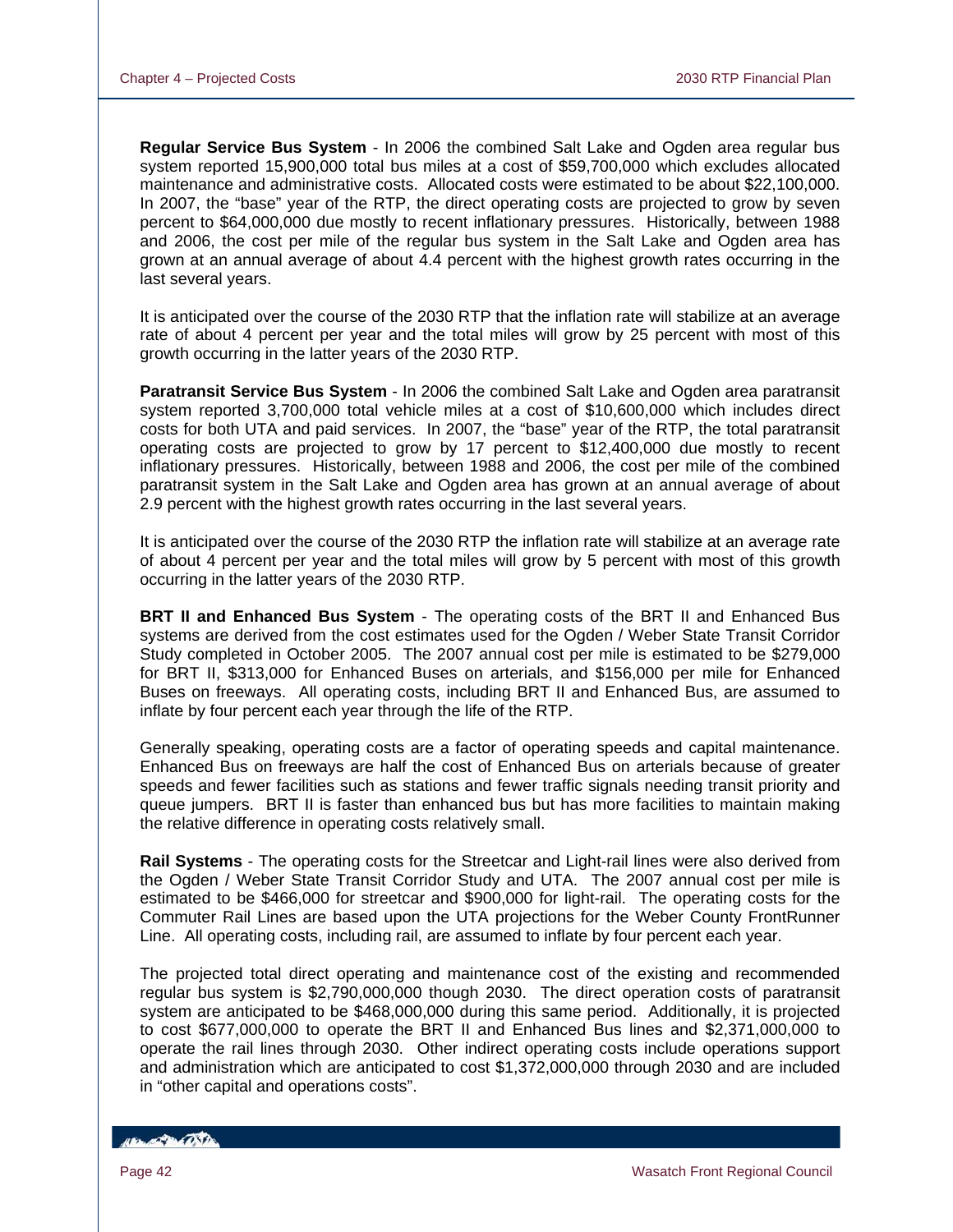#### **Capital Costs**

L

Capital costs are the direct costs of project construction and purchase and housing of transit vehicles. Major capital costs in the RTP include rail, bus rapid transit, and enhanced bus vehicles, vehicle maintenance facilities, and transit line facilities.

**Vehicles** - UTA will need to replace its existing fleet of buses and rail vehicles as well as expand its bus and rail fleet to provide the levels of regular bus and paratransit service anticipated in the year 2030. The average age of the current bus fleet is about seven years and, generally speaking, regular buses last about 12 years in service. The cost per bus in 2006 is about \$281,000 for a 30 foot bus, \$325,000 for a 40 foot bus, and \$540,000 for a 60 foot articulated bus. In order to expand regular and flextrans service as recommended, an additional 134 buses will need to be purchased and housed. Over the course of the 2030 RTP, 951 regular buses will need to be replaced.

**Specialized BRT II** - Vehicles are estimated to cost about \$936,000 each and last 12 to 25 years in service. In order to expand service as recommended 93 specialized BRT vehicles will need to be purchased. Light rail vehicles are estimated to cost \$3,100,000 for high floor vehicles and \$3,500,000 for low floor vehicles and last 30 years in service. UTA currently operates with high-floor vehicles but plans to utilize low floor vehicles for future expansion and replacements needs. In order to expand service as recommended, an additional 86 light rail vehicles, and 65 commuter rail vehicles will need to be purchased and housed. Over the course of the 2030 RTP, 52 light rail, and 17 bus rapid transit vehicles will need to be replaced. The projected vehicle fleet expansion and replacement schedule is displayed in Appendix F.

**Transit Line Facilities** - The 2030 RTP recommends and has allocated projected funding for commuter rail, light-rail, streetcar, BRT II, and enhanced bus lines in the Wasatch Front Urban Area. The capital costs of Commuter Rail and the four core light-rail transit lines were based upon the latest Utah Transit Authority estimates.

The capital costs for BRT II, express enhanced bus, and enhanced bus (BRT I) were derived from the Commuter Rail North cost estimations and from the Ogden/Weber State Transit Corridor Study cost estimates. The Ogden/Weber State Transit Corridor Study capital costs itemized costs such as stations, vehicles, guideways, and maintenance facilities. Additional adjustments to the Ogden/Weber State Transit Corridor Study capital costs per-mile were made to account for the costs of exclusive lanes where they were anticipated, material cost inflation since 2005, and cost contingencies. All estimates were done in consultation with Utah Transit Authority.

The base costs, in 2007 dollars, for each technology was estimated to be as follows:

- \$ 980,000 per mile for express enhanced bus;
- \$ 1,340,000 per mile for enhanced bus;
- \$ 7,000,000 per mile for Bus Rapid Transit (BRT II);
- \$ 24,150,000 per mile for Streetcar;
- \$ 19,000,000 per mile for Commuter Rail; and,
- \$ 52,430,000 per mile for Light-rail.

Additionally, \$2,430,000 per mile was added to Bus Rapid Transit and Streetcar for exclusive lanes where they were deemed a priority. The projected capital costs in 2007 value dollars and year of expenditure value dollars for the funded projects recommended by the 2030 RTP are displayed in Appendix C.

150 Bally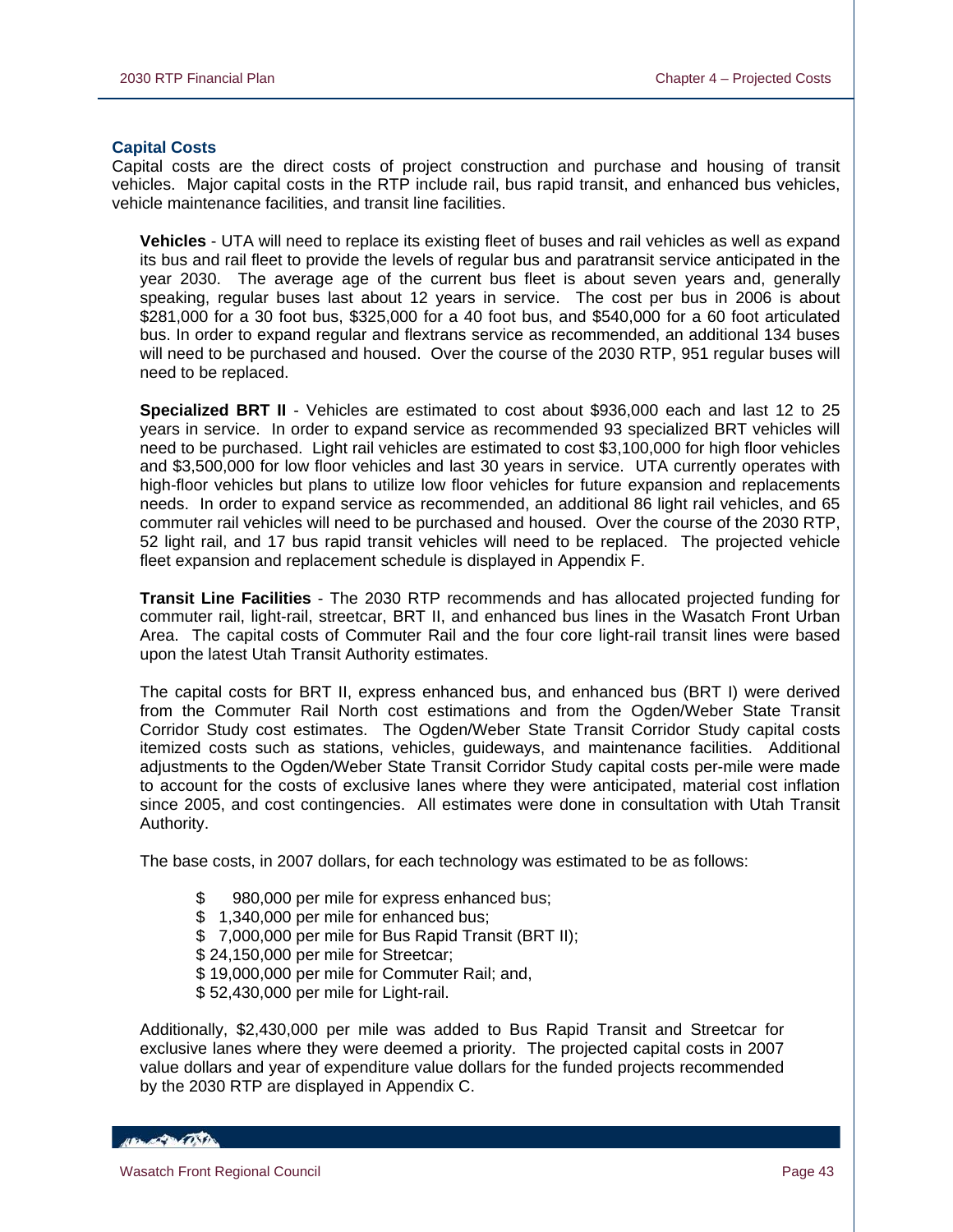The projected total capital cost of the existing and recommended regular and paratransit bus systems is \$814,000,000 in year of expenditure dollars through 2030. The total capital cost of all the transit projects recommended and funded in the 2030 RTP is \$4,593,000,000 in year of expenditure dollars through 2030.

#### **Other Capital and Operating Costs**

The 2030 RTP recommends an aggressive project schedule which, in turn, requires significant debt and debt payments. The 2030 RTP also recommends intermodal centers, transit hubs, regionally significant park and ride lots, and the purchase and preservation of several rights-of-way. The financial assumptions include these project costs, other non-regionally significant projects, payment of bonds through 2030, and operations related administrative costs. Bonds are not anticipated to be paid in full until about 2058. In total, it is projected that these items will cost \$6,854,000,000 through 2030 as shown in Table 4-3.

### **TABLE 4-3**

| <b>EXPENDITURES</b>                                                 | 2007-2015     | 2016-2025     | 2026-2030     | <b>TOTAL</b>   |
|---------------------------------------------------------------------|---------------|---------------|---------------|----------------|
| <b>Regular Bus Operations</b>                                       | 687,000,000   | 1,214,000,000 | 889,000,000   | 2,790,000,000  |
| Regular Bus Capital                                                 | 213,000,000   | 327,000,000   | 224,000,000   | 763,000,000    |
| <b>Paratransit Operations</b>                                       | 132,000,000   | 217,000,000   | 148,000,000   | 498,000,000    |
| <b>Paratransit Capital</b>                                          | 17,000,000    | 19,000,000    | 14,000,000    | 51,000,000     |
| <b>BRT &amp; Enhanced Bus</b><br>Operations                         | 28,000,000    | 240,000,000   | 408,000,000   | 677,000,000    |
| <b>BRT &amp; Enhanced Bus</b><br>Capital                            | 179,000,000   | 558,000,000   | 647,000,000   | 1,384,000,000  |
| <b>Rail Operations</b>                                              | 463,000,000   | 1,136,000,000 | 771,000,000   | 2,371,000,000  |
| <b>Rail Capital Costs</b>                                           | 2,215,000,000 | 38,745,000    | 955,000,000   | 3,209,000,000  |
| Other Capital and<br><b>Operations (excludes</b><br>bonding)        | 684,000,000   | 874,000,000   | 816,000,000   | 2,375,000,000  |
| Other Capital and<br>Operations (includes<br>bonding <sup>*</sup> ) | 996,000,000   | 2,094,000,000 | 1,389,000,000 | 4,479,000,000  |
| <b>Total Transit Costs</b>                                          | 5,615,000,000 | 6,719,000,000 | 6,263,000,000 | 18,596,000,000 |

### **PROJECTED TRANSIT CAPITAL AND OPERATING COSTS 2007 - 2030\*\***

\*Includes debt service through 2030

\*\*\$1,192,000,000 in debt still outstanding at the end of 2030

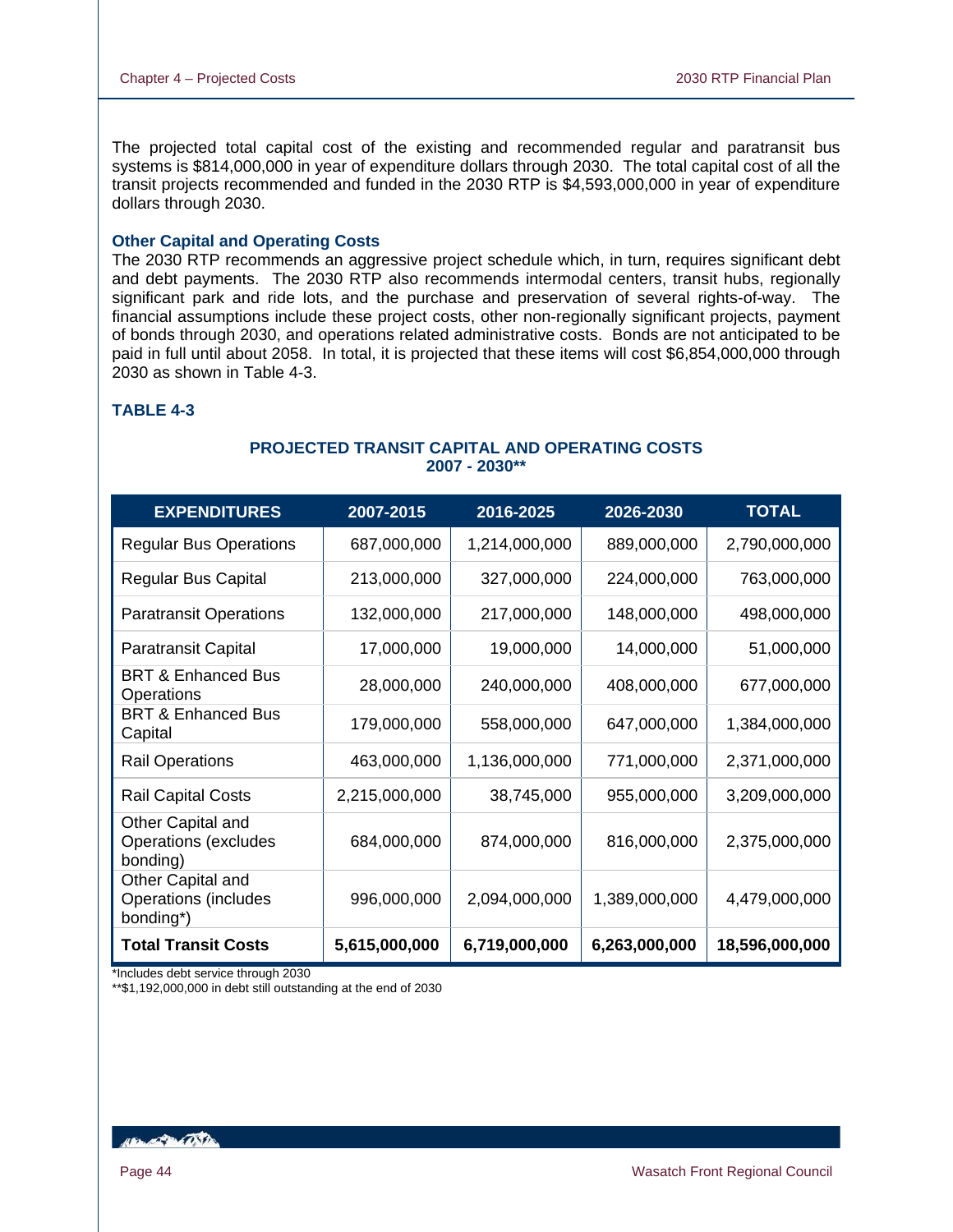# **FINANICAL PLAN**

The Financial Plan for the Wasatch Front Urban Area was prepared based on the revenue projections and cost estimates discussed in Chapters 3 and 4, respectively. The projected revenues were allocated to each cost category, including administration, maintenance, system preservation, management systems, and long range capacity improvements. Since highway and transit revenues and costs were projected separately and since little transfer of funds between modes is anticipated, highway and transit funding are covered separately below.

# **HIGHWAY FUNDING PLAN**

The Financial Plan estimates the cost to provide new capacity for collector and arterial streets that will be needed to meet the transportation demands in 2030. The Plan assumes that federal funding for highway improvements will grow at moderate rates through the year 2030 and that existing state and local sources will grow at rates based on the trends of the past ten years or so. In addition, statewide fuel tax increases, increased funding from the Legislature, and local option sales taxes have been included in the Plan's revenue projections

UDOT statewide funding available for capacity improvement projects is assumed to be divided among the MPOs of the state based on each organization's share of the states populations. The 2030 RTP assumes that Wasatch Front Regional Council will receive 55.7 percent of the available funding between 2007 and 2015, 53.2 percent of the available funding between 2016 and 2025, and 51.2 percent of the available funding between 2026 and 2030. This equals approximately \$9,955,000,000 of the \$18,860,000,000 total new capacity funds available to UDOT. The region also will receive approximately \$440,000,000 for Centennial Highway Fund (CHF) projects between 2007 and 2009.

The Utah State Legislature allocated one-time funds for projects throughout the state for the Choke Points program, the Highway Construction program, and the Transportation Investment Funds (TIF) program. The Wasatch Front region will receive approximately \$44,000,000 of the Choke Point Funding, \$62,000,000 of the Highway Construction Program, and \$83,000,000 of the TIF program (between 2007 and 2010). This brings the total amount available to program for capacity projects from the UDOT to approximately \$10,583,000,000. The WFRC also estimates that approximately \$3,529,000,000 will be available from regional revenue sources and approximately \$265,000,000 will be available for local capacity improvement projects. The Wasatch Front Regional Council's total resources available for capacity improvement projects are anticipated to be approximately \$14,370,000,000.

For the highway portion of the 2030 RTP, cost estimates were calculated for new capacity improvements on collector and arterial streets needed to meet transportation demands in 2030. These costs are approximately \$14,393,000,000 in the Wasatch Front Urban Area. The cost for local street construction is not included in these estimates. It is assumed that private developers will construct these streets. (Appendix E explains the cost estimating used for recommended freeway and arterial projects.)

The Financial Plan has allocated various revenue sources to the various cost categories. The cost of administration, maintenance, and the system preservation can all be met with projected revenues. In addition, revenues are available to implement the recommendations of the 2030 RTP. Table 5-1 below shows the projected revenues both statewide and regional for highways; the costs required to

**ABON AND ARTIST**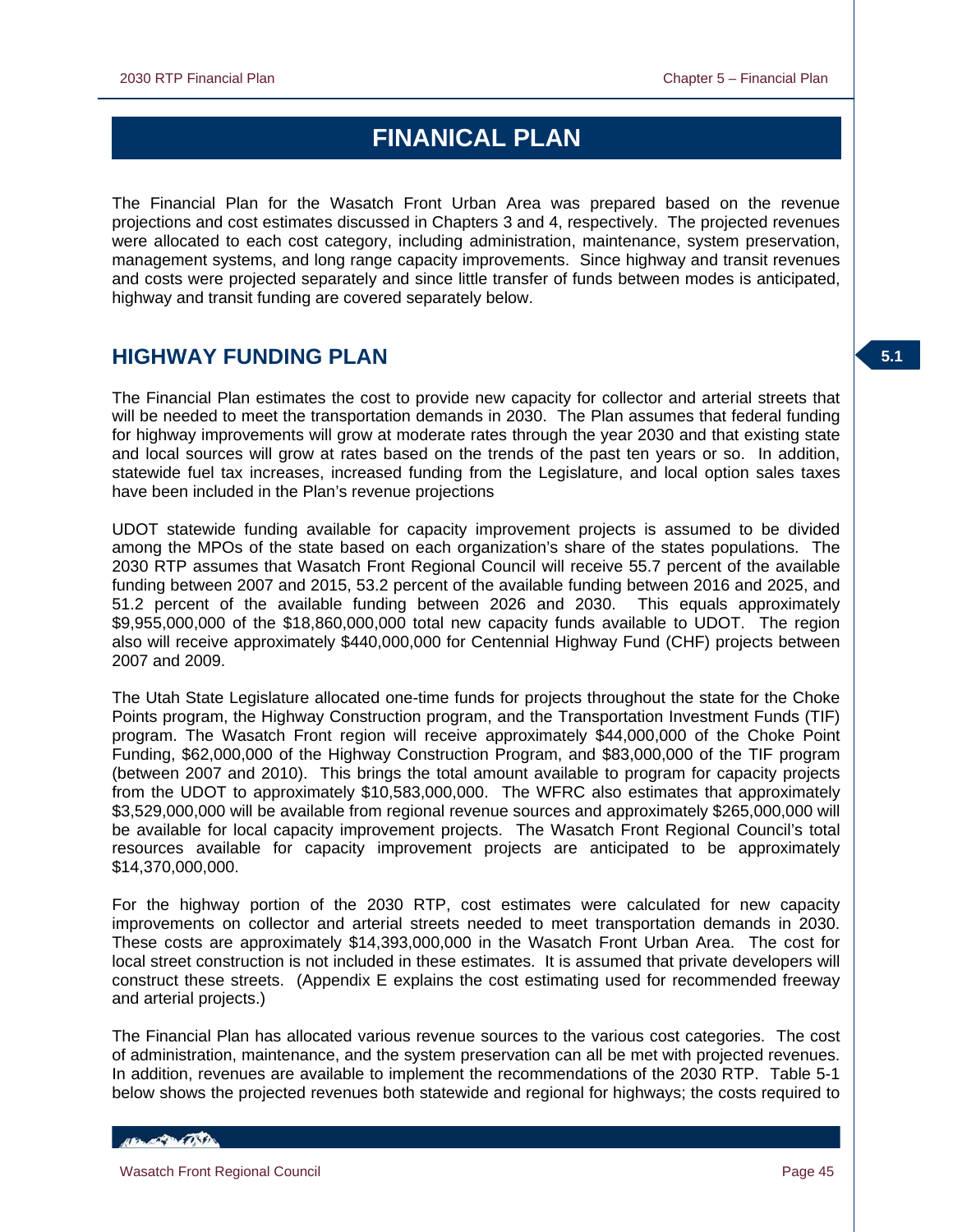administer, operate, and preserve the system; the funding available for adding capacity; and the projected cost of the RTP recommended projects. (Appendix G provides more detail on these projected revenues and costs.)

### **TABLE 5-1**

L

#### **STATEWIDE, LOCAL AND REGIONAL HIGHWAY REVENUE ALLOCATION 2007 - 2030**

| <b>Source / Expenditure</b>                                       | <b>Amount</b>    |
|-------------------------------------------------------------------|------------------|
| Statewide Revenue Available                                       | 31,888,000,000   |
| <b>Statewide Highway Operating Costs</b>                          | (13,028,000,000) |
| <b>Available Funds for Capacity Improvements</b>                  | 18,860,000,000   |
| WFRC's Available Funds for Capacity Improvements from State Funds | 10,583,000,000   |
| <b>Regional Revenue Available</b>                                 | 3,529,000,000    |
| Local Revenue Available                                           | 6,141,000,000    |
| <b>Local Highway Operating Costs</b>                              | (5,883,000,000)  |
| WFRC's Available Funds for Capacity Improvements from Local Funds | 258,000,000      |
| <b>Total WFRC's Available Funds for Capacity Improvements</b>     | 14,370,000,000   |
| <b>Total WFRC Highway Project Costs 2007 - 2030</b>               | 14,393,000,000   |

#### **5.2**

# **TRANSIT FUNDING PLAN**

The Financial Plan assumes that formula federal funding for transit operating costs will continue at current inflation adjusted levels and that discretionary federal funding would be accelerated in the first phase but would, by 2030, reflect total revenues inline with past revenues. Federal New Starts discretionary funding is projected to provide 40 percent of major transit improvements such as enhanced bus, streetcar bus rapid transit, light rail, or commuter rail. Local sales tax revenues are projected to grow at 5.5 percent per year, a growth rate that is slightly lower than past sales tax growth rates. Sales tax dedicated to transit or to transit projects is anticipated to be 0.95 cent in Salt Lake and Davis counties and 0.77 in Weber County.

Fare revenues will grow so that fares will pay for 20 percent of the operating costs for bus service, just under five percent for paratransit service. Additionally, fares are projected to pay for 40 percent for north/south light rail line and regional commuter rail line services and 30 percent for other rail, bus rapid transit, and enhanced bus lines. Other revenues, including joint development and advertising, are also anticipated to increase.

Transit cost estimates form the basis for the Financial Plan's revenue allocation for the 2030 RTP recommended improvements for 2030. Transit costs include an increase in revenue miles for both bus service and paratransit service and increases in UTA's bus fleet to about 890 buses in the Wasatch Front Urban Area. They also include the development of regional commuter rail, the extension of light rail service, the development of a bus rapid transit/enhanced bus system and a few new streetcar lines. Table 5-2, entitled "Transit Revenue Allocation, 2007 – 2030" breaks down revenue allocation by the type of expenditure for the Salt Lake, Ogden and Wasatch Front Region.

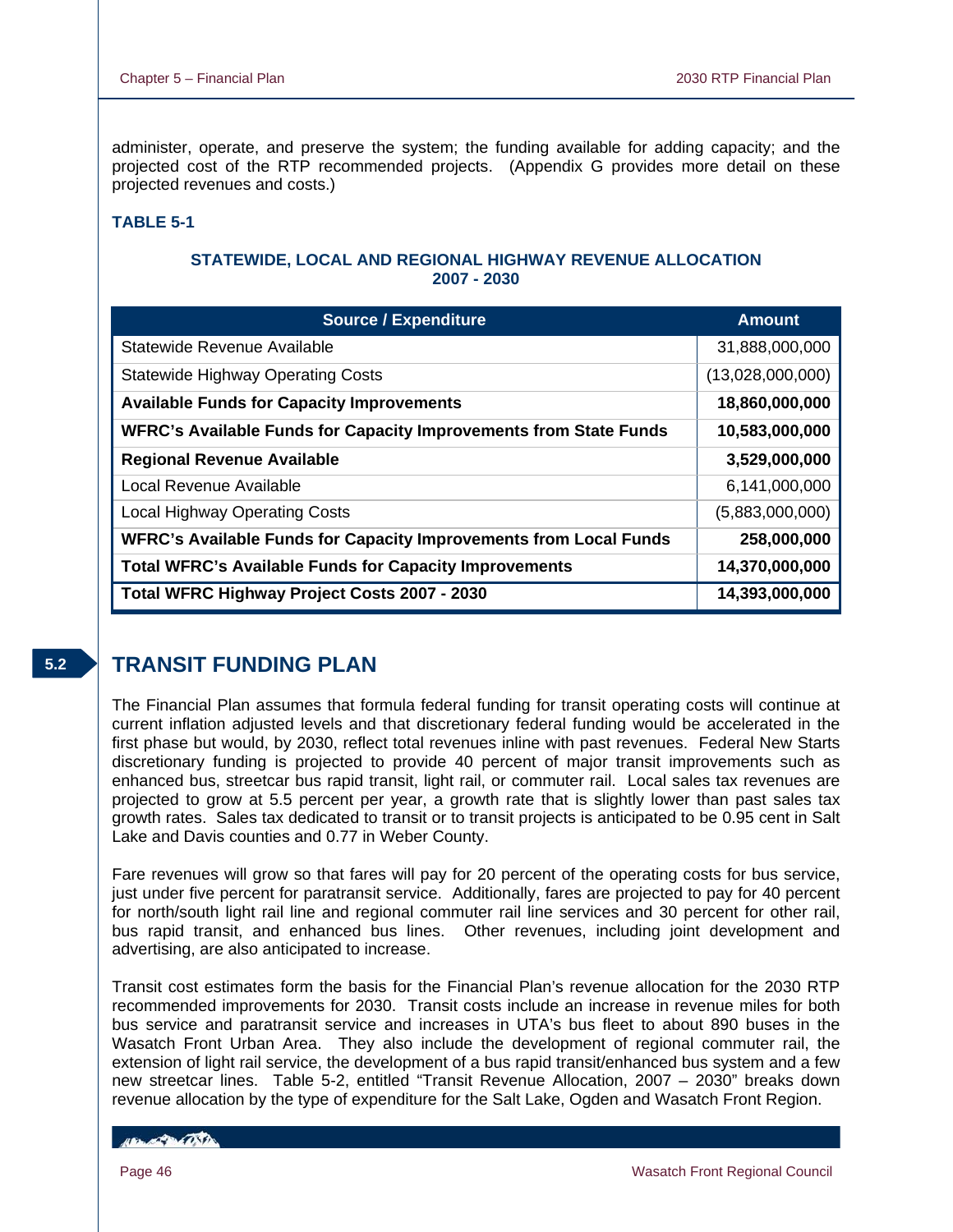## **TABLE 5-2**

L

#### **TRANSIT REVENUE ALLOCATION 2007 – 2030 (Including allocated debt service)**

| <b>SOURCE / EXPENDITURE</b>                                                   | <b>AMOUNT</b>  |
|-------------------------------------------------------------------------------|----------------|
| <b>Federal Revenues</b>                                                       |                |
| Section 5307 Formula Grants                                                   | 1,219,000,000  |
| Section 5309 Discretionary Bus Grants                                         | 313,000,000    |
| Section 5309 New Starts, Small Starts, and<br><b>Very Small Starts Grants</b> | 1,847,000,000  |
| <b>Other Federal Grants</b>                                                   | 342,000,000    |
| Local Sale Tax Revenue                                                        | 9,468,000,000  |
| <b>User Fare Revenue</b>                                                      | 1,863,000,000  |
| <b>Other Revenue</b>                                                          | 612,000,000    |
| <b>Bond Revenue</b>                                                           | 2,566,000,000  |
| <b>Total Transit Revenues</b>                                                 | 18,618,000,000 |
| <b>Total Transit Costs</b>                                                    | 18,596,000,000 |

# **CONCLUSION**

The Financial Plan for the Wasatch Front Urbanized Areas provides adequate revenues to not only address the needs to operate and maintain the existing highway and transit systems, but to provide for future demand. A recognized need to increase long-range highway capacity is addressed in 210 funded projects designed to improve the overall highway system through increased capacity. The transit portion of the Plan allows for an increase in the existing bus and paratransit service; the expansion of the Region's light rail system; the development of streetcar, bus rapid transit (BRT II), and Enhanced Bus (BRT I) corridors; and the implementation of regional commuter rail service from Weber County to Provo. Therefore, the 2030 RTP is financially constrained.

 **5.3**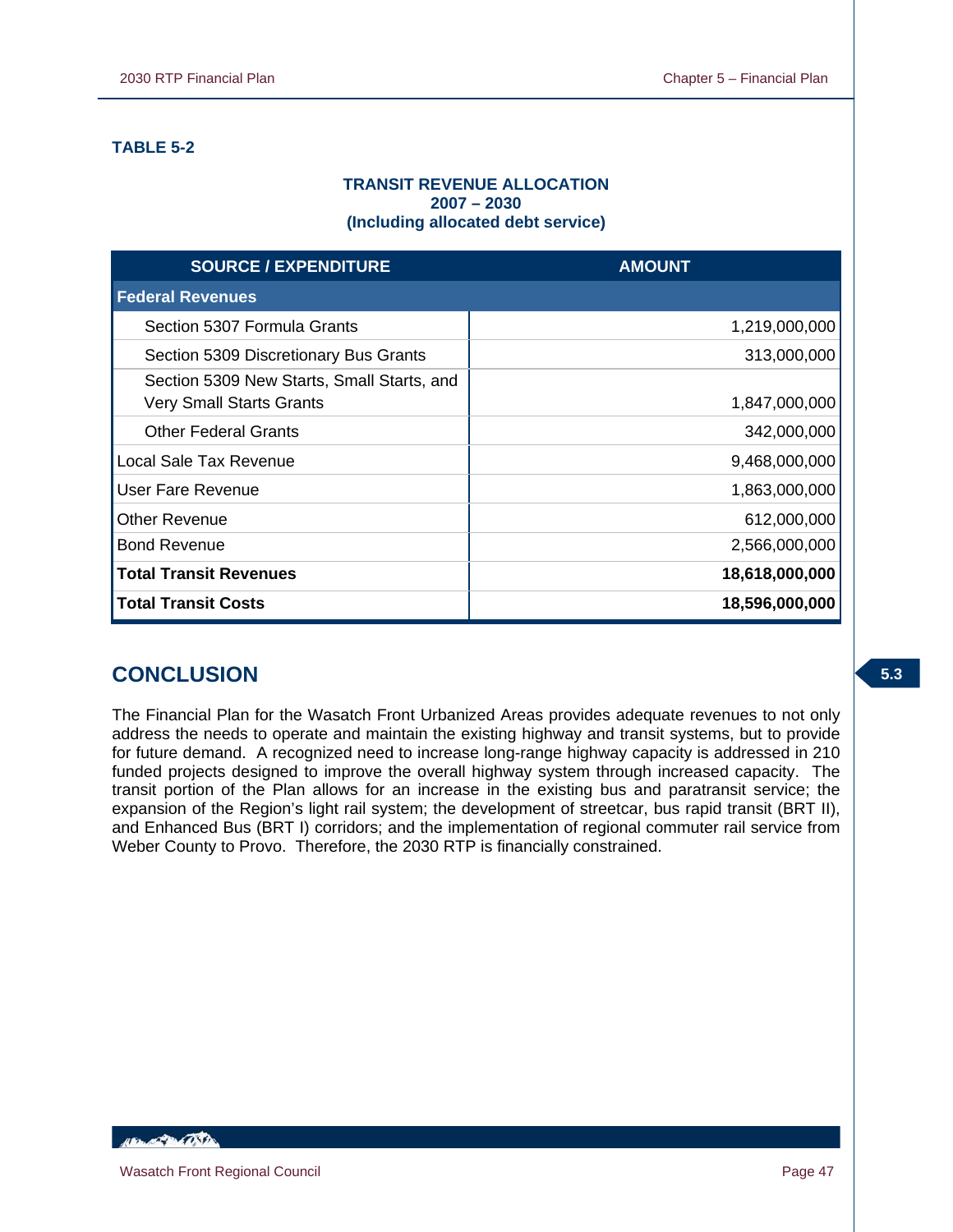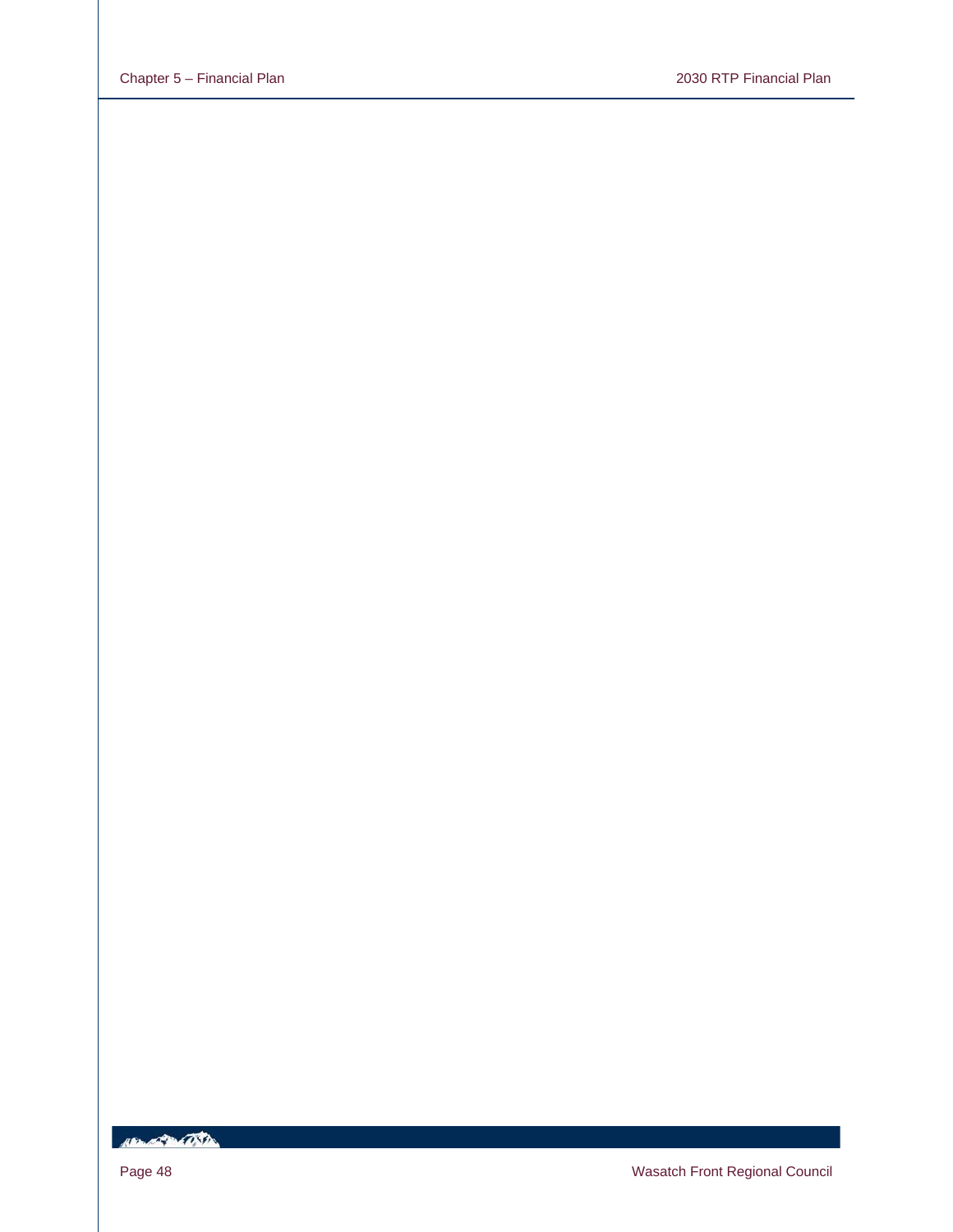# **APPENDIX A - CENTENNIAL HIGHWAY FUND PROJECTS: 1997 – 2010 APPENDIX A**

## **CENTENNIAL HIGHWAY FUND PROJECTS 1997 – 2010**

| <b>ROUTE</b> | <b>PROJECT LOCATION</b>                                             | <b>YEAR</b>   | <b>AMOUNT</b> |
|--------------|---------------------------------------------------------------------|---------------|---------------|
| County       | Agricultural Access Road                                            | $1998 - 1999$ | 1,501,000     |
| 91           | 1100 South Overpass - Brigham City                                  | $1999 - 2008$ | 10,000,000    |
| 6            | Soldier Summit to Helper                                            | $1998 - 2008$ | 29,071,000    |
| 6            | Price to Green River                                                | $1999 - 2007$ | 15,179,000    |
| 10           | Price to Interstate 70                                              | $1999 - 2007$ | 5,000,000     |
| County       | Cache Valley Highway                                                | $1998 - 2000$ | 608,000       |
| 89           | Logan Canyon                                                        | $2000 - 2007$ | 19,000,000    |
| 91           | Smithfield to Idaho State Line                                      | $1999 - 2007$ | 30,000,000    |
| 89           | Mountain Road Interstate 15 to Harrison Blvd.                       | $1998 - 2007$ | 96,290,000    |
| County       | Legacy Highway in Farmington to Interstate 80                       | $1998 - 2009$ | 685,193,000   |
| 15           | Interstate 15 North Expansion and HOV Ramp                          | $1999 - 2005$ | 29,032,000    |
| 15           | Interstate 15 from 600 North to Centerville                         | $1998 - 2002$ | 1,028,000     |
| 20           | Interstate 15 to US Highway 89                                      | $1998 - 2005$ | 15,351,000    |
| 191          | Moab to Interstate 70 at Crescent Junction                          | $1998 - 2007$ | 18,658,000    |
| 56           | Interstate 15 to Iron Springs Road                                  | $1998 - 2007$ | 11,189,000    |
| 68           | Redwood Road from 9000 South to 12300 South                         | $1999 - 2007$ | 62,800,000    |
| 71           | 12300 South from 700 East to Bangerter Highway                      | $1998 - 2007$ | 115,250,000   |
| 80           | Interstate 80 from State Street to Parley's Canyon                  | $1998 - 2009$ | 96,000,000    |
| 171          | 3500 South from 2700 West to 8400 West                              | $2001 - 2009$ | 50,000,000    |
| 173          | 5400 South, Railroad Crossing at 4800 West                          | $1998 - 2006$ | 5,127,000     |
| 201          | 2100 South from Bangerter Highway to the Jordan River               | $2001 - 2007$ | 64,000,000    |
| 151          | 10600 South from I-15 to Redwood Road                               | $1998 - 2010$ | 54,100,000    |
| 191          | <b>Blanding to Moab</b>                                             | $2001 - 2007$ | 11,742,000    |
| 80           | Interstate 80 at Silver Creek Junction                              | $1999 - 2001$ | 22,000,000    |
| 36           | Tooele to Lakepoint                                                 | $1998 - 2007$ | 49,000,000    |
| 6            | Interstate 15 to Soldier Summit                                     | $1998 - 2007$ | 17,000,000    |
| 15           | University Avenue to Center Street in Provo                         | $2001 - 2006$ | 31,737,000    |
| 15           | 1200 South in Orem                                                  | $1998 - 2006$ | 17,968,000    |
| 52           | 800 North in Orem from Interstate 15 to Olmsted Junction            | $2001 - 2008$ | 61,000,000    |
| 15           | <b>Pleasant Grove</b>                                               | $1998 - 2006$ | 16,067,000    |
| 189          | Provo Canyon from Wildwood to Heber City                            | $2000 - 2008$ | 78,900,000    |
| County       | Southern Corridor                                                   | $1998 - 2006$ | 2,157,000     |
| 15           | Interstate 15 from 31 <sup>st</sup> Street to 2700 North in Ogden   | $2001 - 2009$ | 265,000,000   |
| 79           | 31 <sup>st</sup> Street from Wall Street to Harrison Blvd. in Ogden | $1999 - 2007$ | 25,200,000    |
| 134          | 2700 North from Interstate 15 to Washington Blvd.                   | $2001 - 2007$ | 13,070,000    |
| 26           | Riverdale Road from Interstate 15 to Washington Blvd.               | $2001 - 2009$ | 28,000,000    |
| 15           | 11400 South Interchanges                                            | $2001 - 2010$ | 62,770,000    |
| 15           | Washington Interchange                                              | $1998 - 2007$ | 24,000,000    |
| 18           | Bluff Street and Sunset Interchange                                 | 1998-2004     | 2,619,000     |
| 154          | Bangerter Highway from 90 <sup>th</sup> South to Interstate 15      | $1997 - 2007$ | 103,233,000   |
| <b>TOTAL</b> |                                                                     |               | 2,248,840,000 |

\*Highlighted projects are in the WFRC region.

North College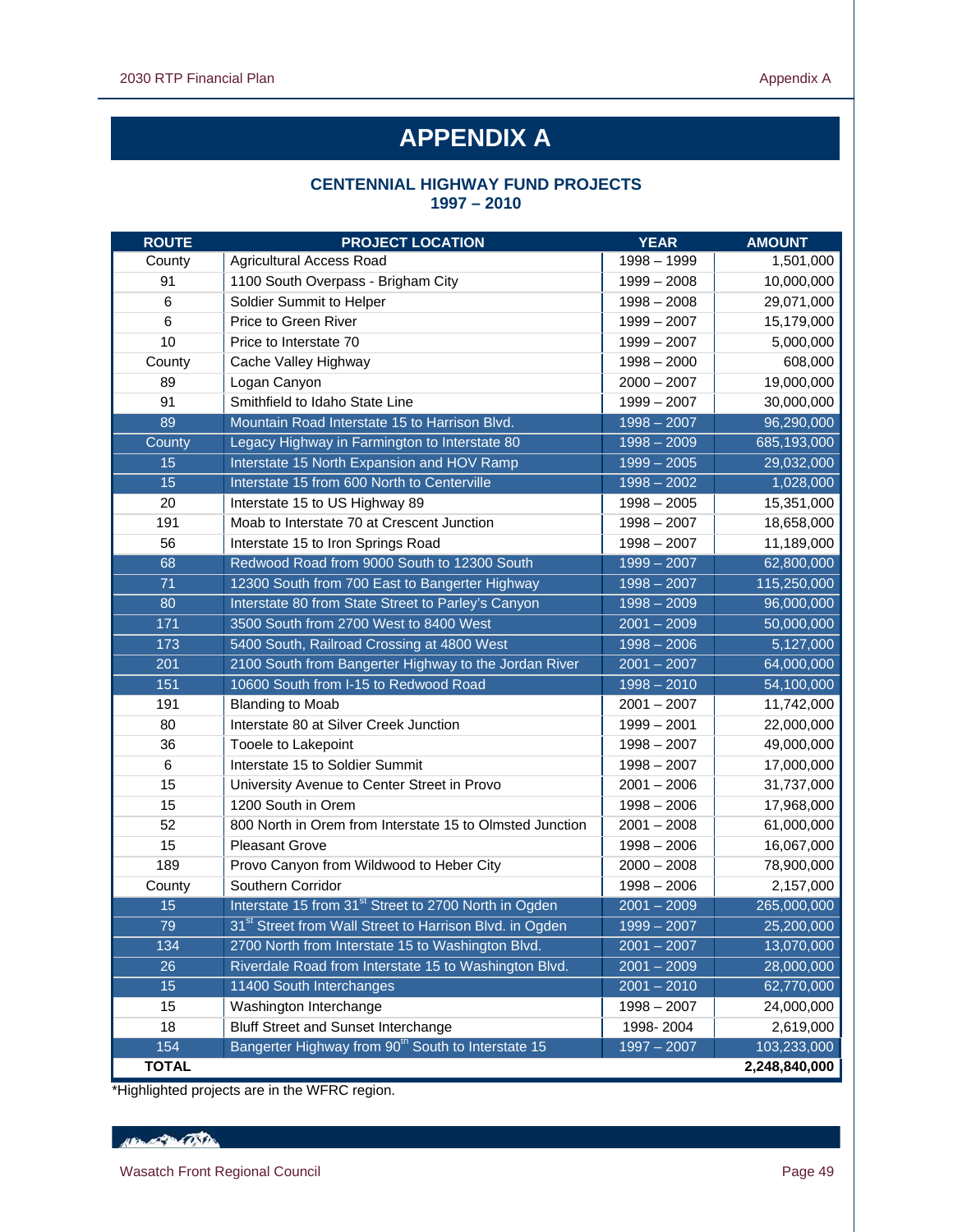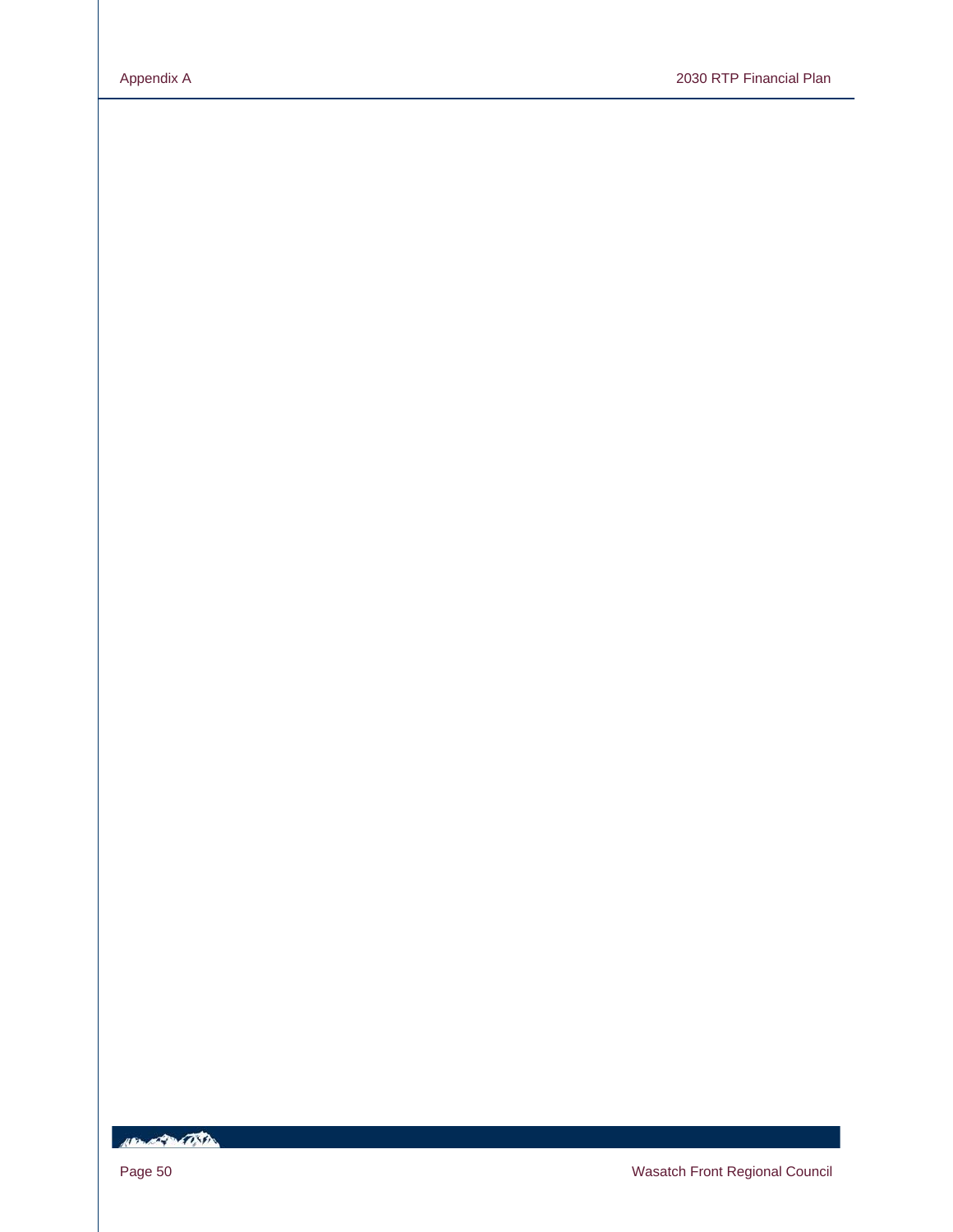# **APPENDIX B -** 2030 RTP HIGHWAY PROJECTS LIST **APPENDIX B**

# **2030 RTP HIGHWAY PROJECTS LIST WITH COSTS**

| <b>COUNTY ID#</b> |                | <b>PROJECT</b>                                     | <b>DESCRIPTION</b>                                                             |                                                                      | <b>PHASE</b><br><b>COST</b> |
|-------------------|----------------|----------------------------------------------------|--------------------------------------------------------------------------------|----------------------------------------------------------------------|-----------------------------|
|                   |                | <b>Salt Lake County, East-West Facilities</b>      |                                                                                |                                                                      |                             |
|                   |                | <b>California Avenue</b>                           | Widening - 4 to 6 Lanes                                                        | M. Arterial / 2.1 Miles / Local                                      | 3                           |
| Salt Lake         | $\overline{4}$ | I-215 to Bangerter Hwy.                            | ROW: 2006 - 110 ft. / 2030 - 110 ft.                                           | Bike Class - 2                                                       | \$35,700,000                |
|                   | 5              | <b>California Avenue</b>                           | Widening - 4 to 6 Lanes                                                        | M. Arterial / 0.8 Miles / Local                                      | 3                           |
| Salt Lake         |                | Bangerter Hwy. to 4800 West                        | ROW: 2006 - 110 ft. / 2030 - 110 ft.                                           | Bike Class - 2                                                       | \$13,600,000                |
| Salt Lake         | 6              | <b>California Avenue</b>                           | Widening - 2 to 6 Lanes                                                        | M. Arterial / 1 Miles / Local                                        | 3                           |
|                   |                | 4800 West to Mountain View Corridor                | ROW: 2006 - 110 ft. / 2030 - 110 ft.                                           | Bike Class - 2                                                       | \$17,000,000                |
| Salt Lake         | 7a             | $I-80$                                             | Widening - 6 to 8 Lanes                                                        | Freeway / 1.8 Miles / UDOT                                           |                             |
|                   |                | State Street to 1300 East                          | ROW: 2006 - 260 ft. / 2030 - 260 ft.                                           | Bike Class - 0                                                       | \$129,100,000               |
| Salt Lake         | 7 <sub>b</sub> | $I-80$                                             | Widening - 6 to 8 Lanes                                                        | Freeway / 3.5 Miles / UDOT                                           | 3                           |
|                   |                | 1300 East to Parleys Canyon                        | ROW: 2006 - 260 ft. / 2030 - 260 ft.                                           | Bike Class-0                                                         | \$406,700,000               |
| Salt Lake         | 233            | I-80 Interchange East Bound<br>@ I-215 (West Side) | Upgrade - 1 to 2 Lanes<br>ROW: 2006 - 260 ft. / 2030 - 260 ft.                 | Freeway / 0.6 Miles / UDOT<br>Bike Class - 0                         | 1<br>\$18,700,000           |
|                   |                | SR-201                                             | Widening - 4 to 6 Lanes                                                        | Freeway / 3.4 Miles / UDOT                                           |                             |
| Salt Lake         | 9              | 3200 West to Mountain View Corridor                | ROW: 2006 - 300 ft. / 2030 - 300 ft.                                           | Bike Class - 2,3                                                     | \$31,100,000                |
|                   |                | SR-201                                             | Widening - 4 to 6 Lanes                                                        | Freeway / 3.3 Miles / UDOT                                           | 3                           |
| Salt Lake         | 100            | Mountain View Corridor to 8400 West                | ROW: 2006 - 300 ft. / 2030 - 300 ft.                                           | Bike Class - 3 / Transit Project                                     | \$231,000,000               |
|                   |                | <b>SR-201</b>                                      | Widening - 2 to 4 Lanes                                                        | Freeway / 3.3 Miles / UDOT                                           | 1                           |
| Salt Lake         | 234            | SR-202 to I-80                                     | ROW: 2006 - 300 ft. / 2030 - 300 ft.                                           | Bike Class - 0 / Transit Project                                     | \$21,100,000                |
|                   |                | SR-201                                             | Upgrade                                                                        | Freeway / UDOT                                                       | 3                           |
| Salt Lake         | 10             | I-215 Interchange and Auxiliary Lanes              | ROW: 2006 - 300 ft. / 2030 - 300 ft.                                           | Bike Class - 0                                                       | \$116,200,000               |
|                   |                | SR-201 Overpass                                    | New Construction - 0 to 4 Lanes                                                | Freeway / UDOT                                                       | $\mathbf{2}$                |
| Salt Lake         | 235            | @ 4800 West                                        | ROW: 2006 - 300 ft. / 2030 - 300 ft.                                           | Bike Class - 2                                                       | \$18,100,000                |
| Salt Lake         |                | SR-201 Interchange                                 | <b>New Construction</b>                                                        | Freeway / UDOT                                                       | 2                           |
|                   | 11             | @7200 West                                         | ROW: 2006 - 300 ft. / 2030 - 300 ft.                                           | Bike Class - 3 / Transit Project                                     | \$63,100,000                |
| Salt Lake         | 12             | SR-201 Interchange                                 | New Construction                                                               | Freeway / UDOT                                                       | $\mathbf{2}$                |
|                   |                | @ 8400 West                                        | ROW: 2006 - 300 ft. / 2030 - 300 ft.                                           | Bike Class - 3 / Transit Project                                     | \$63.100.000                |
| Salt Lake         | 236            | SR-201 Interchange                                 | Upgrade                                                                        | Freeway / UDOT                                                       | 1                           |
|                   |                | @ I-80                                             | ROW: 2006 - 300 ft. / 2030 - 300 ft.                                           | Bike Class - 0 / Transit Project                                     | \$18,700,000                |
| Salt Lake         | 295            | <b>Western East / West Study</b>                   | Study                                                                          | <b>UDOT</b>                                                          | 1                           |
|                   |                | SR-201 to Utah County Line                         |                                                                                |                                                                      | \$1,500,000                 |
| Salt Lake         | 13             | 3100 South                                         | New Construction - 0 to 4 Lanes                                                | Collector / 0.5 Miles / Local                                        | 1                           |
|                   |                | 1400 West to 3300 South                            | ROW: 2006 - 0 ft. / 2030 - 88 ft.                                              | Bike Class - 0                                                       | \$6,800,000                 |
| Salt Lake         | 14             | 3500 South                                         | Widening - 4 to 6 plus Transit Lanes                                           | P. Arterial / 1.5 Miles / UDOT                                       | \$21,000,000                |
|                   |                | 2700 West to 4000 West<br>3500 South               | ROW: 2006 - 100 ft. / 2030 - 106 ft.<br>Widening - 4/2 to 6 plus Transit Lanes | Bike Class - 0 / Transit Project<br>P. Arterial / 2.3 Miles / UDOT   | 1                           |
| Salt Lake         | 15             | 4000 West to Mountain View Corridor                | ROW: 2006 - 80 ft. / 2030 - 106 ft.                                            | Bike Class - 0 / Transit Project                                     | \$35,200,000                |
|                   |                | 3500 South                                         | Widening - 2 to 4 plus Transit Lanes                                           | P. Arterial / 3.3 Miles / UDOT/Local                                 | $\mathbf{2}$                |
| Salt Lake         | 16             | Mountain View Corridor to 8400 West                | ROW: 2006 - 66 ft. / 2030 - 106 ft.                                            | Bike Class - 0 / Transit Project                                     | \$56,000,000                |
|                   |                | 4100 South                                         | Widening - 2 to 4 Lanes                                                        | M. Arterial / 1.8 Miles / Local                                      | 2                           |
| Salt Lake         | 237            | Mountain View Corridor to 7200 West                | ROW: 2006 - 76 ft. / 2030 - 86 ft.                                             | Bike Class - 2,3                                                     | \$22,200,000                |
|                   |                | 4500 South                                         | Widening - 2 to 4 Lanes                                                        | P. Arterial / 2.7 Miles / UDOT                                       | 3                           |
| Salt Lake         | 18             | 2700 East to 900 East                              | ROW: 2006 - 80 ft. / 2030 - 106 ft.                                            | Bike Class - 0                                                       | \$54,500,000                |
|                   |                | 4500 South                                         | Re-stripe - 2 to 4 Lanes                                                       | P. Arterial / 0.7 Miles / UDOT                                       | 3                           |
| Salt Lake         | 297            | I-215 to 2700 East                                 | ROW: 2006 - 80 ft. / 2030 - 106 ft.                                            | Bike Class - 2                                                       | \$2,400,000                 |
| Salt Lake         | 19             | 4500 South                                         | Widening - 4 to 6 Lanes                                                        | P. Arterial / 0.7 Miles / UDOT                                       | 1                           |
|                   |                | I-15 to State Street                               | ROW: 2006 - 150 ft. / 2030 - 150 ft.                                           | Bike Class - 0                                                       | \$43,500,000                |
| Salt Lake         | 20             | 4500 South/4700 South                              | Widening - 4 to 6 plus Transit Lanes                                           | P. Arterial / 2.1 Miles / UDOT/Local                                 | $\mathbf{2}$                |
|                   |                | I-15 to Redwood Road                               | ROW: 2006 - 150 ft. / 2030 - 150 ft.                                           | Bike Class - 3,0 / Transit Project                                   | \$49,400,000                |
| Salt Lake         | 238            | 4700 South                                         | Widening - 4 to 6 Lanes                                                        | P. Arterial / 1.5 Miles / Local                                      | 1                           |
|                   |                | 2700 West to 4000 West                             | ROW: 2006 - 150 ft. / 2030 - 150 ft.                                           | Bike Class - 3                                                       | \$15,500,000                |
| Salt Lake         | 21             | 4700 South                                         | Widening - 2 to 4 Lanes                                                        | P. Arterial / 2.3 Miles / Local                                      | $\overline{2}$              |
|                   |                | 4000 West to 6400 West                             | ROW: 2006 - 80 ft. / 2030 - 80-106 ft.                                         | Bike Class - 3                                                       | \$33,100,000                |
| Salt Lake         | 239            | 5400 South                                         | Widening - 4 to 6 plus Transit Lanes                                           | M. Arterial / 6.8 Miles / UDOT                                       | $\mathbf{2}$                |
|                   |                | I-15 to Mountain View Corridor                     | ROW: 2006 - 86-110 ft. / 2030 - 110 ft.                                        | Bike Class - 0,3 / Transit Project<br>M. Arterial / 2.4 Miles / UDOT | \$115,200,000               |
| Salt Lake         | 240            | 5400 South<br>Mountain View Corridor to SR-111     | Widening - 2 to 4 plus Transit Lanes                                           | Bike Class - 3 / Transit Project                                     | 3<br>\$52,500,000           |
|                   |                | 6200 South                                         | ROW: 2006 - 70 ft. / 2030 - 110 ft.<br>Widening/NC - 2/0 to 4 Lanes            | M. Arterial / 1.8 Miles / Local                                      |                             |
| Salt Lake         | 23             | 5600 West to SR-111                                | ROW: 2006 - 0 ft. / 2030 - 106 ft.                                             | Bike Class - 3                                                       | 2<br>\$41,900,000           |
|                   |                | 7000 South / 7200 South                            | Widening - 4 to 6 Lanes                                                        | M. Arterial / 2.6 Miles / Local                                      | 3                           |
| Salt Lake         | 300            | State Street to Redwood Road                       | ROW: 2006 - 90 ft. / 2030 - 106 ft.                                            | Bike Class - 2                                                       | \$49,300,000                |
|                   |                | 7000 South                                         | Widening - 3 to 4 Lanes                                                        | M. Arterial / 1.9 Miles / Local                                      | 1                           |
| Salt Lake         | 24             | Redwood Road to Bangerter Hwy.                     | ROW: 2006 - 56 ft. / 2030 - 90 ft.                                             | Bike Class - 2                                                       | \$19,100,000                |
|                   |                | 7800 South                                         | Widening - 2 to 4 Lanes                                                        | M. Arterial / 2.8 Miles / UDOT/Local                                 | 2                           |
| Salt Lake         | 27             | Bangerter Hwy. to MVC                              | ROW: 2006 - 66 ft. / 2030 - 116 ft.                                            | Bike Class - 2                                                       | \$55,200,000                |

Hand Martin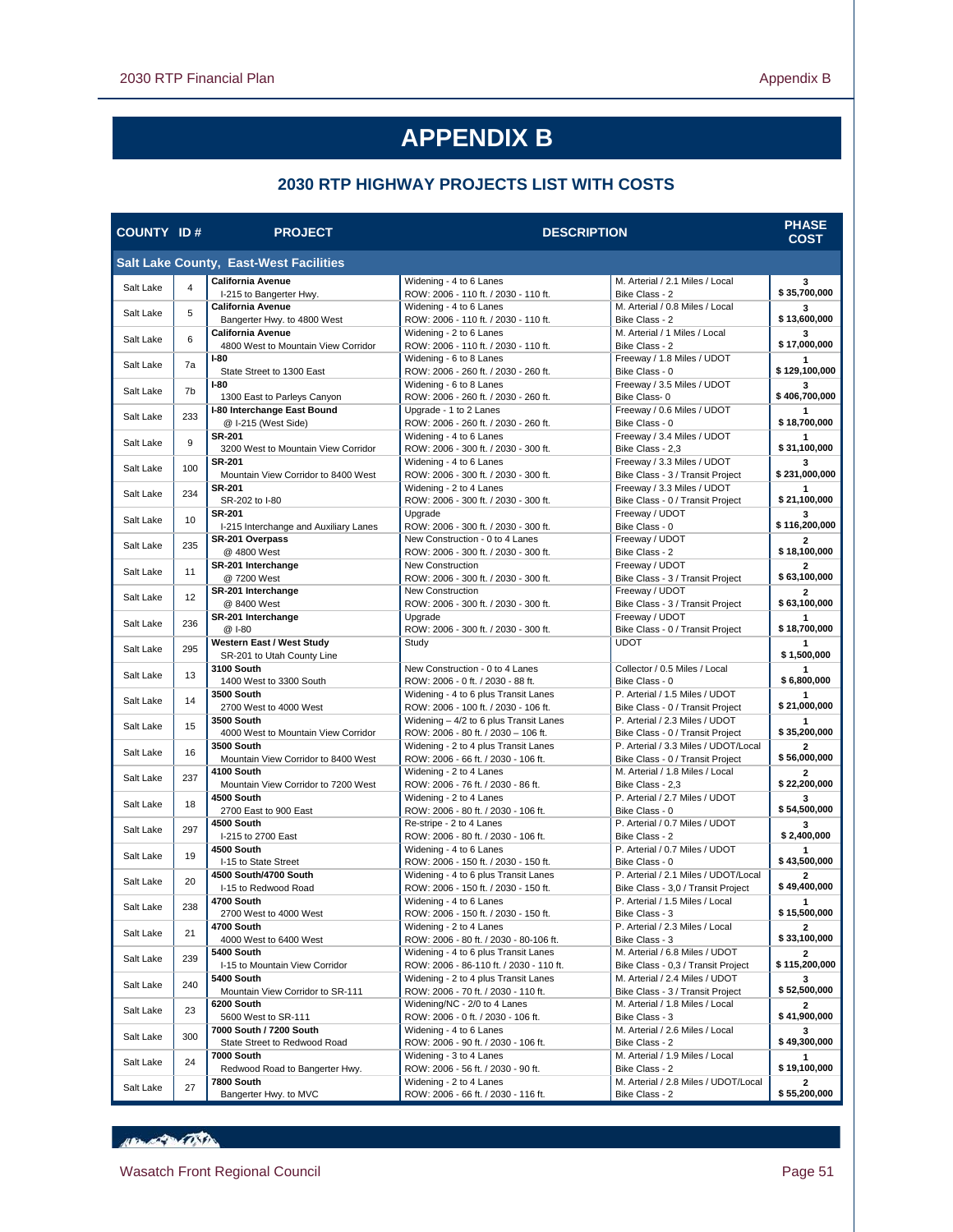| <b>COUNTY ID#</b> |                 | <b>PROJECT</b>                                                                    | <b>DESCRIPTION</b>                                                     |                                                                | <b>PHASE</b><br>COST         |
|-------------------|-----------------|-----------------------------------------------------------------------------------|------------------------------------------------------------------------|----------------------------------------------------------------|------------------------------|
|                   |                 | <b>Salt Lake County, East-West Facilities Continued</b>                           |                                                                        |                                                                |                              |
|                   | 222             | <b>7800 South</b>                                                                 | Widening - 2 to 4 Lanes                                                | M. Arterial / 1.4 Miles / Local                                | $\overline{2}$               |
| Salt Lake         |                 | Mountain View Corridor to SR-111                                                  | ROW: 2006 - 25-72 ft. / 2030 - 116 ft.                                 | Bike Class - 1                                                 | \$30,000,000                 |
| Salt Lake         | 25              | New Bingham Hwy.                                                                  | Widening - 2 to 4 Lanes                                                | M. Arterial / 2.3 Miles / UDOT                                 | 3                            |
|                   |                 | 5600 West to SR-111<br>9000 South                                                 | ROW: 2006 - 66 ft. / 2030 - 106 ft.                                    | Bike Class - 2<br>P. Arterial / 4.1 Miles / UDOT               | \$50,400,000                 |
| Salt Lake         | 241             | I-15 to Bangerter Hwy.                                                            | Widening - 4 to 6 Lanes<br>ROW: 2006 - 106 ft. / 2030 - 106 ft.        | Bike Class - 1,2                                               | 2<br>\$72,000,000            |
|                   |                 | 9000 South                                                                        | Widening - 2 to 6 Lanes                                                | P. Arterial / 0.7 Miles / Local                                | 2                            |
| Salt Lake         | 30a             | Bangerter Hwy. to Old Bingham Hwy.                                                | ROW: 2006 - 106 ft. / 2030 - 106 ft.                                   | Bike Class - 2                                                 | \$9,300,000                  |
| Salt Lake         | 30b             | 9000 South                                                                        | New Construction - 0 to 6 Lanes                                        | P. Arterial / 1.8 Miles / Local                                | 2                            |
|                   |                 | Old Bingham Hwy. to MVC                                                           | ROW: 2006 - 106 ft. / 2030 - 106 ft.                                   | Bike Class - 2                                                 | \$23,700,00                  |
| Salt Lake         | 242             | 9000 South                                                                        | New Construction - 0 to 4 Lanes                                        | P. Arterial / 1.7 Miles / Local<br>Bike Class - 2              | $\mathbf{2}$<br>\$41,200,000 |
|                   |                 | Mountain View Corridor to SR-111<br><b>10600 South</b>                            | ROW: 2006 - 0 ft. / 2030 - 116 ft.<br>Widening - 2 to 4 Lanes          | M. Arterial / 0.9 Miles / Local                                | 1                            |
| Salt Lake         | 32              | 1300 East to Highland Drive                                                       | ROW: 2006 - 84 ft. / 2030 - 84 ft.                                     | Bike Class - 1                                                 | \$29,300,000                 |
| Salt Lake         | 243             | 10600 South/10400 South                                                           | Widening - 4 to 6 Lanes                                                | M. Arterial / 2.2 Miles / UDOT                                 | 2                            |
|                   |                 | I-15 to Redwood Road                                                              | ROW: 2006 - 106 ft. / 2030 - 106 ft.                                   | Bike Class - 3,2                                               | \$47,000,000                 |
| Salt Lake         | 33              | 10400 South                                                                       | Widening - 2 to 4 Lanes                                                | M. Arterial / 2 Miles / UDOT                                   | 1                            |
|                   |                 | Redwood Road to Bangerter Hwy.                                                    | ROW: 2006 - 106 ft. / 2030 - 106 ft.                                   | Bike Class - 2<br>M. Arterial / 5 Miles / Local                | \$35,200,000                 |
| Salt Lake         | 34              | 10400 South/10800 South<br>Bangerter Hwy. to SR-111                               | New Construction - 0 to 4 Lanes<br>ROW: 2006 - 0 ft. / 2030 - 110 ft.  | Bike Class - 2                                                 | 2<br>\$118,100,000           |
|                   |                 | <b>11400 South</b>                                                                | Widening $-4/2$ to 6 Lanes                                             | M. Arterial / 1 Miles / Local                                  | 1                            |
| Salt Lake         | 37a             | State Street to 700 West                                                          | ROW: 2006 - 50 ft. / 2030 - 106 ft.                                    | Bike Class - 2                                                 | \$12,800,000                 |
| Salt Lake         | 38              | 11400 South                                                                       | Widening/NC - 2/0 to 4 Lanes                                           | M. Arterial / 2.3 Miles / Local                                | 1                            |
|                   |                 | 700 West to Redwood Road                                                          | ROW: 2006 - 20 ft. / 2030 - 106 ft.                                    | Bike Class - 2                                                 | \$46,200,000                 |
| Salt Lake         | 39              | 11400 South                                                                       | Widening - 2 to 4 Lanes                                                | M. Arterial / 2.4 Miles / Local<br>Bike Class - 2              | 2<br>\$37,500,000            |
|                   |                 | Redwood Road to Bangerter Hwy.<br><b>11400 South</b>                              | ROW: 2006 - 80 ft. / 2030 - 106 ft.<br>Widening - 2 to 4 Lanes         | M. Arterial / 4.9 Miles / Local                                | 2                            |
| Salt Lake         | 40a             | Bangerter Hwy. to 4800 West                                                       | ROW: 2006 - 80 ft. / 2030 - 106 ft.                                    | Bike Class - 0                                                 | \$76,600,000                 |
| Salt Lake         | 40 <sub>b</sub> | <b>11400 South</b>                                                                | New Construction - 0 to 4 Lanes                                        | M. Arterial / 1 Miles / Local                                  | $\mathbf{2}$                 |
|                   |                 | 4800 West to 11800 South                                                          | ROW: 2006 - 0 ft. / 2030 - 110 ft.                                     | Bike Class - 0 / Transit Project                               | \$23,700,000                 |
| Salt Lake         | 40c             | <b>11800 South</b>                                                                | Widening - 2 to 4 Lanes                                                | M. Arterial / 2.4 Miles / Local                                | $\overline{2}$               |
|                   |                 | 5600 West to SR-111<br>12300 South/12600 South                                    | ROW: 2006 - 66 ft. / 2030 - 86 ft.                                     | Bike Class - 1<br>P. Arterial / 2 Miles / UDOT                 | \$31,800,000                 |
| Salt Lake         | 244             | 700 East to 700 West                                                              | Widening - 4 to 6 Lanes<br>ROW: 2006 - 106 ft. / 2030 - 106 ft.        | Bike Class - 2                                                 | $\mathbf{2}$<br>\$26,300,000 |
|                   |                 | <b>12600 South</b>                                                                | Widening - 2 to 4 Lanes                                                | P. Arterial / 2 Miles / Local                                  | 1                            |
| Salt Lake         | 42              | Bangerter Hwy. to 4800 West                                                       | ROW: 2006 - 66 ft. / 2030 - 106 ft.                                    | Bike Class - 2                                                 | \$23,400,000                 |
| Salt Lake         | 43              | <b>12600 South</b>                                                                | New Construction - 0 to 4 Lanes                                        | P. Arterial / 3.5 Miles / Local                                | $\mathbf{2}$                 |
|                   |                 | 4800 West to 8000 West                                                            | ROW: 2006 - 0 ft. / 2030 - 106 ft.                                     | Bike Class - 2                                                 | \$81,300,000                 |
| Salt Lake         | 44              | <b>MVC / Bangerter Hwy. Connector</b><br>Mountain View Corridor to Bangerter Hwy. | New Construction - 4 to 6 Lanes<br>ROW: 2006 - 60 ft. / 2030 - 150 ft. | Freeway / 0.9 Miles / UDOT<br>Bike Class - 0 / Transit Project | 2<br>\$70,400,000            |
|                   |                 | 13400 South                                                                       | Widening - 2 to 4 Lanes                                                | Collector / 0.9 Miles / Local                                  | 1                            |
| Salt Lake         | 299             | Mountain View Corridor to Bangerter Hwy.                                          | ROW: 2006 - 66 ft. / 2030 - 106 ft.                                    | Bike Class - 2 / Transit Project                               | \$10,600,000                 |
| Salt Lake         | 245a            | 13400 South                                                                       | Widening - 2 to 4 Lanes                                                | Collector / 3 Miles / Local                                    | 3                            |
|                   |                 | 6400 West to Mountain View Corridor                                               | ROW: 2006 - 66 ft. / 2030 - 106-120 ft.                                | Bike Class - 2                                                 | \$68,200,000                 |
| Salt Lake         | 246             | Bangerter Highway Interchange<br>@ I-15                                           | Upgrade                                                                | Freeway / UDOT                                                 | $\mathbf{2}$<br>\$90,100,000 |
|                   |                 | Bangerter Highway Interchange                                                     | ROW: 2006 - 150 ft. / 2030 - 150 ft.<br>New Construction               | Bike Class - 0<br>Freeway / UDOT                               | $\mathbf{2}$                 |
| Salt Lake         | 247             | @ Redwood Road                                                                    | ROW: 2006 - 150 ft. / 2030 - 150 ft.                                   | Bike Class - 0 / Transit Project                               | \$63,100,000                 |
|                   |                 | <b>Bangerter Highway Interchange</b>                                              | <b>New Construction</b>                                                | Freeway / UDOT                                                 | $\mathbf{2}$                 |
| Salt Lake         | 302             | @ 2700 West                                                                       | ROW: 2006 - 150 ft. / 2030 - 150 ft.                                   | Bike Class - 0                                                 | \$63,100,000                 |
| Salt Lake         | 248             | Bangerter Highway Interchange                                                     | <b>New Construction</b>                                                | Freeway / UDOT                                                 | $\mathbf{2}$                 |
|                   |                 | @ 13400 South                                                                     | ROW: 2006 - 150 ft. / 2030 - 150 ft.                                   | Bike Class - 0 / Transit Project                               | \$63,100,000                 |
| Salt Lake         | 249             | 14400 South<br>3600 West to 4000 West                                             | New Construction - 0 to 2 Lanes<br>ROW: 2006 - 0 ft. / 2030 - 86 ft.   | Collector / 0.5 Miles / Local<br>Bike Class - 2                | 2<br>\$9,800,000             |
|                   |                 | 14400 South/15000 South                                                           | New Construction - 0 to 4 Lanes                                        | Collector / 0.7 Miles / Local                                  | 2                            |
| Salt Lake         | 250             | 4000 West to Mountain View Corridor                                               | ROW: 2006 - 0 ft. / 2030 - 106 ft.                                     | Bike Class - 0                                                 | \$16,300,000                 |
| Salt Lake         | 251             | 14400 South/15000 South                                                           | New Construction - 0 to 4 Lanes                                        | Collector / 2.1 Miles / Local                                  | 2                            |
|                   |                 | Mountain View Corridor to 5600 West                                               | ROW: 2006 - 0 ft. / 2030 - 106 ft.                                     | Bike Class - 0                                                 | \$48,800,000                 |
| Salt Lake         | 45              | <b>14600 South</b>                                                                | Remove or Replace - 2 to 2 Lanes                                       | M. Arterial / UDOT                                             | 2                            |
|                   |                 | <b>D&amp;RG RR Structure</b><br>Porter Rockwell Road                              | ROW: 2006 - 60 ft. / 2030 - 106 ft.<br>New Construction - 0 to 4 Lanes | Bike Class - 2<br>P. Arterial / 3.4 Miles / UDOT               | \$36,100,000                 |
| Salt Lake         | 46              | I-15 to Mountain View Corridor                                                    | ROW: 2006 - 0 ft. / 2030 - 167 ft.                                     | Bike Class - 0,1                                               | 3<br>\$135,300,000           |
|                   |                 | <b>Avalanche Snowshed</b>                                                         | New Construction                                                       | M. Arterial / UDOT                                             | $\mathbf{2}$                 |
| Salt Lake         | 48              | Over Little Cottonwood Canyon Road @ Whitepine Chutes                             |                                                                        | Bike Class - 2,3                                               | \$108,100,000                |
|                   |                 | <b>Salt Lake County, North-South Facilities</b>                                   |                                                                        |                                                                |                              |
|                   |                 | 8400 West                                                                         | Widening - 2 to 4 Lanes                                                | P. Arterial / 1.5 Miles / UDOT                                 | 2                            |
| Salt Lake         | 84              | SR-201 to 3500 South                                                              | ROW: 2006 - 66 ft. / 2030 - 106 ft.                                    | Bike Class - 2                                                 | \$25,500,000                 |
| Salt Lake         | 293             | SR-111                                                                            | Widening - 2 to 4 Lanes                                                | P. Arterial / 0.3 Miles / UDOT                                 | 1                            |
|                   |                 | RR Structure @ 4300 South                                                         | ROW: 2006 - 106 ft. / 2030 - 106 ft.                                   | Bike Class - 2                                                 | \$27,600,000                 |

Remodel Charles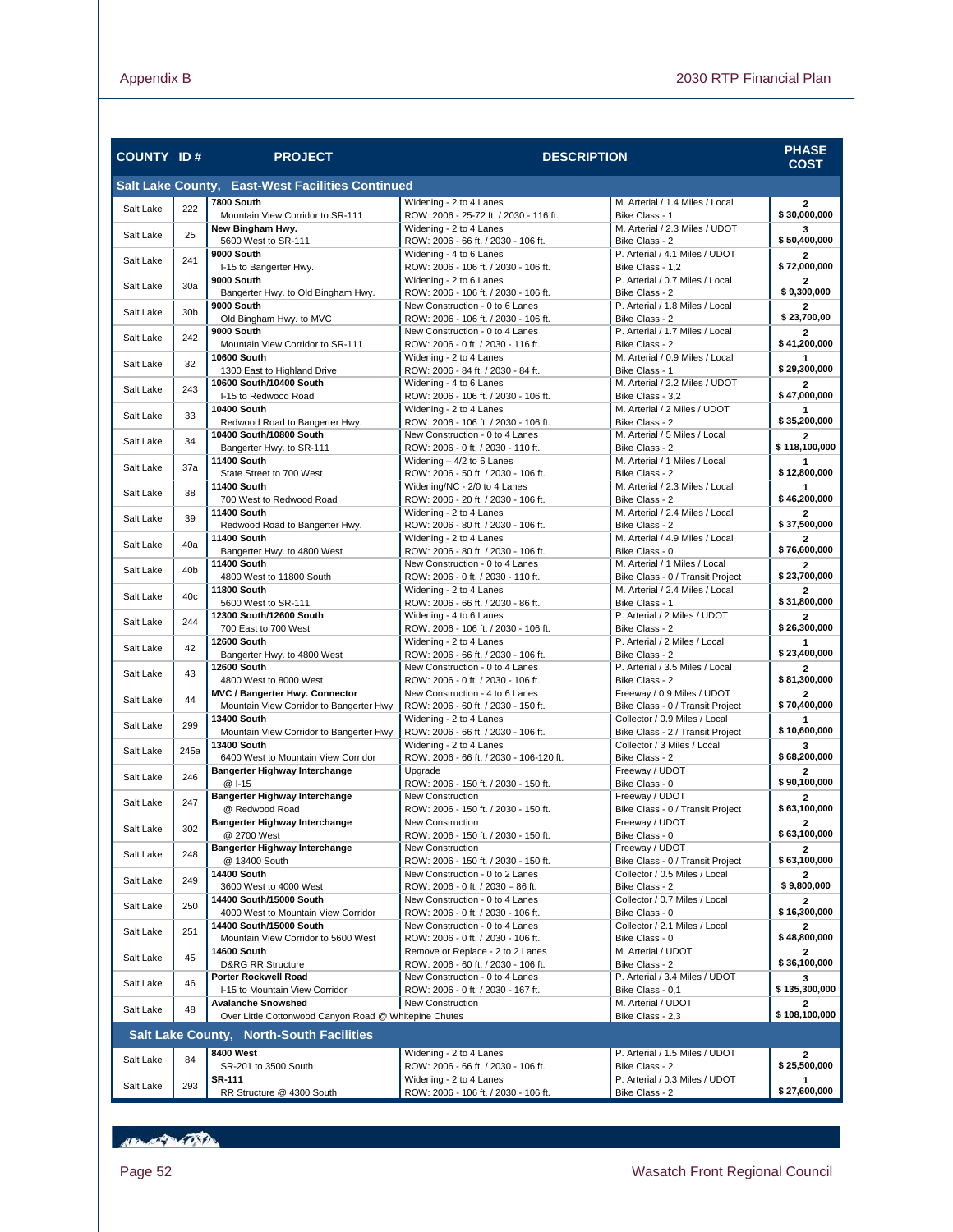| <b>COUNTY ID#</b>                                  |      | <b>PROJECT</b>                                              | <b>DESCRIPTION</b>                                                                  |                                                                       | <b>PHASE</b><br><b>COST</b> |
|----------------------------------------------------|------|-------------------------------------------------------------|-------------------------------------------------------------------------------------|-----------------------------------------------------------------------|-----------------------------|
| Salt Lake County, North-South Facilities Continued |      |                                                             |                                                                                     |                                                                       |                             |
| Salt Lake                                          | 85   | <b>SR-111</b>                                               | Widening - 2 to 4 Lanes                                                             | P. Arterial / 8.5 Miles / UDOT/Local                                  | 2                           |
|                                                    |      | 5400 South to 11800 South<br>8000 West                      | ROW: 2006 - 106 ft. / 2030 - 106 ft.<br>New Construction - 0 to 4 Lanes             | Bike Class - 2<br>Collector / 1.8 Miles / Local                       | \$111,800,000<br>3          |
| Salt Lake                                          | 252  | 11800 South to 13400 South                                  | ROW: 2006 - 0 ft. / 2030 - 66 ft.                                                   | Bike Class - 0                                                        | \$37,600,000                |
| Salt Lake                                          | 255b | <b>6400 West</b><br>12600 South to 13400 South              | New Construction - 0 to 2 Lanes<br>ROW: 2006 - 0 ft. / 2030 - 80 ft.                | M. Arterial / 1 Miles / Local<br>Bike Class - 1                       | 3<br>\$24,500,000           |
| Salt Lake                                          | 79   | <b>Mountain View Corridor</b>                               | New Construction - 0 to 4 plus HOV Lanes                                            | Freeway / 3.1 Miles / UDOT                                            | 3                           |
|                                                    |      | I-80 to SR-201<br><b>Mountain View Corridor</b>             | ROW: 2006 - 0 ft. / 2030 - 328 ft.<br>New Construction - 0 to 6 plus HOV Lanes      | Bike Class - 1 / Transit Project<br>Freeway / 6.1 Miles / UDOT        | \$381,400,000<br>1          |
| Salt Lake                                          | 80   | SR-201 to 6200 South                                        | ROW: 2006 - 0 ft. / 2030 - 328 ft.                                                  | Bike Class - 1 / Transit Project                                      | \$400,600,000               |
| Salt Lake                                          | 81   | <b>Mountain View Corridor</b><br>6200 South to 10800 South  | New Construction - 0 to 6 plus HOV Lanes<br>ROW: 2006 - 0 ft. / 2030 - 328 ft.      | Freeway / 5.4 Miles / UDOT<br>Bike Class - 1 / Transit Project        | \$354,700,000               |
| Salt Lake                                          | 82a  | <b>Mountain View Corridor</b>                               | New Construction - 0 to 6 plus HOV Lanes                                            | Freeway / 3 Miles / UDOT                                              | 1                           |
|                                                    |      | 10800 South to 12600 South<br><b>Mountain View Corridor</b> | ROW: 2006 - 0 ft. / 2030 - 328 ft.<br>New Construction - 0 to 6 plus HOV Lanes      | Bike Class - 1 / Transit Project<br>Freeway / 1.1 Miles / UDOT        | \$197,100,000               |
| Salt Lake                                          | 82b  | 12600 South to 13400 South                                  | ROW: 2006 - 0 ft. / 2030 - 328 ft.                                                  | Bike Class - 1 / Transit Project                                      | \$28,900,000                |
| Salt Lake                                          | 303  | <b>Mountain View Corridor Interchange</b>                   | <b>New Construction</b>                                                             | Freeway / UDOT                                                        | 2<br>\$63,100,000           |
|                                                    |      | @ 13400 South<br><b>Mountain View Corridor</b>              | ROW: 2006 - 0 ft. / 2030 - 328 ft.<br>New Construction - 0 to 6 Lanes               | Bike Class - 1 / Transit Project<br>Freeway / 4 Miles / UDOT          | 2                           |
| Salt Lake                                          | 83a  | 13400 South to Porter Rockwell Road                         | ROW: 2006 - 0 ft. / 2030 - 328 ft.                                                  | Bike Class - 1                                                        | \$381,300,000               |
| Salt Lake                                          | 83b  | <b>Mountain View Corridor</b>                               | New Construction - 0 to 6 Lanes                                                     | Freeway / 2.8 Miles / UDOT                                            | 2                           |
|                                                    |      | Porter Rockwell Road to Utah Co. Line<br><b>5600 West</b>   | ROW: 2006 - 0 ft. / 2030 - 328 ft.<br>Widening - 2 to 4 plus Transit Lanes          | Bike Class - 1<br>M. Arterial / 3.1 Miles / UDOT                      | \$267,000,000<br>1          |
| Salt Lake                                          | 256  | I-80 to SR-201                                              | ROW: 2006 - 86 ft. / 2030 - 86 ft.                                                  | Bike Class - 2 / Transit Project                                      | \$24,300,000                |
| Salt Lake                                          | 77   | <b>5600 West</b>                                            | Widening - 2 to 4 plus Transit Lanes                                                | M. Arterial / 3.5 Miles / UDOT                                        | 1                           |
|                                                    |      | 4400 South to 7000 South<br><b>5600 West</b>                | ROW: 2006 - 66 ft. / 2030 - 106 ft.<br>New Construction - 0 to 4 plus Transit Lanes | Bike Class - 2,0 / Transit Project<br>M. Arterial / 2.1 Miles / Local | \$40,900,000<br>2           |
| Salt Lake                                          | 257  | 7000 South to New Bingham Hwy.                              | ROW: 2006 - 0 ft. / 2030 - 106 ft.                                                  | Bike Class - 0 / Transit Project                                      | \$48,800,000                |
| Salt Lake                                          | 258  | <b>5600 West</b>                                            | Widening - 2 to 4 plus Transit Lanes                                                | M. Arterial / 1.5 Miles / Local                                       | 2                           |
|                                                    |      | New Bingham Hwy. to Old Bingham Hwy.<br><b>5600 West</b>    | ROW: 2006 - 66 ft. / 2030 - 106 ft.<br>New Construction - 0 to 2 plus Transit Lanes | Bike Class - 0 / Transit Project<br>M. Arterial / 3.2 Miles / UDOT    | \$25,500,000                |
| Salt Lake                                          | 259  | 11800 South to 14400 South                                  | ROW: 2006 - 0 ft. / 2030 - 86 ft.                                                   | Bike Class - 0 / Transit Project                                      | \$80,700,000                |
| Salt Lake                                          | 260  | <b>4800 West</b>                                            | Widening - 2 to 4 Lanes<br>ROW: 2006 - 50 ft. / 2030 - 86 ft.                       | Collector / 1 Miles / Local<br>Bike Class - 3                         | 3<br>\$19,100,000           |
|                                                    |      | California Avenue to SR-201<br><b>4800 West</b>             | New Construction - 0 to 4 Lanes                                                     | Collector / 0.9 Miles / Local                                         | 2                           |
| Salt Lake                                          | 261  | SR-201 to Parkway Blvd. (2700 S.)                           | ROW: 2006 - 0 ft. / 2030 - 86 ft.                                                   | Bike Class - 2                                                        | \$17,600,000                |
| Salt Lake                                          | 262  | <b>4800 West</b><br>Parkway Blvd. (2700 S.) to 3500 South   | Widening - 2 to 4 Lanes<br>ROW: 2006 - 86 ft. / 2030 - 86 ft.                       | Collector / 1.1 Miles / Local<br>Bike Class - 2                       | 2<br>\$12,500,000           |
| Salt Lake                                          | 263  | <b>4800 West</b>                                            | New Construction - 0 to 4 Lanes                                                     | Collector / 3.5 Miles / Local                                         | 3                           |
|                                                    |      | 9000 South to 11800 South                                   | ROW: 2006 - 0 ft. / 2030 - 86 ft.                                                   | Bike Class - 2                                                        | \$88,200,000                |
| Salt Lake                                          | 75   | Gladiola (3400/3200 W)<br>500 South to California Avenue    | New Construction - 0 to 4 Lanes<br>ROW: 2006 - 0 ft. / 2030 - 84 ft.                | Collector / 1.2 Miles / Local<br>Bike Class - 2                       | 3<br>\$30,000,000           |
| Salt Lake                                          | 76   | <b>3200 West</b>                                            | New Construction - 0 to 4 Lanes                                                     | Collector / 0.7 Miles / Local                                         | 2                           |
|                                                    |      | California Avenue to 1820 South                             | ROW: 2006 - 0 ft. / 2030 - 84 ft.                                                   | Bike Class - 2<br>Collector / 1.3 Miles / Local                       | \$13,600,000                |
| Salt Lake                                          | 265  | <b>3200 West</b><br>1820 South to 3500 South                | Widening - 2 to 4 Lanes<br>ROW: 2006 - 66 ft. / 2030 - 66 ft.                       | Bike Class - 2                                                        | 2<br>\$12,900,000           |
| Salt Lake                                          | 266  | <b>2700 West</b>                                            | New Construction - 0 to 4 Lanes                                                     | Collector / 0.3 Miles / Local                                         | 3                           |
|                                                    |      | Overpass over SR-201<br>$I - 215$                           | ROW: 2006 - 66-110 ft. / 2030 - 66-110 ft.<br>Widening - 6 to 8 Lanes               | Bike Class - 2<br>Freeway / 4 Miles / UDOT                            | \$23,300,000<br>1           |
| Salt Lake                                          | 54a  | SR-201 to 4700 South                                        | ROW: 2006 - 300 ft. / 2030 - 300 ft.                                                | Bike Class - 0                                                        | \$105,900,000               |
| Salt Lake                                          | 54b  | $1 - 215$                                                   | Widening - 6 to 8 Lanes                                                             | Freeway / 2.8 Miles / UDOT                                            | 2                           |
|                                                    |      | I-80 (West Side) to SR-201<br><b>Redwood Road</b>           | ROW: 2006 - 300 ft. / 2030 - 300 ft.<br>Widening - 4/2 to 6 Lanes                   | Bike Class - 0<br>P. Arterial / 4.5 Miles / UDOT                      | \$126,100,000<br>3          |
| Salt Lake                                          | 267  | 9000 South to 12600 South                                   | ROW: 2006 - 66-106 ft. / 2030 - 106 ft.                                             | Bike Class - 3,2 / Transit Project                                    | \$87,400,000                |
| Salt Lake                                          | 73   | Redwood Road<br>12600 South to Bangerter Hwy.               | Widening - 2 to 6 Lanes<br>ROW: 2006 - 66 ft. / 2030 - 106 ft.                      | P. Arterial / 1.5 Miles / UDOT<br>Bike Class - 2 / Transit Project    | 2<br>\$25,500,000           |
|                                                    |      | Redwood Road                                                | Widening - 2 to 4 Lanes                                                             | P. Arterial / 2.3 Miles / UDOT                                        | 1                           |
| Salt Lake                                          | 101a | Bangerter Hwy. to Porter Rockwell Road                      | ROW: 2006 - 80 ft. / 2030 - 106 ft.                                                 | Bike Class - 2                                                        | \$24,800,000                |
| Salt Lake                                          | 101b | Redwood Road<br>Porter Rockwell Road to Utah Co. Line       | Widening - 2 to 4 Lanes<br>ROW: 2006 - 86 ft. / 2030 - 106 ft.                      | P. Arterial / 2.5 Miles / UDOT<br>Bike Class - 2                      | 1<br>\$26,000,000           |
| Salt Lake                                          | 71   | 900 West/Fine St.                                           | Widening - 2 to 4 Lanes                                                             | Collector / 0.9 Miles / Local                                         |                             |
|                                                    |      | 3300 South to 700 West                                      | ROW: 2006 - 0 ft. / 2030 - 80 ft.                                                   | Bike Class - 2,0                                                      | \$11,800,000                |
| Salt Lake                                          | 70   | <b>Bingham Junction Blvd.</b><br>7000 South to 8400 South   | New Construction - 0 to 4 Lanes<br>ROW: 2006 - 0 ft. / 2030 - 106 ft.               | M. Arterial / 2.8 Miles / Local<br>Bike Class - 2                     | \$21,900,000                |
| Salt Lake                                          | 88   | $I - 15$                                                    | Widening - 6 to 6 plus HOV Lanes                                                    | Freeway / 1.1 Miles / UDOT                                            | 1                           |
|                                                    |      | I-215 to Beck Street<br>$1 - 15$                            | ROW: 2006 - 200 ft. / 2030 - 200 ft.                                                | Bike Class - 0<br>Freeway / 2.9 Miles / UDOT                          | \$11,600,000                |
| Salt Lake                                          | 50   | Beck Street to 600 North                                    | Widening - 6 to 6 plus HOV Lanes<br>ROW: 2006 - 200 ft. / 2030 - 200 ft.            | Bike Class - 0                                                        | 1<br>\$30,500,000           |
| Salt Lake                                          | 269  | I-15 Interchange                                            | New Construction                                                                    | Freeway / UDOT                                                        | $\mathbf{2}$                |
|                                                    |      | @ 100 South (HOV Ramps only)                                | ROW: 2006 - 200 ft. / 2030 - 200 ft.                                                | Bike Class - 0                                                        | \$63,100,000                |

REAL PROPERTY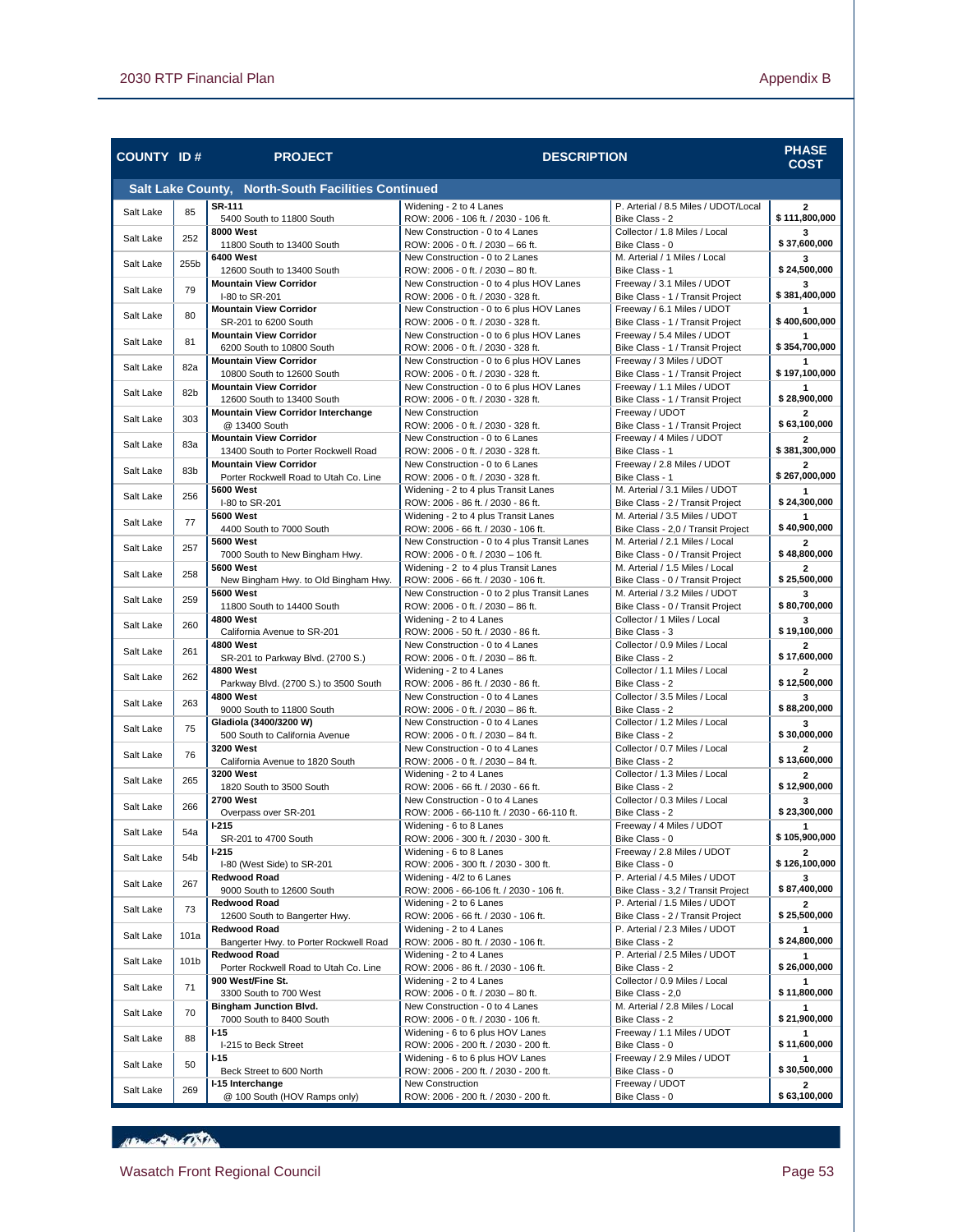| <b>COUNTY ID#</b>                                  |      | <b>PROJECT</b>                                                         | <b>DESCRIPTION</b>                                                                   | <b>PHASE</b>                                                        |                               |  |  |  |  |
|----------------------------------------------------|------|------------------------------------------------------------------------|--------------------------------------------------------------------------------------|---------------------------------------------------------------------|-------------------------------|--|--|--|--|
| Salt Lake County, North-South Facilities Continued |      |                                                                        |                                                                                      |                                                                     |                               |  |  |  |  |
| Salt Lake                                          | 292  | I-15 (Northbound)<br>@ 10600 Interchange                               | Widening - 3 plus HOV to 4 plus HOV Lanes<br>ROW: 2006 - 260 ft. / 2030 - 260 ft.    | Freeway / UDOT<br>Bike Class - 0                                    | 1<br>\$6,300,000              |  |  |  |  |
| Salt Lake                                          | 221a | $1 - 15$<br>12300 South to Bangerter Hwy.                              | Widening - 7 plus HOV to 8 plus HOV Lanes<br>ROW: 2006 - 260 ft. / 2030 - 260 ft.    | Freeway / 1.6 Miles / UDOT<br>Bike Class - 0                        | $\mathbf{2}$<br>\$144,100,000 |  |  |  |  |
| Salt Lake                                          | 221b | $1 - 15$<br>Bangerter Hwy. to Utah County Line                         | Widening - 6/7 plus HOV to 10 plus HOV Lanes<br>ROW: 2006 - 260 ft. / 2030 - 260 ft. | Freeway / 3.9 Miles / UDOT<br>Bike Class - 0                        | 2<br>\$351,200,000            |  |  |  |  |
| Salt Lake                                          | 36   | I-15 Interchange<br>@ 11400 South                                      | <b>New Construction</b><br>ROW: 2006 - 260 ft. / 2030 - 260 ft.                      | Freeway / UDOT<br>Bike Class - 0                                    | 1<br>\$77,900,000             |  |  |  |  |
| Salt Lake                                          | 53   | I-15 Interchange<br>@ 14600 South                                      | Upgrade<br>ROW: 2006 - 260 ft. / 2030 - 260 ft.                                      | Freeway / UDOT<br>Bike Class - 0 / Transit Project                  | 2<br>\$27,100,000             |  |  |  |  |
| Salt Lake                                          | 58a  | <b>State Street</b><br>6200 South to 9000 South                        | Widening - 4 to 6 Lanes<br>ROW: 2006 - 100 ft. / 2030 - 100 ft.                      | M. Arterial / 3.5 Miles / UDOT<br>Bike Class - 0                    | 1<br>\$57,100,000             |  |  |  |  |
| Salt Lake                                          | 271  | 900 East/700 East<br>Fort Union Blvd. to 9400 South                    | Re-stripe - 4 to 6 Lanes<br>ROW: 2006 - 106 ft. / 2030 - 106 ft.                     | P. Arterial / 3 Miles / UDOT<br>Bike Class - 2                      | $\mathbf{2}$<br>\$600,000     |  |  |  |  |
| Salt Lake                                          | 59a  | <b>700 East</b><br>Carnation Dr. (10142 S.) to 12300 South             | Widening - 2 to 4 Lanes<br>ROW: 2006 - 80 ft. / 2030 - 106 ft.                       | P. Arterial / 2.9 Miles / UDOT<br>Bike Class - 2                    | 1<br>\$58,300,000             |  |  |  |  |
| Salt Lake                                          | 61   | 900 East<br>Van Winkle Express to Fort Union Blvd.                     | Widening - 4 to 6 Lanes<br>ROW: 2006 - 80 ft. / 2030 - 106 ft.                       | P. Arterial / 3 Miles / UDOT<br>Bike Class - 2                      | 3<br>\$60,500,000             |  |  |  |  |
| Salt Lake                                          | 63   | <b>2000 East</b><br>Fort Union Blvd. to 9400 South                     | Widening - 4 to 6 Lanes<br>ROW: 2006 - 106 ft. / 2030 - 106 ft.                      | P. Arterial / 3.1 Miles / Local<br>Bike Class - 2                   | 3<br>\$52,600,000             |  |  |  |  |
| Salt Lake                                          | 64   | <b>Highland Drive</b><br>9400 South to Sego Lily                       | Widening - 2 to 4 Lanes<br>ROW: 2006 - 106 ft. / 2030 - 106 ft.                      | P. Arterial / 1.2 Miles / Local<br>Bike Class - 2                   | 1<br>\$10,900,000             |  |  |  |  |
| Salt Lake                                          | 65a  | <b>Highland Drive</b><br>Sego Lily to 10600 South                      | New Construction - 0 to 4 Lanes<br>ROW: 2006 - 0 ft. / 2030 - 106 ft.                | P. Arterial / 0.6 Miles / Local<br>Bike Class - 2                   | $\mathbf{2}$<br>\$50,000,000  |  |  |  |  |
| Salt Lake                                          | 65b  | <b>Highland Drive</b><br>10600 South to Draper City Limit              | New Construction - 0 to 4 Lanes<br>ROW: 2006 - 0 ft. / 2030 - 106 ft.                | P. Arterial / 1.5 Miles / Local<br>Bike Class - 2                   | 2<br>\$34,900,000             |  |  |  |  |
| Salt Lake                                          | 65c  | <b>Highland Drive</b><br>Draper City Limit to Traverse Ridge Road      | Widening - 2 to 4 Lanes<br>ROW: 2006 - 0 ft. / 2030 - 106 ft.                        | P. Arterial / 5 Miles / Local<br>Bike Class - 2                     | \$149,900,000                 |  |  |  |  |
| Salt Lake                                          | 66   | <b>Highland Drive</b><br>Traverse Ridge Road to 14600 South            | Widening - 2 to 4 Lanes<br>ROW: 2006 - 106 ft. / 2030 - 106 ft.                      | P. Arterial / 0.8 Miles / Local<br>Bike Class - 2                   | 2<br>\$10,600,000             |  |  |  |  |
| Salt Lake                                          | 65d  | <b>Highland Drive Connection</b><br>Traverse Ridge Road to 13800 South | Widening - 2 to 4 Lanes<br>ROW: 2006 - 106 ft. / 2030 - 106 ft.                      | P. Arterial / 1.8 Miles / Local<br>Bike Class - 3                   | 3<br>\$30,600,000             |  |  |  |  |
| Salt Lake                                          | 102  | <b>Foothill Drive</b><br>2300 East to I-80                             | Widening - 4 to 6 plus Transit Lanes<br>ROW: 2006 - 100 ft. / 2030 - 106 ft.         | P. Arterial / 2.4 Miles / UDOT<br>Bike Class - 0 / Transit Project  | 1<br>\$34,200,000             |  |  |  |  |
| Salt Lake                                          | 67   | I-80 to I-215 Ramp (Parley's)<br>I-80 Eastbound to I-215 Southbound    | Widening - 1 to 2 Lanes<br>ROW: 2006 - 260 ft. / 2030 - 260 ft.                      | Freeway / 0.5 Miles / UDOT<br>Bike Class - 0                        | 3<br>\$34,900,000             |  |  |  |  |
| Salt Lake                                          | 68   | <b>Wasatch Boulevard</b><br>7000 South to North Little Cottonwood Rd   | Widening - 2 to 4 Lanes<br>ROW: 2006 - 100 ft. / 2030 - 150 ft.                      | P. Arterial / 2.2 Miles / UDOT<br>Bike Class - 2 / Transit Project  | 2<br>\$43,400,000             |  |  |  |  |
| Salt Lake                                          | 69   | <b>Wasatch Boulevard</b><br>N. Little Cottonwood to Little Cottonwood  | Widening - 2 to 4 Lanes<br>ROW: 2006 - 60 ft. / 2030 - 80 ft.                        | Collector / 1.1 Miles / Local<br>Bike Class - 2 / Transit Project   | 3<br>\$18,900,000             |  |  |  |  |
|                                                    |      | Davis County, East-West Facilities                                     |                                                                                      |                                                                     |                               |  |  |  |  |
| Davis                                              | 304  | North Davis East / West Study<br>Weber County Line to Syracuse Road    | Study                                                                                | <b>UDOT</b>                                                         | 1<br>\$700,000                |  |  |  |  |
| Davis                                              | 128  | 1800 North<br>Main Street (Sunset) to 2000 West                        | Widening - 2 to 4 Lanes<br>ROW: 2006 - 66 ft. / 2030 - 84 ft.                        | M. Arterial / 2 Miles / UDOT<br>Bike Class - 3                      | 1<br>\$42,900,000             |  |  |  |  |
| Davis                                              | 129  | 1800 North (Clinton)<br>2000 West to 5000 West                         | Widening - 2 to 4 Lanes<br>ROW: 2006 - 80 ft. / 2030 - 84 ft.                        | M. Arterial / 3 Miles / UDOT<br>Bike Class - 3                      | $\mathbf{2}$<br>\$35,200,000  |  |  |  |  |
| Davis                                              | 130  | 200 South/700 South Connection<br>State Street to 500 West             | Widening/NC - 0 to 4 Lanes<br>ROW: 2006 - 0 ft. / 2030 - 110 ft.                     | M. Arterial / 1.2 Miles / Local<br>Bike Class - 2,1                 | $\mathbf{1}$<br>\$19,600,000  |  |  |  |  |
| Davis                                              | 132  | 200 South<br>500 West (Clearfield) to 2000 West                        | Widening - 2 to 4 Lanes<br>ROW: 2006 - 0-70 ft. / 2030 - 106 ft.                     | M. Arterial / 1.6 Miles / Local<br>Bike Class - 2                   | 1<br>\$22,000,000             |  |  |  |  |
| Davis                                              | 133  | 200 South (Syracuse)<br>2000 West to North Legacy Corridor             | New Construction - 0 to 4 Lanes<br>ROW: 2006 - 0 ft. / 2030 - 106 ft.                | M. Arterial / 1.4 Miles / Local<br>Bike Class - 2                   | 2<br>\$32,600,000             |  |  |  |  |
| Davis                                              | 272  | Syracuse Road (SR-108)<br>I-15 to Main Street (Clearfield)             | Widening - 4 to 6 Lanes<br>ROW: 2006 - 106 ft. / 2030 - 106 ft.                      | M. Arterial / 2 Miles / UDOT<br>Bike Class - 2,3 / Transit Project  | 3<br>\$34,000,000             |  |  |  |  |
| Davis                                              | 135  | Syracuse Road (SR-108)<br>1000 West to 2000 West                       | Widening - 2 to 4 Lanes<br>ROW: 2006 - 66 ft. / 2030 - 106 ft.                       | M. Arterial / 1 Miles / UDOT<br>Bike Class - 3 / Transit Project    | 1.<br>\$34,900,000            |  |  |  |  |
| Davis                                              | 139  | <b>Antelope Drive</b><br>Oak Forest Dr. (2500 East) to US-89           | New Construction - 0 to 2 Lanes<br>ROW: 2006 - 0 ft. / 2030 - 84 ft.                 | M. Arterial / 0.3 Miles / Local<br>Bike Class - 2 / Transit Project | 2<br>\$5,900,000              |  |  |  |  |
| Davis                                              | 273  | Gordon Avenue (1000 N.)<br>Fairfield Road to 1600 East                 | Widening - 2 to 4 Lanes<br>ROW: 2006 - 66 ft. / 2030 - 84 ft.                        | Collector / 0.7 Miles / Local<br>Bike Class - 0                     | 2<br>\$9,200,000              |  |  |  |  |
| Davis                                              | 140  | Gordon Avenue (1000 N.)<br>1600 East to US-89                          | New Construction - 0 to 4 Lanes<br>ROW: 2006 - 0 ft. / 2030 - 84 ft.                 | Collector / 1.3 Miles / Local<br>Bike Class - 0                     | 2<br>\$25,200,000             |  |  |  |  |
| Davis                                              | 137  | <b>Hill Field Road Extension</b><br>2200 West to 3200 West (Layton)    | New Construction - 0 to 4 Lanes<br>ROW: 2006 - 0 ft. / 2030 - 110 ft.                | M. Arterial / 1 Miles / Local<br>Bike Class - 1                     | з.<br>\$30,500,000            |  |  |  |  |
| Davis                                              | 144  | 700 South / 900 South (Layton)<br>I-15 to 2700 West (Layton)           | New Construction - 0 to 4 Lanes<br>ROW: 2006 - 0 ft. / 2030 - 84 ft.                 | M. Arterial / 3.1 Miles / Local<br>Bike Class - 2                   | 2<br>\$60,000,000             |  |  |  |  |
| Davis                                              | 146  | 200 North (Kaysville)<br>I-15 to North Legacy Corridor                 | Re-stripe - 2 to 4 Lanes<br>ROW: 2006 - 80-100 ft. / 2030 - 80-100 ft.               | M. Arterial / 2.1 Miles / Local<br>Bike Class - 3,0                 | $\mathbf{2}$<br>\$400,000     |  |  |  |  |

Hand Martin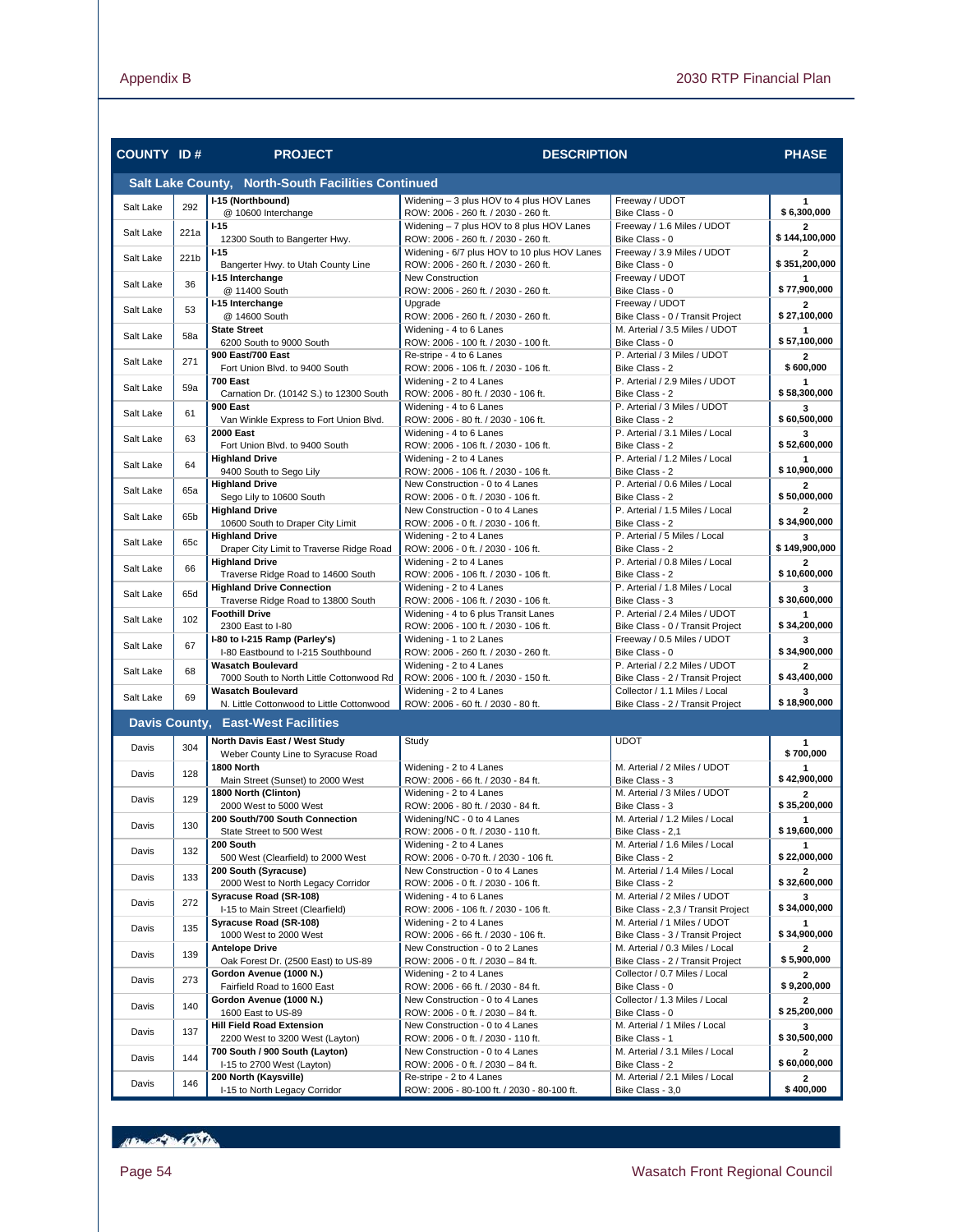| <b>COUNTY ID#</b> |     | <b>PROJECT</b>                                                     | <b>DESCRIPTION</b>                                                       | <b>PHASE</b><br><b>COST</b>                                         |                               |
|-------------------|-----|--------------------------------------------------------------------|--------------------------------------------------------------------------|---------------------------------------------------------------------|-------------------------------|
|                   |     | <b>Davis County. East-West Facilities Continued</b>                |                                                                          |                                                                     |                               |
| Davis             | 90a | Parrish Lane (Centerville)                                         | Widening - 2 to 4 Lanes                                                  | M. Arterial / 0.3 Miles / Local                                     | 1                             |
|                   |     | I-15 to 1250 West<br>500 South                                     | ROW: 2006 - 100 ft. / 2030 - 100 ft.<br>Widening - 2 to 4 Lanes          | Bike Class - 0<br>M. Arterial / 1.8 Miles / UDOT                    | \$10,000,000<br>1             |
| Davis             | 92a | I-15 to Redwood Road                                               | ROW: 2006 - 66-80 ft. / 2030 - 106 ft.                                   | Bike Class - 2 / Transit Project                                    | \$20,200,000                  |
| Davis             | 274 | I-215 Interchange                                                  | Upgrade                                                                  | Freeway / UDOT                                                      | 3                             |
|                   |     | @ Legacy Parkway<br>I-215 Interchange                              | ROW: 2006 - 300 ft. / 2030 - 300 ft.<br>Upgrade                          | Bike Class - 0<br>Freeway / UDOT                                    | \$116,200,000<br>3            |
| Davis             | 275 | @ I-15                                                             | ROW: 2006 - 300 ft. / 2030 - 300 ft.                                     | Bike Class - 0                                                      | \$116,200,000                 |
|                   |     | Davis County, North-South Facilities                               |                                                                          |                                                                     |                               |
| Davis             | 157 | <b>North Legacy Corridor</b>                                       | <b>ROW Purchase</b>                                                      | P. Arterial / 16.3 Miles / UDOT                                     | 1<br>\$341.800.000            |
|                   |     | Weber County Line to I-15/US-89<br><b>North Legacy Corridor</b>    | ROW: 2006 - 0 ft. / 2030 - 320 ft.<br>New Construction - 0 to 2 Lanes    | Bike Class - 1<br>P. Arterial / 16.3 Miles / UDOT                   | $\mathbf{2}$                  |
| Davis             | 158 | Weber County Line to I-15/US-89                                    | ROW: 2006 - 0 ft. / 2030 - 320 ft.                                       | Bike Class - 1                                                      | \$258,400,000                 |
| Davis             | 159 | <b>North Legacy Corridor</b><br>Weber County Line to I-15/US-89    | Widening - 2 to 4 Lanes<br>ROW: 2006 - 320 ft. / 2030 - 320 ft.          | P. Arterial / 16.3 Miles / UDOT<br>Bike Class - 1                   | 3<br>\$333,400,000            |
|                   | 294 | <b>North Legacy Connector Study</b>                                | Study                                                                    | P. Arterial / 2.5 Miles / UDOT                                      | 1                             |
| Davis             |     | North Legacy Corridor to Legacy Parkway                            |                                                                          | Bike Class - 1                                                      | \$700,000                     |
| Davis             | 155 | 2000 West (SR-108)<br>Weber Co. Line to Syracuse Road              | Widening - 2 to 4 Lanes<br>ROW: 2006 - 66 ft. / 2030 - 106 ft.           | M. Arterial / 4.4 Miles / UDOT<br>Bike Class - 3 / Transit Project  | 1<br>\$51,400,000             |
| Davis             | 156 | 2700 West (Layton)                                                 | New Construction - 0 to 4 Lanes                                          | M. Arterial / 1.4 Miles / Local                                     | 3                             |
|                   |     | Hill Field Rd Ext. to North Legacy Corridor                        | ROW: 2006 - 0 ft. / 2030 - 106 ft.                                       | Bike Class - 1                                                      | \$42,000,000                  |
| Davis             | 93a | <b>Redwood Road</b><br>500 South (Davis Co.) to 2600 South         | Widening - 2 to 4 Lanes<br>ROW: 2006 - 100 ft. / 2030 - 106 ft.          | M. Arterial / 1.7 Miles / UDOT<br>Bike Class - 3 / Transit Project  | 3<br>\$30,100,000             |
| Davis             | 304 | <b>Sheep Road</b>                                                  | Study                                                                    | Collector / 3.1 Miles / Local                                       | 1                             |
|                   |     | Parrish Lane to Glovers Lane                                       |                                                                          | Bike Class - 0                                                      | \$4,100,000                   |
| Davis             | 147 | $1 - 15$<br>Weber County Line to Hill Field Road                   | Widening - 6 to 6 plus HOV Lanes<br>ROW: 2006 - 240 ft. / 2030 - 240 ft. | Freeway / 6.3 Miles / UDOT<br>Bike Class - 0                        | 2<br>\$567,300,000            |
| Davis             | 169 | $I-15$                                                             | Widening - 6 to 6 plus HOV Lanes                                         | Freeway / 7.5 Miles / UDOT                                          | 1                             |
|                   |     | Hill Field Road (SR -232) to US-89<br>I-15 Interchange             | ROW: 2006 - 240 ft. / 2030 - 240 ft.<br>New Construction                 | Bike Class - 0<br>Freeway / UDOT                                    | \$37,300,000                  |
| Davis             | 279 | @ 1800 North                                                       | ROW: 2006 - 240 ft. / 2030 - 240 ft.                                     | Bike Class - 0                                                      | $\mathbf{2}$<br>\$63,100,000  |
| Davis             | 138 | I-15 Interchange                                                   | Upgrade                                                                  | Freeway / UDOT                                                      | $\mathbf{2}$                  |
|                   |     | @ Hill Field Road<br>I-15 Interchange                              | ROW: 2006 - 180 ft. / 2030 - 180 ft.<br>Upgrade                          | Bike Class - 0 / Transit Project<br>Freeway / UDOT                  | \$27,100,000                  |
| Davis             | 148 | @ South Layton Interchange                                         | ROW: 2006 - 200 ft. / 2030 - 200 ft.                                     | Bike Class - 0 / Transit Project                                    | \$43,500,000                  |
| Davis             | 86  | $I-15$                                                             | Widening - 8 to 8 plus HOV Lanes                                         | Freeway / 7.1 Miles / UDOT                                          | 3                             |
|                   |     | US-89 (Farmington) to 500 S. (Davis Co)<br>I-15 Interchange        | ROW: 2006 - 200 ft. / 2030 - 200 ft.<br>Upgrade                          | Bike Class - 0<br>Freeway / UDOT                                    | \$825,000,000<br>1            |
| Davis             | 89  | @ Parrish Lane                                                     | ROW: 2006 - 200 ft. / 2030 - 200 ft.                                     | Bike Class - 0                                                      | \$18,700,000                  |
| Davis             | 87  | $I-15$                                                             | Widening - 8 to 8 plus HOV Lanes                                         | Freeway / 3.5 Miles / UDOT                                          | $\mathbf{2}$<br>\$315,200,000 |
|                   |     | 500 S. (Davis Co) to I-215<br>I-15 Interchange                     | ROW: 2006 - 200 ft. / 2030 - 200 ft.<br>Upgrade                          | Bike Class - 0<br>Freeway / UDOT                                    | 3                             |
| Davis             | 290 | @ 500 South                                                        | ROW: 2006 - 200 ft. / 2030 - 200 ft.                                     | Bike Class - 0 / Transit Project                                    | \$34,900,000                  |
| Davis             | 150 | <b>Main Street</b><br>I-15 (Layton)/Fort Lane to 200 North         | Re-stripe - 2 to 4 Lanes<br>ROW: 2006 - 100 ft. / 2030 - 100 ft.         | M. Arterial / 1.5 Miles / Local<br>Bike Class - 3 / Transit Project | 1<br>\$200,000                |
|                   |     | Fort Lane (Layton)                                                 | Widening - 2 to 4 Lanes                                                  | Collector / 1.6 Miles / Local                                       | 1                             |
| Davis             | 151 | Main Street to Gordon Avenue (1000 N.)                             | ROW: 2006 - 80 ft. / 2030 - 80 ft.                                       | Bike Class - 0                                                      | \$12,600,000                  |
| Davis             | 91  | <b>Bountiful Blvd.</b><br>Eaglewood to Beck Street                 | New Construction - 0 to 2 Lanes<br>ROW: 2006 - 0 ft. / 2030 - 72 ft.     | Collector / 3.1 Miles / Local<br>Bike Class - 0                     | 3<br>\$72,800,000             |
|                   |     | <b>US-89</b>                                                       | Widening - 4 to 6 Lanes                                                  | Freeway / 10.6 Miles / UDOT                                         |                               |
| Davis             | 160 | I-15 (Farmington) to I-84                                          | ROW: 2006 - 120 ft. / 2030 - 150 ft.                                     | Bike Class - 3                                                      | \$259,800,000                 |
| Davis             | 166 | US-89 Interchange<br>@ Antelope Drive                              | New Construction<br>ROW: 2006 - 120 ft. / 2030 - 150 ft.                 | Freeway / UDOT<br>Bike Class - 3 / Transit Project                  | \$63,100,000                  |
| Davis             | 165 | US-89 Interchange                                                  | <b>New Construction</b>                                                  | Freeway / UDOT                                                      |                               |
|                   |     | @ Gordon Avenue                                                    | ROW: 2006 - 120 ft. / 2030 - 150 ft.                                     | Bike Class - 3                                                      | \$63,100,000                  |
| Davis             | 164 | US-89 Interchange<br>@ Oakhills Drive (SR-109)                     | New Construction<br>ROW: 2006 - 120 ft. / 2030 - 150 ft.                 | Freeway / UDOT<br>Bike Class - 3                                    | 2<br>\$63,100,000             |
| Davis             | 163 | US-89 Interchange                                                  | New Construction                                                         | Freeway / UDOT                                                      |                               |
|                   |     | @ 400 North (Fruit Heights)                                        | ROW: 2006 - 120 ft. / 2030 - 150 ft.                                     | Bike Class - 3                                                      | \$43,500,000                  |
|                   |     | <b>Weber County, East-West Facilities</b>                          |                                                                          |                                                                     |                               |
| Weber             | 306 | Western Weber East / West Study<br>1200 South to Davis County Line | Study                                                                    | <b>UDOT</b>                                                         | 1<br>\$700,000                |
| Weber             | 171 | <b>Skyline Drive (North)</b>                                       | New Construction - 0 to 2 Lanes                                          | Collector / 5.6 Miles / Local                                       |                               |
|                   |     | 2600 North to US-89                                                | ROW: 2006 - 0 ft. / 2030 - 80 ft.                                        | Bike Class - 3                                                      | \$36,600,000                  |
| Weber             | 174 | Pioneer Road (400 North)<br>I-15 to 1200 West                      | Widening - 2 to 4 Lanes<br>ROW: 2006 - 80 ft. / 2030 - 80-106 ft.        | Collector / 0.9 Miles / Local<br>Bike Class - 2                     | \$16,800,000                  |
| Weber             | 178 | 1200 South                                                         | Widening - 2 to 4 Lanes                                                  | P. Arterial / 4.8 Miles / UDOT                                      | 2                             |
|                   |     | I-15 to North Legacy Corridor                                      | ROW: 2006 - 110 ft. / 2030 - 110 ft.                                     | Bike Class - 2,1                                                    | \$63,200,000                  |

Remodel Charles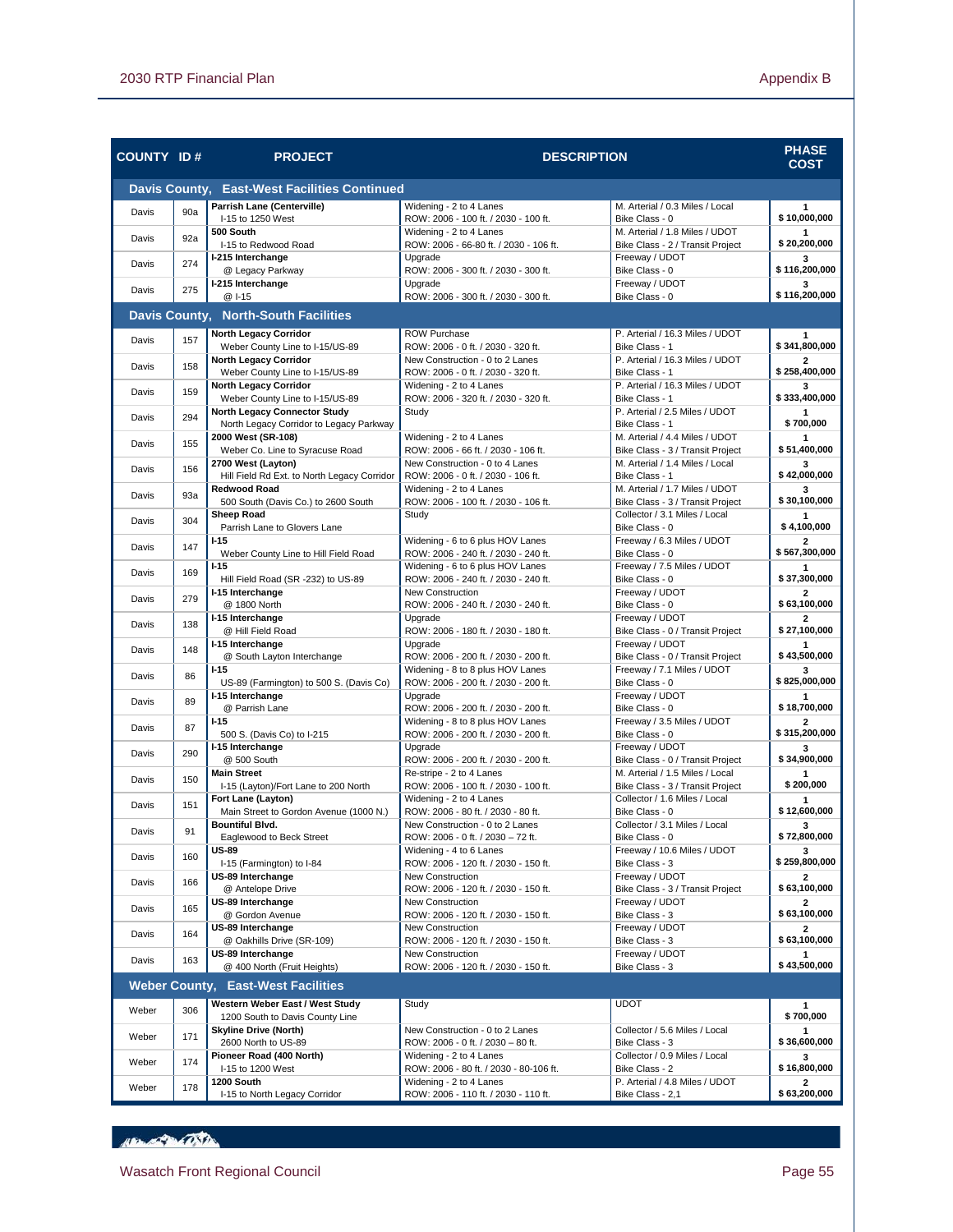| <b>COUNTY ID#</b>                                   |      | <b>PROJECT</b>                                           | <b>DESCRIPTION</b>                                                    | <b>PHASE</b><br><b>COST</b>                                        |                               |  |  |  |  |
|-----------------------------------------------------|------|----------------------------------------------------------|-----------------------------------------------------------------------|--------------------------------------------------------------------|-------------------------------|--|--|--|--|
| <b>Weber County, East-West Facilities Continued</b> |      |                                                          |                                                                       |                                                                    |                               |  |  |  |  |
| Weber                                               | 180  | 24th Street                                              | Widening - 2 to 4 Lanes                                               | M. Arterial / 1.6 Miles / UDOT                                     | 2                             |  |  |  |  |
|                                                     |      | I-15 to Wall Avenue                                      | ROW: 2006 - 90 ft. / 2030 - 100 ft.                                   | Bike Class - 3                                                     | \$58,600,000                  |  |  |  |  |
| Weber                                               | 186a | <b>Hinckley Drive</b>                                    | New Construction - 0 to 4 Lanes                                       | P. Arterial / 0.7 Miles / UDOT                                     |                               |  |  |  |  |
|                                                     |      | 1900 West (SR-126) to Midland Drive<br>40th Street       | ROW: 2006 - 0 ft. / 2030 - 110 ft.<br>Widening - 2 to 4 Lanes         | Bike Class - 0 / Transit Project<br>M. Arterial / 1 Miles / Local  | \$24,900,000                  |  |  |  |  |
| Weber                                               | 184a | Adams Avenue to Gramercy Avenue                          | ROW: 2006 - 66 ft. / 2030 - 84 ft.                                    | Bike Class - 2                                                     | 1<br>\$9,000,000              |  |  |  |  |
|                                                     |      | 4000 South (SR-37)                                       | Widening - 2 to 4 Lanes                                               | Collector / 3.9 Miles / UDOT/Local                                 | 3                             |  |  |  |  |
| Weber                                               | 185  | 1900 West to North Legacy Corridor                       | ROW: 2006 - 84 ft. / 2030 - 84 ft.                                    | Bike Class - 3 / Transit Project                                   | \$57,100,000                  |  |  |  |  |
| Weber                                               | 186b | Midland Drive (SR-108)                                   | Widening - 2 to 4 Lanes                                               | M. Arterial / 1.8 Miles / UDOT                                     | 1                             |  |  |  |  |
|                                                     |      | Hinckley Drive to 3500 West                              | ROW: 2006 - 66 ft. / 2030 - 100 ft.                                   | Bike Class - 3 / Transit Project                                   | \$20,400,000                  |  |  |  |  |
| Weber                                               | 289  | 5600 South<br>1900 West (SR-126) to 3500 West            | Widening - 2 to 4 Lanes<br>ROW: 2006 - 66 ft. / 2030 - 84 ft.         | M. Arterial / 2 Miles / UDOT<br>Bike Class - 2,3                   | 2<br>\$76,800,000             |  |  |  |  |
|                                                     |      | 5500 South/5600 South                                    | Widening - 2 to 4 Lanes                                               | M. Arterial / 3.1 Miles / UDOT                                     | $\mathbf{2}$                  |  |  |  |  |
| Weber                                               | 188  | 3500 West to 5900 West (Hooper)                          | ROW: 2006 - 66 ft. / 2030 - 84 ft.                                    | Bike Class - 3,0                                                   | \$40,500,000                  |  |  |  |  |
|                                                     |      | 5600 South Connection                                    | New Construction - 0 to 2 Lanes                                       | M. Arterial / 1.2 Miles / Local                                    | 3                             |  |  |  |  |
| Weber                                               | 189  | I-15 to South Weber Drive                                | ROW: 2006 - 0 ft. / 2030 - 66 ft.                                     | Bike Class - 0                                                     | \$25,100,000                  |  |  |  |  |
|                                                     |      | <b>Weber County, North-South Facilities</b>              |                                                                       |                                                                    |                               |  |  |  |  |
|                                                     |      |                                                          |                                                                       |                                                                    |                               |  |  |  |  |
| Weber                                               | 296  | <b>North Legacy Corridor</b>                             | <b>ROW Purchase</b>                                                   | P. Arterial / 8.5 Miles / UDOT                                     | $\mathbf{2}$<br>\$177,900,000 |  |  |  |  |
|                                                     |      | 1200 South to I-15<br><b>North Legacy Corridor</b>       | ROW: 2006 - 0 ft. / 2030 - 220 ft.<br>New Construction - 0 to 2 Lanes | Bike Class - 1<br>P. Arterial / 8.5 Miles / UDOT                   | з                             |  |  |  |  |
| Weber                                               | 298  | 1200 South to I-15                                       | ROW: 2006 - 0 ft. / 2030 - 220 ft.                                    | Bike Class - 1                                                     | \$173,900,000                 |  |  |  |  |
|                                                     |      | <b>North Legacy Corridor</b>                             | <b>ROW Purchase</b>                                                   | P. Arterial / 6.5 Miles / UDOT                                     |                               |  |  |  |  |
| Weber                                               | 212  | Davis County Line to 1200 South                          | ROW: 2006 - 0 ft. / 2030 - 220 ft.                                    | Bike Class - 1                                                     | \$93,700,000                  |  |  |  |  |
| Weber                                               | 170a | <b>North Legacy Corridor</b>                             | New Construction - 0 to 2 Lanes                                       | P. Arterial / 6.5 Miles / UDOT                                     | $\mathbf{2}$                  |  |  |  |  |
|                                                     |      | Davis County Line to 1200 South                          | ROW: 2006 - 0 ft. / 2030 - 220 ft.                                    | Bike Class - 1                                                     | \$103,100,000                 |  |  |  |  |
| Weber                                               | 170b | <b>North Legacy Corridor</b>                             | Widening - 2 to 4 Lanes                                               | P. Arterial / 0.8 Miles / UDOT                                     | 3                             |  |  |  |  |
|                                                     |      | Davis County Line to 5500 South                          | ROW: 2006 - 220 ft. / 2030 - 220 ft.                                  | Bike Class - 1                                                     | \$16,400,000                  |  |  |  |  |
| Weber                                               | 200  | 3500 West (SR-108)<br>Midland Drive to Davis County Line | Widening - 2 to 4 Lanes<br>ROW: 2006 - 66 ft. / 2030 - 100 ft.        | M. Arterial / 1.6 Miles / UDOT<br>Bike Class - 3 / Transit Project | 1<br>\$18,100,000             |  |  |  |  |
|                                                     |      | 1900 West (SR-126)                                       | Widening - 4 to 6 Lanes                                               | M. Arterial / 0.4 Miles / UDOT                                     |                               |  |  |  |  |
| Weber                                               | 284  | 5600 South to Riverdale Road                             | ROW: 2006 - 100 ft. / 2030 - 126 ft.                                  | Bike Class - 3 / Transit Project                                   | \$4,900,000                   |  |  |  |  |
| Weber                                               | 285  | $1 - 15$                                                 | Widening - 4 to 6 Lanes                                               | Freeway / 2.2 Miles / UDOT                                         | 3                             |  |  |  |  |
|                                                     |      | Box Elder County Line to 2700 North                      | ROW: 2006 - 220 ft. / 2030 - 220 ft.                                  | Bike Class - 0                                                     | \$255,700,000                 |  |  |  |  |
| Weber                                               | 210  | $1-15$                                                   | Widening - 6 to 6 plus HOV Lanes                                      | Freeway / 2.8 Miles / UDOT                                         | $\mathbf{2}$                  |  |  |  |  |
|                                                     |      | I-84 to Davis Co. Line                                   | ROW: 2006 - 220 ft. / 2030 - 220 ft.                                  | Bike Class - 0 / Transit Project                                   | \$252,200,000                 |  |  |  |  |
| Weber                                               | 179  | I-15 Interchange<br>@ 24th Street                        | Upgrade<br>ROW: 2006 - 220 ft. / 2030 - 220 ft.                       | Freeway / UDOT<br>Bike Class - 0                                   | 2<br>\$63,100,000             |  |  |  |  |
|                                                     |      | I-15 Interchange                                         | Upgrade                                                               | Freeway / UDOT                                                     | 2                             |  |  |  |  |
| Weber                                               | 229  | @ Riverdale Road (SR-26)                                 | ROW: 2006 - 220 ft. / 2030 - 220 ft.                                  | Bike Class - 0 / Transit Project                                   | \$27,100,000                  |  |  |  |  |
| Weber                                               | 286  | 1100 West (Pleasant View)                                | New Construction - 0 to 2 Lanes                                       | Collector / 1 Miles / Local                                        | 3                             |  |  |  |  |
|                                                     |      | Skyline Drive to 4000 North                              | ROW: 2006 - 0 ft. / 2030 - 60 ft.                                     | Bike Class - 3                                                     | \$20,200,000                  |  |  |  |  |
| Weber                                               | 291  | 1100 West (Pleasant View)                                | New Construction - 0 to 2 Lanes                                       | Collector / 0.6 Miles / Local                                      | 3                             |  |  |  |  |
|                                                     |      | Pleasant View Drive to US-89                             | ROW: 2006 - 0 ft. / 2030 - 66 ft.                                     | Bike Class - 3                                                     | \$12,600,000                  |  |  |  |  |
| Weber                                               | 204  | Riverdale Road (SR-26)<br>SR-126 to Washington Blvd.     | Widening - 4 to 5/6 Lanes<br>ROW: 2006 - 99 ft. / 2030 - 120 ft.      | P. Arterial / 3.7 Miles / UDOT<br>Bike Class - 3 / Transit Project | 1<br>\$69,700,000             |  |  |  |  |
|                                                     |      | <b>Wall Avenue</b>                                       | New Construction - 0 to 2 Lanes                                       | Collector / 2.4 Miles / Local                                      | 3                             |  |  |  |  |
| Weber                                               | 201  | 2700 North to US-89                                      | ROW: 2006 - 0 ft. / 2030 - 66 ft.                                     | Bike Class - 0                                                     | \$50,200,000                  |  |  |  |  |
|                                                     |      | <b>Adams Avenue</b>                                      | Widening - 2 to 4 Lanes                                               | M. Arterial / 0.6 Miles / Local                                    | 1                             |  |  |  |  |
| Weber                                               | 287  | Washington Terrace City Limits to US-89                  | ROW: 2006 - 86 ft. / 2030 - 86 ft.                                    | Bike Class - 3                                                     | \$4,700,000                   |  |  |  |  |
| Weber                                               | 288  | 450 East/400 East                                        | Widening - 2 to 4 Lanes                                               | Collector / 0.9 Miles / Local                                      | 2                             |  |  |  |  |
|                                                     |      | 3100 North to 2700 North                                 | ROW: 2006 - 0 ft. / 2030 - 66 ft.                                     | Bike Class - 3                                                     | \$14,600,000                  |  |  |  |  |
| Weber                                               | 192  | <b>Monroe Boulevard</b><br>1300 North to 2700 North      | New Construction - 0 to 4 Lanes<br>ROW: 2006 - 0 ft. / 2030 - 80 ft.  | M. Arterial / 2 Miles / Local<br>Bike Class - 3                    | 3<br>\$49,000,000             |  |  |  |  |
|                                                     |      | Harrison Blvd.                                           | Widening - 4 to 6 plus Transit Lanes                                  | P. Arterial / 4.8 Miles / UDOT                                     | 2                             |  |  |  |  |
| Weber                                               | 203  | 24th Street to US-89                                     | ROW: 2006 - 99 ft. / 2030 - 99 ft.                                    | Bike Class - 3 / Transit Project                                   | \$63,200,000                  |  |  |  |  |
|                                                     |      | <b>US-89</b>                                             | Widening - 4 to 6 Lanes                                               | Freeway / 2 Miles / UDOT                                           | 2                             |  |  |  |  |
| Weber                                               | 226  | I-84 to Harrison Blvd.                                   | ROW: 2006 - 120 ft. / 2030 - 150 ft.                                  | Bike Class - 2                                                     | \$95,800,000                  |  |  |  |  |
| Weber                                               | 214  | US-89 Interchange                                        | Upgrade                                                               | Freeway / UDOT                                                     | 2                             |  |  |  |  |
|                                                     |      | @ Uintah/I-84                                            | ROW: 2006 - 150 ft. / 2030 - 150 ft.                                  | Bike Class - 2                                                     | \$225,200,000                 |  |  |  |  |
| Weber                                               | 206a | <b>Skyline Drive</b>                                     | New Construction - 0 to 2 Lanes                                       | Collector / 0.2 Miles / Local                                      | 1<br>\$2,700,000              |  |  |  |  |
|                                                     |      | Ogden City Limits to Eastwood Blvd.                      | ROW: 2006 - 0 ft. / 2030 - 80 ft.                                     | Bike Class - 3                                                     |                               |  |  |  |  |

Hand Martin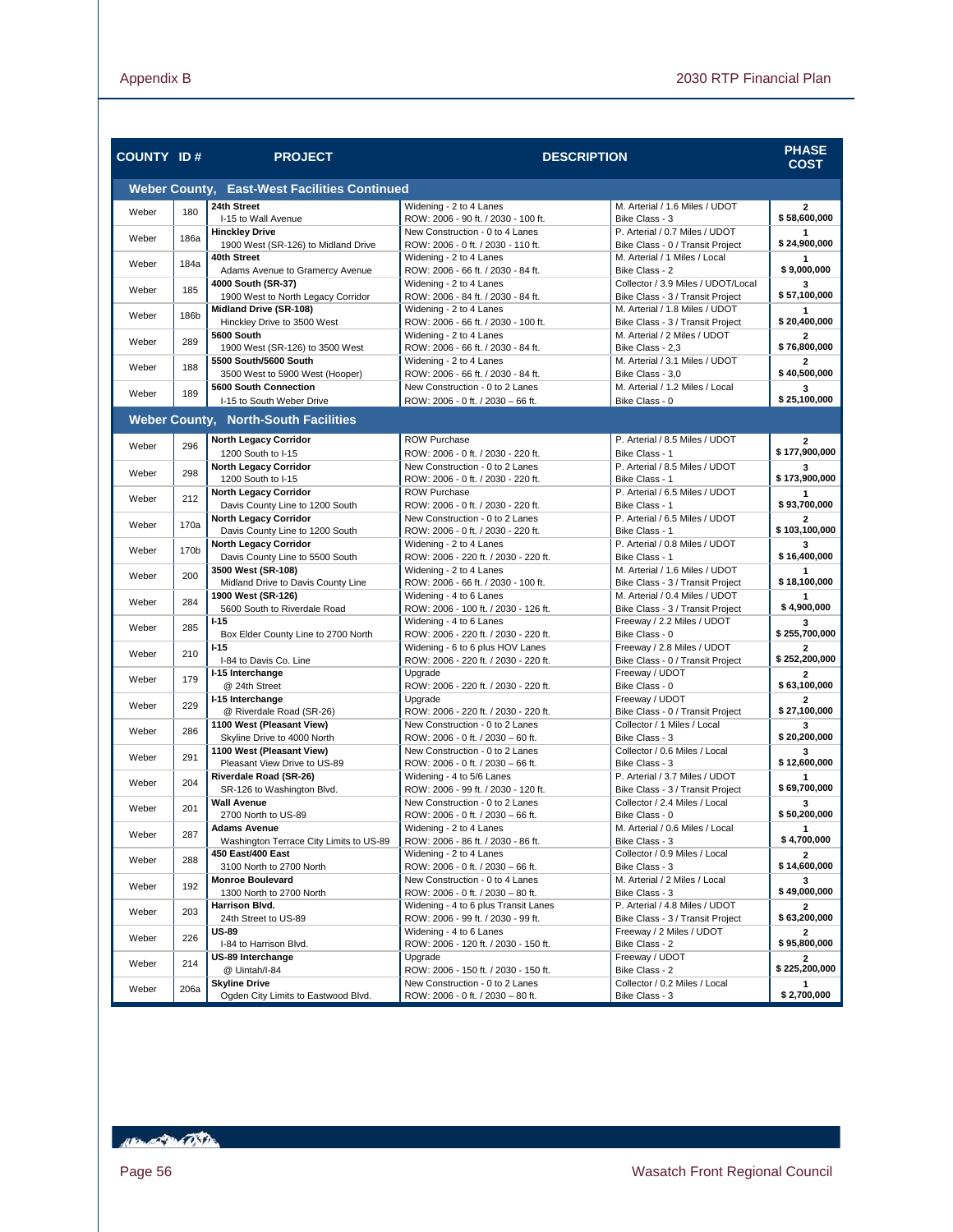## **2030 RTP UNFUNDED HIGHWAY PROJECTS LIST**

| <b>COUNTY ID#</b>    |              | <b>PROJECT</b>                                              | <b>DESCRIPTION</b>                                                   | <b>PHASE</b><br><b>COST</b>                         |                                 |  |  |  |
|----------------------|--------------|-------------------------------------------------------------|----------------------------------------------------------------------|-----------------------------------------------------|---------------------------------|--|--|--|
|                      |              | <b>Salt Lake County, East-West Facilities</b>               |                                                                      |                                                     |                                 |  |  |  |
| Salt Lake            | $\mathbf{1}$ | 500 / 700 South                                             | Widening - 2 to 4 Lanes                                              | Collector / 3.6 Miles / Local                       | <b>Unfunded</b>                 |  |  |  |
|                      |              | Surplus Canal to 5600 West                                  | ROW: 2006 - 50 ft. / 2030 - 84 ft.                                   | Bike Class - 3.2                                    | \$90,900,000                    |  |  |  |
| Salt Lake            | 232          | California Avenue                                           | New Construction - 0 to 4 Lanes                                      | M. Arterial / 1.5 Miles / Local                     | <b>Unfunded</b>                 |  |  |  |
|                      |              | Mountain View Corridor to 7200 West                         | ROW: 2006 - 0 ft. / 2030 - 110 ft.                                   | Bike Class - 2                                      | \$61,400,000                    |  |  |  |
| Salt Lake            | 301          | Fort Union Blvd.                                            | Widening - 4 to 6 Lanes                                              | M. Arterial / 3.6 Miles / Local                     | <b>Unfunded</b>                 |  |  |  |
|                      |              | 1300 East to 3000 East                                      | ROW: 2006 - 75-100 ft. / 2030 - 95-125 ft.                           | Bike Class - 2 / Transit Project                    | \$95,300,000                    |  |  |  |
| Salt Lake            | 35           | <b>11400 South</b>                                          | Widening/NC - 2/0 to 4 Lanes                                         | M. Arterial / 1.1 Miles / Local<br>Bike Class - 2.0 | <b>Unfunded</b>                 |  |  |  |
|                      |              | 1300 East to Highland Drive<br>13400 South                  | ROW: 2006 - 80 ft. / 2030 - 80 ft.<br>Widening - 2 to 4 Lanes        | Collector / 0.9 Miles / Local                       | \$21,700,000<br><b>Unfunded</b> |  |  |  |
| Salt Lake            | 245b         | 8000 West to 6400 West                                      | ROW: 2006 - 66 ft. / 2030 - 106-120 ft.                              | Bike Class - 2                                      | \$27,500,000                    |  |  |  |
|                      |              | <b>Salt Lake County, North-South Facilities</b>             |                                                                      |                                                     |                                 |  |  |  |
|                      |              | <b>7200 West</b>                                            | New Construction - 0 to 4 Lanes                                      | M. Arterial / 3.6 Miles / Local                     | <b>Unfunded</b>                 |  |  |  |
| Salt Lake            | 253          | I-80 to SR-201                                              | ROW: 2006 - 0 ft. / 2030 - 110 ft.                                   | Bike Class - 3                                      | \$147,200,000                   |  |  |  |
|                      |              | <b>7200 West</b>                                            | Widening - 2 to 4 Lanes                                              | M. Arterial / 1.5 Miles / Local                     | <b>Unfunded</b>                 |  |  |  |
| Salt Lake            | 254          | SR-201 to 3500 South                                        | ROW: 2006 - 66 ft. / 2030 - 86 ft.                                   | Bike Class - 3                                      | \$34,500,000                    |  |  |  |
|                      |              | 6400 West                                                   | New Construction - 0 to 2 Lanes                                      | M. Arterial / 10.5 Miles / Local                    | <b>Unfunded</b>                 |  |  |  |
| Salt Lake            | 255a         | 5800 South to 12600 South                                   | ROW: 2006 - 0 ft. / 2030 - 80 ft.                                    | Bike Class - 2,1                                    | \$344,700,000                   |  |  |  |
| Salt Lake            | 264          | 4000 West                                                   | Widening - 2 to 4 Lanes                                              | Collector / 1.5 Miles / Local                       | <b>Unfunded</b>                 |  |  |  |
|                      |              | 7800 South to 9000 South                                    | ROW: 2006 - 66 ft. / 2030 - 86 ft.                                   | Bike Class - 2 / Transit Project                    | \$34.500.000                    |  |  |  |
| Salt Lake            | 72           | <b>Redwood Road</b>                                         | Widening - 2 to 4 Lanes                                              | M. Arterial / 2.2 Miles / UDOT                      | <b>Unfunded</b>                 |  |  |  |
|                      |              | Davis County Line to 1000 North                             | ROW: 2006 - 125 ft. / 2030 - 125 ft.                                 | Bike Class - 2,3 / Transit Project                  | \$57,000,000                    |  |  |  |
| Salt Lake            | 270          | <b>Main Street</b>                                          | Widening - 2 to 4 Lanes                                              | Collector / 1.8 Miles / Local                       | <b>Unfunded</b>                 |  |  |  |
|                      |              | 3300 South to 4500 South                                    | ROW: 2006 - 66 ft. / 2030 - 66 ft.                                   | Bike Class - 2                                      | \$30,900,000                    |  |  |  |
| Salt Lake            | 56           | <b>Main Street</b>                                          | New Construction - 0 to 4 Lanes                                      | Collector / 0.7 Miles / Local                       | <b>Unfunded</b>                 |  |  |  |
|                      |              | 4500 South to Vine Street<br>900 East                       | ROW: 2006 - 0 ft. / 2030 - 80 ft.                                    | Bike Class - 2<br>Collector / 1.8 Miles / Local     | \$23,000,000                    |  |  |  |
| Salt Lake            | 60           | 3300 South to 4500 South                                    | Widening - 2 to 4 Lanes<br>ROW: 2006 - 60 ft. / 2030 - 66-86 ft.     | Bike Class - 2                                      | Unfunded<br>\$40,200,000        |  |  |  |
|                      |              | I-215 Interchange                                           | Upgrade                                                              | Freeway / UDOT                                      | <b>Unfunded</b>                 |  |  |  |
| Salt Lake            | 55           | @ 3900 South or 4500 South (Eastside)                       | ROW: 2006 - 300 ft. / 2030 - 300 ft.                                 | Bike Class - 0 / Transit Project                    | \$109,200,000                   |  |  |  |
| <b>Davis County.</b> |              | <b>East-West Facilities</b>                                 |                                                                      |                                                     |                                 |  |  |  |
|                      |              | Syracuse Road (SR-127)                                      | Widening - 2 to 4 Lanes                                              | M. Arterial / 1 Miles / UDOT                        | <b>Unfunded</b>                 |  |  |  |
| Davis                | 136a         | 2000 West to North Legacy Corridor                          | ROW: 2006 - 66 ft. / 2030 - 84-106 ft.                               | Bike Class - 3                                      | \$48.500.000                    |  |  |  |
|                      |              | 200 North (Kaysville)                                       | Widening - 2 to 4 Lanes                                              | M. Arterial / 1.6 Miles / Local                     | <b>Unfunded</b>                 |  |  |  |
| Davis                | 145          | SR-126 to US-89                                             | ROW: 2006 - 80 ft. / 2030 - 80 ft.                                   | Bike Class - 3                                      | \$31,500,000                    |  |  |  |
|                      |              | <b>Davis County. North-South Facilities</b>                 |                                                                      |                                                     |                                 |  |  |  |
|                      |              | <b>2000 West</b>                                            | Widening - 2 to 4 Lanes                                              | Collector / 1.5 Miles / Local                       | <b>Unfunded</b>                 |  |  |  |
| Davis                | 276          | Syracuse Road to North Legacy Corridor                      | ROW: 2006 - 66 ft. / 2030 - 86 ft.                                   | Bike Class - 3                                      | \$34,500,000                    |  |  |  |
|                      | 278          | <b>Redwood Road</b>                                         | Widening - 2 to 4 Lanes                                              | M. Arterial / 0.8 Miles / UDOT                      | <b>Unfunded</b>                 |  |  |  |
| Davis                |              | I-215 to Salt Lake Co. Line                                 | ROW: 2006 - 100 ft. / 2030 - 106 ft.                                 | Bike Class - 3 / Transit Project                    | \$19,100,000                    |  |  |  |
| Davis                | 149          | I-15 Interchange                                            | New Construction                                                     | Freeway / UDOT                                      | <b>Unfunded</b>                 |  |  |  |
|                      |              | @ Lund Lane                                                 | ROW: 2006 - 200 ft. / 2030 - 200 ft.                                 | Bike Class - 0                                      | \$109,200,000                   |  |  |  |
|                      |              | <b>Weber County, East-West Facilities</b>                   |                                                                      |                                                     |                                 |  |  |  |
| Weber                | 280          | 2600 North / 2700 North                                     | Widening - 2 to 4 Lanes                                              | M. Arterial / 2 Miles / Local                       | <b>Unfunded</b>                 |  |  |  |
|                      |              | I-15 to 3500 West                                           | ROW: 2006 - 66 ft. / 2030 - 110 ft.                                  | Bike Class - 2                                      | \$60,100,000                    |  |  |  |
| Weber                | 281          | 2550 South                                                  | Widening - 2 to 4 Lanes                                              | Collector / 3 Miles / Local                         | <b>Unfunded</b>                 |  |  |  |
|                      |              | I-15 to 3500 West                                           | ROW: 2006 - 60 ft. / 2030 - 66-86 ft.                                | Bike Class - 3                                      | \$66,900,000                    |  |  |  |
|                      |              | <b>Weber County, North-South Facilities</b>                 |                                                                      |                                                     |                                 |  |  |  |
| Weber                | 191          | <b>4700 West</b>                                            | New Construction - 0 to 2 Lanes                                      | M. Arterial / 1.3 Miles / UDOT                      | <b>Unfunded</b>                 |  |  |  |
|                      |              | 4000 South to 5100 South                                    | ROW: 2006 - 0 ft. / 2030 - 100 ft.                                   | Bike Class - 3,0                                    | \$51,100,000                    |  |  |  |
| Weber                | 282          | <b>3500 West</b>                                            | Widening - 2 to 4 Lanes                                              | Collector / 4.6 Miles / Local                       | <b>Unfunded</b>                 |  |  |  |
|                      |              | 1200 South to Midland Drive (SR-108)                        | ROW: 2006 - 80 ft. / 2030 - 100 ft.                                  | Bike Class - 3                                      | \$119,900,000                   |  |  |  |
| Weber                | 283          | 1900 West (SR-126)                                          | Widening - 2 to 4 Lanes                                              | M. Arterial / 4.3 Miles / UDOT                      | <b>Unfunded</b>                 |  |  |  |
|                      |              | 1200 South to 2700 North                                    | ROW: 2006 - 66-86 ft. / 2030 - 126 ft.                               | Bike Class - 3                                      | \$146.800.000                   |  |  |  |
| Weber                | 196          | <b>1200 West</b><br>Pioneer Road (400 North) to 12th Street | Widening - 2 to 4 Lanes<br>ROW: 2006 - 66 - 80 ft. / 2030 - 92.5 ft. | M. Arterial / 1.6 Miles / Local<br>Bike Class - 2   | <b>Unfunded</b><br>\$41,600,000 |  |  |  |
|                      |              |                                                             |                                                                      |                                                     |                                 |  |  |  |

The estimated total costs for all recommended 2030 RTP highway improvement projects are summarized in the table below. These estimated cost totals are divided into Phase 1 (2007 through 2015), Phase 2 projects (2016 through 2025), and Phase 3 projects (2026 through 2030) for both the Salt Lake and Ogden - Layton Urbanized Areas.

HELLED COSTS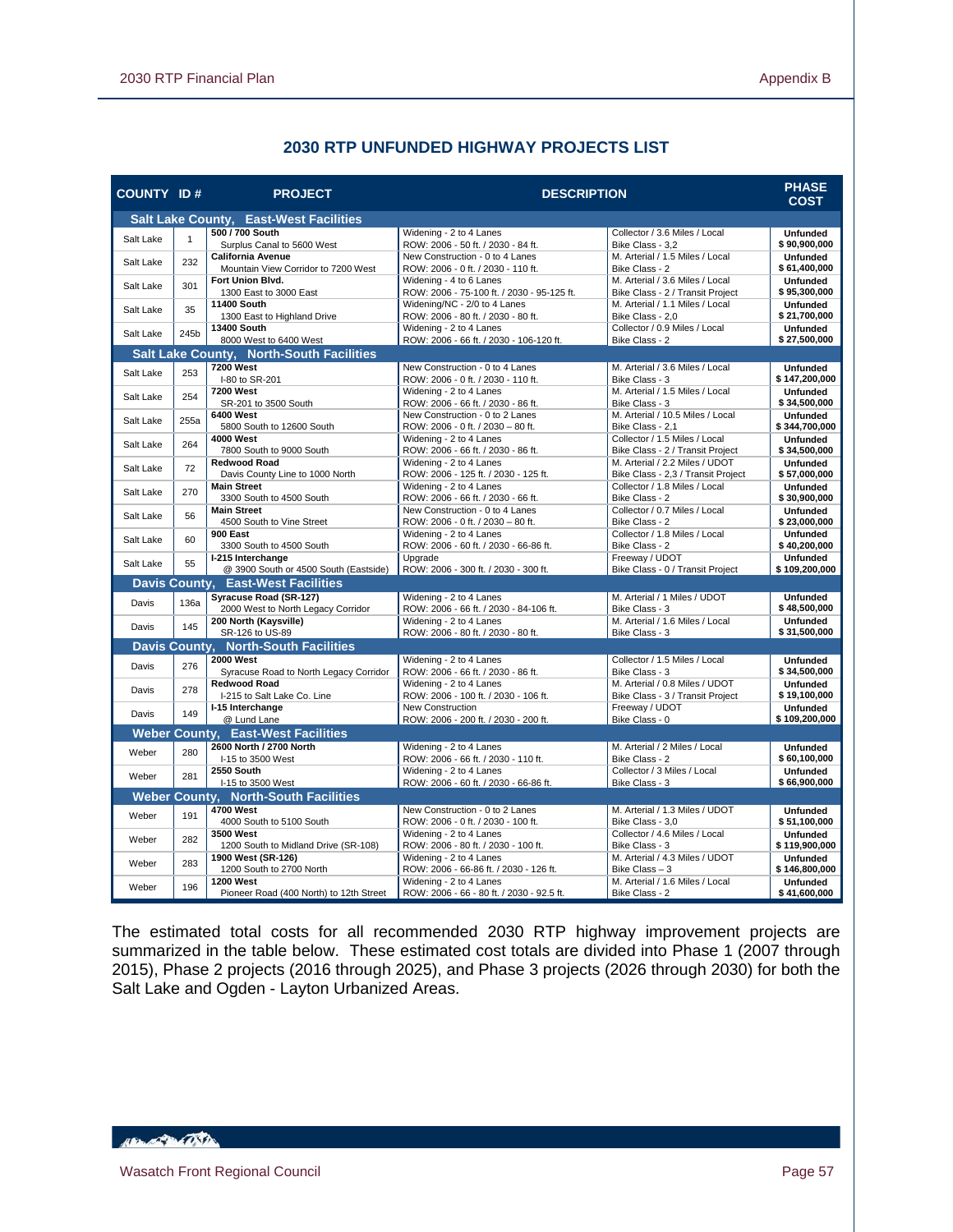#### **REGIONAL TRANSPORTATION PLAN COST SUMMARY FOR HIGHWAY PROJECTS 2007 – 2030**

| <b>URBANIZED AREA BY PHASE</b>                                               | <b>COST</b>    |
|------------------------------------------------------------------------------|----------------|
| Estimated Cost of all Salt Lake Urbanized Area Phase 1 Highway Projects      | 2,070,100,000  |
| Estimated Cost of all Salt Lake Urbanized Area Phase 2 Highway Projects      | 3,560,900,000  |
| Estimated Cost of all Salt Lake Urbanized Area Phase 3 Highway Projects      | 2,351,500,000  |
| <b>Total 2030 Salt Lake Urbanized Area Projects</b>                          | 7,982,500,000  |
| Estimated Cost of all Ogden - Layton Urbanized Area Phase 1 Highway Projects | 985,400,000    |
| Estimated Cost of all Ogden - Layton Urbanized Area Phase 2 Highway Projects | 2,672,300,000  |
| Estimated Cost of all Ogden - Layton Urbanized Area Phase 3 Highway Projects | 2,372,900,000  |
| <b>Total 2030 Ogden / Layton Urbanized Area Projects</b>                     | 6,030,600,000  |
| Estimated Cost of all Wasatch Front Phase 1 Highway Projects                 | 3,055,500,000  |
| Estimated Cost of all Wasatch Front Phase 2 Highway Projects                 | 6,233,200,000  |
| Estimated Cost of all Wasatch Front Phase 3 Highway Projects                 | 4,724,400,000  |
| <b>Total 2030 Wasatch Front Highway Projects</b>                             | 14,013,100,000 |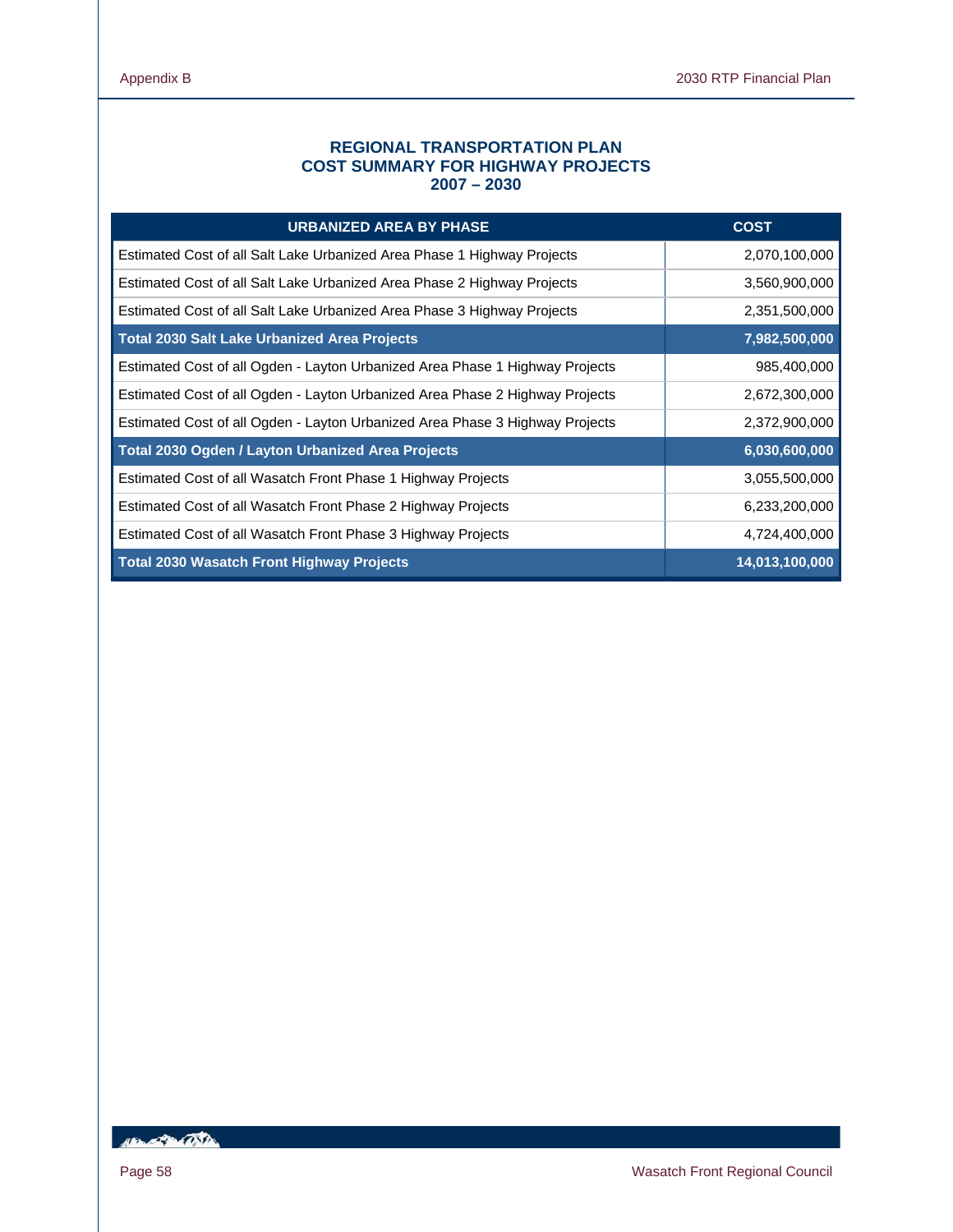# **APPENDIX C -** 2030 RTP TRANSIT PROJECT COSTS **APPENDIX C**

# **2030 RTP TRANSIT PROJECT LISTS WITH COSTS**

| <b>RTP TRANSIT PROJECTS</b><br>(sorted by Uninflated capital<br>cost) | <b>TRANSIT</b><br><b>TYPE</b> | <b>NEW</b><br><b>LENGTH</b><br>(MILES) | <b>YEAR OF</b><br><b>EXPENDITURE</b><br><b>CAPITAL COST</b><br>(MILLIONS \$) |                                         | <b>UNINFLATED</b><br><b>CAPITAL</b><br><b>COST</b><br>(MILLION \$) |                | <b>UNINFLATED</b><br><b>ANNUAL</b><br><b>OPERATIONS</b><br><b>COST</b><br>(MILLIONS \$) |            | <b>PHASE</b>   |
|-----------------------------------------------------------------------|-------------------------------|----------------------------------------|------------------------------------------------------------------------------|-----------------------------------------|--------------------------------------------------------------------|----------------|-----------------------------------------------------------------------------------------|------------|----------------|
| FrontRunner (South) Line                                              | <b>CRT</b>                    | 21.6                                   | \$                                                                           | 477                                     | \$                                                                 | 400            | \$                                                                                      | 9.0        | 1              |
| Mid-Jordan Line                                                       | <b>LRT</b>                    | 9.5                                    | \$                                                                           | 445                                     | \$                                                                 | 373            | \$                                                                                      | 10.2       | 1              |
| Airport Line                                                          | <b>LRT</b>                    | 6.0                                    | \$                                                                           | 389                                     | \$                                                                 | 326            | \$                                                                                      | 5.0        | 1              |
| <b>West Valley Line</b>                                               | LRT                           | 4.7                                    | \$                                                                           | 302                                     | \$                                                                 | 253            | \$                                                                                      | 6.6        | 1              |
| Draper (South Extension) Line                                         | LRT                           | 6.9                                    | \$                                                                           | 416                                     | \$                                                                 | 186            | \$                                                                                      | 4.1        | 3              |
| Draper Core Line                                                      | LRT                           | 3.2                                    | \$                                                                           | 119                                     | \$                                                                 | 100            | \$                                                                                      | 2.4        | 1              |
| South Davis Line                                                      | <b>BRT</b>                    | 11.7                                   | \$                                                                           | 115                                     | \$                                                                 | 96             | \$                                                                                      | 3.3        | $\mathbf{1}$   |
| Redwood Road Line                                                     | <b>BRT</b>                    | 11.6                                   | \$                                                                           | 203                                     | \$                                                                 | 91             | \$                                                                                      | 3.9        | 3              |
| <b>State Street Line</b>                                              | <b>BRT</b>                    | 8.0                                    | \$                                                                           | 145                                     | \$                                                                 | 84             | \$                                                                                      | 2.1        | $\overline{2}$ |
| 1300 East (North) Line                                                | <b>BRT</b>                    | 10.2                                   | \$                                                                           | 177                                     | \$                                                                 | 79             | \$                                                                                      | 5.3        | 3              |
| South Temple - Foothill Line                                          | <b>BRT</b>                    | 6.6                                    | \$                                                                           | 109                                     | \$                                                                 | 63             | \$                                                                                      | 3.1        | $\overline{2}$ |
| Sugarhouse Line                                                       | SC                            | 2.2                                    | \$                                                                           | 127                                     | \$                                                                 | 57             | \$                                                                                      | 3.3        | 3              |
| 400 South Direct TRAX Link                                            | <b>LRT</b>                    | 1.0                                    | \$                                                                           | 118                                     | \$                                                                 | 53             | \$                                                                                      |            | 3              |
| 1300 East (South) Line                                                | <b>BRT</b>                    | 6.9                                    | \$                                                                           | 80                                      | \$                                                                 | 46             | \$                                                                                      | 1.9        | $\overline{2}$ |
| 5400 South (West) Line                                                | <b>BRT</b>                    | 8.1                                    | \$                                                                           | 96                                      | \$                                                                 | 43             | \$                                                                                      | 2.4        | 3              |
| Weber State Line                                                      | <b>BRT</b>                    | 4.5                                    | \$                                                                           | 41                                      | \$                                                                 | 34             | \$                                                                                      | 1.3        | $\mathbf{1}$   |
| 5600 West3                                                            | <b>CP</b>                     | 15.1                                   | \$                                                                           | 41                                      | \$                                                                 | 34             | \$                                                                                      |            | $\mathbf{1}$   |
| Fort Union Line                                                       | <b>BRT</b>                    | 4.4                                    | \$                                                                           | 52                                      | \$                                                                 | 30             | \$                                                                                      | 1.2        | $\overline{2}$ |
| 3500 South (Granger-Hunter)                                           | EВ                            | 5.5                                    | \$                                                                           | 52                                      | \$                                                                 | 30             | \$                                                                                      | 1.2        | 2              |
| South Davis Line Upgrades                                             | <b>BRT</b>                    | 11.7                                   | \$                                                                           | 67                                      | \$                                                                 | 30             | \$                                                                                      |            | 3              |
| <b>Bamburger Line</b>                                                 | <b>CP</b>                     | 11.36                                  | \$                                                                           | 31                                      | \$                                                                 | 26             | \$                                                                                      |            | 1              |
| North Davis - Riverdale Line                                          | EB                            | 17.0                                   | \$                                                                           | 51                                      | \$                                                                 | 23             | \$                                                                                      | 4.0        | 3              |
| 4700 South Line                                                       | <b>BRT</b>                    | 2.6                                    | \$                                                                           | 38                                      | \$                                                                 | 22             | \$                                                                                      | 2.0        | $\overline{2}$ |
| Bangerter Hwy/4000 West                                               | EB                            | 16.8                                   | \$                                                                           | 42                                      | \$                                                                 | 19             | \$                                                                                      | 5.2        | 3              |
| Southwest Downtown Line                                               | SC                            | 0.8                                    | \$                                                                           | 42                                      | \$                                                                 | 19             | \$                                                                                      | 0.4        | 3              |
| 3900 South Line                                                       | <b>BRT</b>                    | 8.8                                    | \$                                                                           | 29                                      | \$                                                                 | 17             | \$                                                                                      | 2.7        | $\overline{2}$ |
| <b>West Davis/Weber</b>                                               | EB                            | 12.4                                   | \$                                                                           | 37                                      | \$                                                                 | 17             | \$                                                                                      | 5.3        | 3              |
| <b>Washington Boulevard Line</b>                                      | EB                            | 11.9                                   | \$                                                                           | 28                                      | \$                                                                 | 16             | \$                                                                                      | 3.7        | $\overline{2}$ |
| North Redwood Line                                                    | EB                            | 10.8                                   | \$                                                                           | 25                                      | \$                                                                 | 15             | \$                                                                                      | 3.4        | $\overline{2}$ |
| Mountain View Park and Rides                                          | P&R                           | N/A                                    | \$                                                                           | 24                                      | \$                                                                 | 14             | \$                                                                                      |            | $\overline{2}$ |
| 3500 South (West) Line                                                | <b>BRT</b>                    | 1.2                                    | \$                                                                           | 13                                      | \$                                                                 | 11             | \$                                                                                      | 0.3        | 1              |
| Northern West Bench                                                   | <b>CP</b>                     | 6.0                                    | \$                                                                           | 13                                      | \$                                                                 | 11             | \$                                                                                      |            | $\mathbf{1}$   |
| South Davis - Farmington Line                                         | EB                            | 6.5                                    | \$                                                                           | 13                                      | \$                                                                 | 9              | \$                                                                                      | 2.0        | $\overline{2}$ |
| Cottonwood Ski Park and Rides                                         | P&R                           | N/A                                    | \$                                                                           | 19                                      | \$                                                                 | 8              | \$                                                                                      |            | 3              |
| <b>Hill Connector</b>                                                 | EВ                            | 4.0                                    | \$                                                                           | $\overline{7}$                          | \$                                                                 | 6              | \$                                                                                      | 1.7        | $\mathbf{1}$   |
| 900 South                                                             | <b>CP</b>                     | 2.4                                    | \$                                                                           | 6                                       | \$                                                                 | 5              | \$                                                                                      |            | $\mathbf{1}$   |
| Fort Union Transit Hub                                                | Hub                           | N/A                                    | \$                                                                           | 11                                      | \$                                                                 | 5              | \$                                                                                      |            | 3              |
| Hill AFB Transfer Center                                              | Hub                           | N/A                                    | \$                                                                           | 6                                       | \$                                                                 | 5              | \$                                                                                      |            | $\mathbf{1}$   |
| 3500 South (Central) Line                                             | EB                            | 3.3                                    | \$                                                                           | $\overline{7}$                          | \$                                                                 | 4              | \$                                                                                      | 1.0        | $\overline{2}$ |
| US-89 Park and Ride                                                   | P&R                           | N/A                                    | \$                                                                           | 3                                       | \$                                                                 | 3              | \$                                                                                      |            | 1              |
| 5400 South / West Bench                                               | <b>CP</b>                     | 1.1                                    | \$                                                                           | $\overline{2}$                          | \$                                                                 | $\overline{2}$ | \$                                                                                      |            | 1              |
|                                                                       |                               |                                        |                                                                              |                                         |                                                                    |                |                                                                                         |            |                |
| <b>NOTES / LEGEND:</b>                                                |                               |                                        |                                                                              | <b>Commuter Rail</b>                    |                                                                    |                |                                                                                         |            | <b>CRT</b>     |
|                                                                       |                               |                                        |                                                                              | Light-Rail                              |                                                                    |                |                                                                                         |            | <b>LRT</b>     |
| 1. The middle of each phase was assumed for start of                  |                               |                                        |                                                                              | <b>Street Car</b>                       |                                                                    |                |                                                                                         |            | <b>SC</b>      |
| each construction project                                             |                               |                                        |                                                                              | <b>Bus Rapid Transit (BRT II)</b>       |                                                                    |                |                                                                                         |            | <b>BRT</b>     |
| 2. Year of expenditure capital costs for unfunded                     |                               |                                        |                                                                              | <b>Corridor Preservation</b>            |                                                                    |                |                                                                                         |            | <b>CP</b>      |
| projects are based upon the year 2035                                 |                               |                                        |                                                                              | Enhanced Bus-other street types (BRT I) |                                                                    |                |                                                                                         |            | EB.            |
|                                                                       |                               |                                        | Enhanced Bus on Freeways (BRT I)                                             |                                         |                                                                    |                |                                                                                         | <b>XEB</b> |                |
|                                                                       |                               |                                        | Park and Ride                                                                |                                         |                                                                    |                |                                                                                         |            | <b>P&amp;R</b> |
|                                                                       |                               |                                        |                                                                              | <b>Transit Hub</b>                      |                                                                    |                |                                                                                         |            | <b>Hub</b>     |
|                                                                       |                               |                                        |                                                                              |                                         |                                                                    |                |                                                                                         |            |                |

Henry Contact Day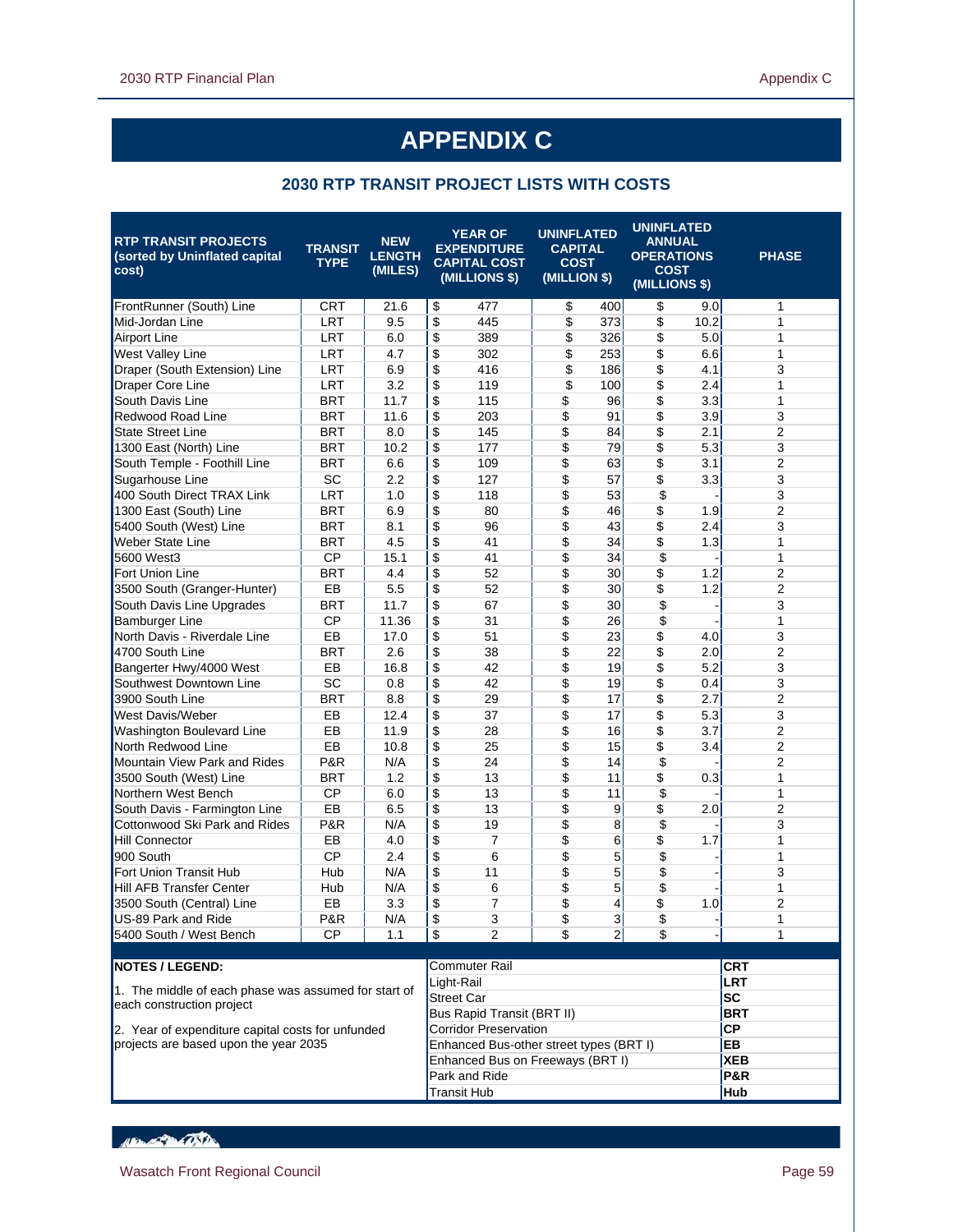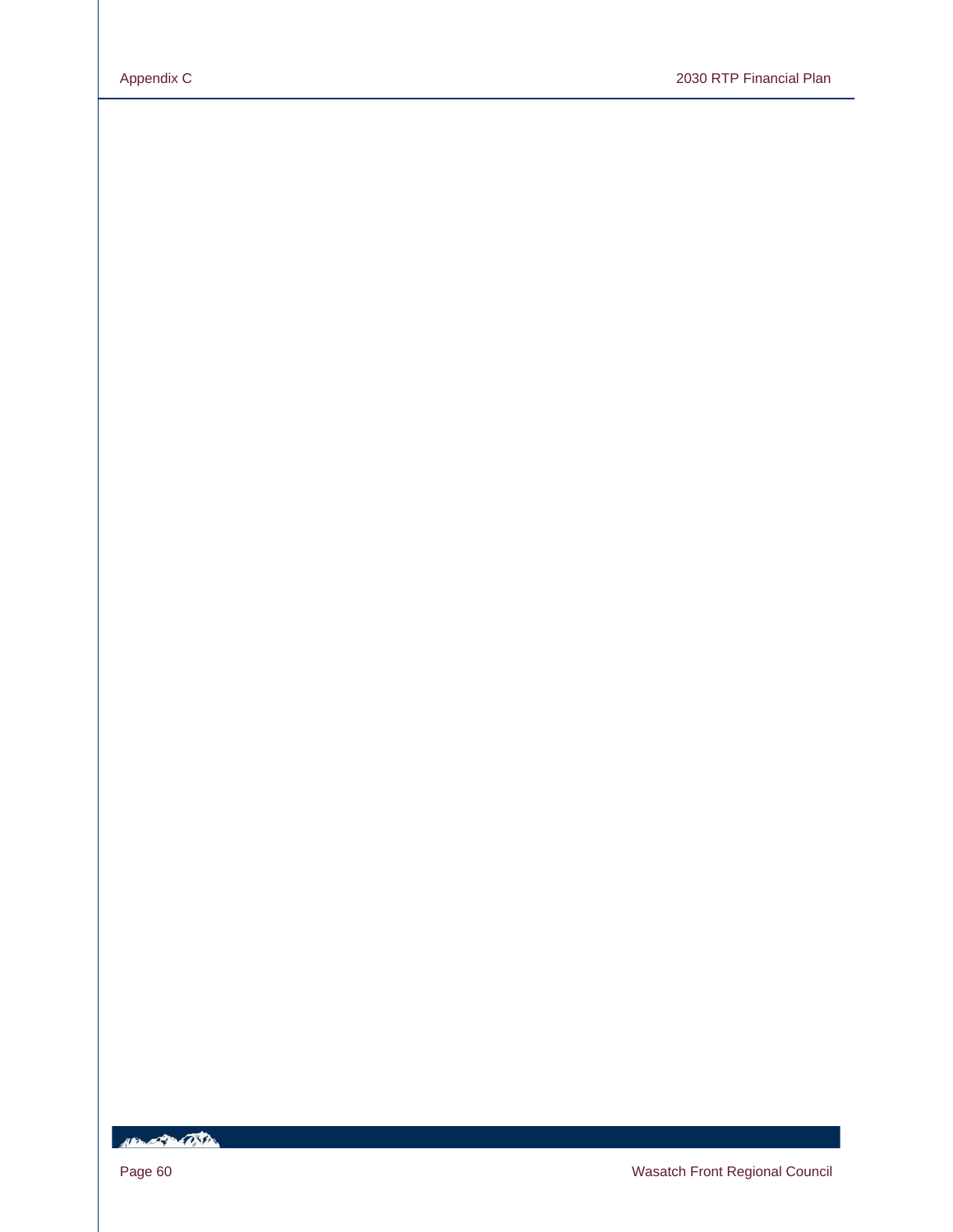# **APPENDIX D -** LOCAL ADMINISTRATION AND PRESERVATION COSTS **APPENDIX D**

## **LOCAL ADMINISTRATION AND PRESERVATION COSTS**

#### **MAINTENANCE AND PAVEMENT PRESERVATION**

Wasatch Front Regional Council staff sent out a memo in 2002 requesting all the cities and counties financial reports on maintenance and pavement preservation. About 80 percent of the cities and counties provided financial reports to be analyzed. Costs used for maintenance and pavement preservation for the cities and counties who did not turn in reports were interpolated from lane miles. The city and county costs per lane mile were then averaged for the Wasatch Front Urban Area. The maintenance cost per lane mile is \$1,520 per mile, in 2001 costs, and the pavement preservation cost per lane mile is \$4,107 per mile, in 2001 costs. There are approximately 8,875 lane miles of local, arterial and collector roads that the cities and counties in the Wasatch Front Urban Area are responsible for. The table below and on the following page summarizes the maintenance and pavement preservation costs for the Wasatch Front Urban Area.

#### **WASATCH FRONT URBAN AREA MAINTENANCE AND PAVEMENT PRESERVATION COSTS FOR 2001**

| <b>City or County</b>      | <b>Periodic</b><br><b>Maintenance</b><br><b>Reconstruct</b><br><b>Treatment</b><br><b>Costs</b><br><b>Costs</b><br><b>Costs</b> |           | <b>Miscellaneous</b> | Local<br>Lane<br><b>Miles</b> | <b>Maintenance</b><br><b>Cost Per</b><br><b>Local Lane</b><br><b>Mile</b> | <b>Pavement</b><br><b>Management</b><br><b>Cost Per</b><br><b>Local Lane</b><br><b>Mile</b> |              |
|----------------------------|---------------------------------------------------------------------------------------------------------------------------------|-----------|----------------------|-------------------------------|---------------------------------------------------------------------------|---------------------------------------------------------------------------------------------|--------------|
| Davis County               | $\Omega$                                                                                                                        | 0         | 328,085              | 17,109                        | 123                                                                       | 139                                                                                         | $\Omega$     |
| <b>Bountiful City</b>      | 90,000                                                                                                                          | 597,798   | 379,000              | 387,000                       | 293                                                                       | 1,628                                                                                       | 1,120        |
| Centerville City           | 45,200                                                                                                                          | 270,000   | 534,887              | 30,800                        | 107                                                                       | 711                                                                                         | 9,139        |
| Clearfield City            | $\mathbf 0$                                                                                                                     | 50,000    | 391,111              | 50,000                        | 112                                                                       | 444                                                                                         | 7,155        |
| <b>Clinton City</b>        | $\Omega$                                                                                                                        | 45,000    | 316,559              | 0                             | 69                                                                        | 0                                                                                           | 6,407        |
| <b>Farmington City</b>     | 109,000                                                                                                                         | 36,620    | 370,769              | 193,800                       | 107                                                                       | 2,822                                                                                       | 3,370        |
| <b>Fruit Heights City</b>  | 9,000                                                                                                                           | 0         | 198,000              | 19,100                        | 31                                                                        | 912                                                                                         | 13,217       |
| <b>Kaysville City</b>      | 46,000                                                                                                                          | 44,000    | 1,197,000            | 125,000                       | 126                                                                       | 1,356                                                                                       | 1,571        |
| Layton City                | 30,000                                                                                                                          | 700,000   | 1,000,000            | 142,000                       | 394                                                                       | 437                                                                                         | 3,152        |
| North Salt Lake City       | 4,120                                                                                                                           | 132,546   | 410,013              | 129,256                       | 62                                                                        | 2,138                                                                                       | 27,246       |
| South Weber City           | 16,000                                                                                                                          | 5,000     | 57,500               | 19,578                        | 40                                                                        | 893                                                                                         | 13,617       |
| <b>Sunset</b>              | 15,920                                                                                                                          | 70,969    | 179,258              | 42,647                        | 35                                                                        | 1,660                                                                                       | 1,772        |
| <b>Syracuse City</b>       | 90,120                                                                                                                          | 15,120    | 64,152               | 0                             | 59                                                                        | 1,521                                                                                       | 4,222        |
| <b>West Bountiful City</b> | 17,800                                                                                                                          | 68,000    | 92,800               | 36,750                        | 49                                                                        | 1,124                                                                                       | 1,633        |
| <b>West Point City</b>     | 18,810                                                                                                                          | 83,850    | 211,793              | 50,387                        | 40                                                                        | 1,724                                                                                       | 4,006        |
| <b>Woods Cross City</b>    | 17,000                                                                                                                          | 150,000   | 0                    | 120,000                       | 55                                                                        | 2,478                                                                                       | 5,348        |
| <b>Davis County Total</b>  | 508,969                                                                                                                         | 2,268,903 | 5,730,927            | 1,363,427                     | 1,703                                                                     | 1,099                                                                                       | 4,697        |
| Salt Lake County           | 50,000                                                                                                                          | 550,000   | 2,160,000            | 1,150,000                     | 1,565                                                                     | 767                                                                                         | <sup>0</sup> |
| <b>Bluffdale City</b>      | 77,000                                                                                                                          | 0         | 130,000              | 25,000                        | 55                                                                        | 1,846                                                                                       | 49,049       |
| <b>Draper City</b>         | 164,825                                                                                                                         | 249,253   | 851,170              | 390,000                       | 136                                                                       | 4,082                                                                                       | 956          |
| <b>Midvale City</b>        | 60,000                                                                                                                          | 0         | 141,500              | 18,760                        | 83                                                                        | 947                                                                                         | 13,234       |
| Murray City                | 15,000                                                                                                                          | 109,000   | 1,637,000            | 17,905                        | 231                                                                       | 142                                                                                         | 611          |
| <b>Riverton City</b>       | 152,953                                                                                                                         | 231,300   | 789,862              | 361,909                       | 192                                                                       | 2,681                                                                                       | 9.093        |
| Salt Lake City             | 683,967                                                                                                                         | 1,097,000 | 2,561,033            | 1,848,000                     | 1,415                                                                     | 1,790                                                                                       | 722          |
| Sandy City                 | 92,500                                                                                                                          | 650,000   | 1,166,414            | 0                             | 604                                                                       | 153                                                                                         | 6,060        |
| South Jordan City          | 10,000                                                                                                                          | 91,000    | 219,000              | 333,392                       | 174                                                                       | 1,974                                                                                       | 10,440       |

**ARCHIVAGE DE DE**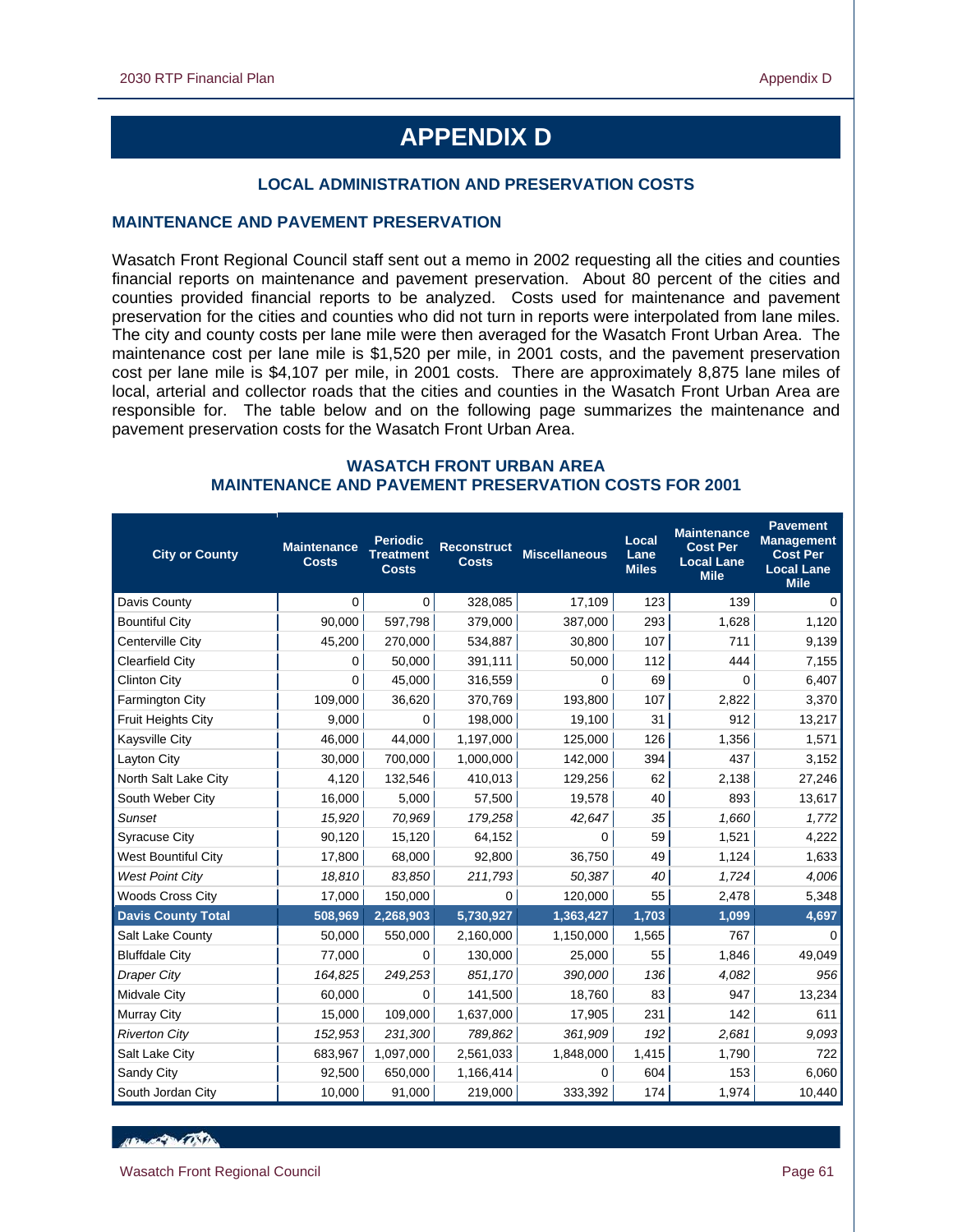| <b>City or County</b>          | <b>Periodic</b><br><b>Maintenance</b><br><b>Reconstruct</b><br><b>Miscellaneous</b><br><b>Treatment</b><br><b>Costs</b><br><b>Costs</b><br><b>Costs</b> |           | Local<br>Lane<br><b>Miles</b> | <b>Maintenance</b><br><b>Cost Per</b><br><b>Local Lane</b><br><b>Mile</b> | <b>Pavement</b><br><b>Management</b><br><b>Cost Per</b><br><b>Local Lane</b><br><b>Mile</b> |       |          |
|--------------------------------|---------------------------------------------------------------------------------------------------------------------------------------------------------|-----------|-------------------------------|---------------------------------------------------------------------------|---------------------------------------------------------------------------------------------|-------|----------|
| South Salt Lake City           | 250.000                                                                                                                                                 | 40.000    | 612.000                       | 135.000                                                                   | 139                                                                                         | 2.764 | 2.225    |
| <b>Taylorsville City</b>       | 268,891                                                                                                                                                 | 627,411   | 652,206                       | 900,000                                                                   | 279                                                                                         | 4,186 | 2,335    |
| West Jordan City               | 130,000                                                                                                                                                 | 167,300   | 2,647,533                     | 1,096,038                                                                 | 302                                                                                         | 4.064 | 4,242    |
| <b>West Valley City</b>        | 1,000,000                                                                                                                                               | 656,572   | 1,692,837                     | 716,266                                                                   | 612                                                                                         | 2,805 | 4,600    |
| <b>Salt Lake County Total</b>  | 2,955,136                                                                                                                                               | 4,468,836 | 15,260,555                    | 6,992,269                                                                 | 5,788                                                                                       | 1,719 | 3,409    |
| <b>Weber County</b>            | 460,521                                                                                                                                                 | 1,592,196 | 1,636,489                     | 157,302                                                                   | 157                                                                                         | 3,939 | 0        |
| Farr West City                 | 120,000                                                                                                                                                 | O         | 0                             | 11,500                                                                    | 26                                                                                          | 5,065 | 124,372  |
| <b>Harrisville City</b>        | 5,250                                                                                                                                                   | 130,000   | 0                             | 5,000                                                                     | 22                                                                                          | 473   | $\Omega$ |
| North Ogden City               | 80,716                                                                                                                                                  | 279,066   | 286,829                       | 27,570                                                                    | 106                                                                                         | 1,022 | 1,227    |
| Ogden City                     | 321,167                                                                                                                                                 | 1,110,395 | 1,141,285                     | 109,702                                                                   | 552                                                                                         | 780   | 1,024    |
| <b>Plain City</b>              | 0                                                                                                                                                       | 0         | 130,000                       | 2,000                                                                     | 14                                                                                          | 143   | 160,834  |
| <b>Pleasant View</b>           | 38,617                                                                                                                                                  | 133,515   | 137,229                       | 13,191                                                                    | 47                                                                                          | 1,091 | 2,738    |
| <b>Riverdale City</b>          | 12,000                                                                                                                                                  | 24,000    | 180,000                       | 0                                                                         | 61                                                                                          | 198   | 4,469    |
| Roy City                       | 67,500                                                                                                                                                  | 536,000   | 342,000                       | 67,500                                                                    | 170                                                                                         | 794   | 1,200    |
| South Ogden City               | 0                                                                                                                                                       | 140,000   | 465,000                       | 20,000                                                                    | 103                                                                                         | 195   | 8,545    |
| <b>Uintah City</b>             | 9.961                                                                                                                                                   | 34,439    | 35,397                        | 3,402                                                                     | 20                                                                                          | 662   | 29,956   |
| <b>Washington Terrace City</b> | 129,000                                                                                                                                                 | 313,900   | 0                             | 0                                                                         | 59                                                                                          | 2,197 | 1,190    |
| West Haven City                | 0                                                                                                                                                       | 10,000    | 69,000                        | 8,000                                                                     | 48                                                                                          | 167   | 6,548    |
| <b>Weber County Total</b>      | 1,244,732                                                                                                                                               | 4,303,511 | 4,423,229                     | 425,167                                                                   | 1,385                                                                                       | 1,798 | 6,303    |
| <b>Total County Costs</b>      | 4,708,837                                                                                                                                               | 11,041,25 | 25,414,711                    | 8,780,863                                                                 | 8,875                                                                                       | 1,520 | 4,107    |

\* Italicized rows were interpolated cities and / or counties.

#### **ADMINISTRATION, TRAFFIC OPERATIONS AND SAFETY, AND ENHANCEMENTS**

Wasatch Front Region Council staff contacted three cities, two large and one medium, to gather data for analyzing the administration, traffic operations and safety, and the enhancement costs. Salt Lake City, Bountiful City, and Ogden City were contacted to provide financial information on these costs. Only Salt Lake City and Bountiful City replied with data to analyze. The administration costs were given in a percentage of all transportation funding. Their traffic operations and safety costs and enhancement costs were converted to costs per lane mile. The administration costs were approximately 15 percent of all transportation related costs. Traffic operations and safety cost per lane mile for the two cities was \$2,061 per mile in 2001 costs, and enhancements costs were about \$410 per mile in 2001 costs. The table below summarizes administration, traffic operations and safety, and enhancement costs for the Wasatch Front Urban Area.

#### **ADMINISTRATION, TRAFFIC OPERATIONS AND SAFETY, AND ENHANCEMENT COSTS FOR 2001**

| <b>City or</b><br><b>County</b> | <b>Administration</b><br><b>Percent</b> | <b>Traffic</b><br>and Safety | <b>Operations Enhancements</b> | <b>Total</b><br><b>Cost</b> | <b>Local Lane</b><br><b>Miles</b> | <b>Traffic Operations</b><br>and Safety Per<br><b>Local Lane Mile</b> | <b>Enhancements</b><br><b>Per Local Lane</b><br><b>Mile</b> |
|---------------------------------|-----------------------------------------|------------------------------|--------------------------------|-----------------------------|-----------------------------------|-----------------------------------------------------------------------|-------------------------------------------------------------|
| Bountiful City                  | 15%                                     | 74.000                       | 200.000                        | 514.220                     | 293                               | 253                                                                   | 683                                                         |
| Salt Lake City                  | 14%                                     | 3,445,712                    |                                | 500,000   5,205,783         | 1.415                             | 2,435                                                                 | 353                                                         |
| <b>Total Costs</b>              |                                         | 3,519,712                    |                                | 700,000 5,720,003           | 1,708                             | 2,061                                                                 | 410                                                         |

Hamat Martin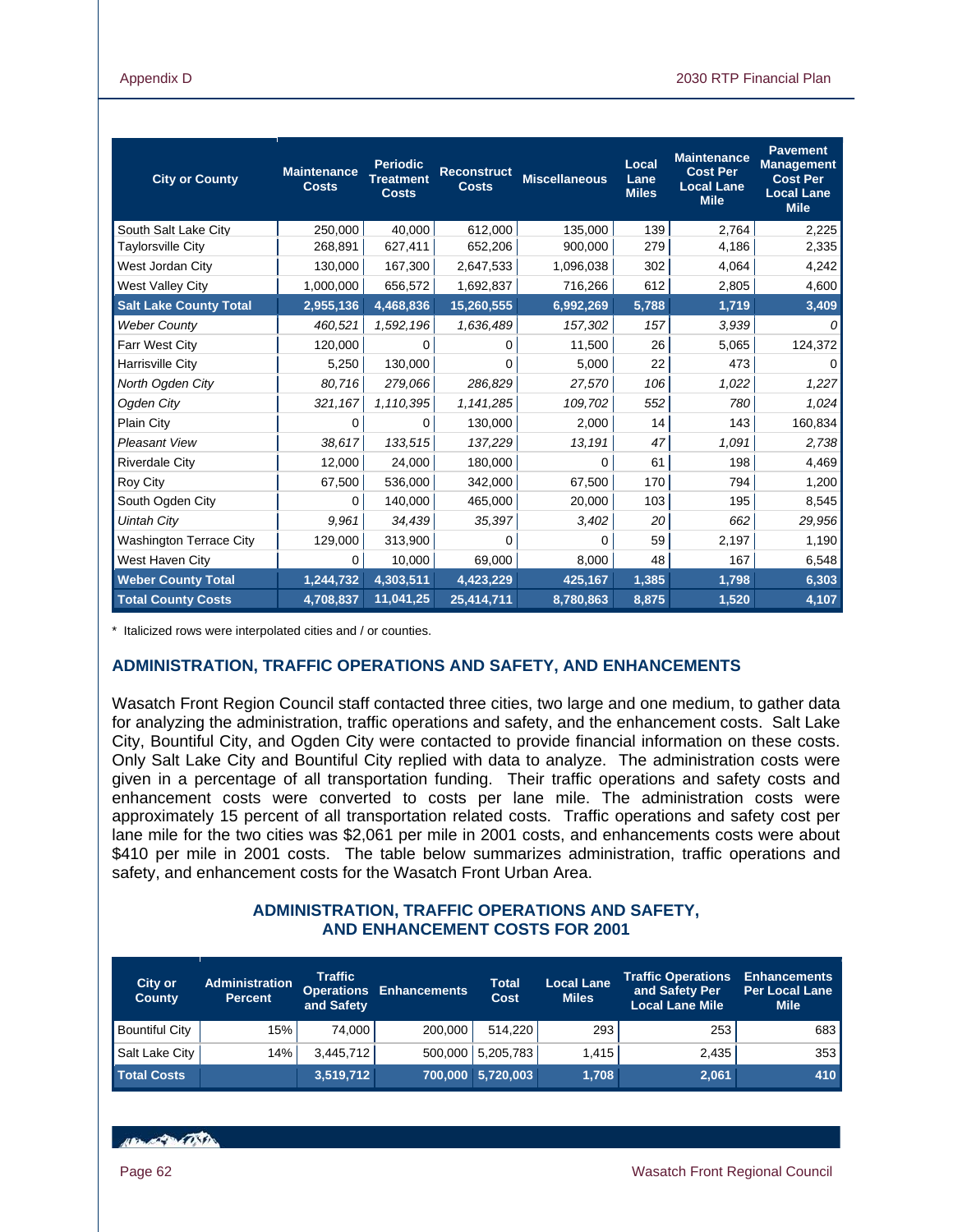# **APPENDIX E**

### **PROJECT COST ANALYSIS**

#### **FREEWAY COST ANALYSIS**

Costs for freeway and highway construction were derived from previous and existing freeway and highway projects estimates or from existing studies. The costs for the freeway projects were as follows: \$50 million per mile for I-80 and I-15 (reconstruction); \$43.4 million per mile for the Mountain View Corridor (MVC), which includes interchange costs; \$25 million per mile US-89 and I-215; and \$30 million per mile for SR-201. WFRC assumed that the freeways and highways would need to be rebuilt in 20 to 30 years and not just expanded or widened. The above freeway and highway construction costs do not include any interchanges costs, except the MVC. The Utah Department of Transportation and the Wasatch Front Regional Council estimated the costs for interchanges as follows: Freeway to Freeway interchanges were estimated to be \$50 million, new interchanges are \$35 million, and any interchange upgrades were set at \$15 million. Overpasses over freeways were estimated to cost \$10 million. Bridges over the Jordan Rivers were estimated to cost \$10 million. The project costs were inflated to the average year of their appropriate phase. An inflation rate of four percent per year was used on the projects.

#### **ARTERIAL COST ANALYSIS**

Wasatch Front Region Council asked UDOT to help with these costs. UDOT helped fill out their "Cost Estimate Concept Level" with planning level construction costs. Five planning level construction cost templates were created using this estimation tool. These templates included: 60- 66 feet of ROW with either two or four through traffic lanes; 80-86 feet of ROW with either two or four through traffic lanes; 100-110 feet of ROW with either four or six through traffic lanes; 125-150 feet of ROW with six through traffic lanes; and one for the North Legacy Corridor in Weber and Davis Counties. Construction costs, roadway and drainage costs, traffic and safety costs, structures costs, environmental mitigation costs, and ITS costs were all taken into consideration when developing the costs templates.

#### **STRUCTURES AND RESTRIPING COST ANALYSIS**

The UDOT and various municipal engineers were consulted and an average cost was applied for the planning purposes. Structures were estimated to cost \$20 million, and restriping was calculated to cost \$100,000 per mile on arterial projects.

#### **RIGHT OF WAY COST ANALYSIS**

The UDOT was also called on to assist with the right-of-way costs. A significant issue was the variance in the cost of land. The cost of right-of-way from city to city and from street corner to street corner varied so much that it was very difficult to calculate a general cost that could be used area wide. In the urban areas the costs of right-of-way could be as high as the construction of the roadway project, but in the rural areas the right-of-way cost were relatively inexpensive comparatively. The cost of \$10 per square foot was decided on and was used to calculate right-ofway costs for any new project added to the plan. The project costs were inflated to the average year of their appropriate phase. An inflation rate of four percent per year was used on the projects.

*ABLACTER COSTA*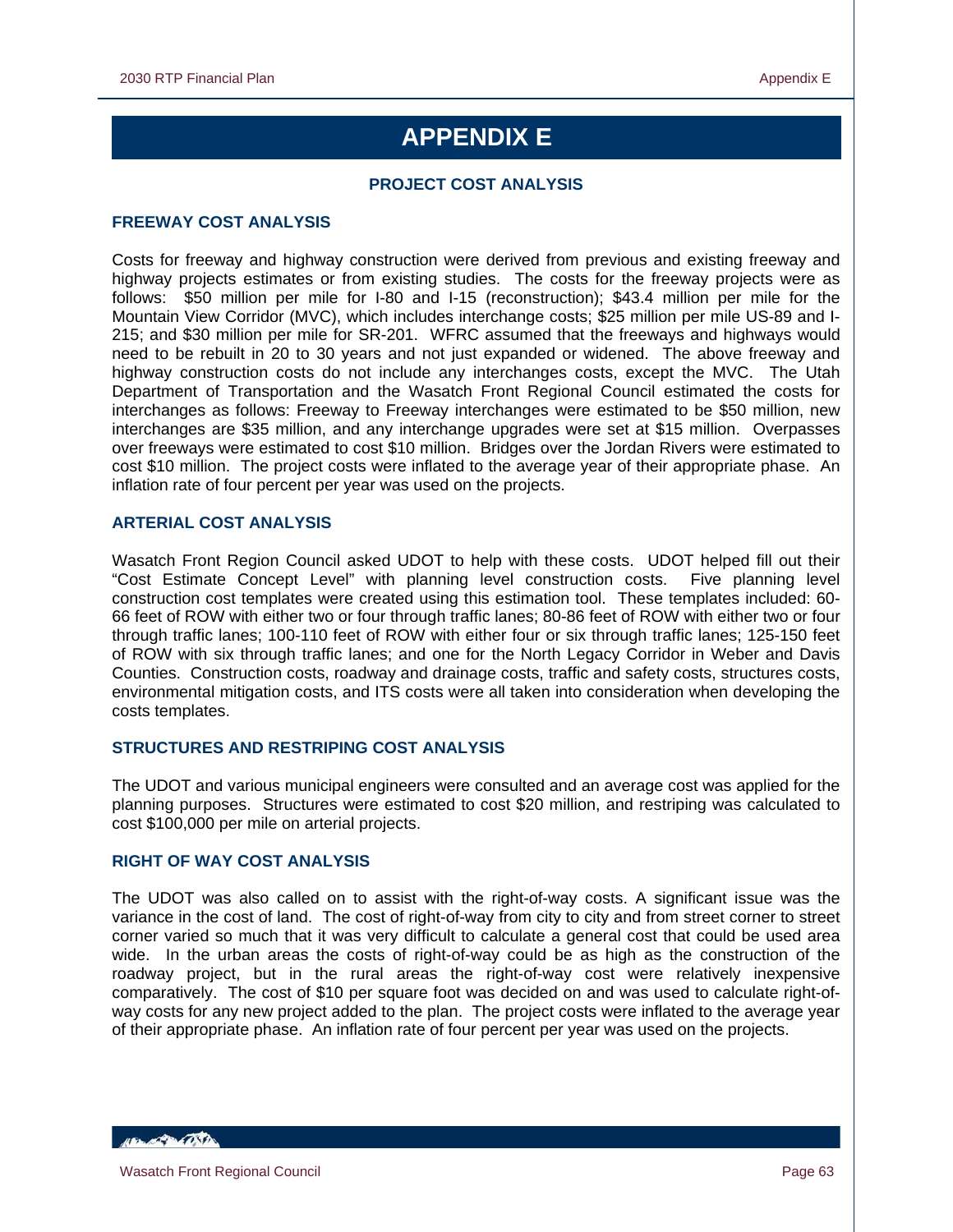# **HIGHWAY CONSTRUCTION COST ESTIMATION TEMPLATE**

| <b>ROW (FT)</b>                      | <b>CONSTRUCTION</b><br><b>COSTS</b><br><b>\$/MILE-2006</b> | <b>DESCRIPTION</b>                                                                                                              |
|--------------------------------------|------------------------------------------------------------|---------------------------------------------------------------------------------------------------------------------------------|
| $60 - 66$                            | \$5,500,000                                                | 4 lanes, and sidewalks; or                                                                                                      |
|                                      |                                                            | 2 lanes, 2 shoulders, and sidewalks                                                                                             |
| $80 - 86$                            | \$6,300,000                                                | 4 lanes, 1 two way left turn or median, and sidewalks; or<br>2 lanes, 1 two way left turn or median, 2 shoulders, and sidewalks |
|                                      |                                                            | 6 lanes, 1 two way left turn or median, and sidewalks; or                                                                       |
| $100 - 110$                          | \$7,300,000                                                | 4 lanes, 1 two way left turn or median, 2 shoulders, and sidewalks                                                              |
|                                      |                                                            |                                                                                                                                 |
| $125 - 150$                          | \$8,300,000                                                | 6 lanes, 1 two way left turn or median, 2 shoulders, and sidewalks                                                              |
| N. Legacy                            | \$8,800,000                                                | 4 Lanes, 2 medians, and 4 shoulders                                                                                             |
| <b>MVC</b>                           | \$43,400,000                                               | 8 Lanes, including ROW and interchanges                                                                                         |
| US-89 / I-215                        | \$25,000,000                                               |                                                                                                                                 |
| $I-15/1-80$                          | \$50,000,000                                               | Including interchanges                                                                                                          |
| SR-201                               | \$30,000,000                                               |                                                                                                                                 |
| <b>Bridge</b>                        | \$10,000,000                                               | Bridge over Jordan River                                                                                                        |
| <b>Structure</b>                     | \$20,000,000                                               | Highland Drive Structure over Dimple Dell Park, RR bridge at 4500<br>South, 24th Street Viaduct, 1800 N. RR Structure           |
| Re-stripe                            | \$100,000                                                  |                                                                                                                                 |
| Freeway to<br>Freeway<br>Interchange | \$50,000,000                                               |                                                                                                                                 |
| New Interchange                      | \$35,000,000                                               |                                                                                                                                 |
| Upgrade<br>Interchange               | \$15,000,000                                               |                                                                                                                                 |
| Overpass                             | \$10,000,000                                               |                                                                                                                                 |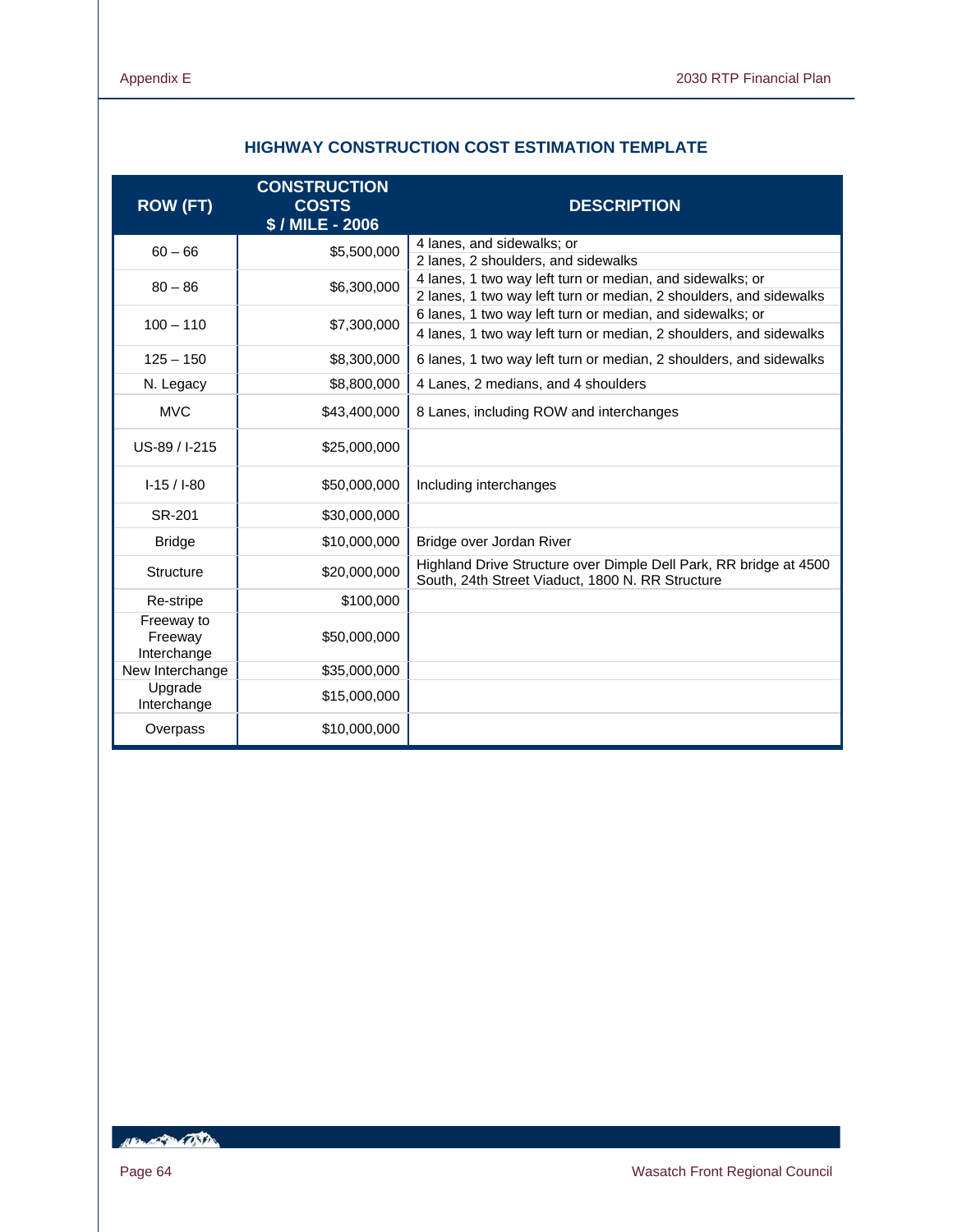# **PLANNING LEVEL COST TEMPLATES**

|                                                             | <b>COST ESTIMATE CONCEPT LEVEL</b> |                                                                   |       |             |                                              |
|-------------------------------------------------------------|------------------------------------|-------------------------------------------------------------------|-------|-------------|----------------------------------------------|
| Approximate Route Reference Post (BEGIN) =                  | 0                                  | $(END) =$                                                         |       | 1.000       |                                              |
| Accumulated Mileage (BEGIN) =                               | $\Omega$                           | $(END) =$                                                         |       | 1.000       |                                              |
|                                                             | Project Length =                   | 1.000                                                             | miles |             | 5,280 ft                                     |
|                                                             | Current Year =                     | 2005                                                              |       |             |                                              |
|                                                             | Assumed Construction Year =        | 2005                                                              |       |             |                                              |
|                                                             | Assumed Yearly Inflation (%/yr) =  | 4%                                                                |       | $\mathbf 0$ | yrs for inflation                            |
| Construction Items Contingency (% of Construction) =        |                                    | 20%                                                               |       |             | 10% Rural PB;<br>15% Urban PB;<br>20% Non PB |
| Preliminary Engineering (% of Construction + Incentives) =  |                                    | 10%                                                               |       |             |                                              |
| Construction Engineering (% of Construction + Incentives) = |                                    | 10%                                                               |       |             |                                              |
| Item $#$                                                    |                                    |                                                                   |       |             | <b>Cost</b>                                  |
| Construction                                                |                                    |                                                                   |       |             | \$                                           |
| Roadway and Drainage                                        |                                    |                                                                   |       |             | \$                                           |
| <b>Traffic and Safety</b>                                   |                                    |                                                                   |       |             | \$                                           |
| <b>Structures</b>                                           |                                    |                                                                   |       |             | \$                                           |
| <b>Environmental Mitigation</b>                             |                                    |                                                                   |       |             | \$                                           |
| <b>ITS</b>                                                  |                                    | \$                                                                |       |             |                                              |
|                                                             | \$<br>Subtotal                     |                                                                   |       |             |                                              |
|                                                             |                                    | Construction Items Contingency (for minor items not listed) (10%) |       |             | \$                                           |
|                                                             |                                    | <b>Construction Subtotal</b>                                      |       |             | \$                                           |
| P.E. Cost                                                   |                                    | P.E. Subtotal (10%)                                               |       |             | \$                                           |
| C.E. Cost                                                   |                                    | C.E. Subtotal (10%)                                               |       |             | \$                                           |
| Right of Way                                                |                                    | <b>Right of Way Subtotal</b>                                      |       |             | \$                                           |
| <b>Utilities</b>                                            |                                    | <b>Utilities Subtotal</b>                                         |       |             | \$                                           |
| Incentives                                                  |                                    | <b>Incentives Subtotal</b>                                        |       |             | \$                                           |
| Miscellaneous                                               |                                    | <b>Miscellaneous Subtotal</b>                                     |       |             | \$                                           |
| <b>Cost Estimate (ePM screen 505)</b>                       |                                    | 2005                                                              |       |             | <b>Construction Year</b>                     |
| <b>Concept Report Cost</b>                                  |                                    |                                                                   | \$    |             | \$                                           |
| P.E.                                                        |                                    |                                                                   | \$    |             | \$                                           |
| <b>Right of Way</b>                                         |                                    |                                                                   | \$    |             | \$                                           |
| <b>Utilities</b>                                            |                                    |                                                                   | \$    |             | \$                                           |
| <b>Construction</b>                                         |                                    | \$                                                                |       | \$          |                                              |
| C.E.                                                        |                                    | \$                                                                |       | \$          |                                              |
| <b>Incentives</b>                                           |                                    | \$                                                                |       | \$          |                                              |
| <b>Contingency 10%</b>                                      |                                    | \$                                                                |       | \$          |                                              |
| <b>Miscellaneous</b>                                        |                                    |                                                                   | \$    |             | \$                                           |
| <b>TOTAL</b>                                                |                                    | \$                                                                |       | \$          |                                              |

North College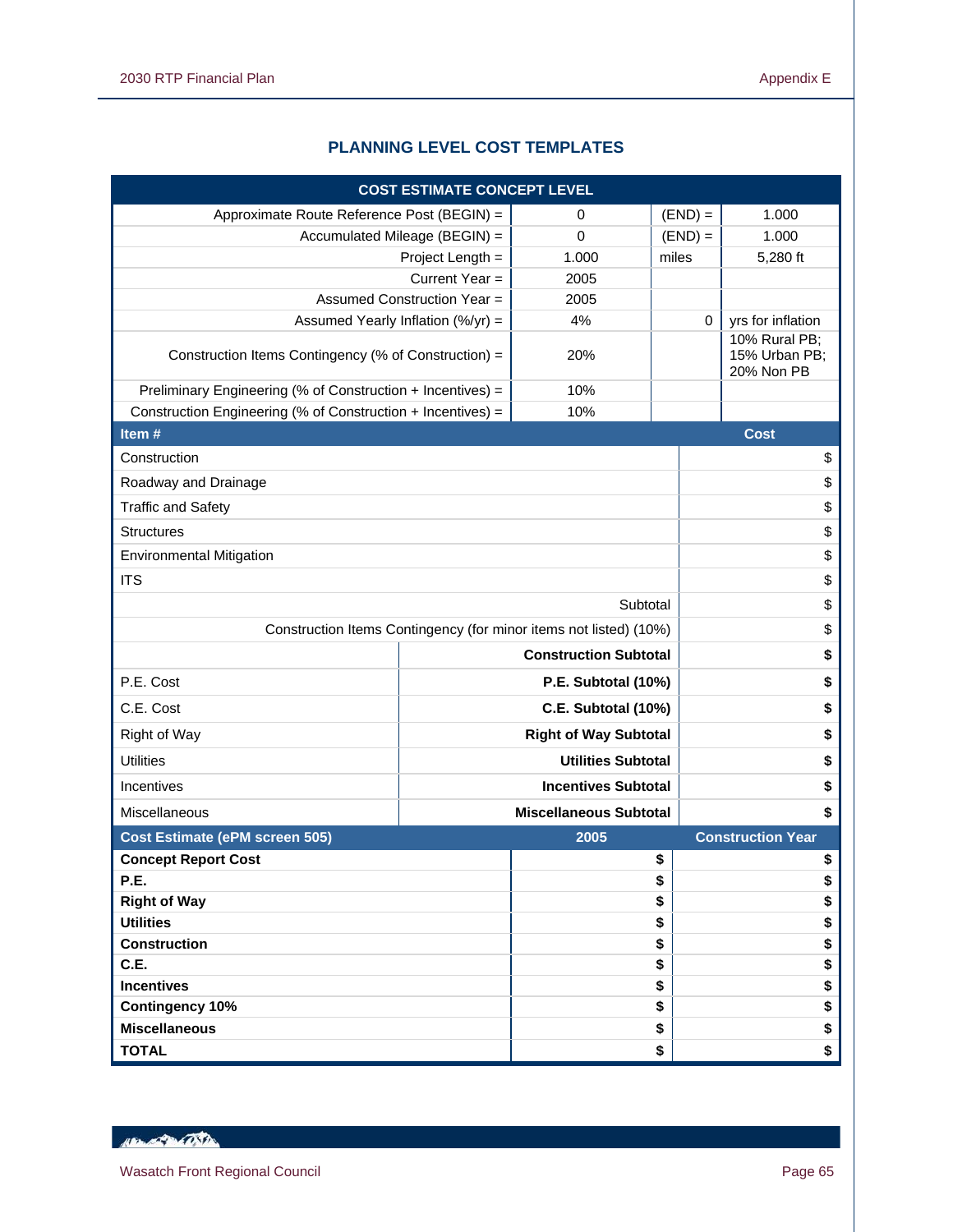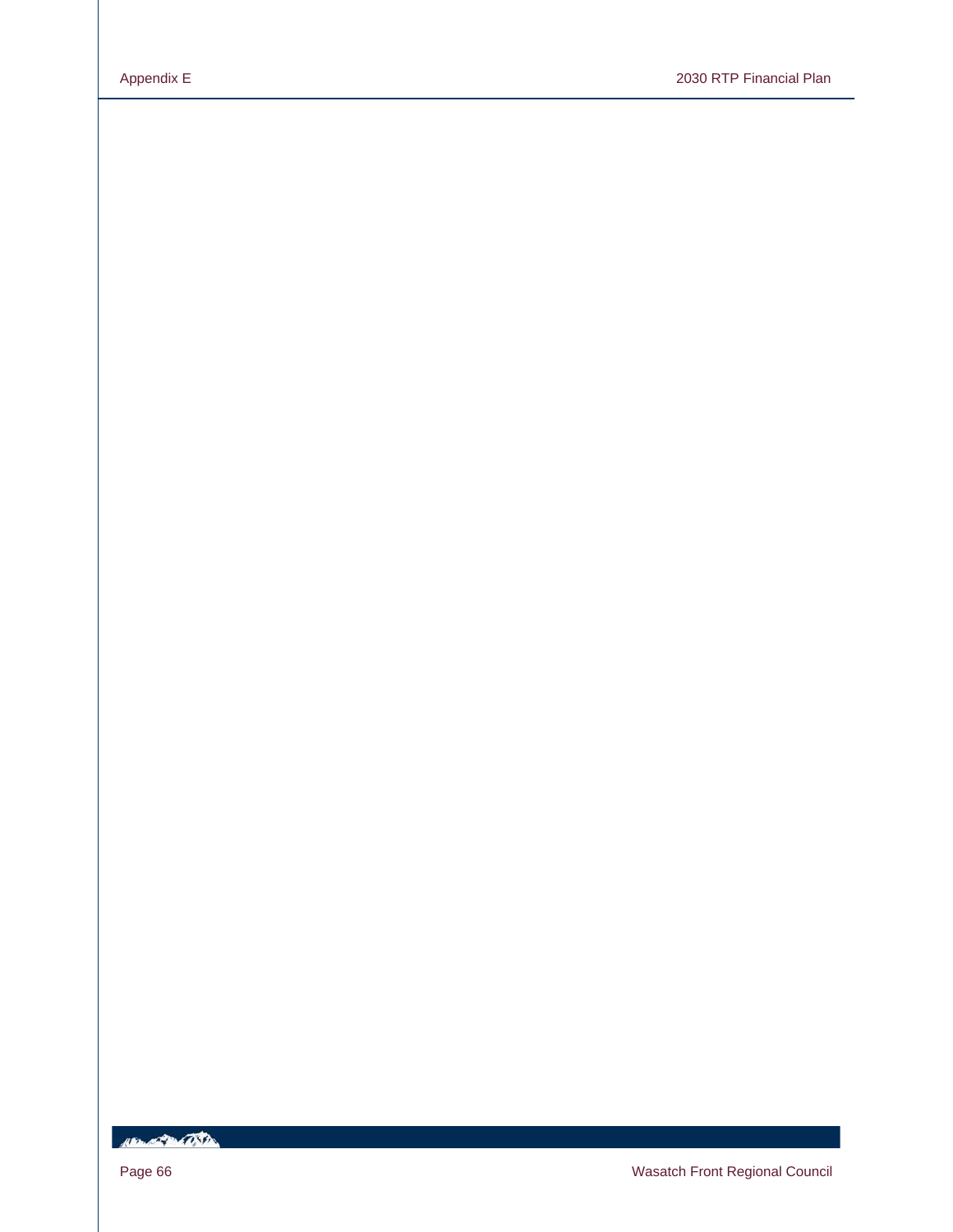# **APPENDIX F - UTA BUS FLEET EXPANSION AND REPLACEMENT SCHEDULE APPENDIX F**

## **UTA BUS FLEET EXPANSION AND REPLACEMENT SCHEDULE**

| <b>WASATCH FRONT</b><br><b>URBAN AREA</b> | 2007-2015 | 2016-2025 | 2026-2030 | 2007-2030 |
|-------------------------------------------|-----------|-----------|-----------|-----------|
| <b>Bus Fleet Expansion</b>                | 21        | 67        | 43        | 131       |
| <b>Bus Vehicle Replacement</b>            | 398       | 341       | 181       | 920       |
| <b>Enhanced Bus Expansion</b>             | 4         | 34        | 42        | 80        |
| <b>Enhanced Bus</b><br>Replacement        | 0         | 4         | 34        | 38        |
| <b>BRTII Vehicle Expansion</b>            | 16        | 34        | 38        | 88        |
| <b>BRTII Vehicle Replacement</b>          | $\Omega$  | 0         | 16        | 16        |
| Rail Vehicle Expansion                    | 107       | 0         | 28        | 135       |
| Rail Vehicle Replacement                  | 0         | 29        | 23        | 52        |

Hand Martin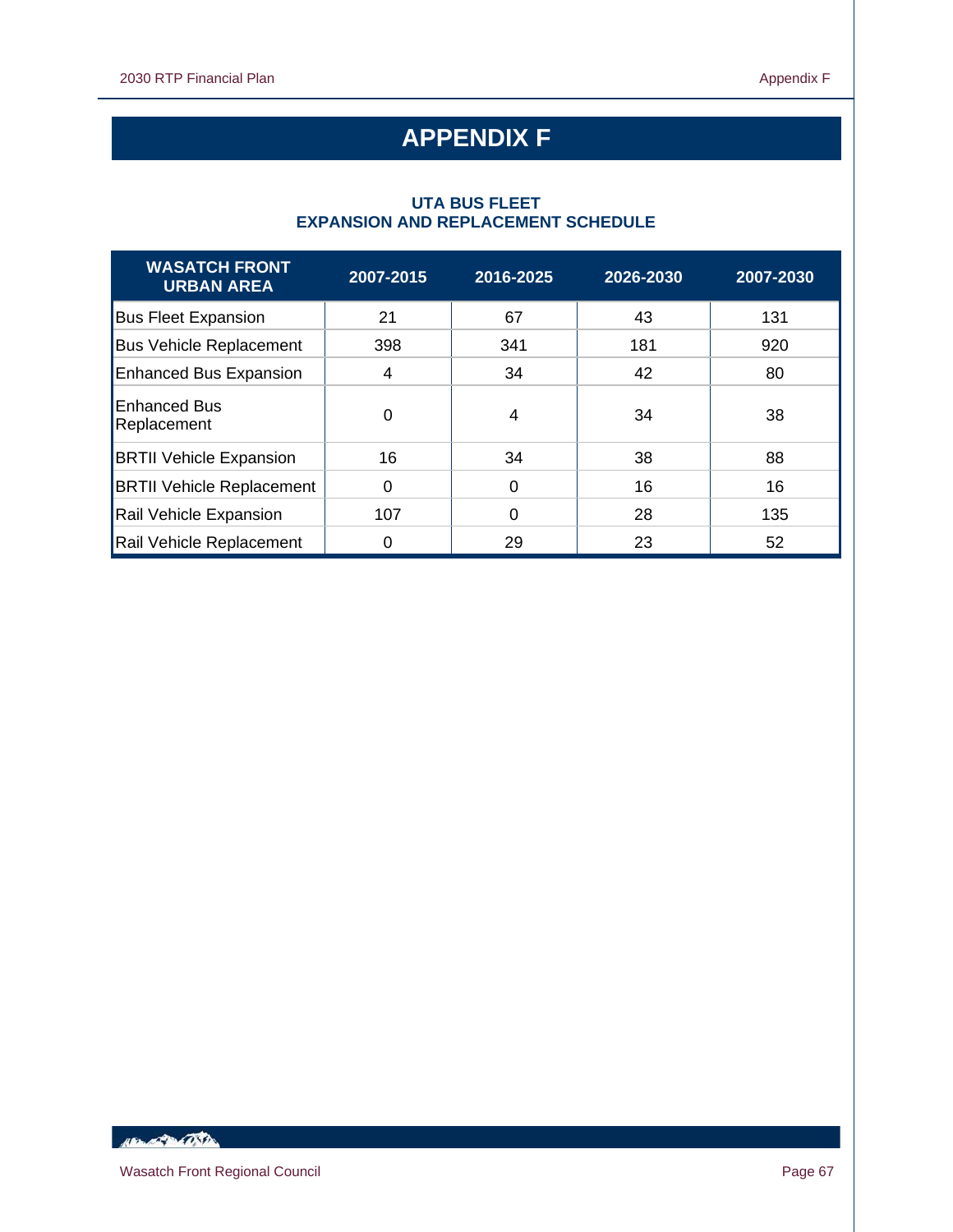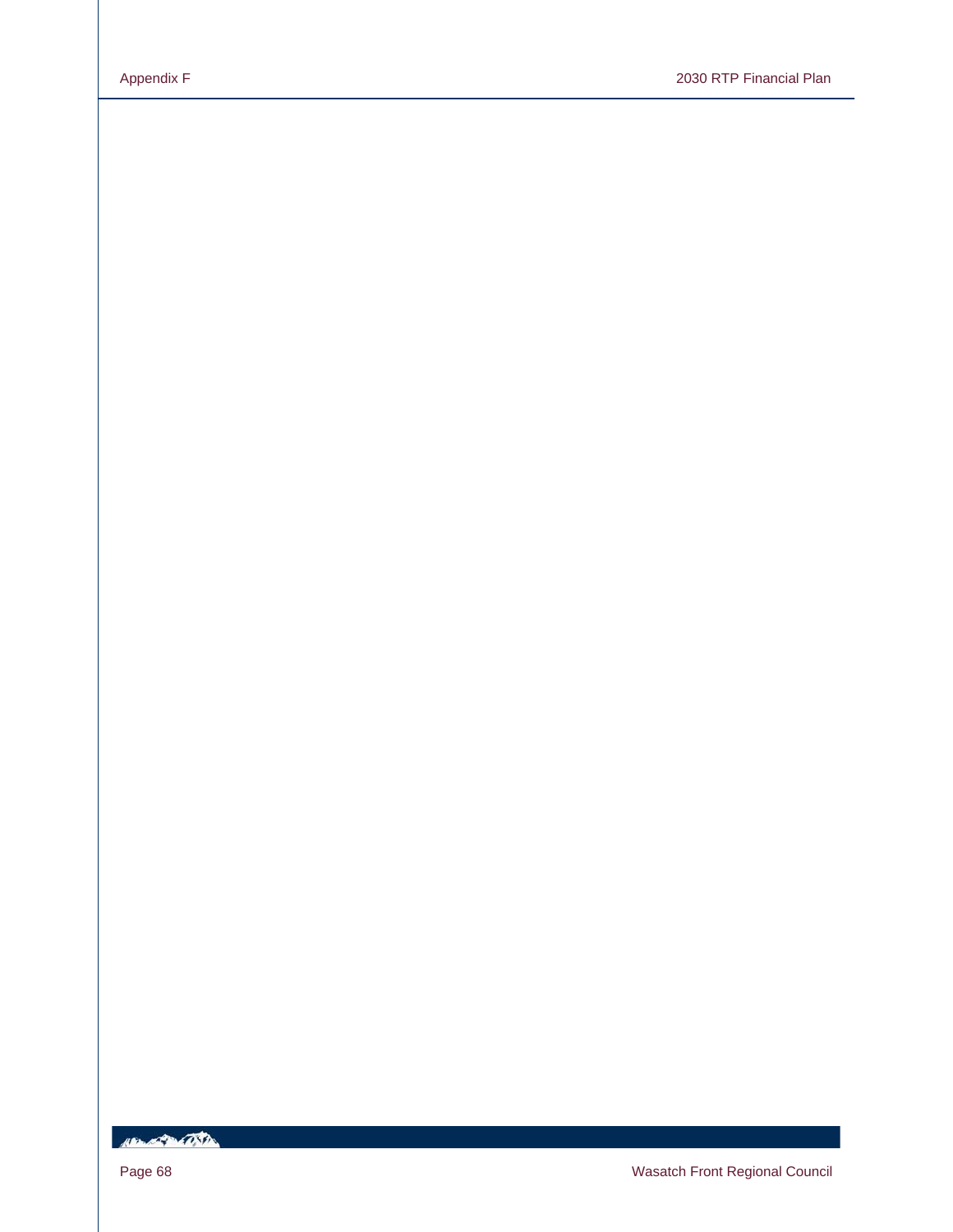#### **APPENDIX G - FINANCIAL PROJECTIONS APPENDIX G**

## **HIGHWAY FINANCIAL PROJECTIONS**

| <b>ASSUMPTIONS</b>                                                                                   | <b>GROWTH</b><br><b>RATE</b> | 2007-2015        | 2016-2025                     | 2026-2030                   | <b>TOTAL</b><br>2007-2030 |
|------------------------------------------------------------------------------------------------------|------------------------------|------------------|-------------------------------|-----------------------------|---------------------------|
| Motor Fuel - gallons sold                                                                            | 2.50%                        |                  | 10,313,183,663 14,495,606,957 | 8,705,794,747               | 33,514,585,368            |
| Special Fuel - gallons sold                                                                          | 5.00%                        | 4,662,463,804    | 8,250,624,643                 | 5,904,101,835               | 18,817,190,282            |
| <b>STATE OF UTAH</b>                                                                                 |                              |                  |                               |                             |                           |
| <b>HIGHWAY FUNDS</b><br><b>FEDERAL REVENUE</b>                                                       |                              |                  |                               |                             |                           |
| <b>UDOT Administered Programs</b>                                                                    | 2.00%                        | 1,671,034,548    | 2,241,709,319                 | 1,298,729,187               | 5,211,473,054             |
| <b>UDOT Special Programs</b>                                                                         | 2.00%                        | 112,497,456      | 150,916,446                   | 87,433,099                  | 350,847,001               |
| <b>State Match</b>                                                                                   |                              | 210,378,395      | 287,115,092                   | 166,339,474                 | 663,832,961               |
| <b>MPO Administered Programs</b>                                                                     | 2.00%                        | 345,956,704      | 464,104,329                   | 268,877,786                 | 1,078,938,819             |
| <b>JHC Administered Programs</b>                                                                     | 2.00%                        | 101,664,219      | 136,383,553                   | 79,013,500                  | 317,061,272               |
| Federal Funds - CHF                                                                                  |                              | $-30,378,713$    | $\mathbf 0$                   | $\overline{0}$              | $-30,378,713$             |
| <b>Total Federal Revenue</b>                                                                         |                              | 2,411,152,610    | 3,280,228,738                 | 1,900,393,047               | 7,591,774,395             |
| <b>STATE REVENUE</b>                                                                                 |                              |                  |                               |                             |                           |
| Motor fuel tax                                                                                       | <b>MIXED</b>                 | 2,526,729,997    | 4,276,204,052                 | 3,003,499,188               | 9,806,433,238             |
| Special fuel tax                                                                                     | <b>MIXED</b>                 | 1,142,303,632    | 2,433,934,270                 | 2,036,915,133               | 5,613,153,035             |
| Vehicle Control Fees                                                                                 | 3.00%                        | 51,270,192       | 75,487,679                    | 46,982,979                  | 173,740,849               |
| Motor vehicle registration                                                                           | 3.00%                        | 330,766,813      | 487,004,595                   | 303,108,095                 | 1,120,879,503             |
| <b>Proportional Registration</b>                                                                     | 3.00%                        | 130,647,451      | 192,358,805                   | 119,722,712                 | 442,728,967               |
| <b>Temporary Permits</b>                                                                             | 3.00%                        | 3,620,962        | 5,331,324                     | 3,318,177                   | 12,270,464                |
| <b>Special Transportation Permits</b>                                                                | 3.00%                        | 71,261,675       | 104,922,144                   | 65,302,775                  | 241,486,594               |
| Highway Use Tax                                                                                      | 3.00%                        | 67,299,023       | 99,087,733                    | 61,671,480                  | 228,058,236               |
| Safety Inspection & Misc. Fees                                                                       | 3.00%                        | 20,424,672       | 30,072,270                    | 18,716,761                  | 69,213,703                |
| To Centennial Program - Dept. Efficiencies                                                           |                              | $-6,000,000$     | 0                             | $\overline{0}$              | $-6,000,000$              |
| To Centennial Program                                                                                |                              | $-730,589,660$   | -496,719,708                  | $\Omega$                    | $-1,227,309,368$          |
| <b>Gross Free Revenue</b>                                                                            |                              | 3,607,734,757    | 7,207,683,165                 | 5,659,237,300               | 16,474,655,221            |
| Miscellaneous Other Revenue                                                                          | $\blacksquare$               | 76,500,000       | 85,000,000                    | 42,500,000                  | 204,000,000               |
| Subtotal Free Revenue and Other                                                                      |                              | 3,684,234,757    | 7,292,683,165                 | 5,701,737,300               | 16,678,655,221            |
| <b>STATE OPERATING COSTS</b>                                                                         |                              |                  |                               |                             |                           |
| <b>UDOT Operations</b>                                                                               | 2.00%                        | 1,631,813,168    | 2,189,093,451                 | 1,268,246,304               | 5,089,152,923             |
| Transfers Appropriated to other State Agencies                                                       |                              | 107,288,100      | 119,209,000                   | 59,604,500                  | 286,101,600               |
| Corridor Preservation from 1/16th cent sales tax                                                     |                              | 5,060,610        | 5,622,900                     | 2,811,450                   | 13,494,960                |
| State Park Access Roads from 1/16th cent sales tax                                                   |                              | 5,060,610        | 5,622,900                     | 2,811,450                   | 13,494,960                |
| <b>B&amp;C Roads Fund Allocation</b>                                                                 | 25.00%                       | 1,059,259,079    | 1,896,298,468                 | 1,399,908,200               | 4,355,465,747             |
| State Match F.A.                                                                                     | 12.00%                       | 210,378,395      | 287,115,092                   | 166,339,474                 | 663,832,961               |
| <b>Subtotal State Operating Costs</b>                                                                |                              | 3,018,859,963    | 4,502,961,811                 | 2,899,721,378               | 10,421,543,151            |
| Available State Funds (Revenues less Operating Expense)                                              |                              | 665,374,794      | 2,789,721,354                 | 2,802,015,922               | 6,257,112,070             |
| <b>TRANSPORTATION INVESTMENT FUND (TIF)</b>                                                          |                              |                  |                               |                             |                           |
| One-time Appropriations from the Legislature                                                         |                              | 80,000,000       | $\Omega$                      | $\Omega$                    | 80,000,000                |
| Ongoing Appropriations from the Legislature                                                          | 5.50%                        | 1,013,063,356    | 1,876,177,043                 | 1,389,179,444               | 4,278,419,843             |
| State General Fund - TIF (8.3% of the State Sales Tax - Total                                        |                              |                  |                               |                             |                           |
| 16.6%)                                                                                               |                              | 468,923,667      | 1,413,853,842                 | 1,046,861,063               | 2,929,638,573             |
| <b>Net TIF Subtotal</b>                                                                              |                              | 1,561,987,023    | 3,290,030,885                 | 2,436,040,507               | 7,288,058,416             |
| 2007 One-Time Choke Point Funding Expenditures                                                       |                              | $-79,850,000$    | 0                             | 0                           | -79,850,000               |
| Highway Construction Program (HCP) Expenditures<br>Transportation Investment Fund (TIF) Expenditures |                              | $-140,255,000$   | $\mathbf 0$<br>0              | $\overline{0}$              | $-140,255,000$            |
| <b>Net TIF Available</b>                                                                             |                              | $-219,990,000$   |                               | $\overline{0}$              | $-219,990,000$            |
| <b>CENTENNIAL FUND - BONDS &amp; OTHER REVENUES</b>                                                  |                              | 1,121,892,023    |                               | 3,290,030,885 2,436,040,507 | 6,847,963,416             |
| <b>Beginning Balance</b>                                                                             |                              |                  |                               |                             |                           |
| Dedicated Sales Tax (4% growth after 2007) - CHF                                                     | 4.00%                        | 59,263,654       | 43,171,049                    | $\overline{0}$              | 102,434,703               |
| Dedicated Registration Fees - CHF                                                                    | 3.00%                        | 219,735,942      | 322,923,130                   | 200,984,993                 | 743,644,065               |
| State General Fund - CHF (8.3% of the State Sales Tax)                                               | 5.50%                        | 1,877,489,987    | 3,290,030,885                 | 2,436,040,507               | 7,603,561,380             |
| Bonding - CHF                                                                                        |                              | 343,200,000      | 0                             | 0                           | 343,200,000               |
| From Free Rev. (includes dept. efficiencies) - CHF                                                   |                              | 736,589,660      | 496,719,708                   | 0                           | 1,233,309,368             |
| Bond Debt Service Interest - CHF                                                                     |                              | $-330,500,138$   | $-19,344,750$                 | 0                           | -349,844,888              |
| Bond Debt Service Principal -CHF                                                                     |                              | $-1,065,678,333$ | $-303,581,668$                | 0                           | $-1,369,260,001$          |
| Federal Funds - CHF                                                                                  |                              | 30,378,713       | 0                             | $\overline{0}$              | 30,378,713                |
| Centennial Revenue Subtotal                                                                          |                              | 1,870,479,485    | 3,829,918,354                 | 2,637,025,500               | 8,337,423,340             |
| Centennial Project Expenditures                                                                      |                              | $-839,573,446$   | 0                             | 0                           | -839,573,446              |
| <b>Net Centennial Available</b>                                                                      |                              | 1,030,906,039    | 3,829,918,354                 | 2,637,025,500               | 7,497,849,894             |
| <b>Total State Revenue</b>                                                                           |                              | 3,258,267,857    | 9,909,670,593                 | 7,875,081,929               | 21,043,020,379            |
| TOTAL FEDERAL & STATE REVENUE                                                                        |                              |                  | 5,669,420,467 13,189,899,331  | 9,775,474,976               | 28,634,794,774            |

Hand Martin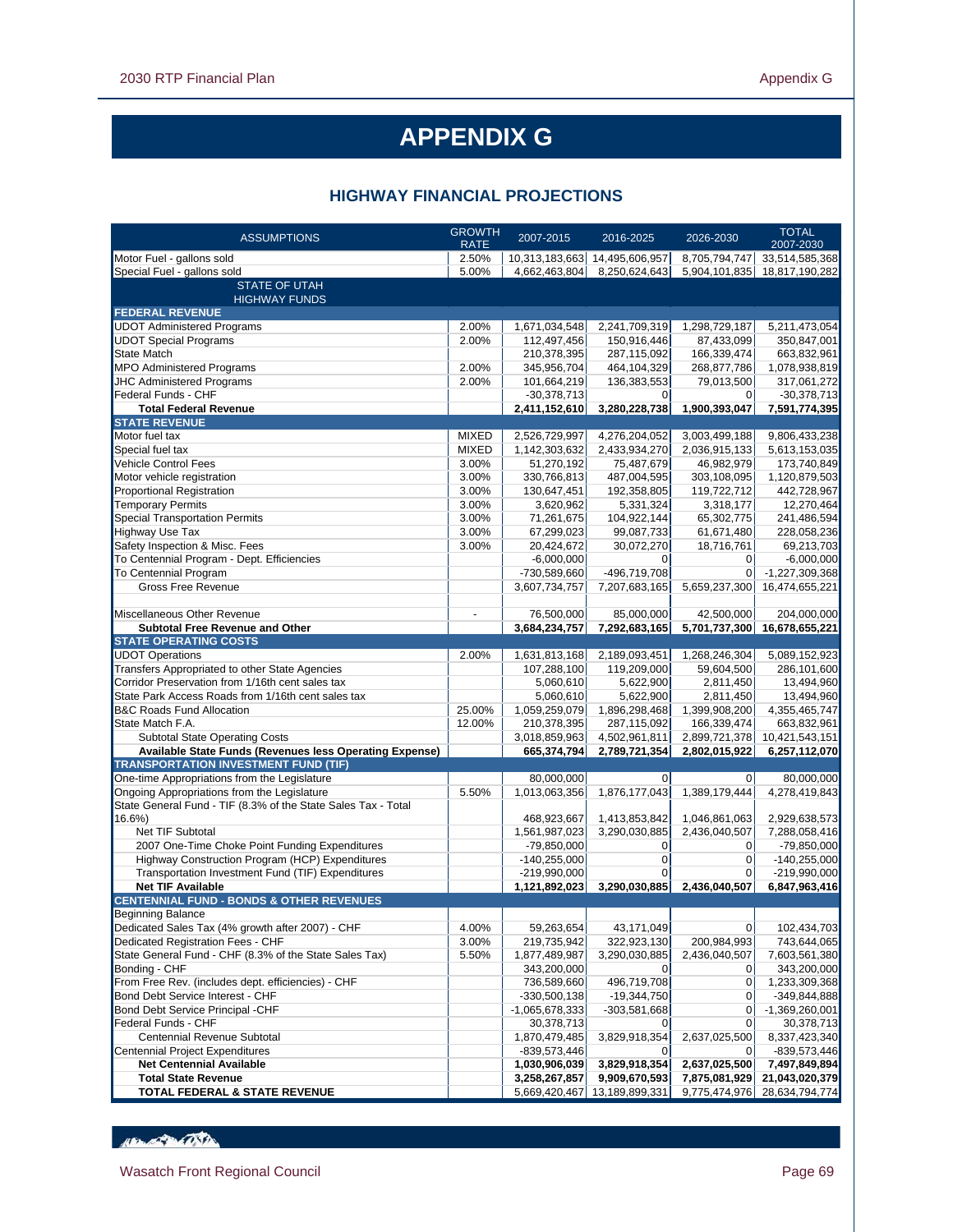| <b>ASSUMPTIONS</b>                                                     | <b>GROWTH</b><br><b>RATE</b> | 2007-2015                   | 2016-2025                    | 2026-2030          | <b>TOTAL</b><br>2007-2030      |
|------------------------------------------------------------------------|------------------------------|-----------------------------|------------------------------|--------------------|--------------------------------|
| <b>ANNUAL FUNDING TOTALS</b>                                           |                              |                             |                              |                    |                                |
| <b>Available State Funds</b>                                           |                              | 665,374,794                 | 2,789,721,354                | 2,802,015,922      | 6,257,112,070                  |
| Federal Program (non-CHF, excludes MPO and JHC Funds)                  |                              | 1,963,531,686               | 2,679,740,856                | 1,552,501,760      | 6,195,774,303                  |
| <b>TIF Totals</b>                                                      |                              | 1,121,892,023               | 3,290,030,885                | 2,436,040,507      | 6,847,963,416                  |
| CHF Totals (net)                                                       |                              | 1,030,906,039               | 3,829,918,354                | 2,637,025,500      | 7,497,849,894                  |
| <b>Total All Funding Sources</b><br>PRESERVATION OF STATE SYSTEM       |                              |                             | 4,781,704,543 12,589,411,450 | 9,427,583,689      | 26,798,699,682                 |
| Contractual Maintenance                                                | 5.00%                        | 547,055,422                 | 968,060,909                  | 692,739,088        | 2,207,855,419                  |
| Signals, Spot Improvement, Lighting, Barriers                          | 5.00%                        | 144,723,657                 | 256,100,770                  | 183,264,309        | 584,088,735                    |
| <b>Bridge Preventive Maintenance</b>                                   | 5.00%                        | 121,567,872                 | 215,124,646                  | 153,942,020        | 490,634,538                    |
| <b>Bridge Rehabilitation / Replacement</b>                             | 5.00%                        | 127,646,265                 | 225,880,879                  | 161,639,120        | 515,166,264                    |
| Highway Rehabilitation / Replacement                                   | 5.00%                        | 607,839,358                 | 1,075,623,232                | 769,710,098        | 2,453,172,688                  |
| Hazard Elimination, Safety, Enhancements                               | 5.00%                        | 145,881,446                 | 258,149,576                  | 184,730,423        | 588,761,445                    |
| Region / Department Contingencies                                      |                              | 42,548,755                  | 75,293,626                   | 53,879,707         | 171,722,088                    |
| Non-Historic Safety                                                    |                              | 85,676,405                  | 151,611,656                  | 108,492,471        | 345,780,531                    |
| Non-Historic Bridge Preservation                                       | 5.00%                        | 387,569,953                 | 685,837,861                  | 490,781,819        | 1,564,189,633                  |
| Non-Historic Pavement Preservation                                     | 5.00%                        | 741,853,464                 | 1,312,772,545                | 939,412,848        | 2,994,038,857                  |
| Annual System Preservation                                             |                              | 2,952,362,597               | 5,224,455,700                | 3,738,591,902      | 11,915,410,199                 |
|                                                                        |                              |                             |                              |                    |                                |
| Non-Historic Preservation Covered in CHF/TIF/GF Expenditures           |                              | 255,933,689                 | $\mathbf 0$                  | $\Omega$           | 255,933,689                    |
| Preservation of State System Funded Through Capacity Projects          | 25.00%                       | 457,335,487                 | 1,841,238,938                | 1,422,247,947      | 3,720,822,371                  |
| Annual Differential of Funding less System Preservation                |                              | 2,542,611,123               | 9,206,194,688                |                    | 7,111,239,734 18,860,045,544   |
| WASATCH FRONT REGIONAL COUNCIL<br><b>HIGHWAY FUNDS</b>                 |                              |                             |                              |                    |                                |
|                                                                        | 55.70%                       |                             |                              |                    |                                |
| <b>REGIONAL UDOT REVENUES</b>                                          | 53.20%                       |                             |                              |                    |                                |
| WFRC portion UDOT funds - Balance Available for New Projects           | 51.20%                       | 1,416,234,395               | 4,897,695,574                | 3,640,954,744      | 9.954.884.713                  |
| <b>WFRC portion of CHF Funding</b>                                     |                              | 440,003,000                 | 0                            | 0                  | 440,003,000                    |
| WFRC portion of Federal Earmarks Funding                               |                              | 0                           | $\pmb{0}$                    | 0                  | $\overline{0}$                 |
| <b>WFRC portion of Choke Points Funding</b>                            |                              | 44,182,000                  | $\mathbf 0$                  | $\pmb{0}$          | 44,182,000                     |
| WFRC portion of HCP Funding                                            |                              | 61,900,000                  | 0                            | 0                  | 61,900,000                     |
| <b>WFRC portion of TIF Funding</b><br><b>TOTAL REGION UDOT REVENUE</b> |                              | 82,500,000<br>2,044,819,395 | $\Omega$<br>4,897,695,574    | 0<br>3,640,954,744 | 82,500,000<br>10,583,469,713   |
| <b>REGIONAL REVENUE</b>                                                |                              |                             |                              |                    |                                |
| STP (60% State)                                                        | 2.00%                        | 103,529,894                 | 138,886,373                  | 80,463,504         | 322,879,770                    |
| CMAQ (50% State)                                                       | 2.00%                        | 59,360,392                  | 79,632,551                   | 46,134,937         | 185, 127, 880                  |
| Salt Lake County 1/4 of 1/4 Sales Tax (.0625%-.0125%)                  | 5.50%                        | 97,931,358                  | 181,367,301                  | 134,289,952        | 413,588,611                    |
| Salt Lake County Prop 3 Sales Tax (.0675%)                             | 5.50%                        | 132,207,334                 | 244,845,856                  | 181,291,436        | 558,344,625                    |
| \$10 Vehicle Registration Fee for Salt Lake County (Corr. Pres.)       | 1.00%                        | 66,235,488                  | 80,897,540                   | 43,569,369         | 190,702,397                    |
| \$10 Vehicle Registration Fee for Davis County (Corr. Pres.)           | 1.00%                        | 18,737,055                  | 22,884,736                   | 12,325,140         | 53,946,930                     |
| \$10 Vehicle Registration Fee for Weber County (Corr. Pres.)           | 1.00%                        | 14,989,644                  | 18,307,788                   | 9,860,112          | 43, 157, 544                   |
| Salt Lake County Sales Tax (2016 - .12%, 2026- .06%)                   | 5.50%                        | $\overline{0}$              | 435,281,521                  | 483,443,829        | 918,725,350                    |
| Davis County Sales Tax (2008 - .15%, 2016 - .10%, 2026- .05%)          | 5.50%                        | 48,196,994                  | 163,271,736                  | 145,069,724        | 356,538,454                    |
| Weber County Sales Tax (2008 - .15%, 2016 - .25%, 2026- .08%)          | 5.50%                        | 43,221,758                  | 234.268.268                  | 208, 151, 356      | 485,641,382                    |
| TOTAL REGION REVENUE FOR NEW PROJECTS<br><b>LOCAL REVENUE</b>          |                              | 584,409,916                 | 1,599,643,669                | 1,344,599,357      | 3,528,652,943                  |
| <b>B &amp; C Funds</b>                                                 | 41.25%                       | 436,913,233                 | 782,167,376                  | 577,420,982        | 1,796,501,592                  |
| 1/16 cent sales tax - B&C, park access, corridor preservation          |                              | 158,565,780                 | 176,184,200                  | 88,092,100         | 422,842,080                    |
| STP (40% Local)                                                        | 2.00%                        | 69,019,929                  | 92,590,915                   | 53,642,336         | 215,253,180                    |
| CMAQ (10% Local)                                                       | 2.00%                        | 11,872,078                  | 15,926,510                   | 9,226,987          | 37,025,576                     |
| <b>General Fund Contributions</b>                                      | 3.00%                        | 941,128,377                 | 1,385,670,588                | 862,431,232        | 3,189,230,196                  |
| Innovative Financing                                                   |                              | 180,000,000                 | 200,000,000                  | 100,000,000        | 480,000,000                    |
| <b>TOTAL LOCAL REVENUE</b>                                             |                              | 1,797,499,397               | 2,652,539,589                | 1,690,813,637      | 6,140,852,624                  |
| <b>LOCAL EXPENDITURES</b>                                              |                              |                             |                              |                    |                                |
| Administration                                                         | 15.00%                       | 269,624,910                 | 397,880,938                  | 253,622,046        | 921,127,894                    |
| Maintenance                                                            | 5.00%                        | 230,757,517                 | 408,344,972                  | 292,209,427        | 931,311,916                    |
| <b>Pavement Preservation</b>                                           | 5.00%                        | 623,500,737                 | 1,103,337,369                | 789,542,182        | 2,516,380,289                  |
| <b>Traffic Operations and Safety</b>                                   | 5.00%                        | 312,888,975                 | 553,683,545                  | 396,212,914        | 1,262,785,433                  |
| Enhancements                                                           | 5.00%                        | 62,243,804                  | 110,145,683                  | 78,819,648         | 251,209,135                    |
| <b>Subtotal of Total Local Expenditures</b>                            |                              | 1,499,015,942               | 2,573,392,508                | 1,810,406,217      | 5,882,814,667                  |
| LOCAL BALANCE AVAILABLE FOR NEW PROJECTS                               |                              | 298,483,455                 | 79,147,082                   | -119,592,580       | 258,037,957                    |
| <b>BALANCE AVAILABLE FOR NEW CAPACITY IMPROVEMENTS</b>                 |                              | 2,927,712,766               | 6,576,486,325                |                    | 4,865,961,521   14,370,160,612 |

Hand Martin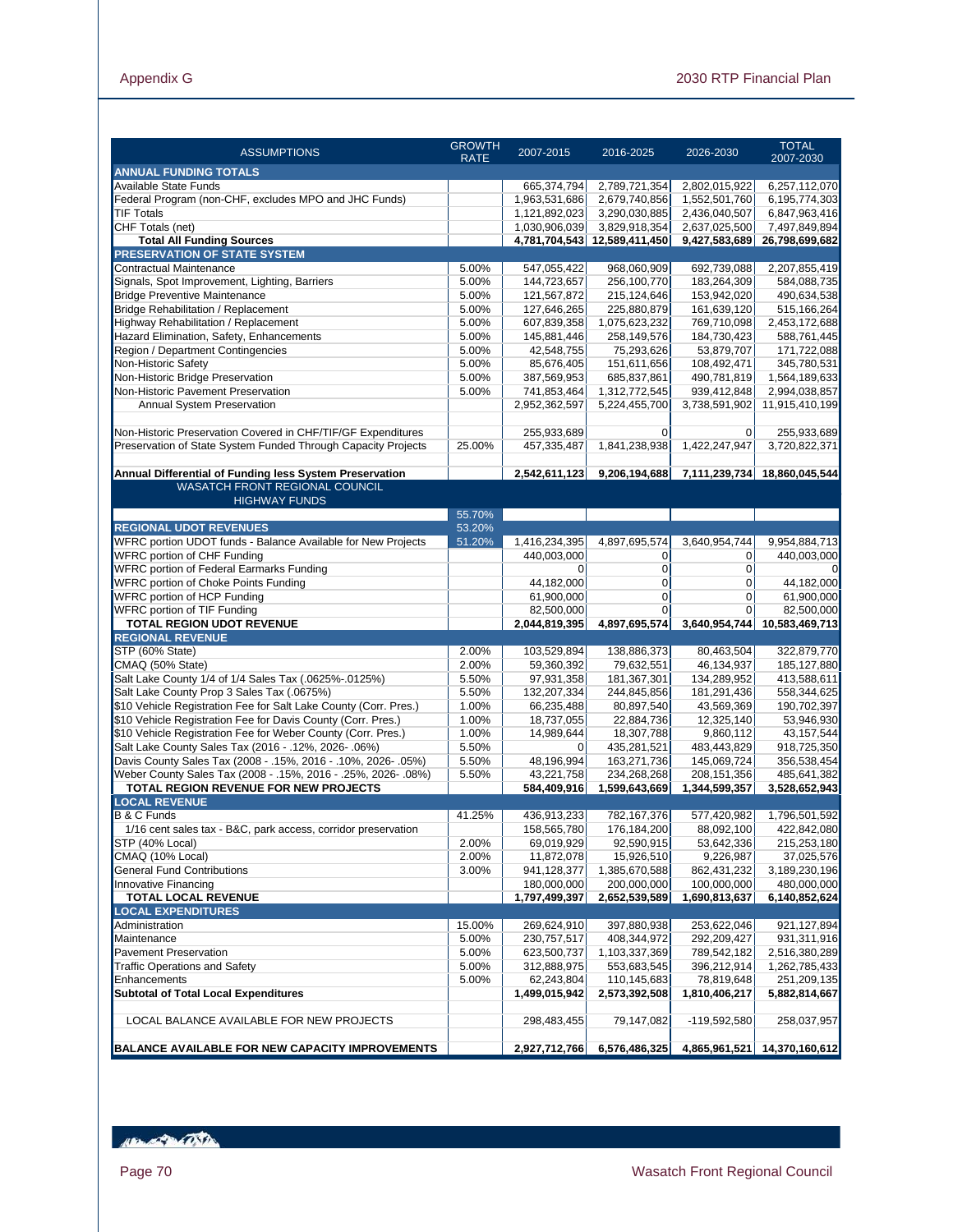#### **FINANCIAL PROJECTIONS ASSUMPTIONS**

The Utah Department of Transportation (UDOT) Statewide Planning Division, with the help of Wasatch Front Regional Council, planners and engineers, developed the financial projections table on the previous page in 2006. The table is a summary of the projected funds starting in 2007 and ending in 2030, with totals per phase also included. The Utah Department of Transportation researched the actual costs or revenues for all federal revenue, state revenue, statewide operating costs, Centennial Fund, and the preservation of the statewide system which came from the base (existing) year of 2005 or 2006. These costs and revenues, in most cases, were rounded to the nearest thousand dollars and used as the base line costs and revenues. The rates of growth assumptions were calculated from actual rates in previous years. These growth rates are consistent with the current rates of growth for each of the federal revenue, state revenue, statewide operating costs, Centennial Fund, and the preservation of the statewide system.

The regional revenue includes several sources. The estimate for federal sources is based on actual 2006 STP and CMAQ funds apportioned for the Wasatch Front Region. The Salt Lake, Davis, and Weber Counties sales taxes were updated based on the sales tax collected in 2005. Vehicle registration fees were calculated based on actual county registered vehicles from 2005.

The local revenue was derived at the same time as federal revenue, state revenue, statewide operating costs, Centennial Fund, and the preservation of the statewide system. Local expenditures come from a survey the WFRC conducted in Salt Lake, Davis, and Weber Counties. (The cost for city and/or county roads can be found in Appendix D.) These expenditures were increased at the same rate as the UDOT expenditures, including a growth rate for the lane miles.

HELL POLITICS